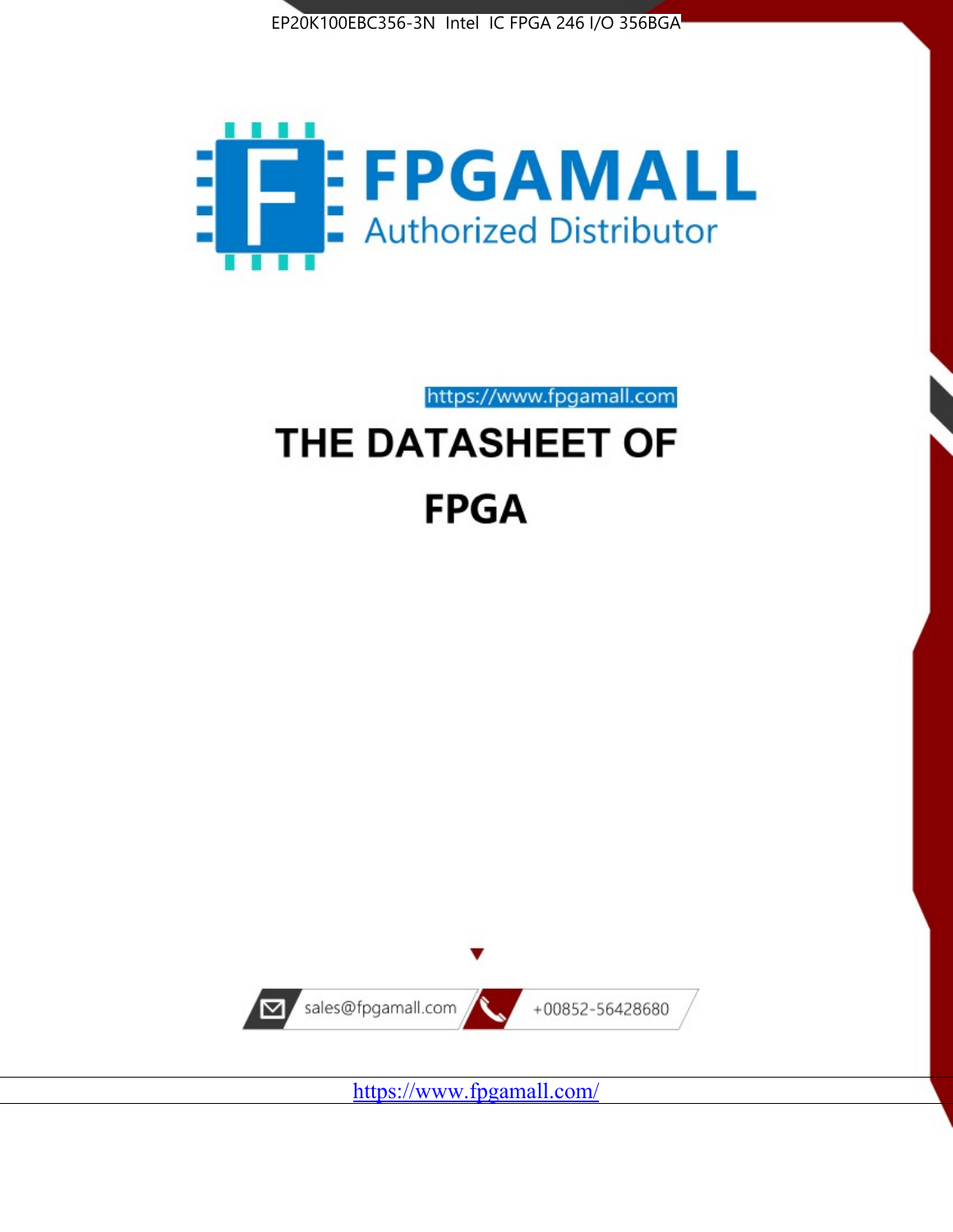#### EP20K100EBC356-3N Intel IC FPGA 246 I/O 356BGA



# **APEX 20K**

**Programmable Logic Device Family**

#### **March 2004, ver. 5.1 Data Sheet**

**Features ■** Industry's first programmable logic device (PLD) incorporating system-on-a-programmable-chip (SOPC) integration

- MultiCore™ architecture integrating look-up table (LUT) logic, product-term logic, and embedded memory
- LUT logic used for register-intensive functions
- Embedded system block (ESB) used to implement memory functions, including first-in first-out (FIFO) buffers, dual-port RAM, and content-addressable memory (CAM)
- ESB implementation of product-term logic used for combinatorial-intensive functions
- High density
	- 30,000 to 1.5 million typical gates (see Tables 1 and 2)
	- Up to 51,840 logic elements (LEs)
	- Up to 442,368 RAM bits that can be used without reducing available logic
	- Up to 3,456 product-term-based macrocells

|                             | Table 1. APEX 20K Device Features<br>Note $(1)$ |                 |                 |                  |                  |                 |                  |  |  |
|-----------------------------|-------------------------------------------------|-----------------|-----------------|------------------|------------------|-----------------|------------------|--|--|
| <b>Feature</b>              | <b>EP20K30E</b>                                 | <b>EP20K60E</b> | <b>EP20K100</b> | <b>EP20K100E</b> | <b>EP20K160E</b> | <b>EP20K200</b> | <b>EP20K200E</b> |  |  |
| Maximum<br>system<br>gates  | 113,000                                         | 162,000         | 263.000         | 263,000          | 404.000          | 526,000         | 526,000          |  |  |
| Typical<br>gates            | 30,000                                          | 60,000          | 100,000         | 100,000          | 160,000          | 200,000         | 200,000          |  |  |
| <b>LEs</b>                  | 1,200                                           | 2,560           | 4,160           | 4,160            | 6.400            | 8,320           | 8,320            |  |  |
| <b>ESBs</b>                 | 12                                              | 16              | 26              | 26               | 40               | 52              | 52               |  |  |
| Maximum<br><b>RAM</b> bits  | 24,576                                          | 32,768          | 53,248          | 53,248           | 81,920           | 106,496         | 106,496          |  |  |
| Maximum<br>macrocells       | 192                                             | 256             | 416             | 416              | 640              | 832             | 832              |  |  |
| Maximum<br>user I/O<br>pins | 128                                             | 196             | 252             | 246              | 316              | 382             | 376              |  |  |

#### **Altera Corporation 1**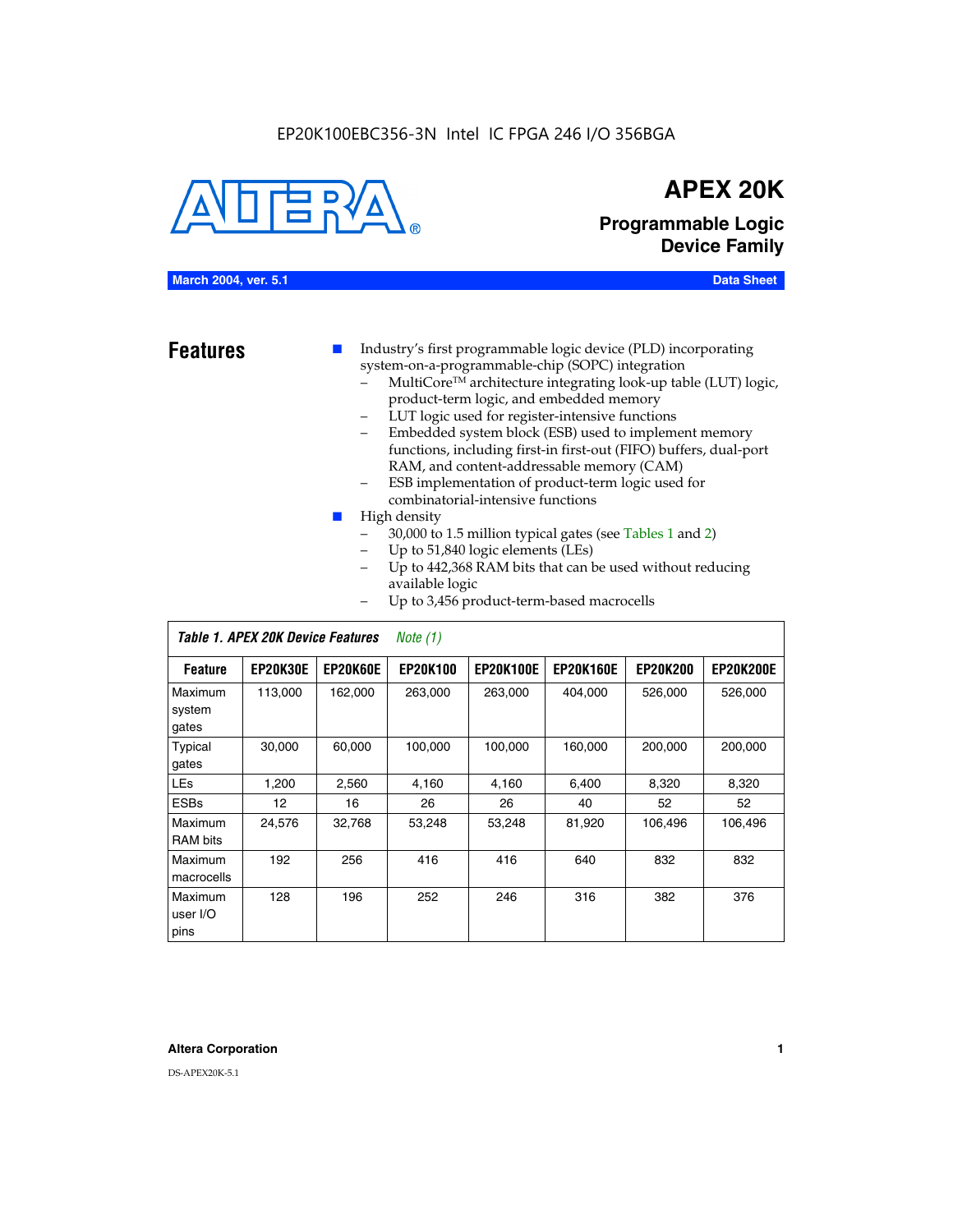| Table 2. Additional APEX 20K Device Features |                  |                 | <i>Note</i> $(1)$ |                  |                   |                   |
|----------------------------------------------|------------------|-----------------|-------------------|------------------|-------------------|-------------------|
| <b>Feature</b>                               | <b>EP20K300E</b> | <b>EP20K400</b> | <b>EP20K400E</b>  | <b>EP20K600E</b> | <b>EP20K1000E</b> | <b>EP20K1500E</b> |
| Maximum system<br>gates                      | 728,000          | 1,052,000       | 1,052,000         | 1,537,000        | 1,772,000         | 2,392,000         |
| <b>Typical gates</b>                         | 300,000          | 400,000         | 400,000           | 600,000          | 1,000,000         | 1,500,000         |
| <b>LEs</b>                                   | 11,520           | 16.640          | 16,640            | 24,320           | 38,400            | 51,840            |
| <b>ESBs</b>                                  | 72               | 104             | 104               | 152              | 160               | 216               |
| Maximum<br><b>RAM bits</b>                   | 147,456          | 212,992         | 212.992           | 311,296          | 327,680           | 442.368           |
| Maximum<br>macrocells                        | 1,152            | 1,664           | 1,664             | 2.432            | 2,560             | 3,456             |
| Maximum user I/O<br>pins                     | 408              | 502             | 488               | 588              | 708               | 808               |

#### *Note to Tables 1 and 2:*

(1) The embedded IEEE Std. 1149.1 Joint Test Action Group (JTAG) boundary-scan circuitry contributes up to 57,000 additional gates.

**Additional Features**

- Designed for low-power operation
	- 1.8-V and 2.5-V supply voltage (see Table 3)
	- $-$  MultiVolt<sup>TM</sup> I/O interface support to interface with 1.8-V, 2.5-V, 3.3-V, and 5.0-V devices (see Table 3)
	- ESB offering programmable power-saving mode

| <b>Table 3. APEX 20K Supply Voltages</b>                                       |                                                       |                                                                                                                                                                          |  |  |  |  |  |
|--------------------------------------------------------------------------------|-------------------------------------------------------|--------------------------------------------------------------------------------------------------------------------------------------------------------------------------|--|--|--|--|--|
| <b>Feature</b>                                                                 | <b>Device</b>                                         |                                                                                                                                                                          |  |  |  |  |  |
|                                                                                | <b>EP20K100</b><br><b>EP20K200</b><br><b>EP20K400</b> | EP20K30E<br>EP20K60E<br><b>EP20K100E</b><br><b>EP20K160E</b><br>EP20K200E<br><b>EP20K300E</b><br><b>EP20K400E</b><br>EP20K600E<br><b>EP20K1000E</b><br><b>EP20K1500E</b> |  |  |  |  |  |
| Internal supply voltage (V <sub>CCINT</sub> )                                  | 2.5V                                                  | 1.8V                                                                                                                                                                     |  |  |  |  |  |
| MultiVolt I/O interface voltage levels $(V_{\text{CCIO}})$ 2.5 V, 3.3 V, 5.0 V |                                                       | 1.8 V, 2.5 V, 3.3 V, 5.0 V $(1)$                                                                                                                                         |  |  |  |  |  |

#### *Note to Table 3:*

(1) APEX 20KE devices can be 5.0-V tolerant by using an external resistor.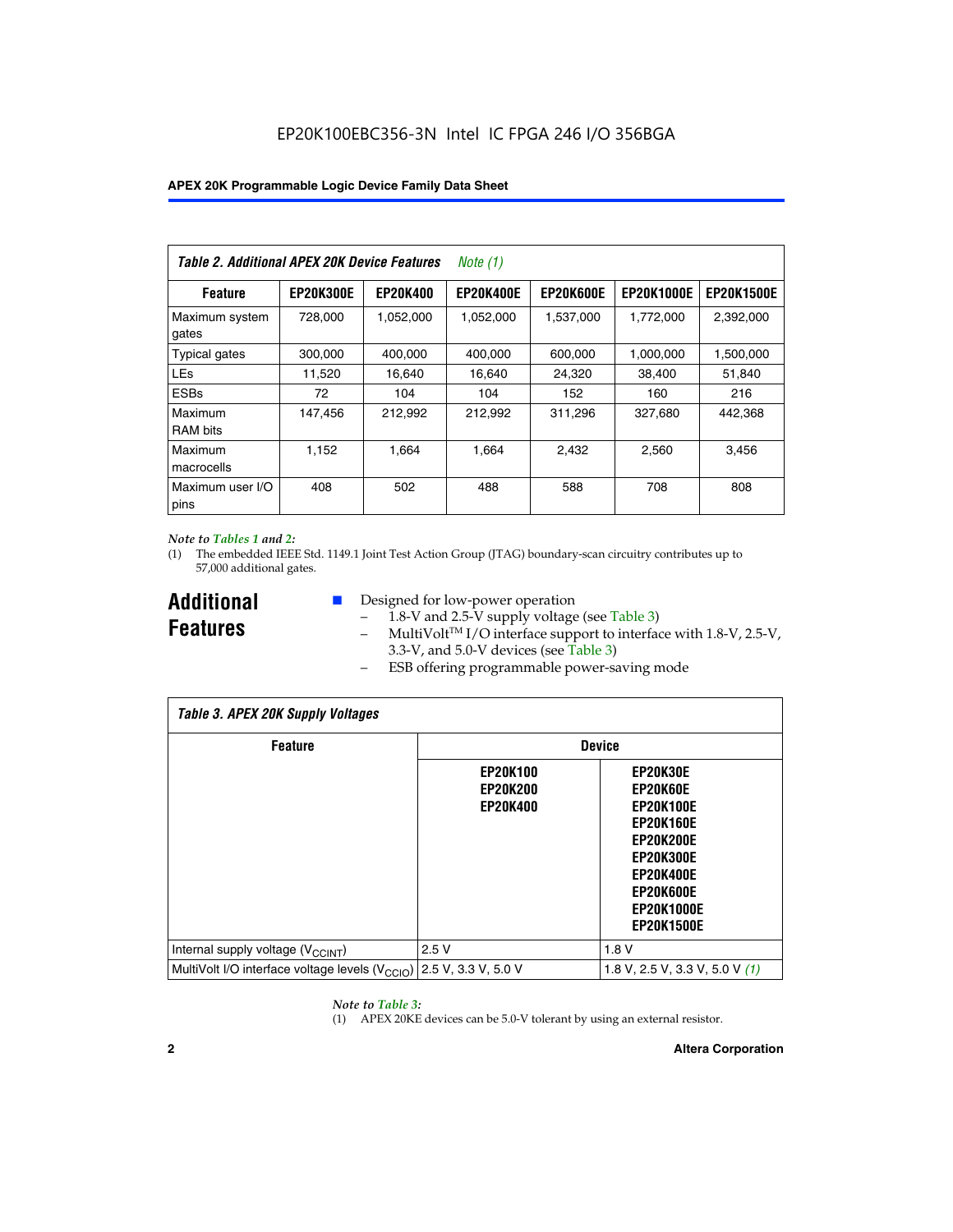### EP20K100EBC356-3N Intel IC FPGA 246 I/O 356BGA

#### **APEX 20K Programmable Logic Device Family Data Sheet**

- Flexible clock management circuitry with up to four phase-locked loops (PLLs)
	- Built-in low-skew clock tree
	- Up to eight global clock signals
	- $ClockLock^{\circledR}$  feature reducing clock delay and skew
	- $ClockBoost^{\circledR}$  feature providing clock multiplication and division
	- ClockShiftTM programmable clock phase and delay shifting
- Powerful I/O features
	- Compliant with peripheral component interconnect Special Interest Group (PCI SIG) *PCI Local Bus Specification, Revision 2.2* for 3.3-V operation at 33 or 66 MHz and 32 or 64 bits
	- Support for high-speed external memories, including DDR SDRAM and ZBT SRAM (ZBT is a trademark of Integrated Device Technology, Inc.)
	- Bidirectional I/O performance  $(t_{CO} + t_{SU})$  up to 250 MHz
	- LVDS performance up to 840 Mbits per channel
	- Direct connection from I/O pins to local interconnect providing fast  $t_{CO}$  and  $t_{SU}$  times for complex logic
	- MultiVolt I/O interface support to interface with 1.8-V, 2.5-V, 3.3-V, and 5.0-V devices (see Table 3)
	- Programmable clamp to  $V_{\text{C}CD}$
	- Individual tri-state output enable control for each pin
	- Programmable output slew-rate control to reduce switching noise
	- Support for advanced I/O standards, including low-voltage differential signaling (LVDS), LVPECL, PCI-X, AGP, CTT, stubseries terminated logic (SSTL-3 and SSTL-2), Gunning transceiver logic plus (GTL+), and high-speed terminated logic (HSTL Class I)
	- Pull-up on I/O pins before and during configuration
- Advanced interconnect structure
	- Four-level hierarchical FastTrack® Interconnect structure providing fast, predictable interconnect delays
	- Dedicated carry chain that implements arithmetic functions such as fast adders, counters, and comparators (automatically used by software tools and megafunctions)
	- Dedicated cascade chain that implements high-speed, high-fan-in logic functions (automatically used by software tools and megafunctions)
	- Interleaved local interconnect allows one LE to drive 29 other LEs through the fast local interconnect
- Advanced packaging options
	- Available in a variety of packages with 144 to 1,020 pins (see Tables 4 through 7)
	- FineLine BGA® packages maximize board space efficiency
- Advanced software support
	- Software design support and automatic place-and-route provided by the Altera® Quartus® II development system for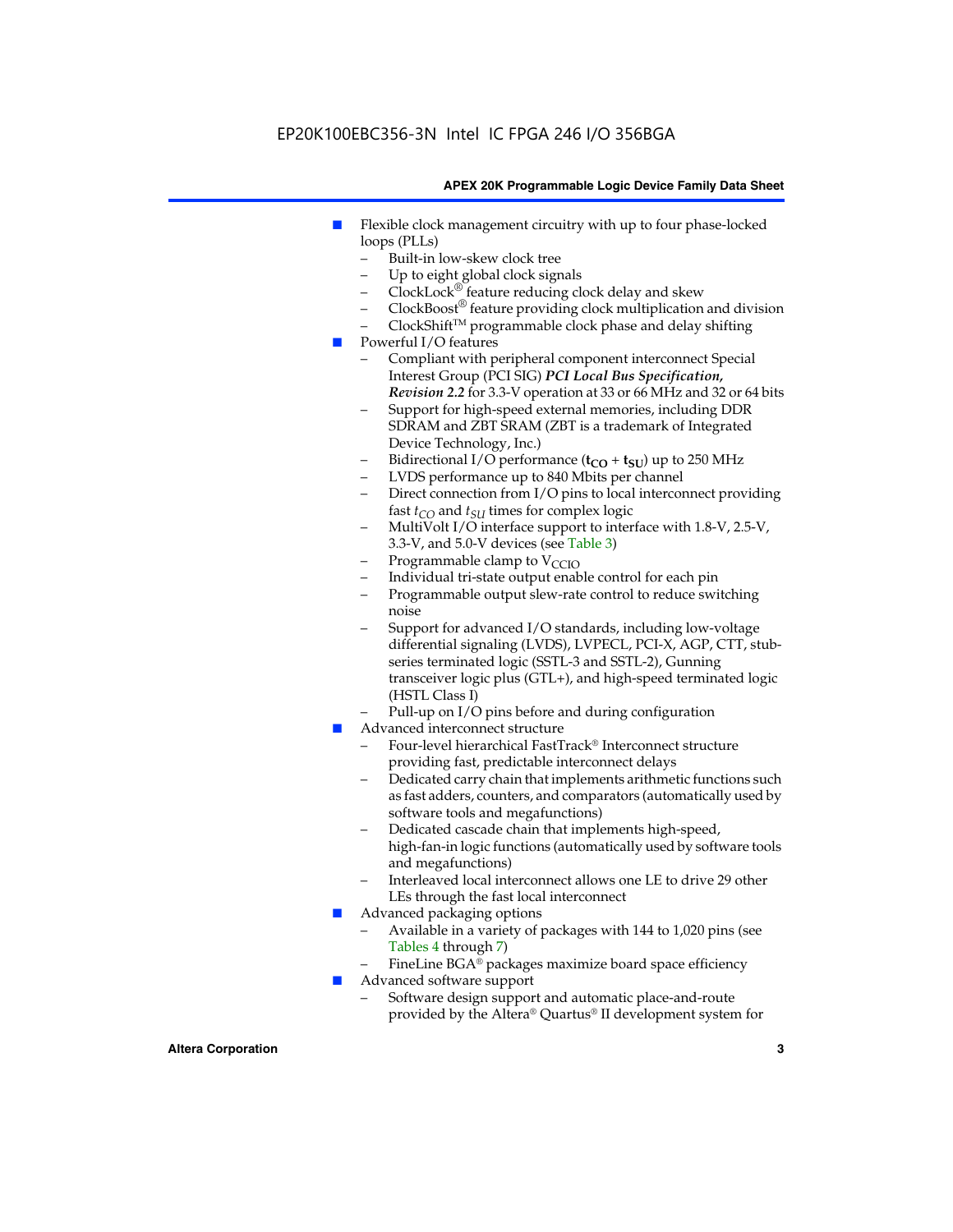Windows-based PCs, Sun SPARCstations, and HP 9000 Series 700/800 workstations

- Altera MegaCore® functions and Altera Megafunction Partners Program (AMPP<sup>SM</sup>) megafunctions
- NativeLink™ integration with popular synthesis, simulation, and timing analysis tools
- Quartus II SignalTap® embedded logic analyzer simplifies in-system design evaluation by giving access to internal nodes during device operation
- Supports popular revision-control software packages including PVCS, Revision Control System (RCS), and Source Code Control System (SCCS )

#### *Table 4. APEX 20K QFP, BGA & PGA Package Options & I/O Count Notes (1), (2)*

| <b>Device</b>   | 144-Pin<br><b>TQFP</b> | 208-Pin<br><b>PQFP</b><br><b>ROFP</b> | 240-Pin<br><b>PQFP</b><br><b>ROFP</b> |     | 356-Pin BGA   652-Pin BGA | 655-Pin PGA |
|-----------------|------------------------|---------------------------------------|---------------------------------------|-----|---------------------------|-------------|
| EP20K30E        | 92                     | 125                                   |                                       |     |                           |             |
| <b>EP20K60E</b> | 92                     | 148                                   | 151                                   | 196 |                           |             |
| EP20K100        | 101                    | 159                                   | 189                                   | 252 |                           |             |
| EP20K100E       | 92                     | 151                                   | 183                                   | 246 |                           |             |
| EP20K160E       | 88                     | 143                                   | 175                                   | 271 |                           |             |
| EP20K200        |                        | 144                                   | 174                                   | 277 |                           |             |
| EP20K200E       |                        | 136                                   | 168                                   | 271 | 376                       |             |
| EP20K300E       |                        |                                       | 152                                   |     | 408                       |             |
| EP20K400        |                        |                                       |                                       |     | 502                       | 502         |
| EP20K400E       |                        |                                       |                                       |     | 488                       |             |
| EP20K600E       |                        |                                       |                                       |     | 488                       |             |
| EP20K1000E      |                        |                                       |                                       |     | 488                       |             |
| EP20K1500E      |                        |                                       |                                       |     | 488                       |             |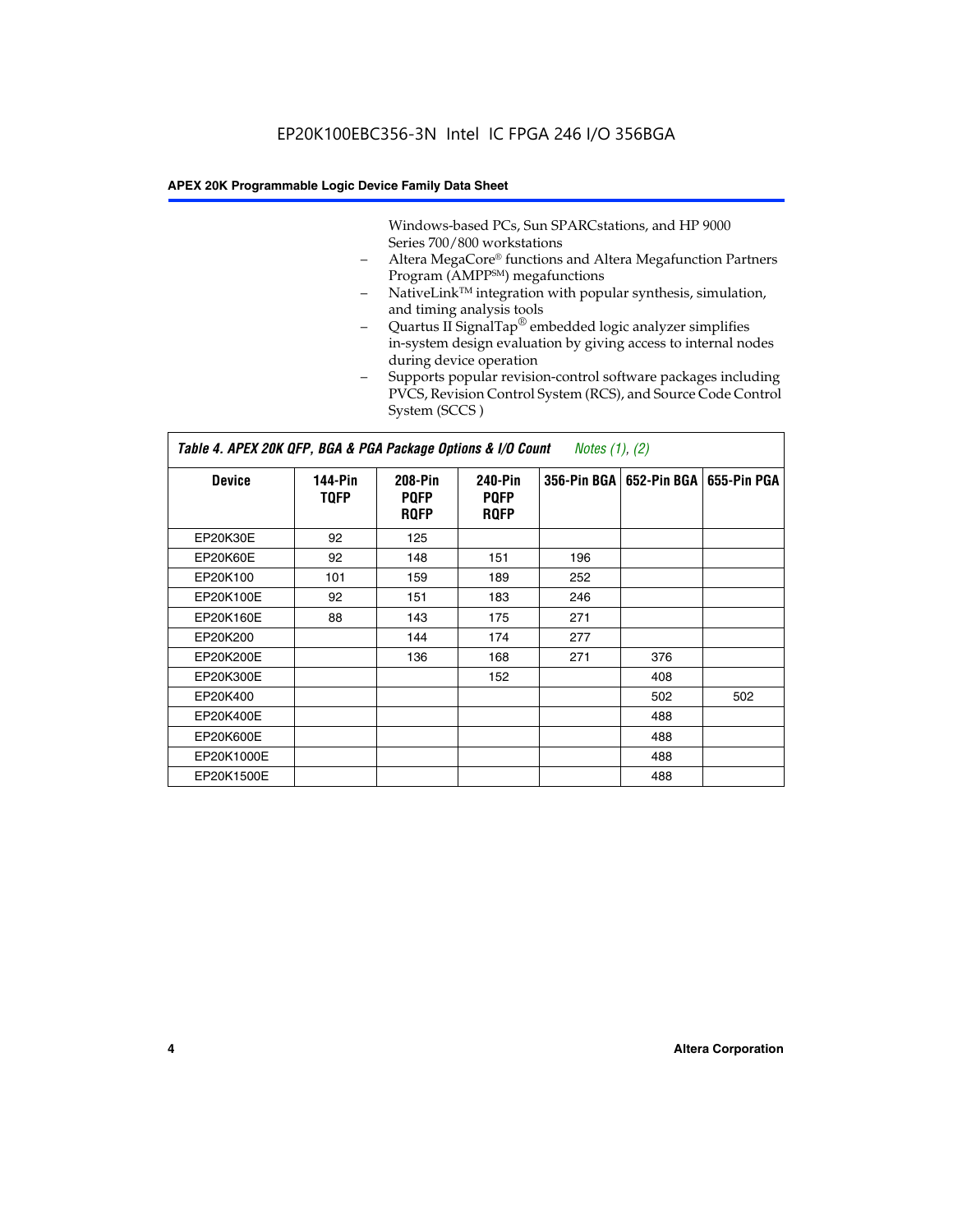| Table 5. APEX 20K FineLine BGA Package Options & I/O Count<br>Notes $(1)$ , $(2)$ |                |                |                |           |           |  |  |  |
|-----------------------------------------------------------------------------------|----------------|----------------|----------------|-----------|-----------|--|--|--|
| <b>Device</b>                                                                     | <b>144 Pin</b> | <b>324 Pin</b> | <b>484 Pin</b> | 672 Pin   | 1,020 Pin |  |  |  |
| EP20K30E                                                                          | 93             | 128            |                |           |           |  |  |  |
| <b>EP20K60E</b>                                                                   | 93             | 196            |                |           |           |  |  |  |
| EP20K100                                                                          |                | 252            |                |           |           |  |  |  |
| EP20K100E                                                                         | 93             | 246            |                |           |           |  |  |  |
| EP20K160E                                                                         |                |                | 316            |           |           |  |  |  |
| EP20K200                                                                          |                |                | 382            |           |           |  |  |  |
| EP20K200E                                                                         |                |                | 376            | 376       |           |  |  |  |
| EP20K300E                                                                         |                |                |                | 408       |           |  |  |  |
| EP20K400                                                                          |                |                |                | 502(3)    |           |  |  |  |
| EP20K400E                                                                         |                |                |                | 488 $(3)$ |           |  |  |  |
| EP20K600E                                                                         |                |                |                | 508 $(3)$ | 588       |  |  |  |
| EP20K1000E                                                                        |                |                |                | 508 $(3)$ | 708       |  |  |  |
| EP20K1500E                                                                        |                |                |                |           | 808       |  |  |  |

#### *Notes to Tables 4 and 5:*

 $\Gamma$ 

(1) I/O counts include dedicated input and clock pins.

(2) APEX 20K device package types include thin quad flat pack (TQFP), plastic quad flat pack (PQFP), power quad flat pack (RQFP), 1.27-mm pitch ball-grid array (BGA), 1.00-mm pitch FineLine BGA, and pin-grid array (PGA) packages.

(3) This device uses a thermally enhanced package, which is taller than the regular package. Consult the *Altera Device Package Information Data Sheet* for detailed package size information.

| Table 6. APEX 20K QFP, BGA & PGA Package Sizes                                                           |                |                    |                    |                |                |                    |  |  |  |
|----------------------------------------------------------------------------------------------------------|----------------|--------------------|--------------------|----------------|----------------|--------------------|--|--|--|
| 144-Pin TQFP<br>240-Pin QFP<br>356-Pin BGA   652-Pin BGA<br>208-Pin QFP<br>655-Pin PGA<br><b>Feature</b> |                |                    |                    |                |                |                    |  |  |  |
| Pitch (mm)                                                                                               | 0.50           | 0.50               | 0.50               | 1.27           | 1.27           |                    |  |  |  |
| Area $(mm^2)$                                                                                            | 484            | 924                | 1.218              | 1.225          | 2.025          | 3,906              |  |  |  |
| Length $\times$ Width<br>$(mm \times mm)$                                                                | $22 \times 22$ | $30.4 \times 30.4$ | $34.9 \times 34.9$ | $35 \times 35$ | $45 \times 45$ | $62.5 \times 62.5$ |  |  |  |

| Table 7. APEX 20K FineLine BGA Package Sizes                                                                                     |      |      |      |      |       |  |  |  |
|----------------------------------------------------------------------------------------------------------------------------------|------|------|------|------|-------|--|--|--|
| <b>324 Pin</b><br><b>1,020 Pin</b><br>144 Pin<br>672 Pin<br>484 Pin<br><b>Feature</b>                                            |      |      |      |      |       |  |  |  |
| Pitch (mm)                                                                                                                       | 1.00 | 1.00 | 1.00 | 1.00 | 1.00  |  |  |  |
| Area ( $mm2$ )                                                                                                                   | 169  | 361  | 529  | 729  | 1,089 |  |  |  |
| $33 \times 33$<br>Length $\times$ Width (mm $\times$ mm)<br>$27 \times 27$<br>$13 \times 13$<br>$23 \times 23$<br>$19 \times 19$ |      |      |      |      |       |  |  |  |

٦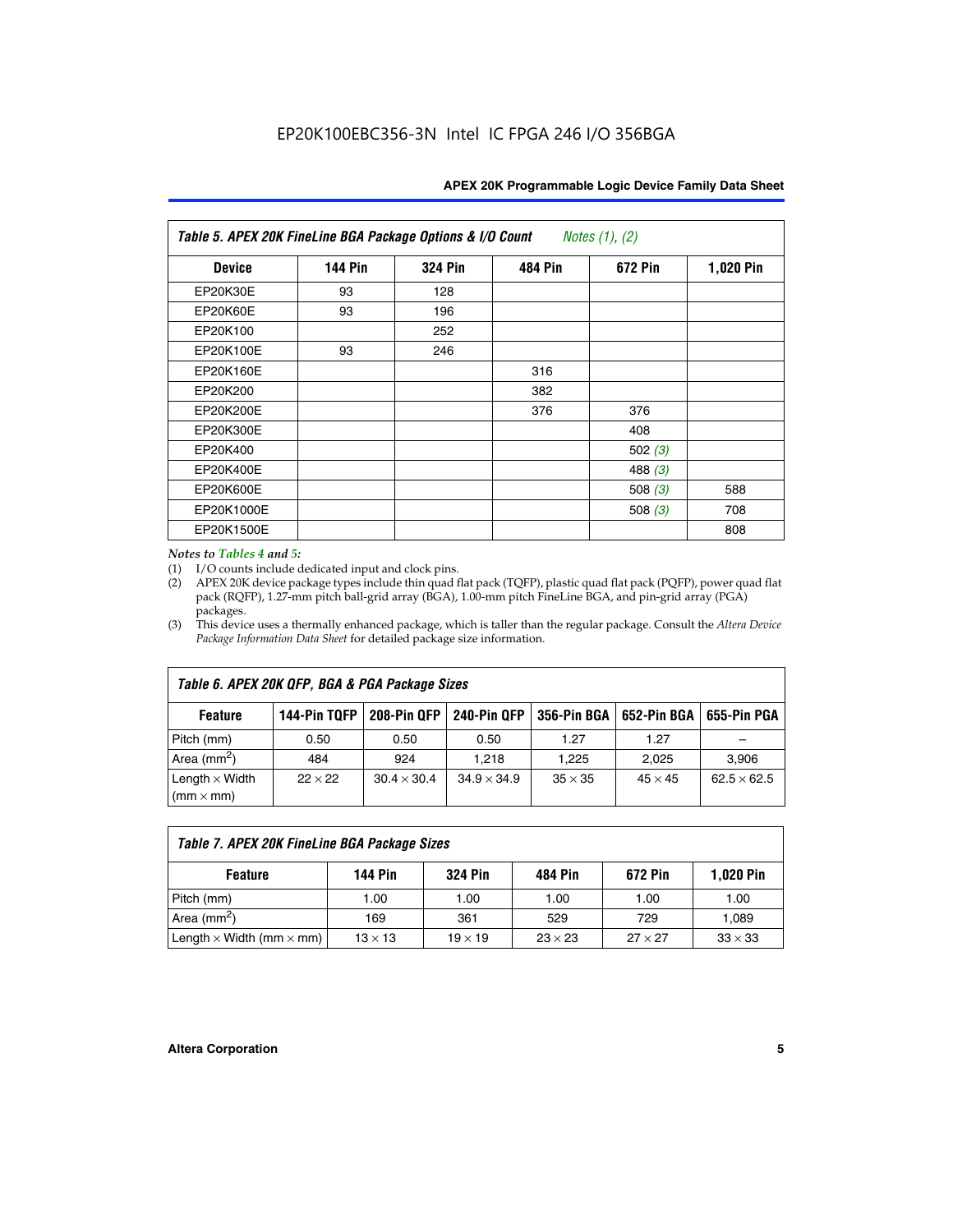### **General Description**

APEXTM 20K devices are the first PLDs designed with the MultiCore architecture, which combines the strengths of LUT-based and productterm-based devices with an enhanced memory structure. LUT-based logic provides optimized performance and efficiency for data-path, registerintensive, mathematical, or digital signal processing (DSP) designs. Product-term-based logic is optimized for complex combinatorial paths, such as complex state machines. LUT- and product-term-based logic combined with memory functions and a wide variety of MegaCore and AMPP functions make the APEX 20K device architecture uniquely suited for system-on-a-programmable-chip designs. Applications historically requiring a combination of LUT-, product-term-, and memory-based devices can now be integrated into one APEX 20K device.

APEX 20KE devices are a superset of APEX 20K devices and include additional features such as advanced I/O standard support, CAM, additional global clocks, and enhanced ClockLock clock circuitry. In addition, APEX 20KE devices extend the APEX 20K family to 1.5 million gates. APEX 20KE devices are denoted with an "E" suffix in the device name (e.g., the EP20K1000E device is an APEX 20KE device). Table 8 compares the features included in APEX 20K and APEX 20KE devices.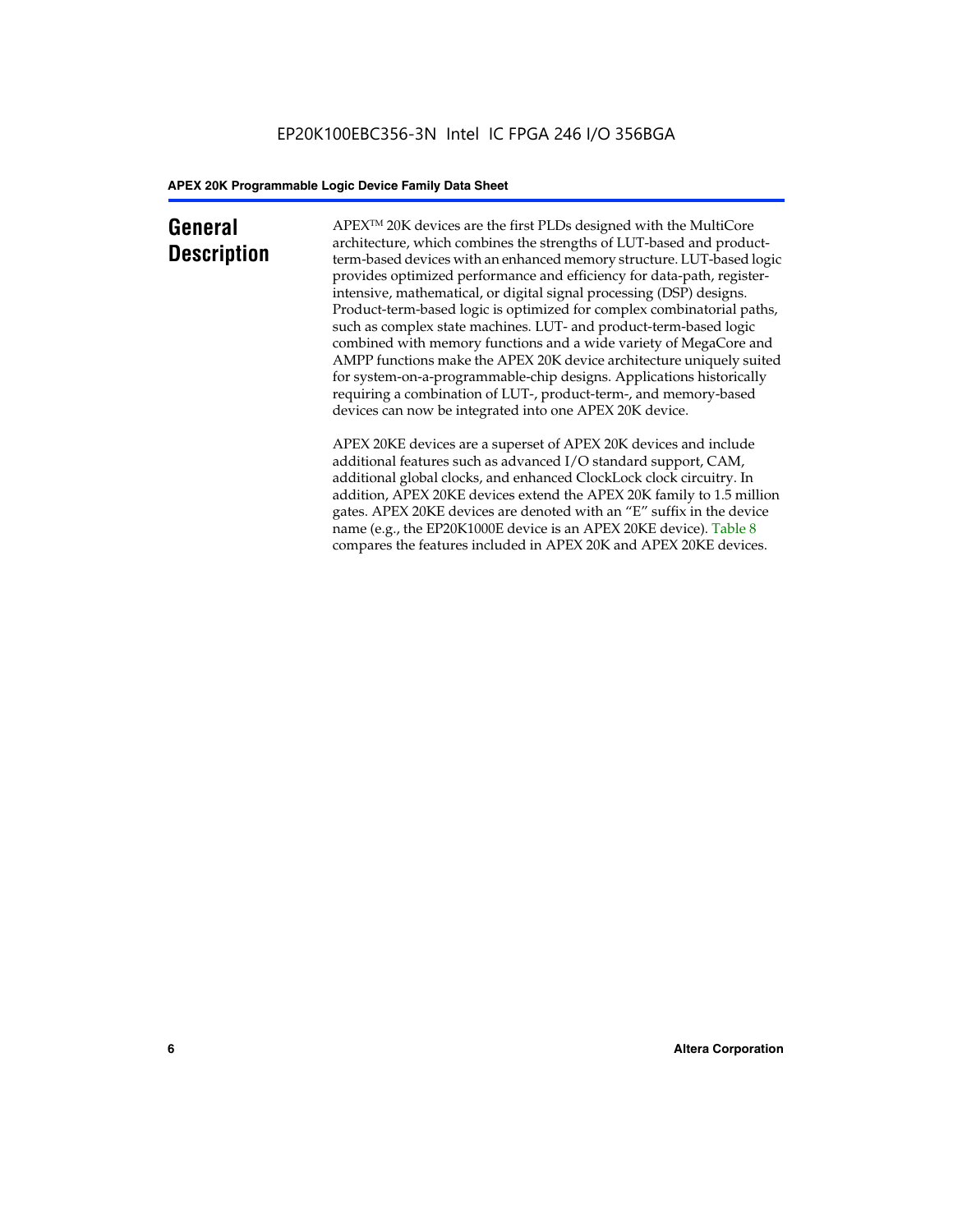| Table 8. Comparison of APEX 20K & APEX 20KE Features |                                                                                                                                                                     |                                                                                                                                                                                                                                                                                                                                                                                                                                                                                       |  |  |  |  |  |
|------------------------------------------------------|---------------------------------------------------------------------------------------------------------------------------------------------------------------------|---------------------------------------------------------------------------------------------------------------------------------------------------------------------------------------------------------------------------------------------------------------------------------------------------------------------------------------------------------------------------------------------------------------------------------------------------------------------------------------|--|--|--|--|--|
| <b>Feature</b>                                       | <b>APEX 20K Devices</b>                                                                                                                                             | <b>APEX 20KE Devices</b>                                                                                                                                                                                                                                                                                                                                                                                                                                                              |  |  |  |  |  |
| MultiCore system integration                         | Full support                                                                                                                                                        | Full support                                                                                                                                                                                                                                                                                                                                                                                                                                                                          |  |  |  |  |  |
| SignalTap logic analysis                             | Full support                                                                                                                                                        | Full support                                                                                                                                                                                                                                                                                                                                                                                                                                                                          |  |  |  |  |  |
| 32/64-Bit, 33-MHz PCI                                | Full compliance in -1, -2 speed<br>grades                                                                                                                           | Full compliance in -1, -2 speed grades                                                                                                                                                                                                                                                                                                                                                                                                                                                |  |  |  |  |  |
| 32/64-Bit, 66-MHz PCI                                |                                                                                                                                                                     | Full compliance in -1 speed grade                                                                                                                                                                                                                                                                                                                                                                                                                                                     |  |  |  |  |  |
| MultiVolt I/O                                        | 2.5-V or 3.3-V V <sub>CCIO</sub><br>V <sub>CCIO</sub> selected for device<br>Certain devices are 5.0-V tolerant                                                     | 1.8-V, 2.5-V, or 3.3-V V <sub>CCIO</sub><br>V <sub>CCIO</sub> selected block-by-block<br>5.0-V tolerant with use of external resistor                                                                                                                                                                                                                                                                                                                                                 |  |  |  |  |  |
| ClockLock support                                    | Clock delay reduction<br>$2\times$ and $4\times$ clock multiplication                                                                                               | Clock delay reduction<br>$m/(n \times v)$ or $m/(n \times k)$ clock multiplication<br>Drive ClockLock output off-chip<br>External clock feedback<br><b>ClockShift</b><br>LVDS support<br>Up to four PLLs<br>ClockShift, clock phase adjustment                                                                                                                                                                                                                                        |  |  |  |  |  |
| Dedicated clock and input pins                       | <b>Six</b>                                                                                                                                                          | Eight                                                                                                                                                                                                                                                                                                                                                                                                                                                                                 |  |  |  |  |  |
| I/O standard support                                 | 2.5-V, 3.3-V, 5.0-V I/O<br>3.3-V PCI<br>Low-voltage complementary<br>metal-oxide semiconductor<br>(LVCMOS)<br>Low-voltage transistor-to-transistor<br>logic (LVTTL) | 1.8-V, 2.5-V, 3.3-V, 5.0-V I/O<br>2.5-V I/O<br>3.3-V PCI and PCI-X<br>3.3-V Advanced Graphics Port (AGP)<br>Center tap terminated (CTT)<br>$GTL+$<br><b>LVCMOS</b><br>LVTTL<br>True-LVDS and LVPECL data pins<br>(in EP20K300E and larger devices)<br>LVDS and LVPECL signaling (in all BGA<br>and FineLine BGA devices)<br>LVDS and LVPECL data pins up to<br>156 Mbps (in -1 speed grade devices)<br><b>HSTL Class I</b><br>PCI-X<br>SSTL-2 Class I and II<br>SSTL-3 Class I and II |  |  |  |  |  |
| Memory support                                       | Dual-port RAM<br><b>FIFO</b><br><b>RAM</b><br><b>ROM</b>                                                                                                            | CAM<br>Dual-port RAM<br><b>FIFO</b><br>RAM<br><b>ROM</b>                                                                                                                                                                                                                                                                                                                                                                                                                              |  |  |  |  |  |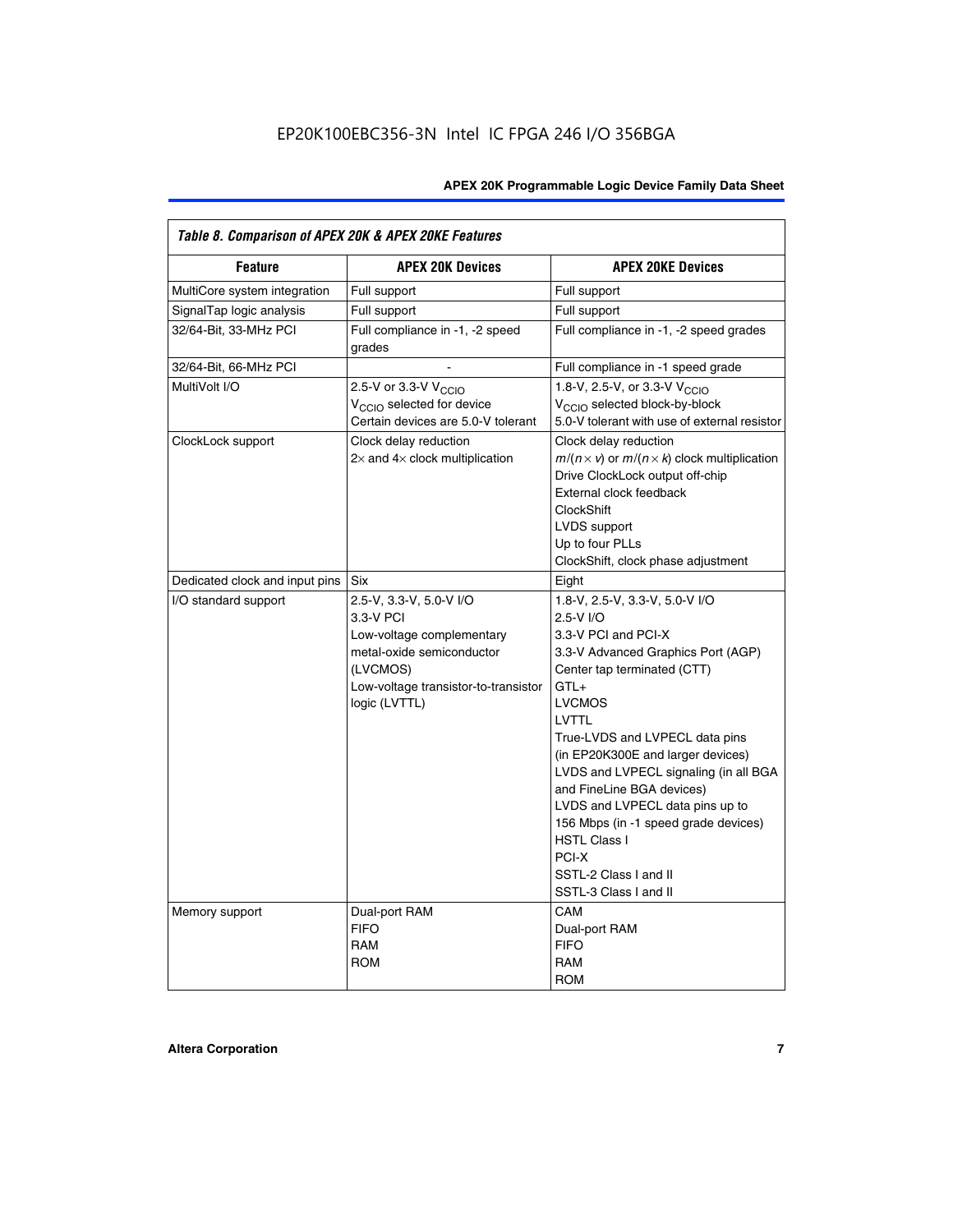All APEX 20K devices are reconfigurable and are 100% tested prior to shipment. As a result, test vectors do not have to be generated for fault coverage purposes. Instead, the designer can focus on simulation and design verification. In addition, the designer does not need to manage inventories of different application-specific integrated circuit (ASIC) designs; APEX 20K devices can be configured on the board for the specific functionality required.

APEX 20K devices are configured at system power-up with data stored in an Altera serial configuration device or provided by a system controller. Altera offers in-system programmability (ISP)-capable EPC1, EPC2, and EPC16 configuration devices, which configure APEX 20K devices via a serial data stream. Moreover, APEX 20K devices contain an optimized interface that permits microprocessors to configure APEX 20K devices serially or in parallel, and synchronously or asynchronously. The interface also enables microprocessors to treat APEX 20K devices as memory and configure the device by writing to a virtual memory location, making reconfiguration easy.

After an APEX 20K device has been configured, it can be reconfigured in-circuit by resetting the device and loading new data. Real-time changes can be made during system operation, enabling innovative reconfigurable computing applications.

APEX 20K devices are supported by the Altera Quartus II development system, a single, integrated package that offers HDL and schematic design entry, compilation and logic synthesis, full simulation and worst-case timing analysis, SignalTap logic analysis, and device configuration. The Quartus II software runs on Windows-based PCs, Sun SPARCstations, and HP 9000 Series 700/800 workstations.

The Quartus II software provides NativeLink interfaces to other industrystandard PC- and UNIX workstation-based EDA tools. For example, designers can invoke the Quartus II software from within third-party design tools. Further, the Quartus II software contains built-in optimized synthesis libraries; synthesis tools can use these libraries to optimize designs for APEX 20K devices. For example, the Synopsys Design Compiler library, supplied with the Quartus II development system, includes DesignWare functions optimized for the APEX 20K architecture.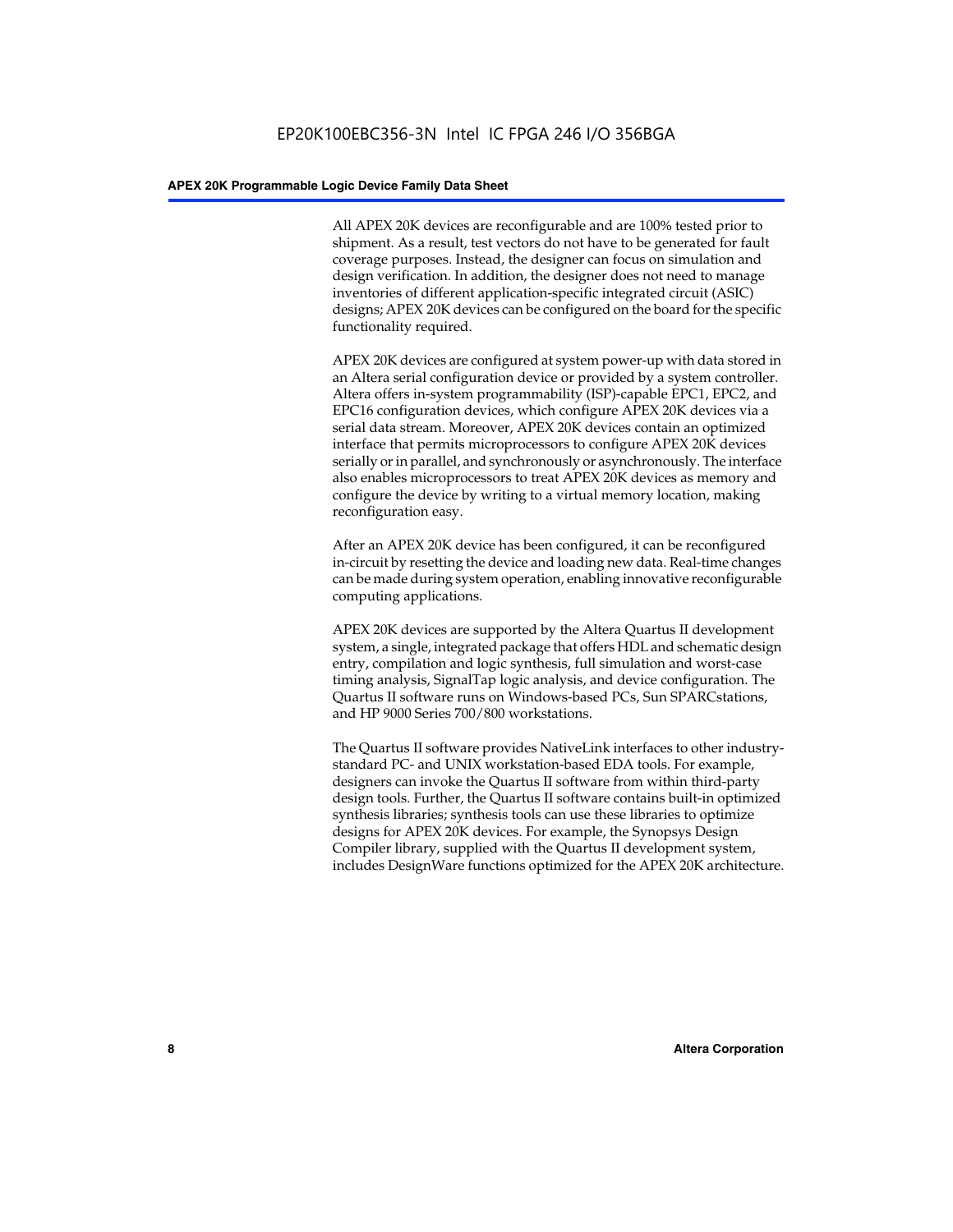| <b>Functional</b><br><b>Description</b> | APEX 20K devices incorporate LUT-based logic, product-term-based<br>logic, and memory into one device. Signal interconnections within<br>APEX 20K devices (as well as to and from device pins) are provided by the<br>FastTrack® Interconnect—a series of fast, continuous row and column<br>channels that run the entire length and width of the device.                                                                                                                                                                                                                                                                                                                                                                                                          |
|-----------------------------------------|--------------------------------------------------------------------------------------------------------------------------------------------------------------------------------------------------------------------------------------------------------------------------------------------------------------------------------------------------------------------------------------------------------------------------------------------------------------------------------------------------------------------------------------------------------------------------------------------------------------------------------------------------------------------------------------------------------------------------------------------------------------------|
|                                         | Each I/O pin is fed by an I/O element (IOE) located at the end of each row<br>and column of the FastTrack Interconnect. Each IOE contains a<br>bidirectional I/O buffer and a register that can be used as either an input<br>or output register to feed input, output, or bidirectional signals. When<br>used with a dedicated clock pin, these registers provide exceptional<br>performance. IOEs provide a variety of features, such as 3.3-V, 64-bit,<br>66-MHz PCI compliance; JTAG BST support; slew-rate control; and<br>tri-state buffers. APEX 20KE devices offer enhanced I/O support,<br>including support for 1.8-V I/O, 2.5-V I/O, LVCMOS, LVTTL, LVPECL,<br>3.3-V PCI, PCI-X, LVDS, GTL+, SSTL-2, SSTL-3, HSTL, CTT, and 3.3-V<br>AGP I/O standards. |
|                                         | The ESB can implement a variety of memory functions, including CAM,<br>RAM, dual-port RAM, ROM, and FIFO functions. Embedding the<br>memory directly into the die improves performance and reduces die area<br>compared to distributed-RAM implementations. Moreover, the<br>abundance of cascadable ESBs ensures that the APEX 20K device can<br>implement multiple wide memory blocks for high-density designs. The<br>ESB's high speed ensures it can implement small memory blocks without<br>any speed penalty. The abundance of ESBs ensures that designers can                                                                                                                                                                                              |



create as many different-sized memory blocks as the system requires.

Figure 1 shows an overview of the APEX 20K device.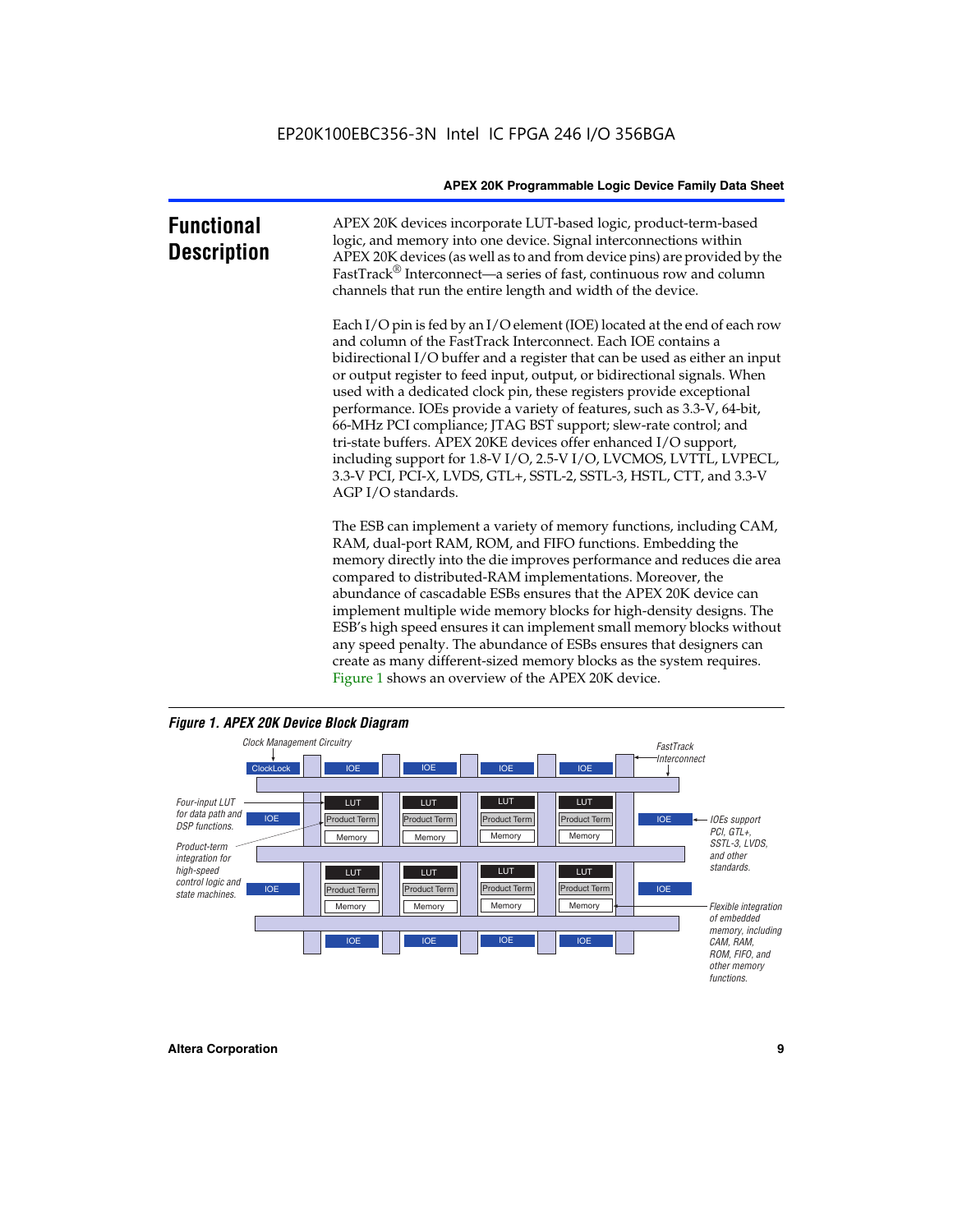APEX 20K devices provide two dedicated clock pins and four dedicated input pins that drive register control inputs. These signals ensure efficient distribution of high-speed, low-skew control signals. These signals use dedicated routing channels to provide short delays and low skews. Four of the dedicated inputs drive four global signals. These four global signals can also be driven by internal logic, providing an ideal solution for a clock divider or internally generated asynchronous clear signals with high fan-out. The dedicated clock pins featured on the APEX 20K devices can also feed logic. The devices also feature ClockLock and ClockBoost clock management circuitry. APEX 20KE devices provide two additional dedicated clock pins, for a total of four dedicated clock pins.

#### **MegaLAB Structure**

APEX 20K devices are constructed from a series of MegaLAB<sup>™</sup> structures. Each MegaLAB structure contains a group of logic array blocks (LABs), one ESB, and a MegaLAB interconnect, which routes signals within the MegaLAB structure. The EP20K30E device has 10 LABs, EP20K60E through EP20K600E devices have 16 LABs, and the EP20K1000E and EP20K1500E devices have 24 LABs. Signals are routed between MegaLAB structures and I/O pins via the FastTrack Interconnect. In addition, edge LABs can be driven by I/O pins through the local interconnect. Figure 2 shows the MegaLAB structure.



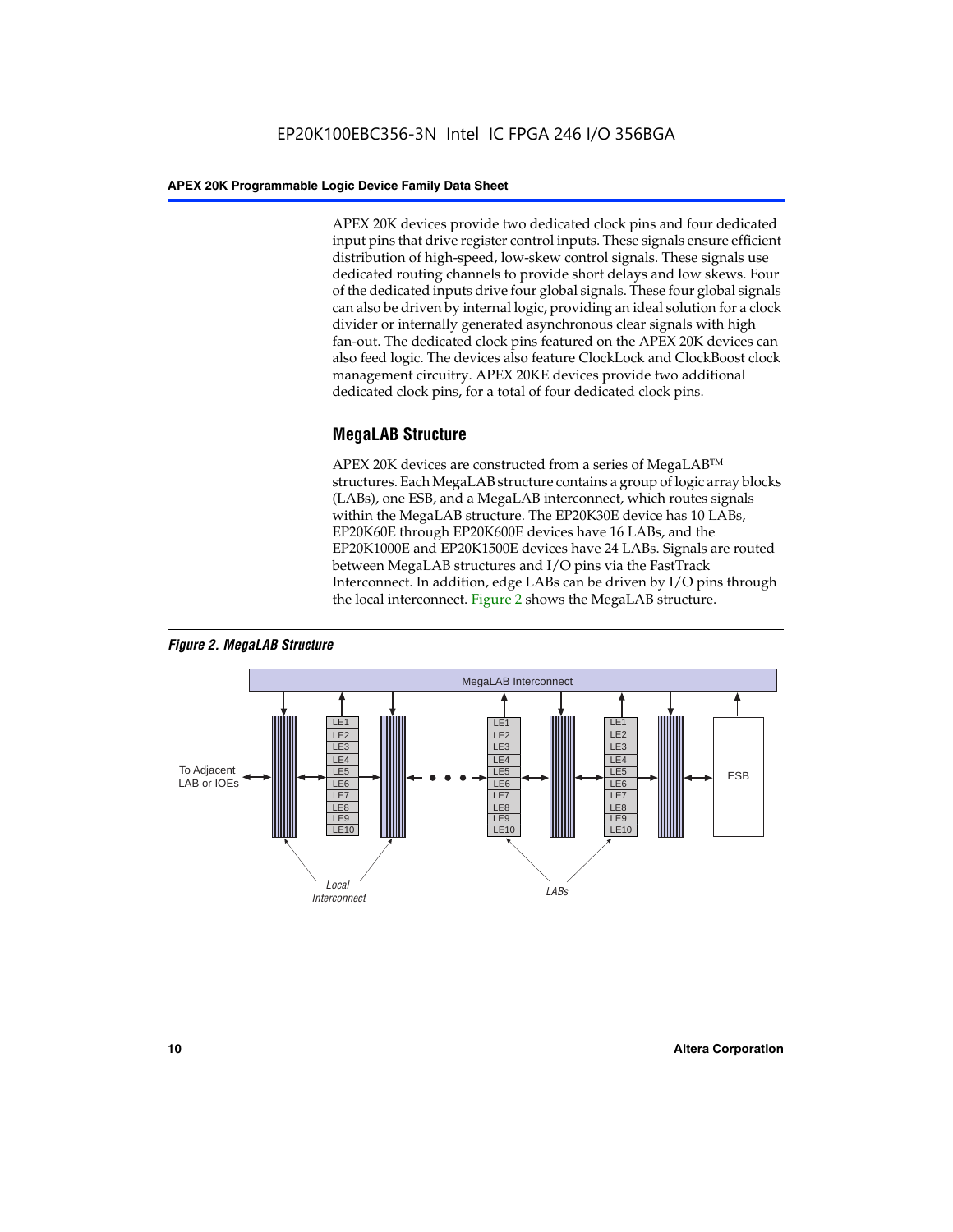#### **Logic Array Block**

Each LAB consists of 10 LEs, the LEs' associated carry and cascade chains, LAB control signals, and the local interconnect. The local interconnect transfers signals between LEs in the same or adjacent LABs, IOEs, or ESBs. The Quartus II Compiler places associated logic within an LAB or adjacent LABs, allowing the use of a fast local interconnect for high performance. Figure 3 shows the APEX 20K LAB.

APEX 20K devices use an interleaved LAB structure. This structure allows each LE to drive two local interconnect areas. This feature minimizes use of the MegaLAB and FastTrack interconnect, providing higher performance and flexibility. Each LE can drive 29 other LEs through the fast local interconnect.

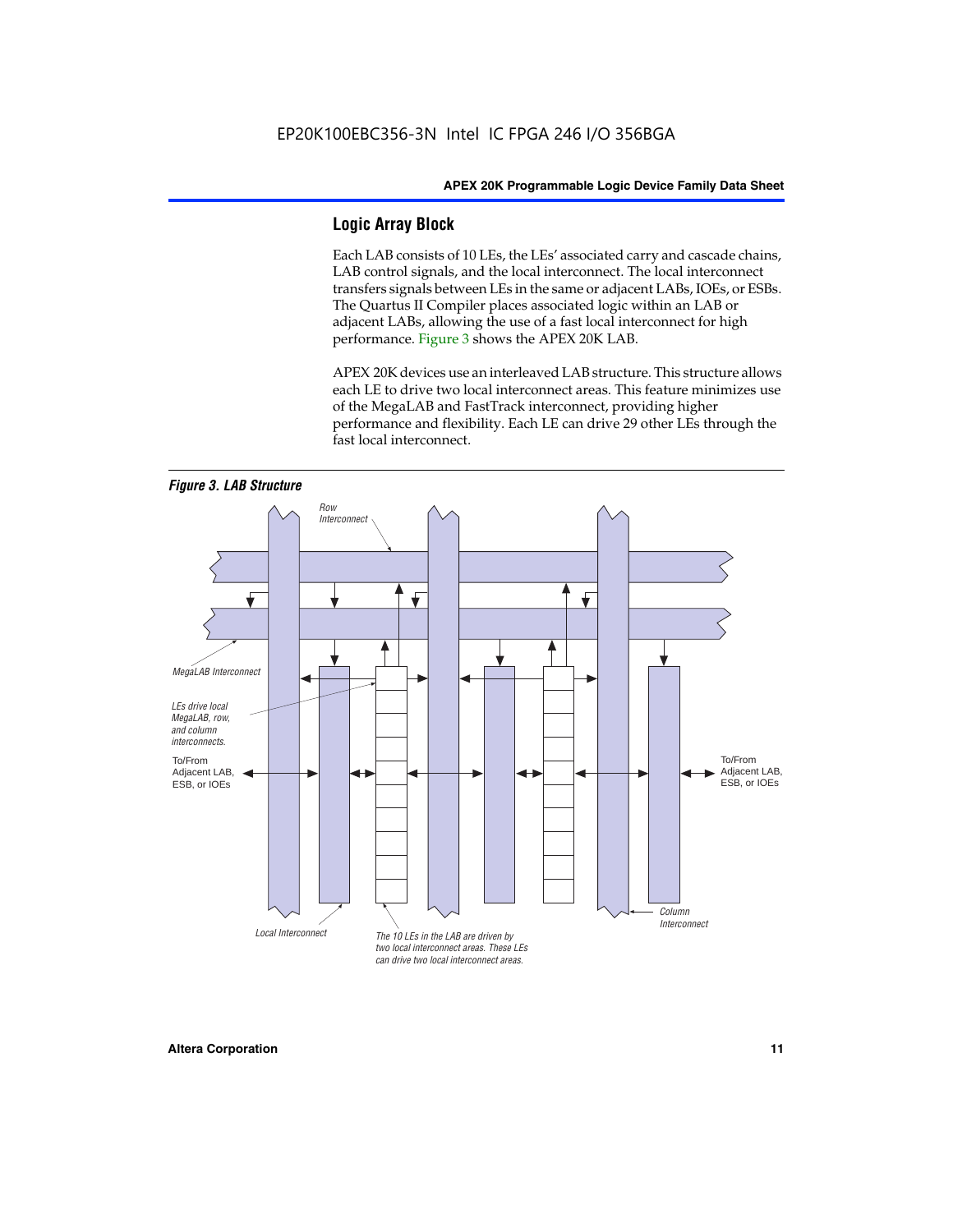Each LAB contains dedicated logic for driving control signals to its LEs and ESBs. The control signals include clock, clock enable, asynchronous clear, asynchronous preset, asynchronous load, synchronous clear, and synchronous load signals. A maximum of six control signals can be used at a time. Although synchronous load and clear signals are generally used when implementing counters, they can also be used with other functions.

Each LAB can use two clocks and two clock enable signals. Each LAB's clock and clock enable signals are linked (e.g., any LE in a particular LAB using CLK1 will also use CLKENA1). LEs with the same clock but different clock enable signals either use both clock signals in one LAB or are placed into separate LABs.

If both the rising and falling edges of a clock are used in a LAB, both LABwide clock signals are used.

The LAB-wide control signals can be generated from the LAB local interconnect, global signals, and dedicated clock pins. The inherent low skew of the FastTrack Interconnect enables it to be used for clock distribution. Figure 4 shows the LAB control signal generation circuit.



#### *Figure 4. LAB Control Signal Generation*

#### *Notes to Figure 4:*

- (1) APEX 20KE devices have four dedicated clocks.
- (2) The LABCLR1 and LABCLR2 signals also control asynchronous load and asynchronous preset for LEs within the LAB.
- (3) The SYNCCLR signal can be generated by the local interconnect or global signals.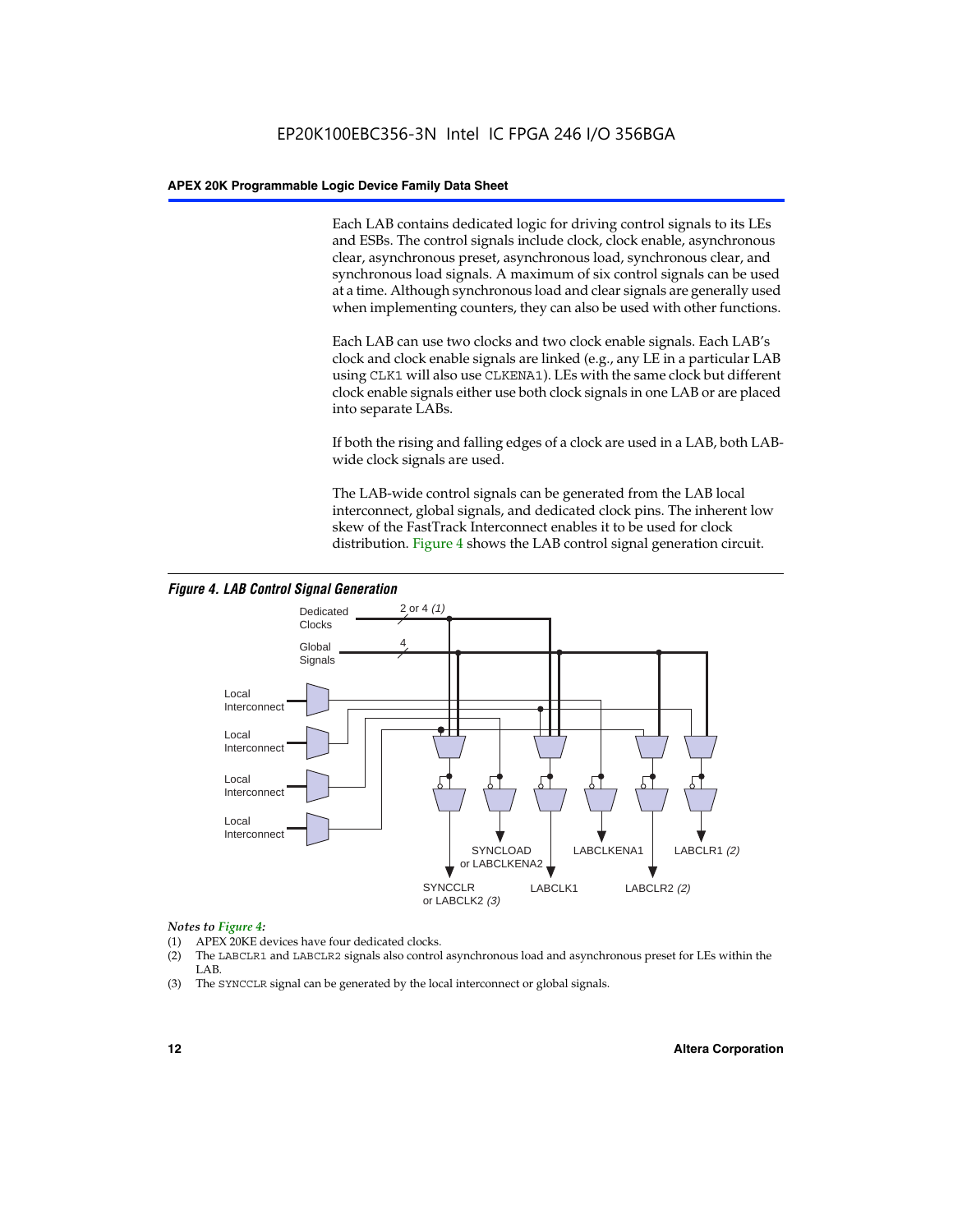#### **Logic Element**

The LE, the smallest unit of logic in the APEX 20K architecture, is compact and provides efficient logic usage. Each LE contains a four-input LUT, which is a function generator that can quickly implement any function of four variables. In addition, each LE contains a programmable register and carry and cascade chains. Each LE drives the local interconnect, MegaLAB interconnect, and FastTrack Interconnect routing structures. See Figure 5.



Each LE's programmable register can be configured for D, T, JK, or SR operation. The register's clock and clear control signals can be driven by global signals, general-purpose I/O pins, or any internal logic. For combinatorial functions, the register is bypassed and the output of the LUT drives the outputs of the LE.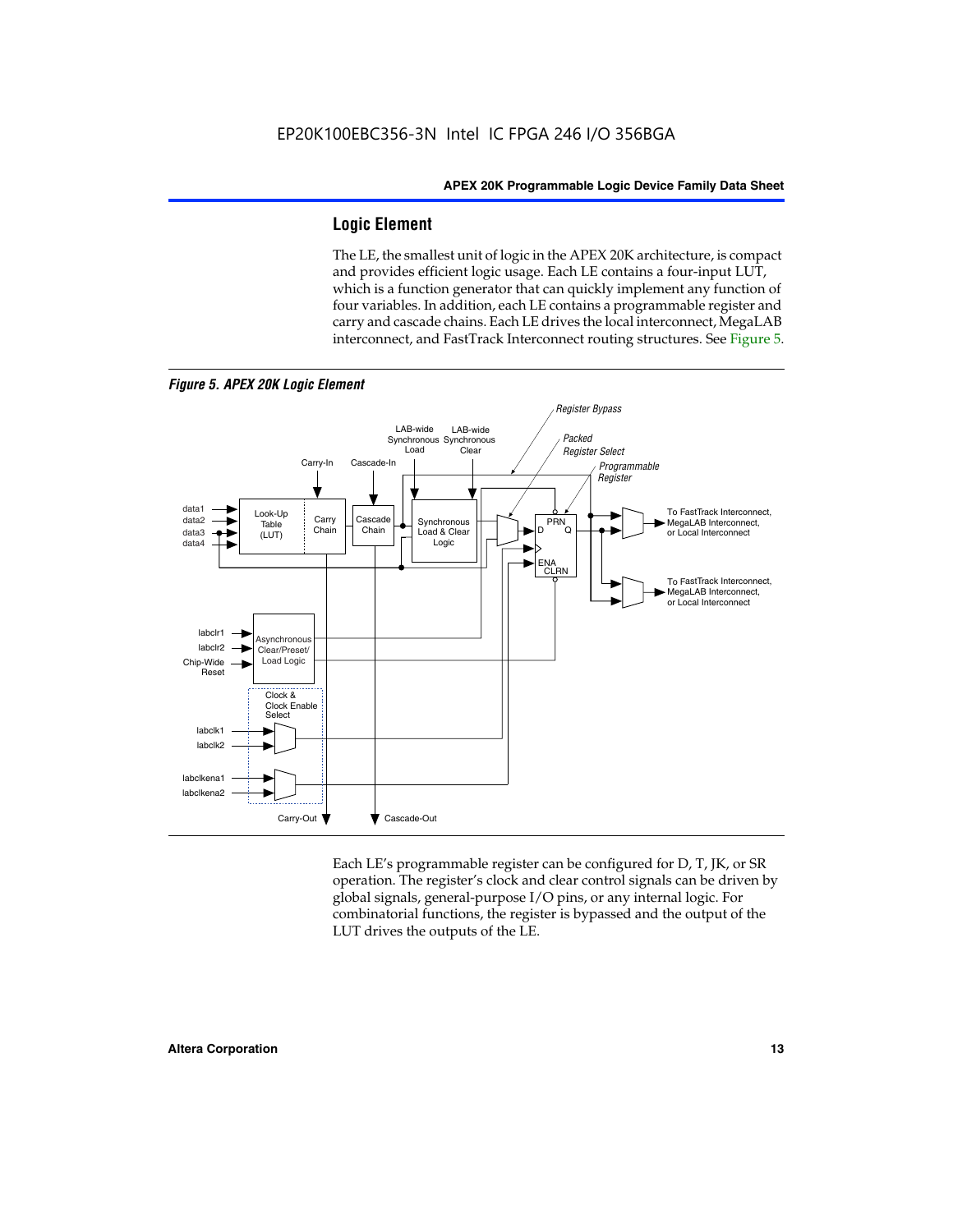Each LE has two outputs that drive the local, MegaLAB, or FastTrack Interconnect routing structure. Each output can be driven independently by the LUT's or register's output. For example, the LUT can drive one output while the register drives the other output. This feature, called register packing, improves device utilization because the register and the LUT can be used for unrelated functions. The LE can also drive out registered and unregistered versions of the LUT output.

The APEX 20K architecture provides two types of dedicated high-speed data paths that connect adjacent LEs without using local interconnect paths: carry chains and cascade chains. A carry chain supports high-speed arithmetic functions such as counters and adders, while a cascade chain implements wide-input functions such as equality comparators with minimum delay. Carry and cascade chains connect LEs 1 through 10 in an LAB and all LABs in the same MegaLAB structure.

#### *Carry Chain*

The carry chain provides a very fast carry-forward function between LEs. The carry-in signal from a lower-order bit drives forward into the higherorder bit via the carry chain, and feeds into both the LUT and the next portion of the carry chain. This feature allows the APEX 20K architecture to implement high-speed counters, adders, and comparators of arbitrary width. Carry chain logic can be created automatically by the Quartus II software Compiler during design processing, or manually by the designer during design entry. Parameterized functions such as library of parameterized modules (LPM) and DesignWare functions automatically take advantage of carry chains for the appropriate functions.

The Quartus II software Compiler creates carry chains longer than ten LEs by linking LABs together automatically. For enhanced fitting, a long carry chain skips alternate LABs in a MegaLAB<sup>™</sup> structure. A carry chain longer than one LAB skips either from an even-numbered LAB to the next evennumbered LAB, or from an odd-numbered LAB to the next oddnumbered LAB. For example, the last LE of the first LAB in the upper-left MegaLAB structure carries to the first LE of the third LAB in the MegaLAB structure.

Figure 6 shows how an *n*-bit full adder can be implemented in *n* + 1 LEs with the carry chain. One portion of the LUT generates the sum of two bits using the input signals and the carry-in signal; the sum is routed to the output of the LE. The register can be bypassed for simple adders or used for accumulator functions. Another portion of the LUT and the carry chain logic generates the carry-out signal, which is routed directly to the carryin signal of the next-higher-order bit. The final carry-out signal is routed to an LE, where it is driven onto the local, MegaLAB, or FastTrack Interconnect routing structures.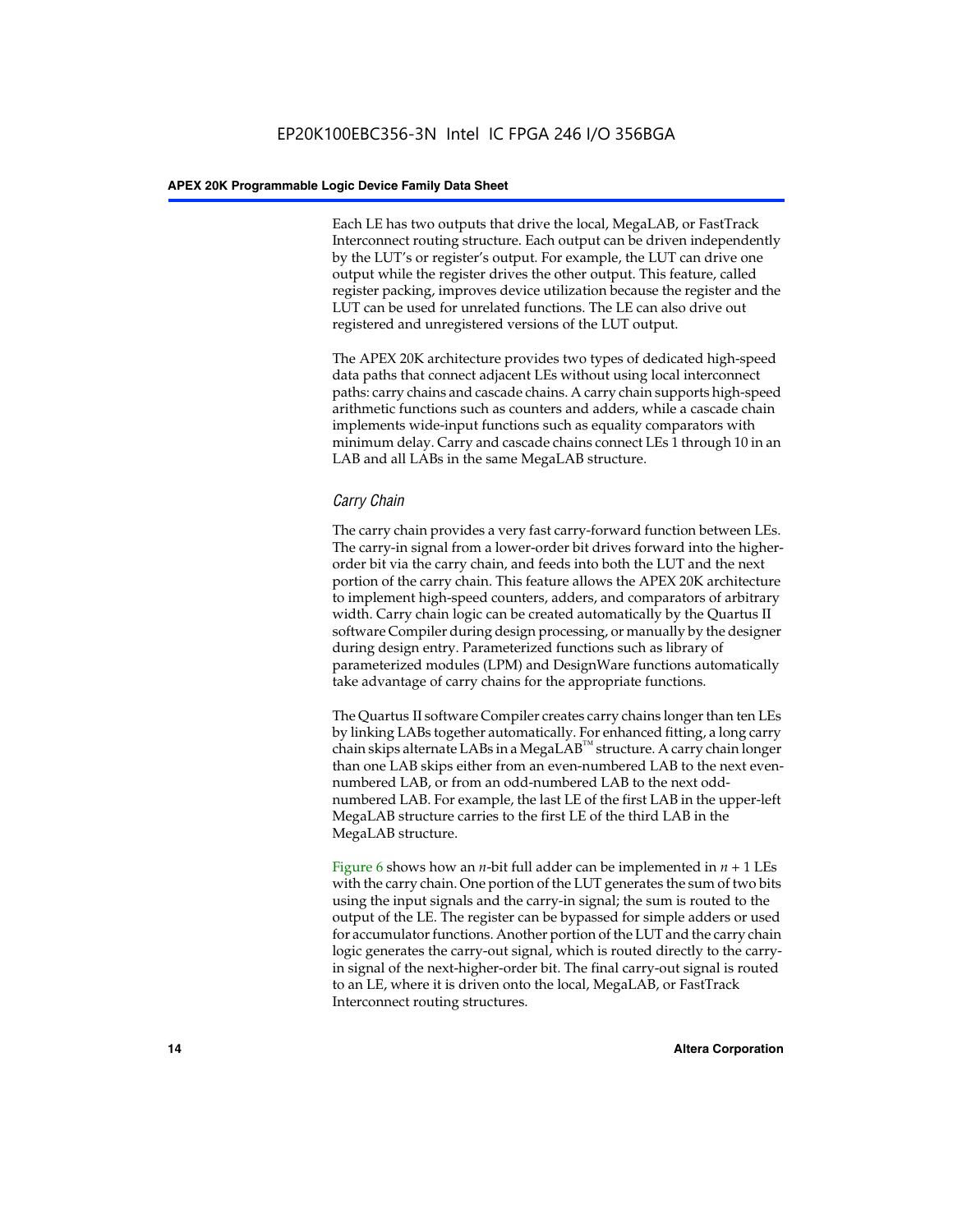

*Figure 6. APEX 20K Carry Chain*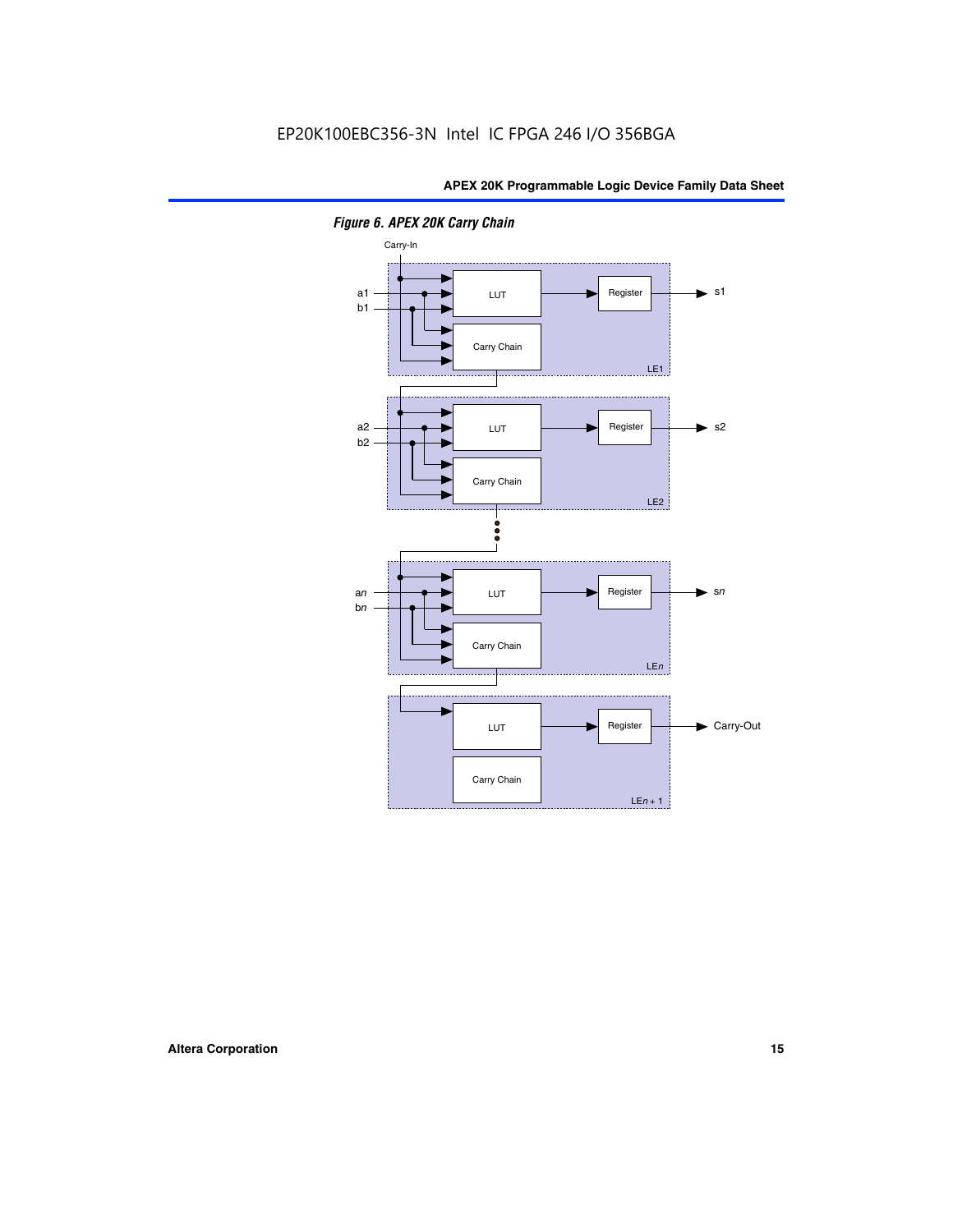#### *Cascade Chain*

With the cascade chain, the APEX 20K architecture can implement functions with a very wide fan-in. Adjacent LUTs can compute portions of a function in parallel; the cascade chain serially connects the intermediate values. The cascade chain can use a logical AND or logical OR (via De Morgan's inversion) to connect the outputs of adjacent LEs. Each additional LE provides four more inputs to the effective width of a function, with a short cascade delay. Cascade chain logic can be created automatically by the Quartus II software Compiler during design processing, or manually by the designer during design entry.

Cascade chains longer than ten LEs are implemented automatically by linking LABs together. For enhanced fitting, a long cascade chain skips alternate LABs in a MegaLAB structure. A cascade chain longer than one LAB skips either from an even-numbered LAB to the next even-numbered LAB, or from an odd-numbered LAB to the next odd-numbered LAB. For example, the last LE of the first LAB in the upper-left MegaLAB structure carries to the first LE of the third LAB in the MegaLAB structure. Figure 7 shows how the cascade function can connect adjacent LEs to form functions with a wide fan-in.



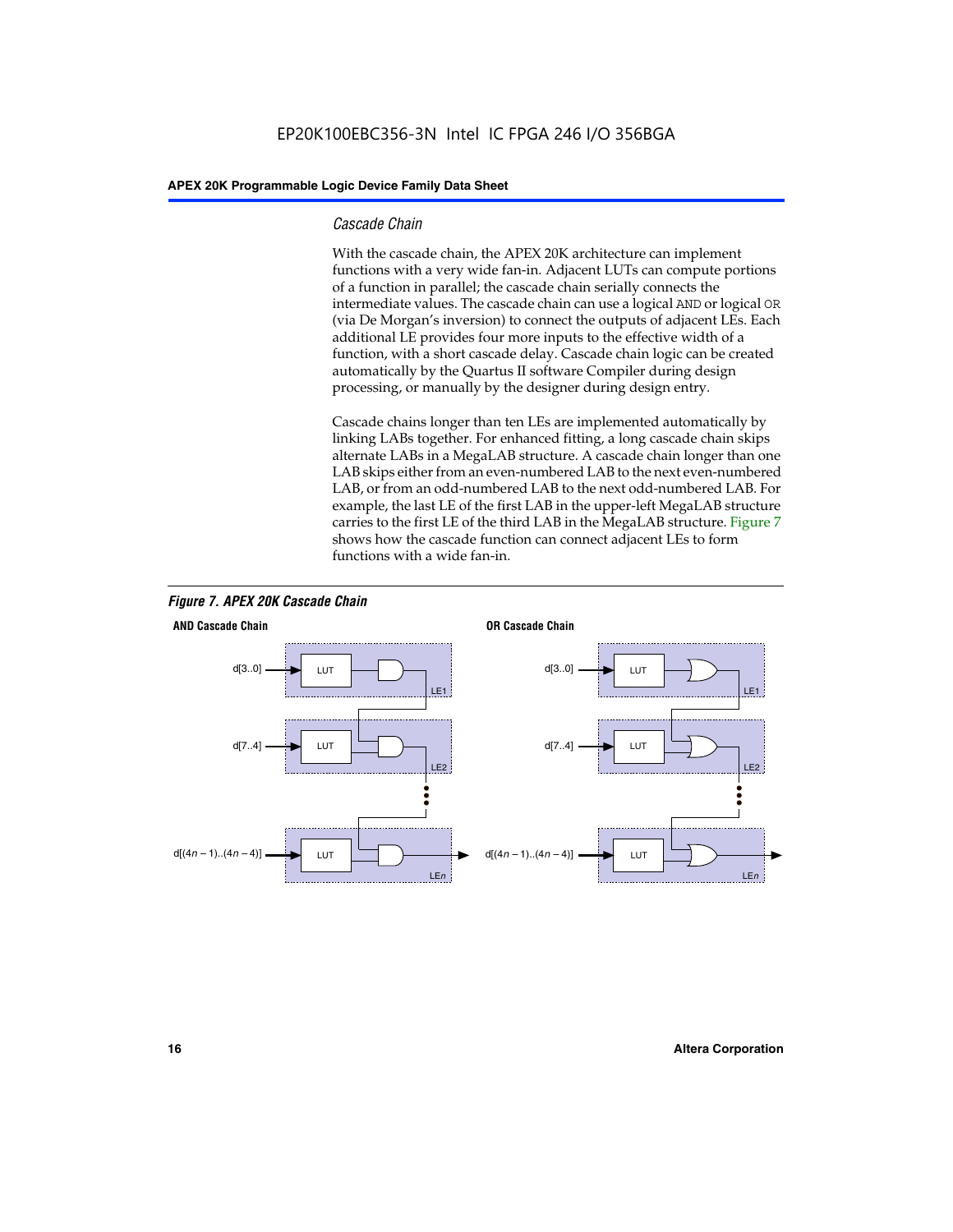#### *LE Operating Modes*

The APEX 20K LE can operate in one of the following three modes:

- Normal mode
- Arithmetic mode
- Counter mode

Each mode uses LE resources differently. In each mode, seven available inputs to the LE—the four data inputs from the LAB local interconnect, the feedback from the programmable register, and the carry-in and cascade-in from the previous LE—are directed to different destinations to implement the desired logic function. LAB-wide signals provide clock, asynchronous clear, asynchronous preset, asynchronous load, synchronous clear, synchronous load, and clock enable control for the register. These LAB-wide signals are available in all LE modes.

The Quartus II software, in conjunction with parameterized functions such as LPM and DesignWare functions, automatically chooses the appropriate mode for common functions such as counters, adders, and multipliers. If required, the designer can also create special-purpose functions that specify which LE operating mode to use for optimal performance. Figure 8 shows the LE operating modes.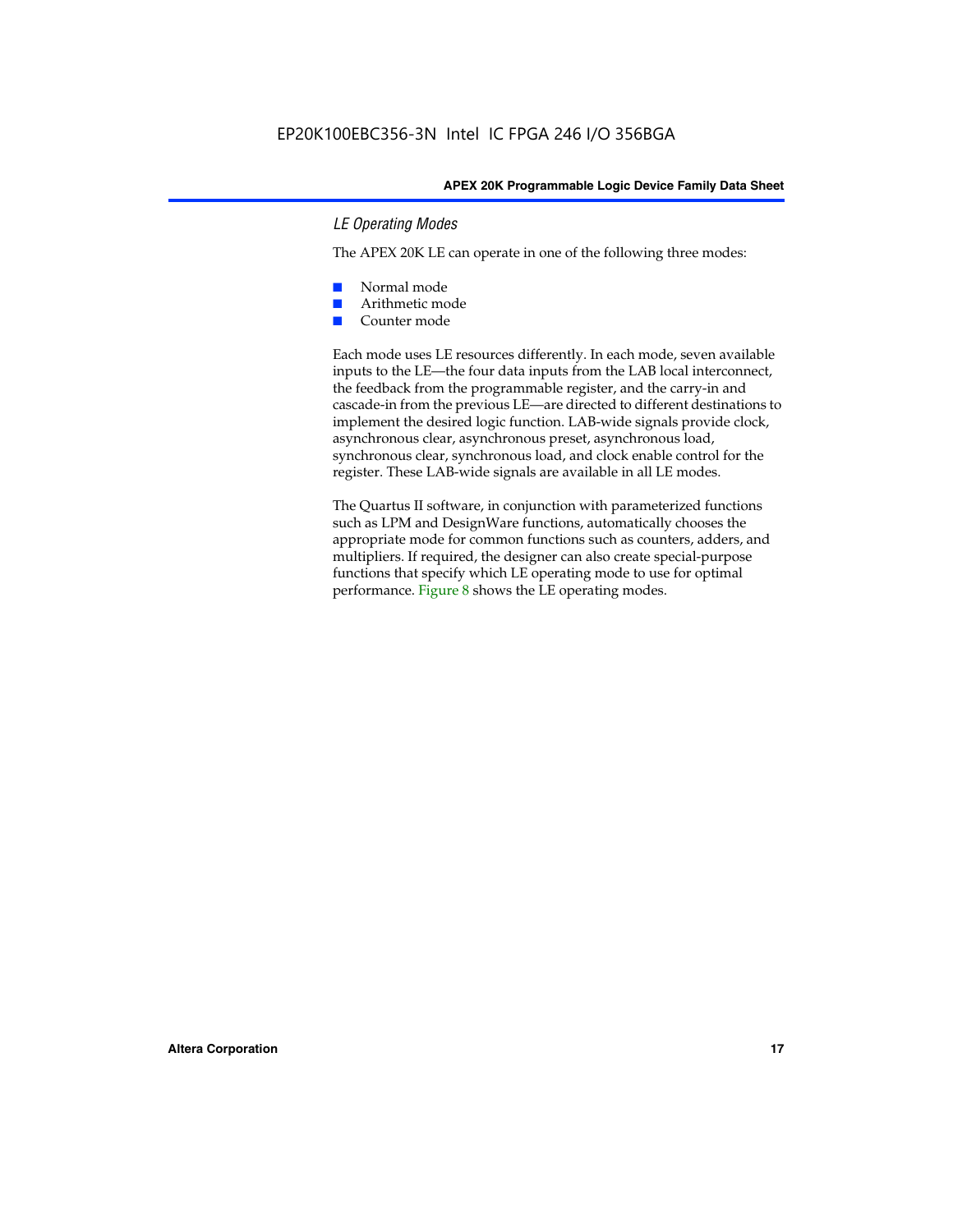#### *Figure 8. APEX 20K LE Operating Modes*



#### *Notes to Figure 8:*

- (1) LEs in normal mode support register packing.
- (2) There are two LAB-wide clock enables per LAB.
- (3) When using the carry-in in normal mode, the packed register feature is unavailable.
- (4) A register feedback multiplexer is available on LE1 of each LAB.
- (5) The DATA1 and DATA2 input signals can supply counter enable, up or down control, or register feedback signals for LEs other than the second LE in an LAB.
- (6) The LAB-wide synchronous clear and LAB wide synchronous load affect all registers in an LAB.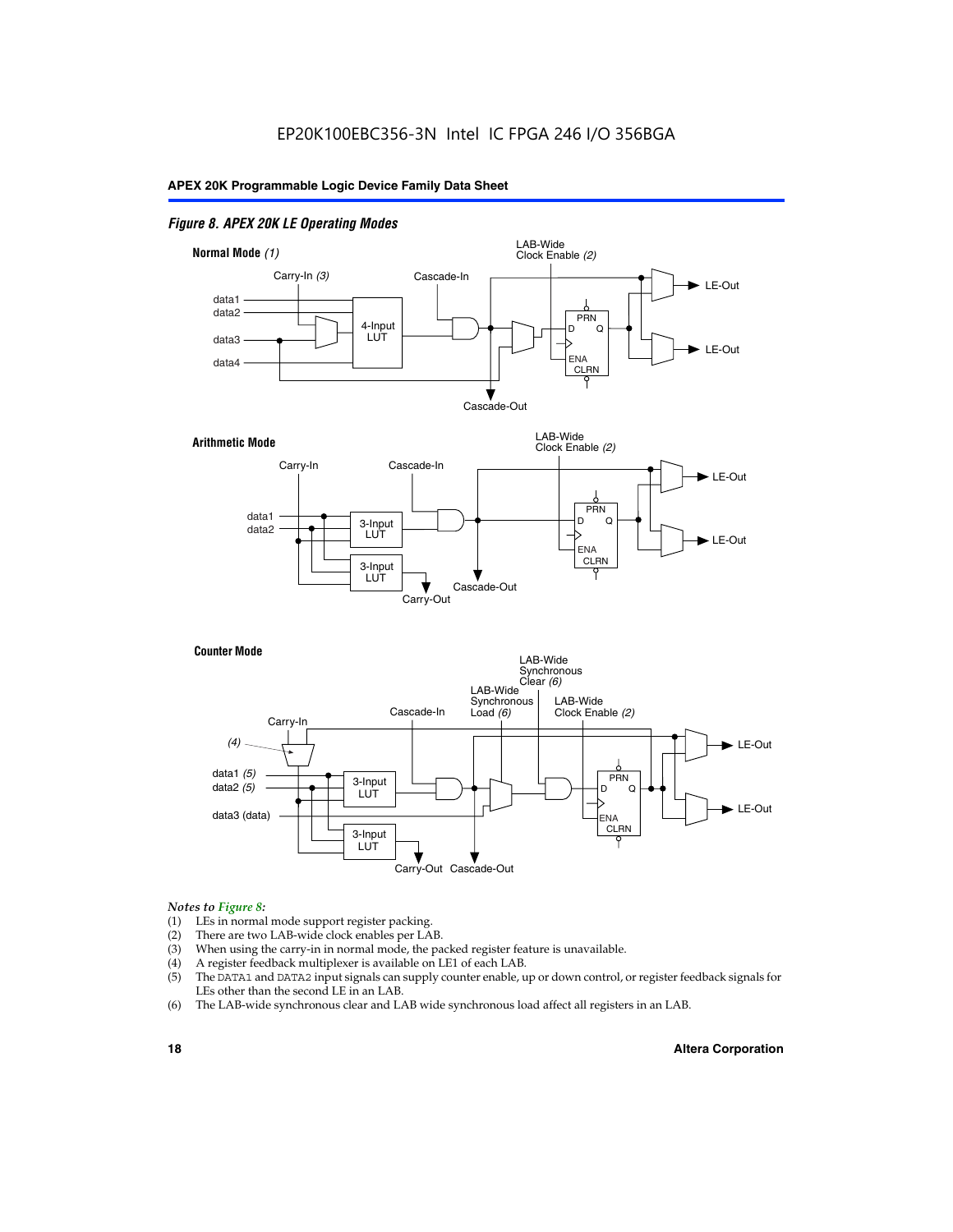#### **Normal Mode**

The normal mode is suitable for general logic applications, combinatorial functions, or wide decoding functions that can take advantage of a cascade chain. In normal mode, four data inputs from the LAB local interconnect and the carry-in are inputs to a four-input LUT. The Quartus II software Compiler automatically selects the carry-in or the DATA3 signal as one of the inputs to the LUT. The LUT output can be combined with the cascade-in signal to form a cascade chain through the cascade-out signal. LEs in normal mode support packed registers.

#### **Arithmetic Mode**

The arithmetic mode is ideal for implementing adders, accumulators, and comparators. An LE in arithmetic mode uses two 3-input LUTs. One LUT computes a three-input function; the other generates a carry output. As shown in Figure 8, the first LUT uses the carry-in signal and two data inputs from the LAB local interconnect to generate a combinatorial or registered output. For example, when implementing an adder, this output is the sum of three signals: DATA1, DATA2, and carry-in. The second LUT uses the same three signals to generate a carry-out signal, thereby creating a carry chain. The arithmetic mode also supports simultaneous use of the cascade chain. LEs in arithmetic mode can drive out registered and unregistered versions of the LUT output.

The Quartus II software implements parameterized functions that use the arithmetic mode automatically where appropriate; the designer does not need to specify how the carry chain will be used.

#### **Counter Mode**

The counter mode offers clock enable, counter enable, synchronous up/down control, synchronous clear, and synchronous load options. The counter enable and synchronous up/down control signals are generated from the data inputs of the LAB local interconnect. The synchronous clear and synchronous load options are LAB-wide signals that affect all registers in the LAB. Consequently, if any of the LEs in an LAB use the counter mode, other LEs in that LAB must be used as part of the same counter or be used for a combinatorial function. The Quartus II software automatically places any registers that are not used by the counter into other LABs.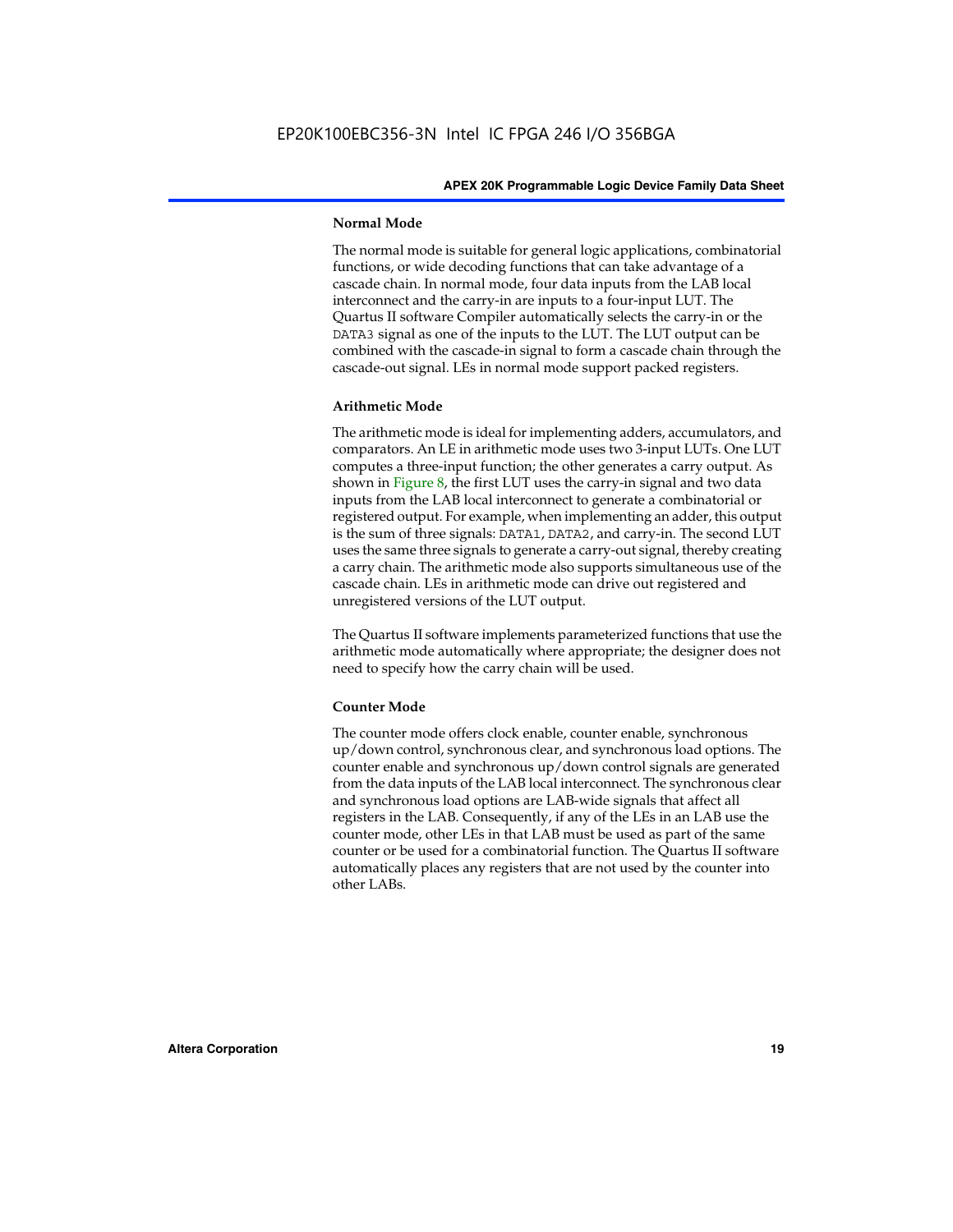The counter mode uses two three-input LUTs: one generates the counter data, and the other generates the fast carry bit. A 2-to-1 multiplexer provides synchronous loading, and another AND gate provides synchronous clearing. If the cascade function is used by an LE in counter mode, the synchronous clear or load overrides any signal carried on the cascade chain. The synchronous clear overrides the synchronous load. LEs in arithmetic mode can drive out registered and unregistered versions of the LUT output.

#### *Clear & Preset Logic Control*

Logic for the register's clear and preset signals is controlled by LAB-wide signals. The LE directly supports an asynchronous clear function. The Quartus II software Compiler can use a NOT-gate push-back technique to emulate an asynchronous preset. Moreover, the Quartus II software Compiler can use a programmable NOT-gate push-back technique to emulate simultaneous preset and clear or asynchronous load. However, this technique uses three additional LEs per register. All emulation is performed automatically when the design is compiled. Registers that emulate simultaneous preset and load will enter an unknown state upon power-up or when the chip-wide reset is asserted.

In addition to the two clear and preset modes, APEX 20K devices provide a chip-wide reset pin (DEV\_CLRn) that resets all registers in the device. Use of this pin is controlled through an option in the Quartus II software that is set before compilation. The chip-wide reset overrides all other control signals. Registers using an asynchronous preset are preset when the chip-wide reset is asserted; this effect results from the inversion technique used to implement the asynchronous preset.

#### **FastTrack Interconnect**

In the APEX 20K architecture, connections between LEs, ESBs, and I/O pins are provided by the FastTrack Interconnect. The FastTrack Interconnect is a series of continuous horizontal and vertical routing channels that traverse the device. This global routing structure provides predictable performance, even in complex designs. In contrast, the segmented routing in FPGAs requires switch matrices to connect a variable number of routing paths, increasing the delays between logic resources and reducing performance.

The FastTrack Interconnect consists of row and column interconnect channels that span the entire device. The row interconnect routes signals throughout a row of MegaLAB structures; the column interconnect routes signals throughout a column of MegaLAB structures. When using the row and column interconnect, an LE, IOE, or ESB can drive any other LE, IOE, or ESB in a device. See Figure 9.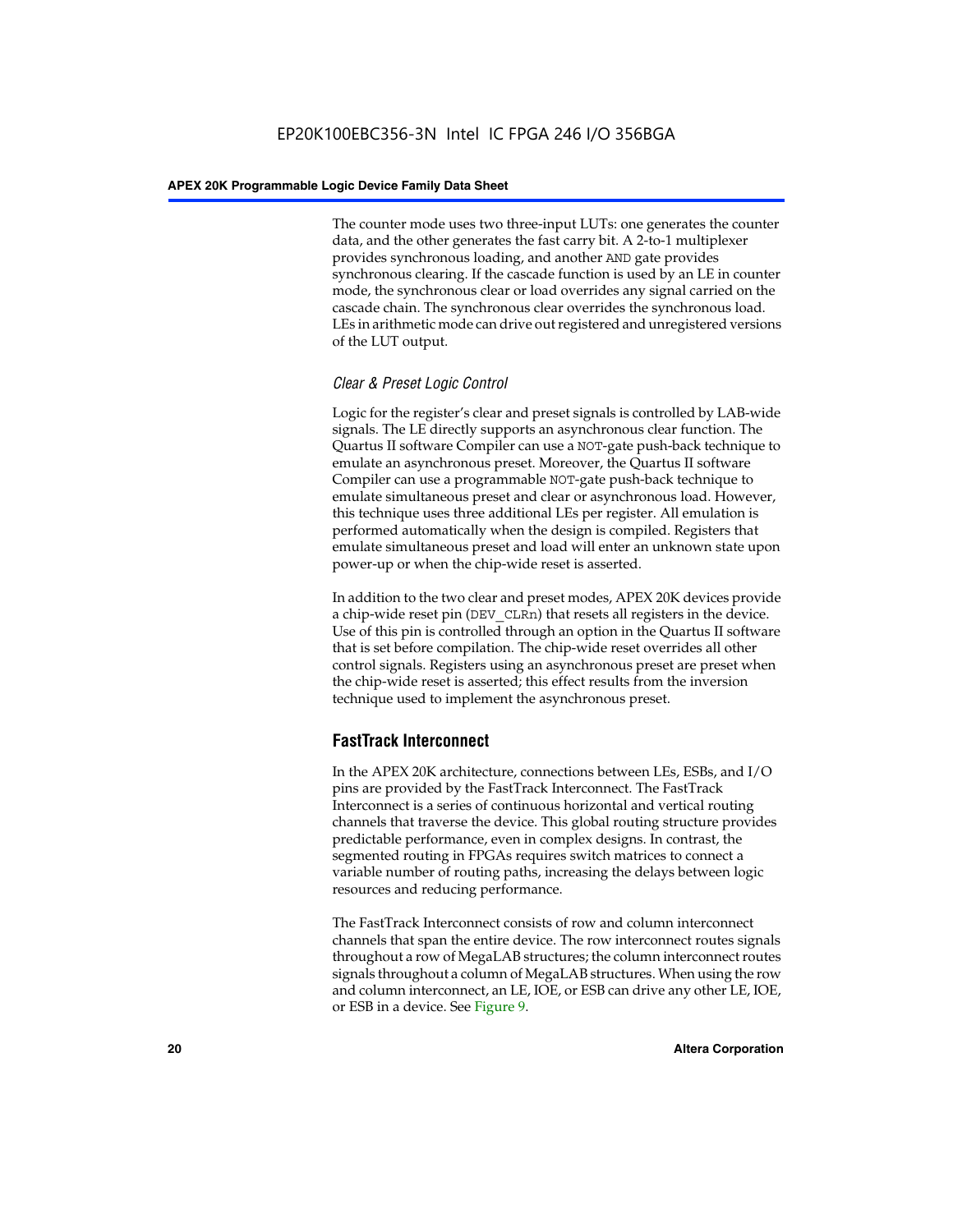

#### *Figure 9. APEX 20K Interconnect Structure*

A row line can be driven directly by LEs, IOEs, or ESBs in that row. Further, a column line can drive a row line, allowing an LE, IOE, or ESB to drive elements in a different row via the column and row interconnect. The row interconnect drives the MegaLAB interconnect to drive LEs, IOEs, or ESBs in a particular MegaLAB structure.

A column line can be directly driven by LEs, IOEs, or ESBs in that column. A column line on a device's left or right edge can also be driven by row IOEs. The column line is used to route signals from one row to another. A column line can drive a row line; it can also drive the MegaLAB interconnect directly, allowing faster connections between rows.

Figure 10 shows how the FastTrack Interconnect uses the local interconnect to drive LEs within MegaLAB structures.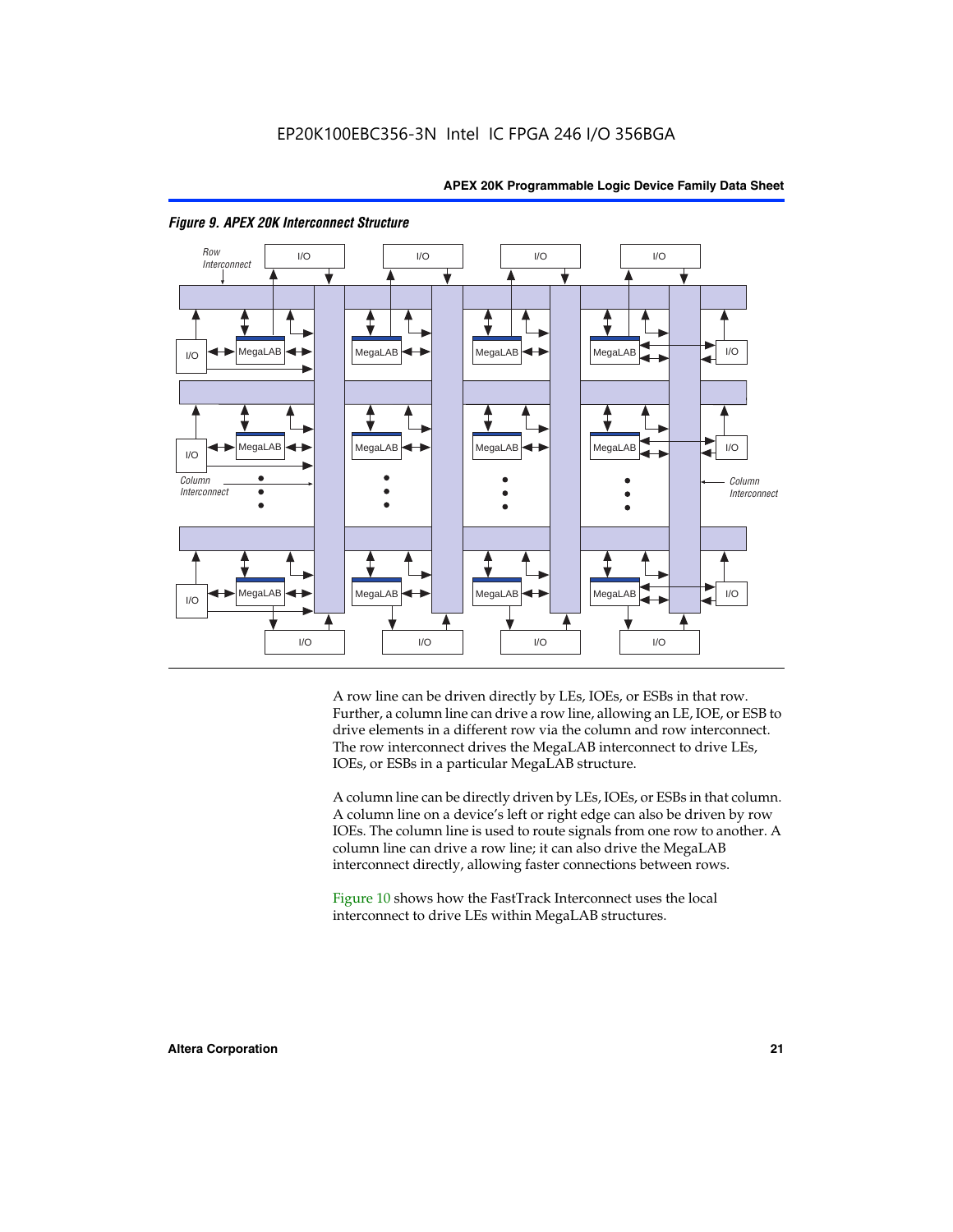

*Figure 10. FastTrack Connection to Local Interconnect*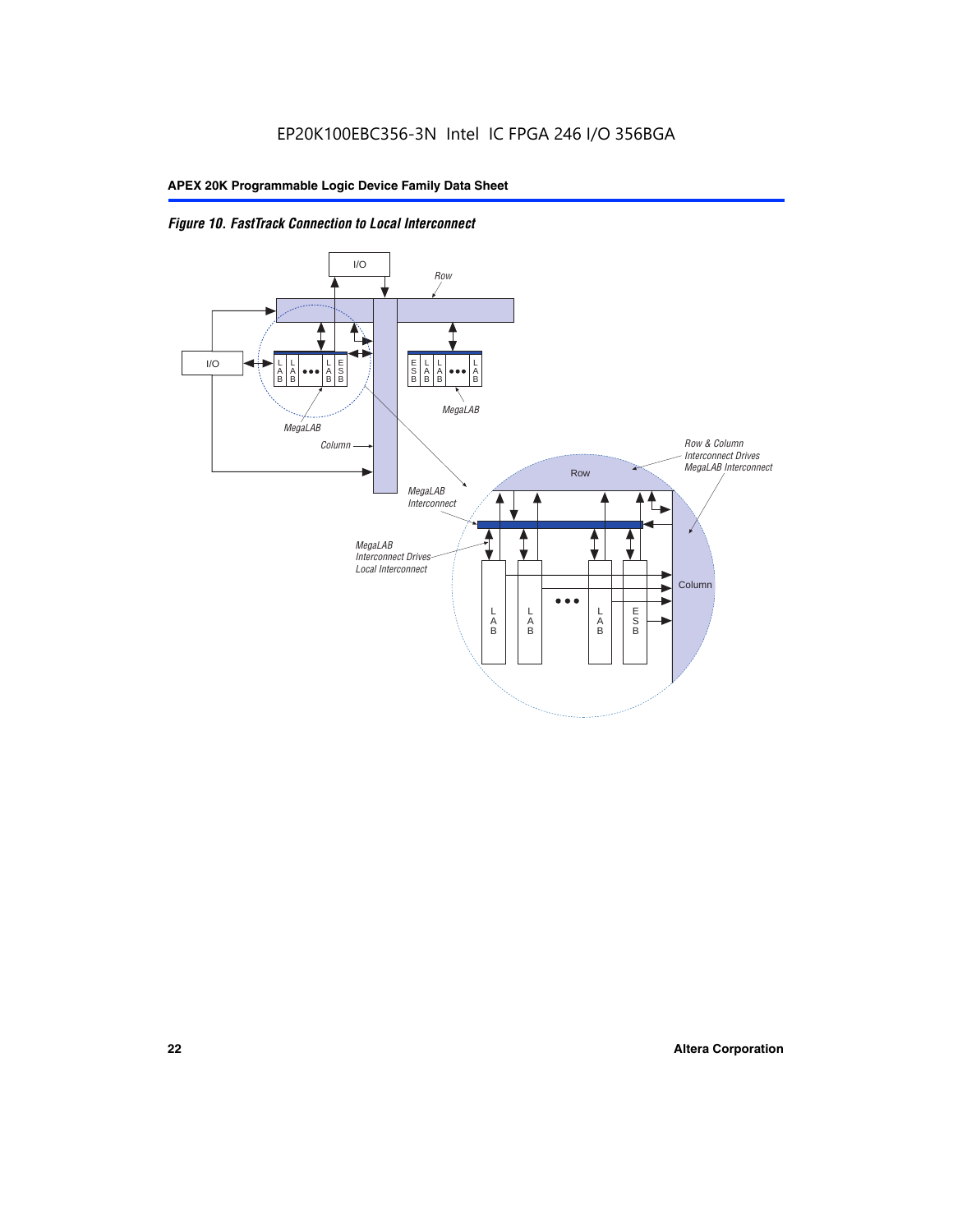Figure 11 shows the intersection of a row and column interconnect, and how these forms of interconnects and LEs drive each other.



*Figure 11. Driving the FastTrack Interconnect*

APEX 20KE devices include an enhanced interconnect structure for faster routing of input signals with high fan-out. Column I/O pins can drive the FastRow<sup>™</sup> interconnect, which routes signals directly into the local interconnect without having to drive through the MegaLAB interconnect. FastRow lines traverse two MegaLAB structures. Also, these pins can drive the local interconnect directly for fast setup times. On EP20K300E and larger devices, the FastRow interconnect drives the two MegaLABs in the top left corner, the two MegaLABs in the top right corner, the two MegaLABS in the bottom left corner, and the two MegaLABs in the bottom right corner. On EP20K200E and smaller devices, FastRow interconnect drives the two MegaLABs on the top and the two MegaLABs on the bottom of the device. On all devices, the FastRow interconnect drives all local interconnect in the appropriate MegaLABs except the local interconnect on the side of the MegaLAB opposite the ESB. Pins using the FastRow interconnect achieve a faster set-up time, as the signal does not need to use a MegaLAB interconnect line to reach the destination LE. Figure 12 shows the FastRow interconnect.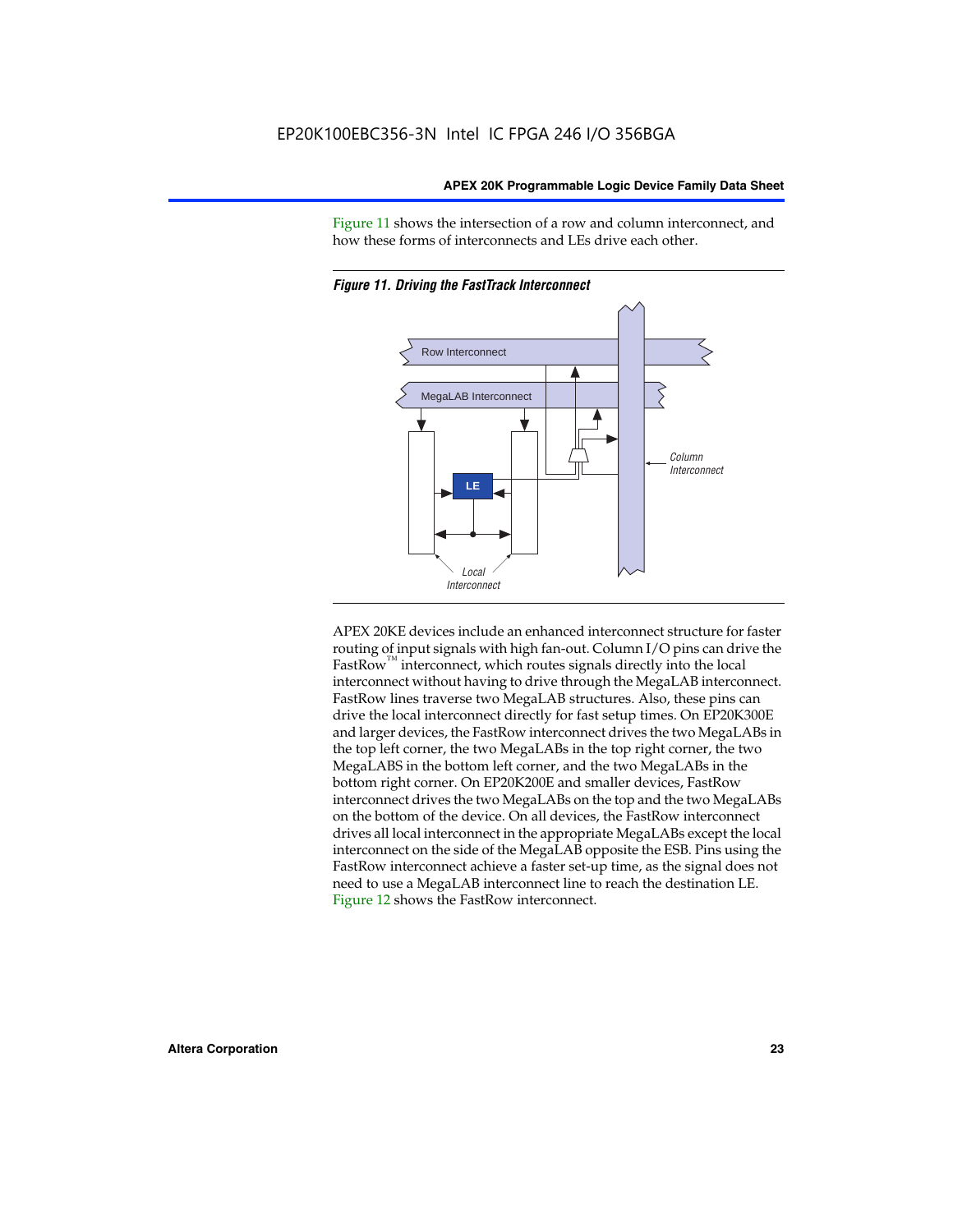

*Figure 12. APEX 20KE FastRow Interconnect*

Table 9 summarizes how various elements of the APEX 20K architecture drive each other.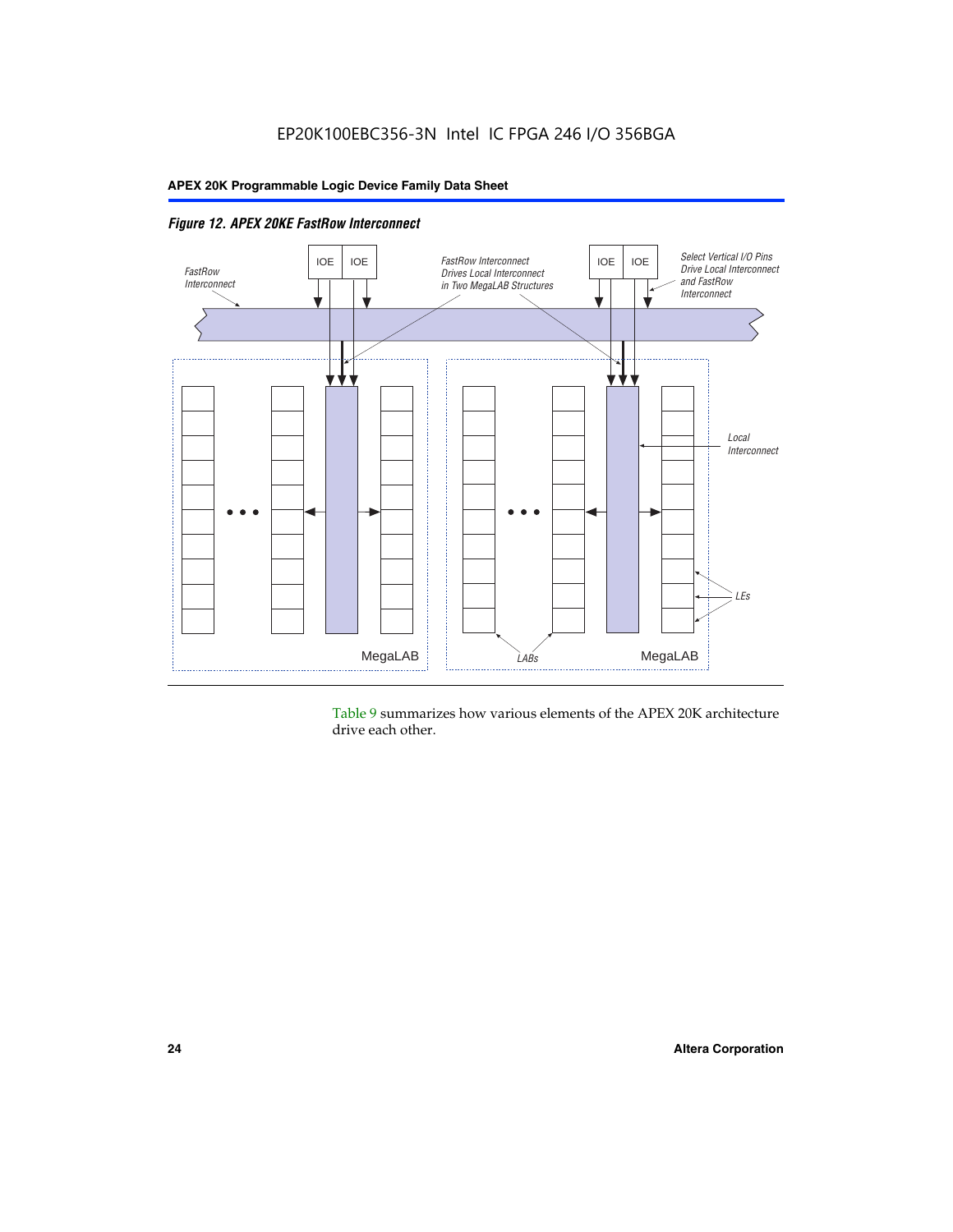| <b>Table 9. APEX 20K Routing Scheme</b> |                          |                      |              |              |                              |                                |                                                |                                            |                                |
|-----------------------------------------|--------------------------|----------------------|--------------|--------------|------------------------------|--------------------------------|------------------------------------------------|--------------------------------------------|--------------------------------|
| <b>Source</b>                           | <b>Destination</b>       |                      |              |              |                              |                                |                                                |                                            |                                |
|                                         | <b>Row</b><br>$I/O P$ in | Column<br>$I/O P$ in | LE           | <b>ESB</b>   | Local<br><b>Interconnect</b> | <b>MegaLAB</b><br>Interconnect | <b>Row</b><br><b>FastTrack</b><br>Interconnect | Column<br><b>FastTrack</b><br>Interconnect | <b>FastRow</b><br>Interconnect |
| Row I/O Pin                             |                          |                      |              |              | $\checkmark$                 | $\checkmark$                   | $\checkmark$                                   | $\checkmark$                               |                                |
| Column I/O<br>Pin                       |                          |                      |              |              |                              |                                |                                                | $\checkmark$                               | $\checkmark$<br>(1)            |
| LE                                      |                          |                      |              |              | $\checkmark$                 | $\checkmark$                   | $\checkmark$                                   | $\checkmark$                               |                                |
| <b>ESB</b>                              |                          |                      |              |              | $\checkmark$                 | $\checkmark$                   | $\checkmark$                                   | $\checkmark$                               |                                |
| Local<br>Interconnect                   | $\checkmark$             | $\checkmark$         | $\checkmark$ | $\checkmark$ |                              |                                |                                                |                                            |                                |
| MegaLAB<br>Interconnect                 |                          |                      |              |              | $\checkmark$                 |                                |                                                |                                            |                                |
| Row<br>FastTrack<br>Interconnect        |                          |                      |              |              |                              | $\checkmark$                   |                                                | $\checkmark$                               |                                |
| Column<br>FastTrack<br>Interconnect     |                          |                      |              |              |                              | $\checkmark$                   | $\checkmark$                                   |                                            |                                |
| FastRow<br>Interconnect                 |                          |                      |              |              | $\checkmark$<br>(1)          |                                |                                                |                                            |                                |

#### *Note to Table 9:*

(1) This connection is supported in APEX 20KE devices only.

#### **Product-Term Logic**

The product-term portion of the MultiCore architecture is implemented with the ESB. The ESB can be configured to act as a block of macrocells on an ESB-by-ESB basis. Each ESB is fed by 32 inputs from the adjacent local interconnect; therefore, it can be driven by the MegaLAB interconnect or the adjacent LAB. Also, nine ESB macrocells feed back into the ESB through the local interconnect for higher performance. Dedicated clock pins, global signals, and additional inputs from the local interconnect drive the ESB control signals.

In product-term mode, each ESB contains 16 macrocells. Each macrocell consists of two product terms and a programmable register. Figure 13 shows the ESB in product-term mode.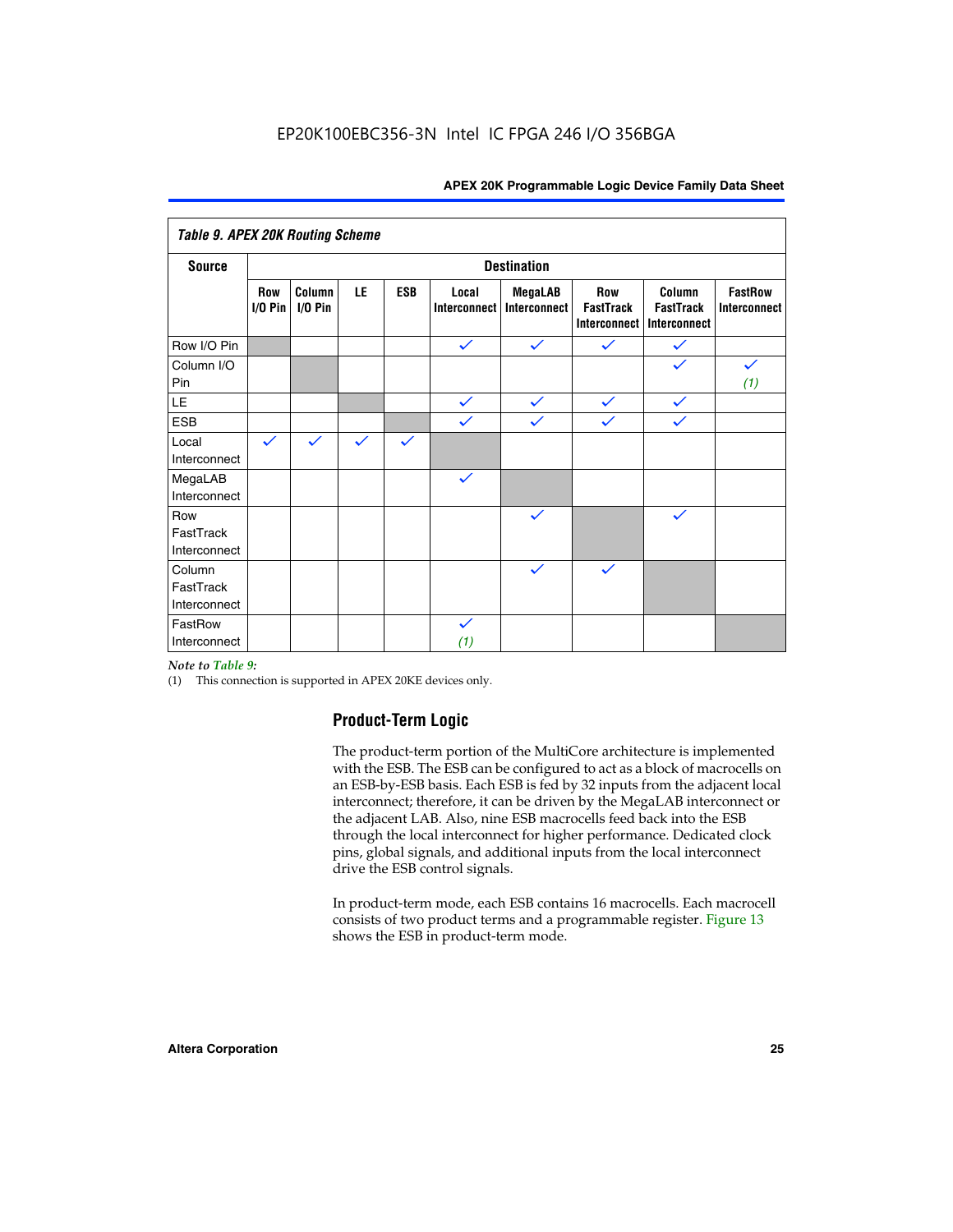#### *Figure 13. Product-Term Logic in ESB*



(1) APEX 20KE devices have four dedicated clocks.

#### *Macrocells*

APEX 20K macrocells can be configured individually for either sequential or combinatorial logic operation. The macrocell consists of three functional blocks: the logic array, the product-term select matrix, and the programmable register.

Combinatorial logic is implemented in the product terms. The productterm select matrix allocates these product terms for use as either primary logic inputs (to the OR and XOR gates) to implement combinatorial functions, or as parallel expanders to be used to increase the logic available to another macrocell. One product term can be inverted; the Quartus II software uses this feature to perform DeMorgan's inversion for more efficient implementation of wide OR functions. The Quartus II software Compiler can use a NOT-gate push-back technique to emulate an asynchronous preset. Figure 14 shows the APEX 20K macrocell.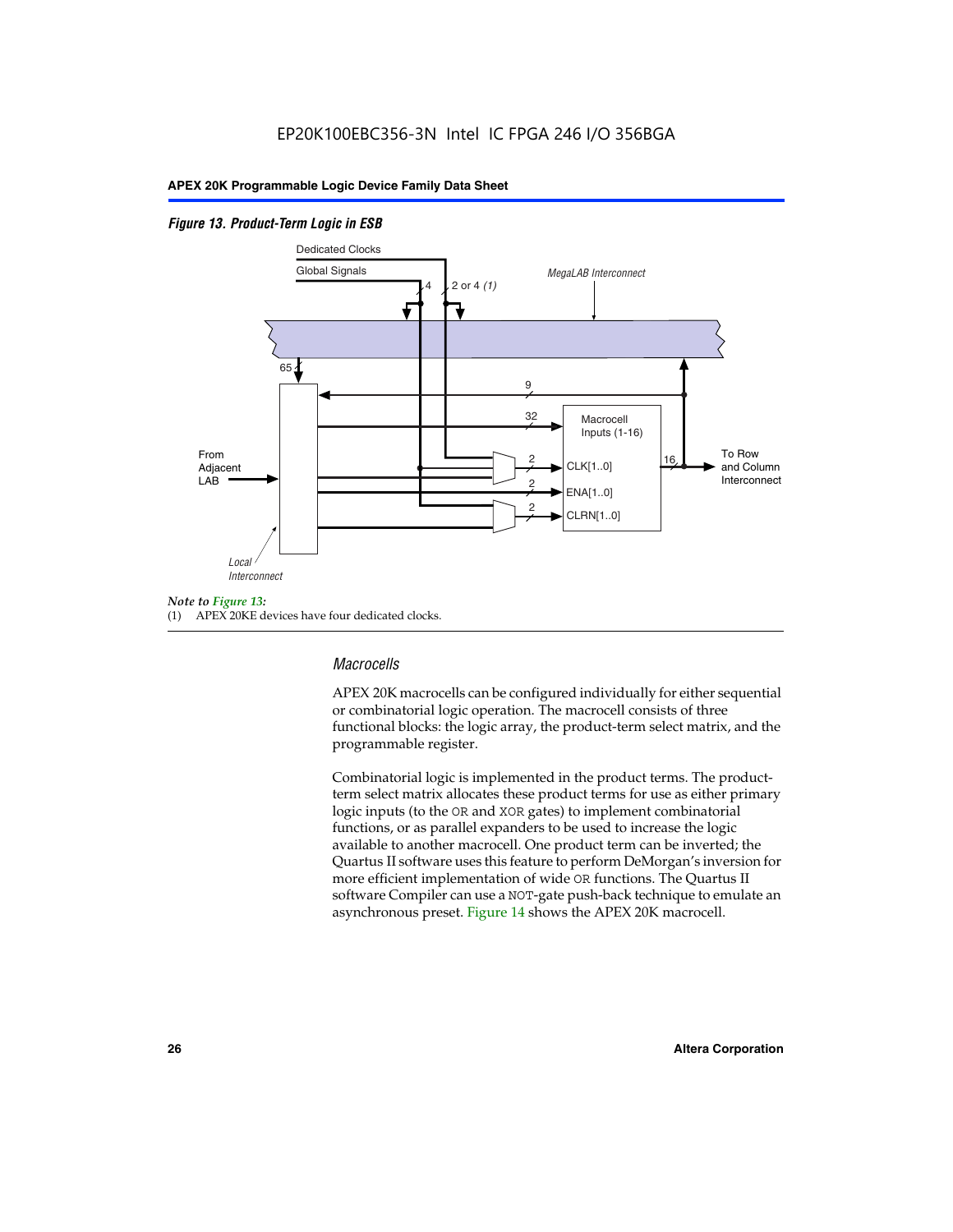

#### *Figure 14. APEX 20K Macrocell*

For registered functions, each macrocell register can be programmed individually to implement D, T, JK, or SR operation with programmable clock control. The register can be bypassed for combinatorial operation. During design entry, the designer specifies the desired register type; the Quartus II software then selects the most efficient register operation for each registered function to optimize resource utilization. The Quartus II software or other synthesis tools can also select the most efficient register operation automatically when synthesizing HDL designs.

Each programmable register can be clocked by one of two ESB-wide clocks. The ESB-wide clocks can be generated from device dedicated clock pins, global signals, or local interconnect. Each clock also has an associated clock enable, generated from the local interconnect. The clock and clock enable signals are related for a particular ESB; any macrocell using a clock also uses the associated clock enable.

If both the rising and falling edges of a clock are used in an ESB, both ESB-wide clock signals are used.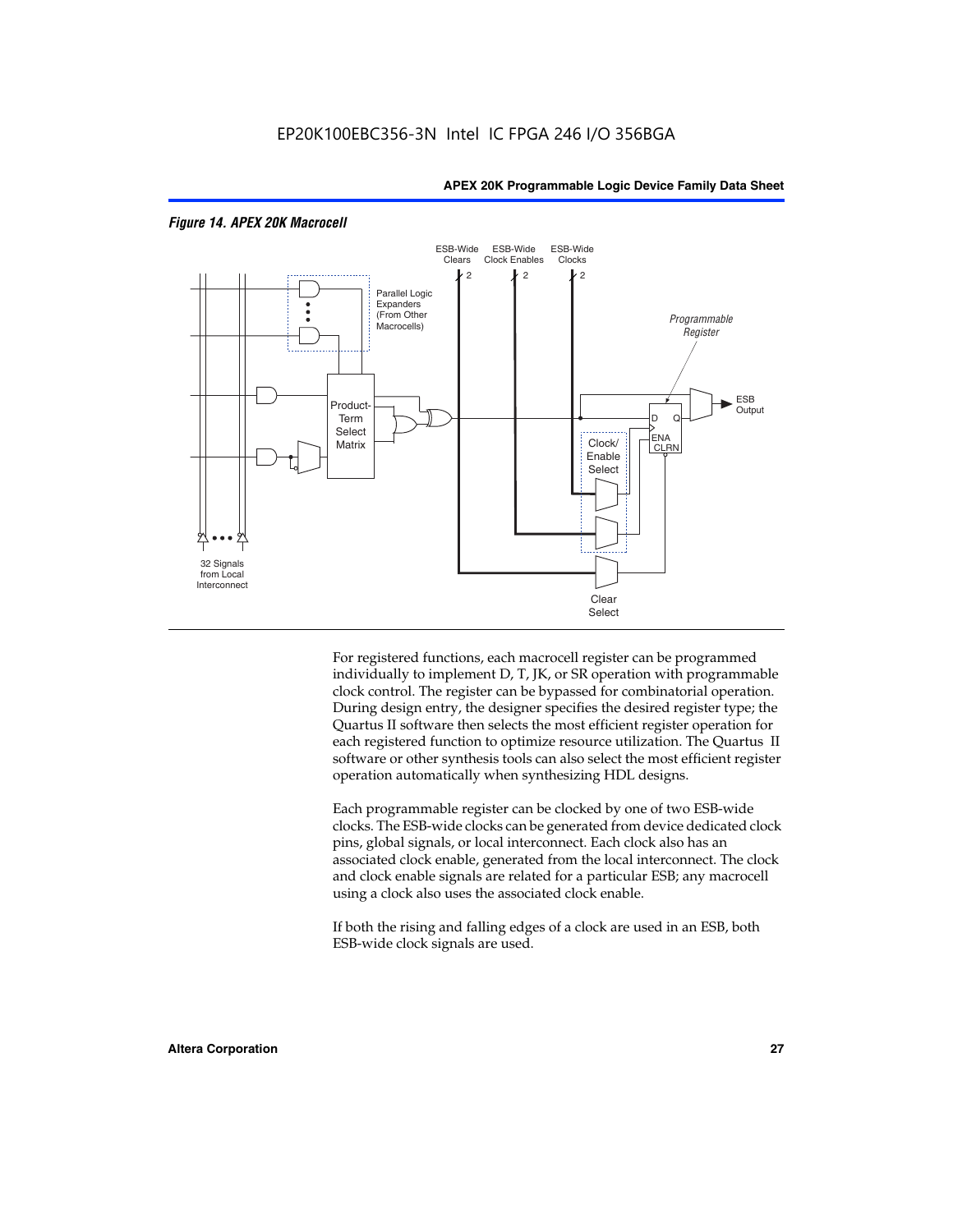The programmable register also supports an asynchronous clear function. Within the ESB, two asynchronous clears are generated from global signals and the local interconnect. Each macrocell can either choose between the two asynchronous clear signals or choose to not be cleared. Either of the two clear signals can be inverted within the ESB. Figure 15 shows the ESB control logic when implementing product-terms.





(1) APEX 20KE devices have four dedicated clocks.

#### *Parallel Expanders*

Parallel expanders are unused product terms that can be allocated to a neighboring macrocell to implement fast, complex logic functions. Parallel expanders allow up to 32 product terms to feed the macrocell OR logic directly, with two product terms provided by the macrocell and 30 parallel expanders provided by the neighboring macrocells in the ESB.

The Quartus II software Compiler can allocate up to 15 sets of up to two parallel expanders per set to the macrocells automatically. Each set of two parallel expanders incurs a small, incremental timing delay. Figure 16 shows the APEX 20K parallel expanders.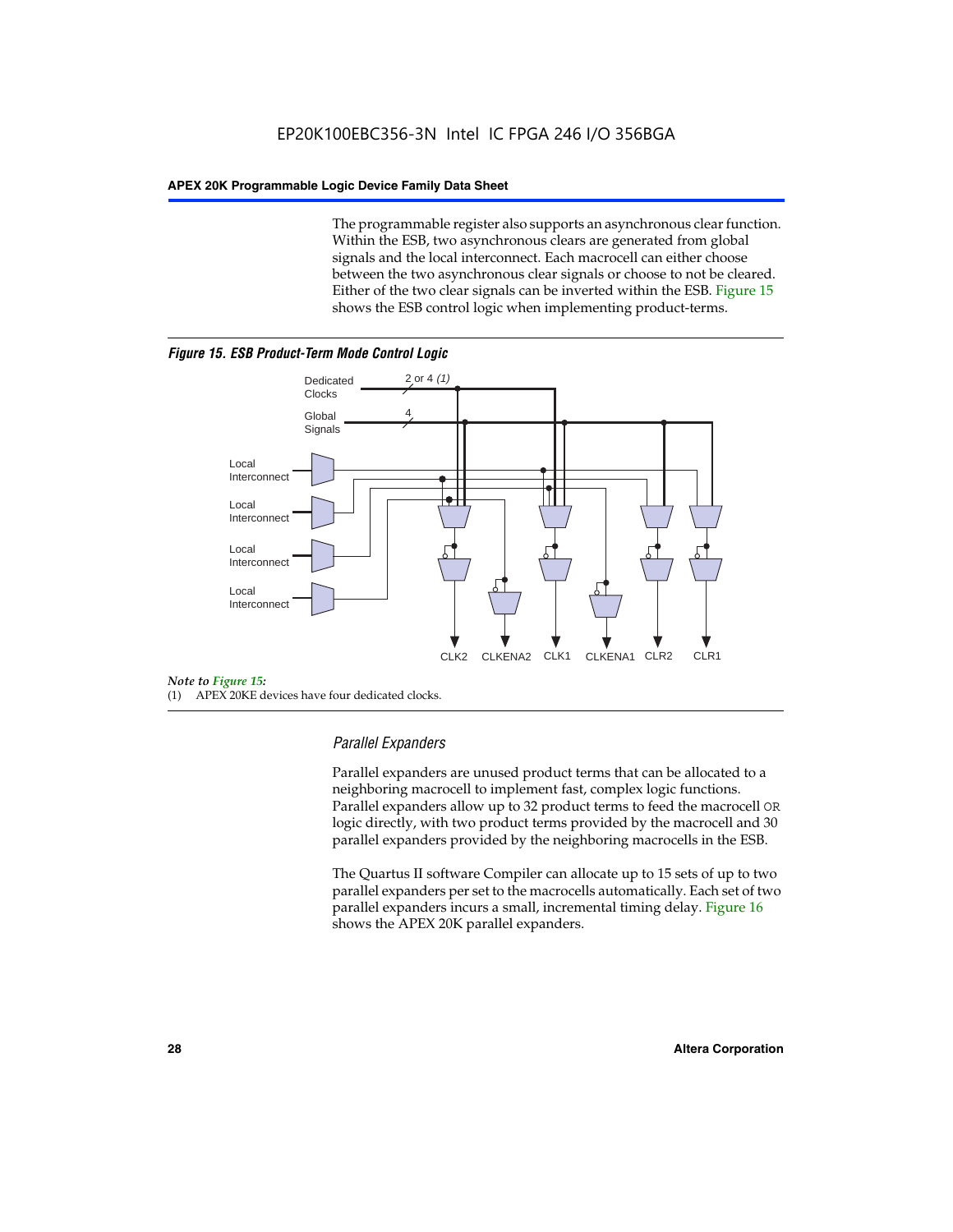



# **Embedded System Block**

The ESB can implement various types of memory blocks, including dual-port RAM, ROM, FIFO, and CAM blocks. The ESB includes input and output registers; the input registers synchronize writes, and the output registers can pipeline designs to improve system performance. The ESB offers a dual-port mode, which supports simultaneous reads and writes at two different clock frequencies. Figure 17 shows the ESB block diagram.



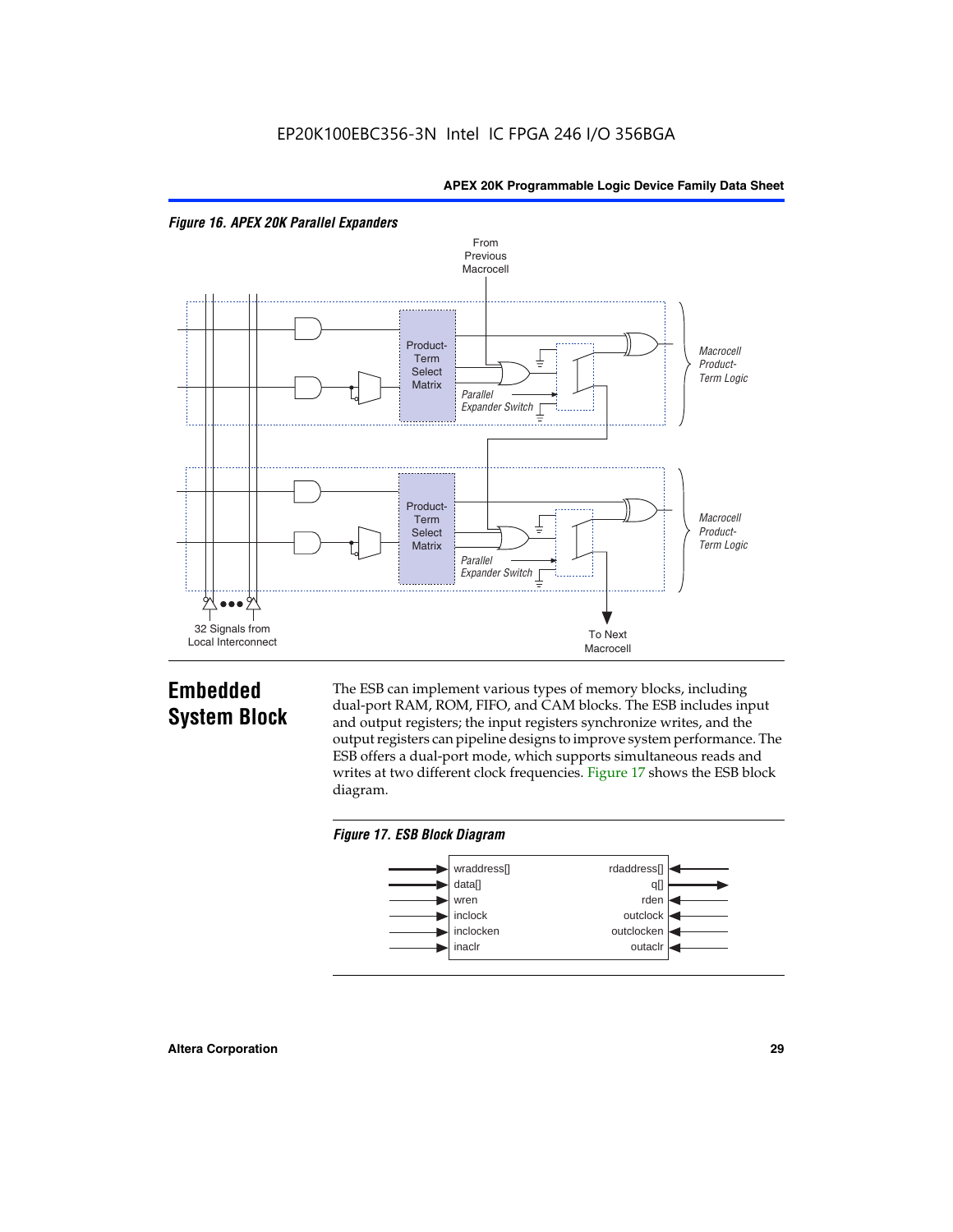ESBs can implement synchronous RAM, which is easier to use than asynchronous RAM. A circuit using asynchronous RAM must generate the RAM write enable (WE) signal, while ensuring that its data and address signals meet setup and hold time specifications relative to the WE signal. In contrast, the ESB's synchronous RAM generates its own WE signal and is self-timed with respect to the global clock. Circuits using the ESB's selftimed RAM must only meet the setup and hold time specifications of the global clock.

ESB inputs are driven by the adjacent local interconnect, which in turn can be driven by the MegaLAB or FastTrack Interconnect. Because the ESB can be driven by the local interconnect, an adjacent LE can drive it directly for fast memory access. ESB outputs drive the MegaLAB and FastTrack Interconnect. In addition, ten ESB outputs, nine of which are unique output lines, drive the local interconnect for fast connection to adjacent LEs or for fast feedback product-term logic.

When implementing memory, each ESB can be configured in any of the following sizes:  $128 \times 16$ ,  $256 \times 8$ ,  $512 \times 4$ ,  $1,024 \times 2$ , or  $2,048 \times 1$ . By combining multiple ESBs, the Quartus II software implements larger memory blocks automatically. For example, two  $128 \times 16$  RAM blocks can be combined to form a  $128 \times 32$  RAM block, and two  $512 \times 4$  RAM blocks can be combined to form a  $512 \times 8$  RAM block. Memory performance does not degrade for memory blocks up to 2,048 words deep. Each ESB can implement a 2,048-word-deep memory; the ESBs are used in parallel, eliminating the need for any external control logic and its associated delays.

To create a high-speed memory block that is more than 2,048 words deep, ESBs drive tri-state lines. Each tri-state line connects all ESBs in a column of MegaLAB structures, and drives the MegaLAB interconnect and row and column FastTrack Interconnect throughout the column. Each ESB incorporates a programmable decoder to activate the tri-state driver appropriately. For instance, to implement 8,192-word-deep memory, four ESBs are used. Eleven address lines drive the ESB memory, and two more drive the tri-state decoder. Depending on which 2,048-word memory page is selected, the appropriate ESB driver is turned on, driving the output to the tri-state line. The Quartus II software automatically combines ESBs with tri-state lines to form deeper memory blocks. The internal tri-state control logic is designed to avoid internal contention and floating lines. See Figure 18.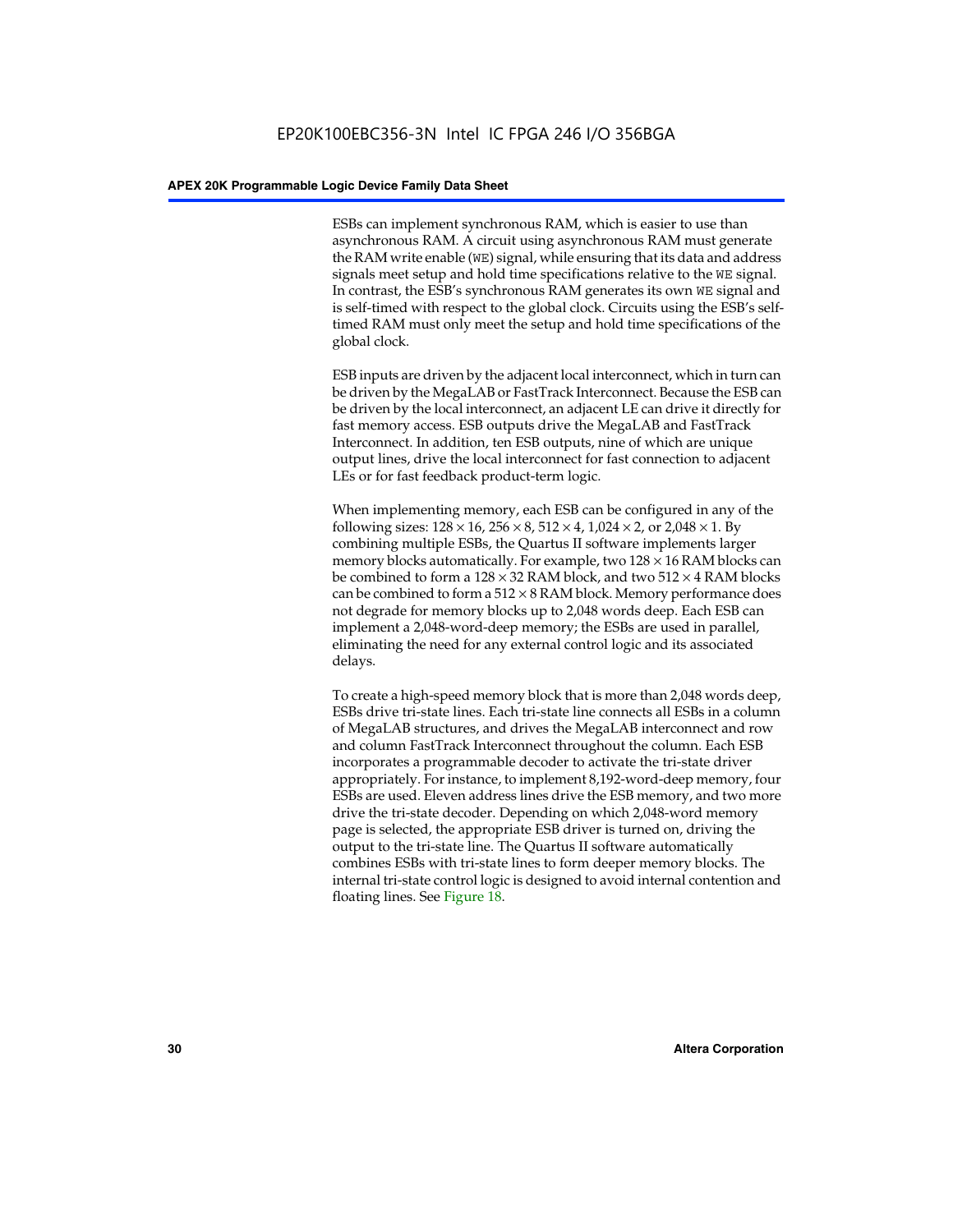

*Figure 18. Deep Memory Block Implemented with Multiple ESBs*

The ESB implements two forms of dual-port memory: read/write clock mode and input/output clock mode. The ESB can also be used for bidirectional, dual-port memory applications in which two ports read or write simultaneously. To implement this type of dual-port memory, two or four ESBs are used to support two simultaneous reads or writes. This functionality is shown in Figure 19.

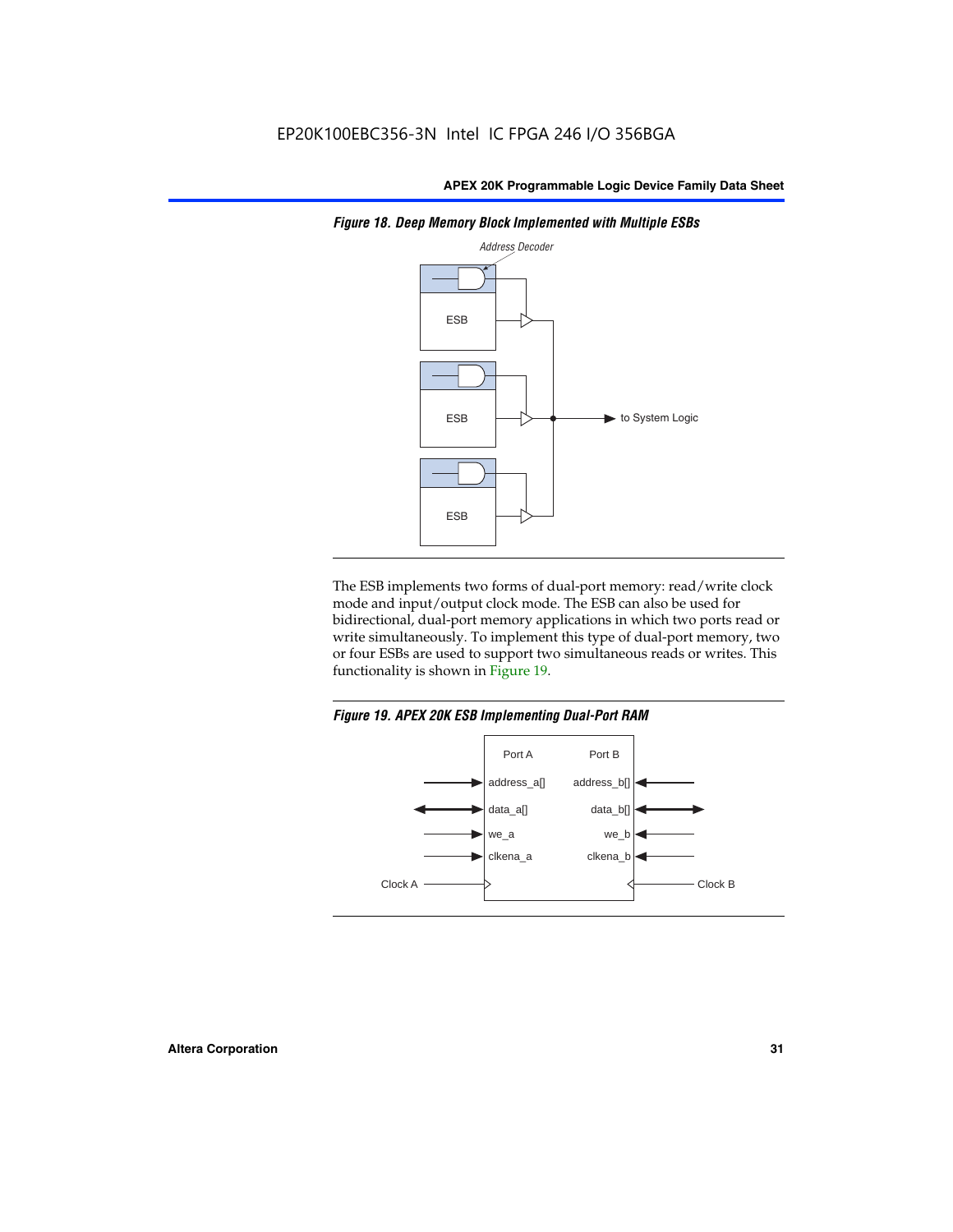#### **Read/Write Clock Mode**

The read/write clock mode contains two clocks. One clock controls all registers associated with writing: data input, WE, and write address. The other clock controls all registers associated with reading: read enable (RE), read address, and data output. The ESB also supports clock enable and asynchronous clear signals; these signals also control the read and write registers independently. Read/write clock mode is commonly used for applications where reads and writes occur at different system frequencies. Figure 20 shows the ESB in read/write clock mode.



# *Notes to Figure 20:*

- (1) All registers can be cleared asynchronously by ESB local interconnect signals, global signals, or the chip-wide reset.
- (2) APEX 20KE devices have four dedicated clocks.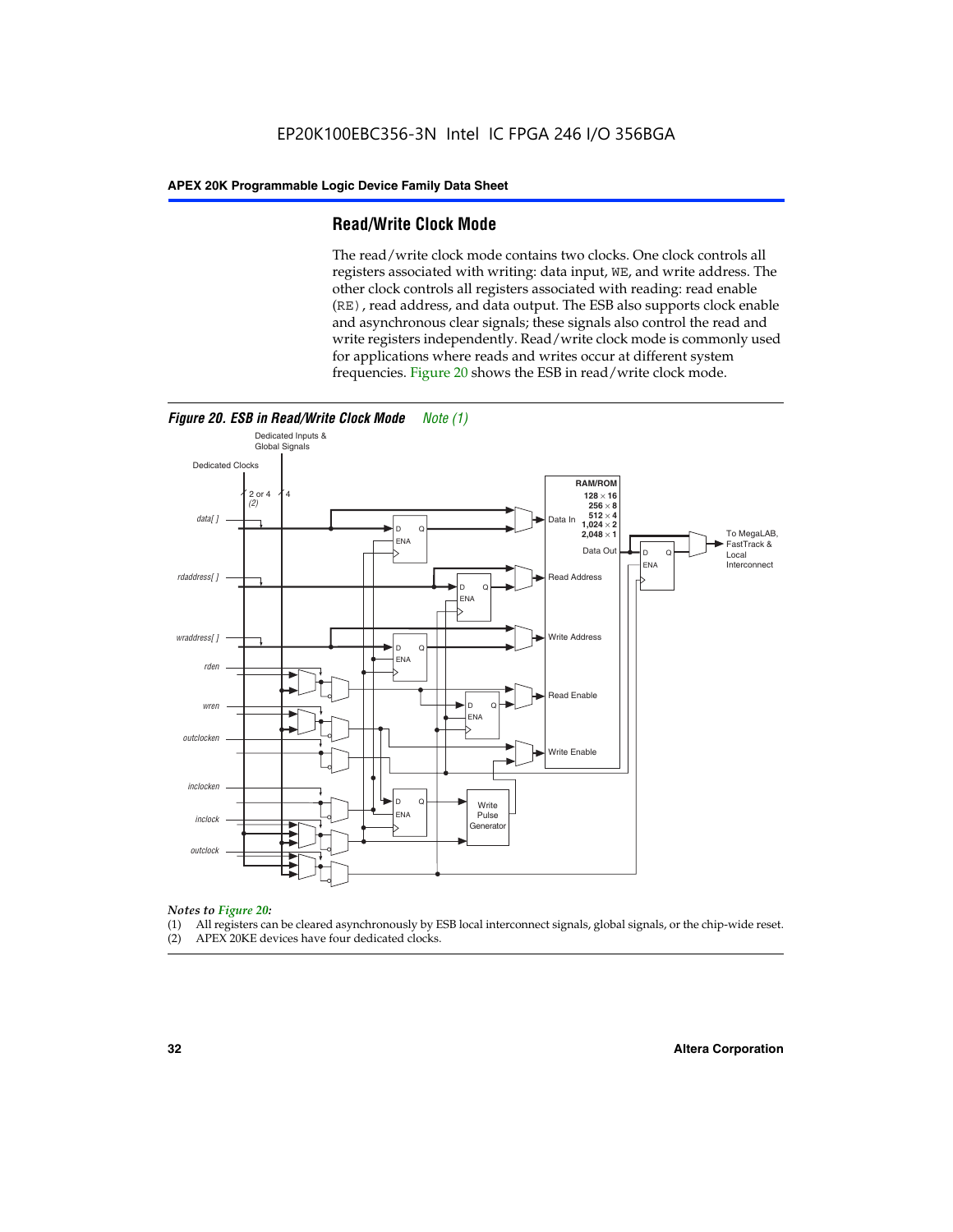#### **Input/Output Clock Mode**

The input/output clock mode contains two clocks. One clock controls all registers for inputs into the ESB: data input, WE, RE, read address, and write address. The other clock controls the ESB data output registers. The ESB also supports clock enable and asynchronous clear signals; these signals also control the reading and writing of registers independently. Input/output clock mode is commonly used for applications where the reads and writes occur at the same system frequency, but require different clock enable signals for the input and output registers. Figure 21 shows the ESB in input/output clock mode.



*Figure 21. ESB in Input/Output Clock Mode Note (1)*

#### *Notes to Figure 21:*

(1) All registers can be cleared asynchronously by ESB local interconnect signals, global signals, or the chip-wide reset.

(2) APEX 20KE devices have four dedicated clocks.

#### **Single-Port Mode**

The APEX 20K ESB also supports a single-port mode, which is used when simultaneous reads and writes are not required. See Figure 22.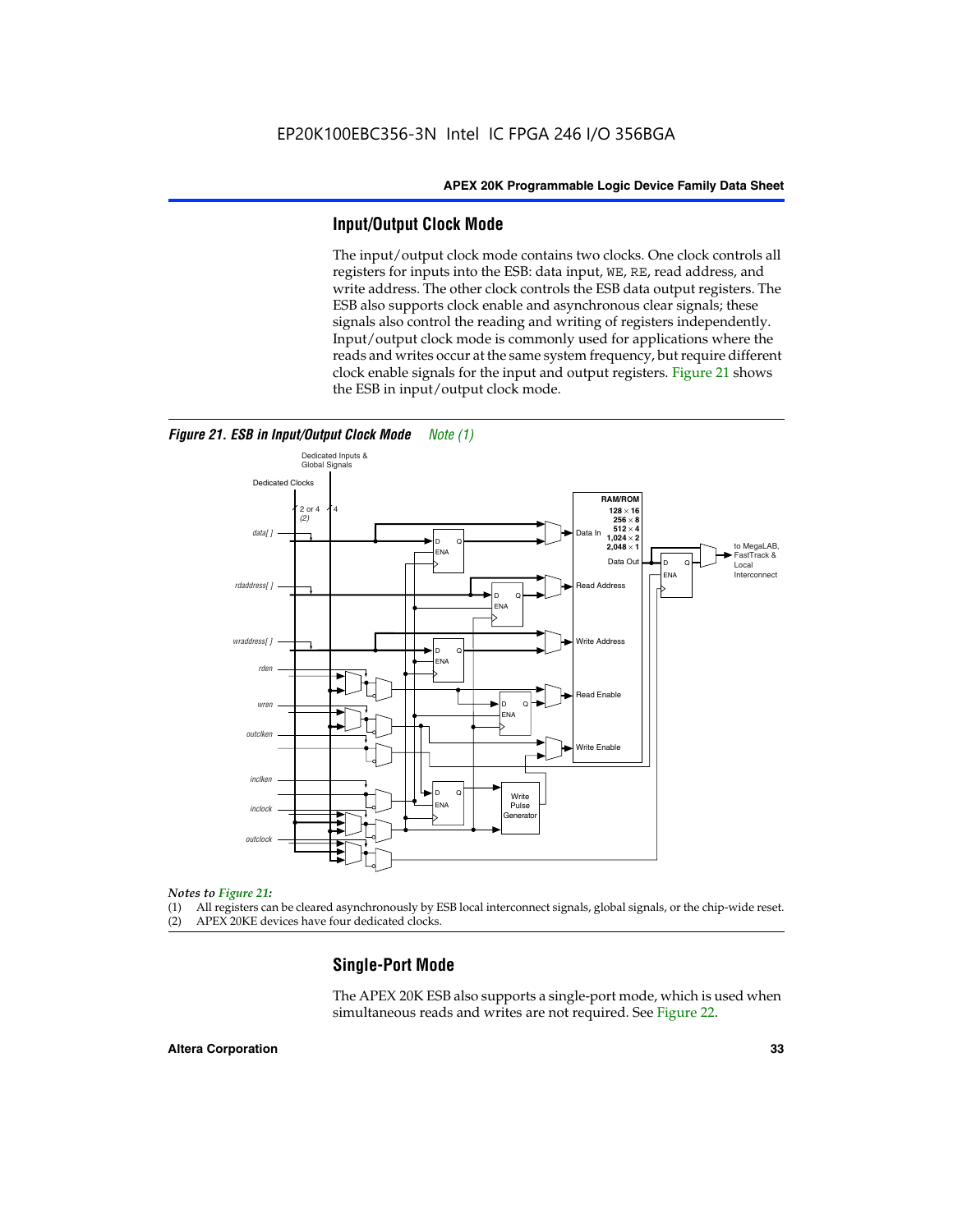#### *Figure 22. ESB in Single-Port Mode Note (1)*



#### *Notes to Figure 22:*

(1) All registers can be asynchronously cleared by ESB local interconnect signals, global signals, or the chip-wide reset.

(2) APEX 20KE devices have four dedicated clocks.

#### **Content-Addressable Memory**

In APEX 20KE devices, the ESB can implement CAM. CAM can be thought of as the inverse of RAM. When read, RAM outputs the data for a given address. Conversely, CAM outputs an address for a given data word. For example, if the data FA12 is stored in address 14, the CAM outputs 14 when FA12 is driven into it.

CAM is used for high-speed search operations. When searching for data within a RAM block, the search is performed serially. Thus, finding a particular data word can take many cycles. CAM searches all addresses in parallel and outputs the address storing a particular word. When a match is found, a match flag is set high. Figure 23 shows the CAM block diagram.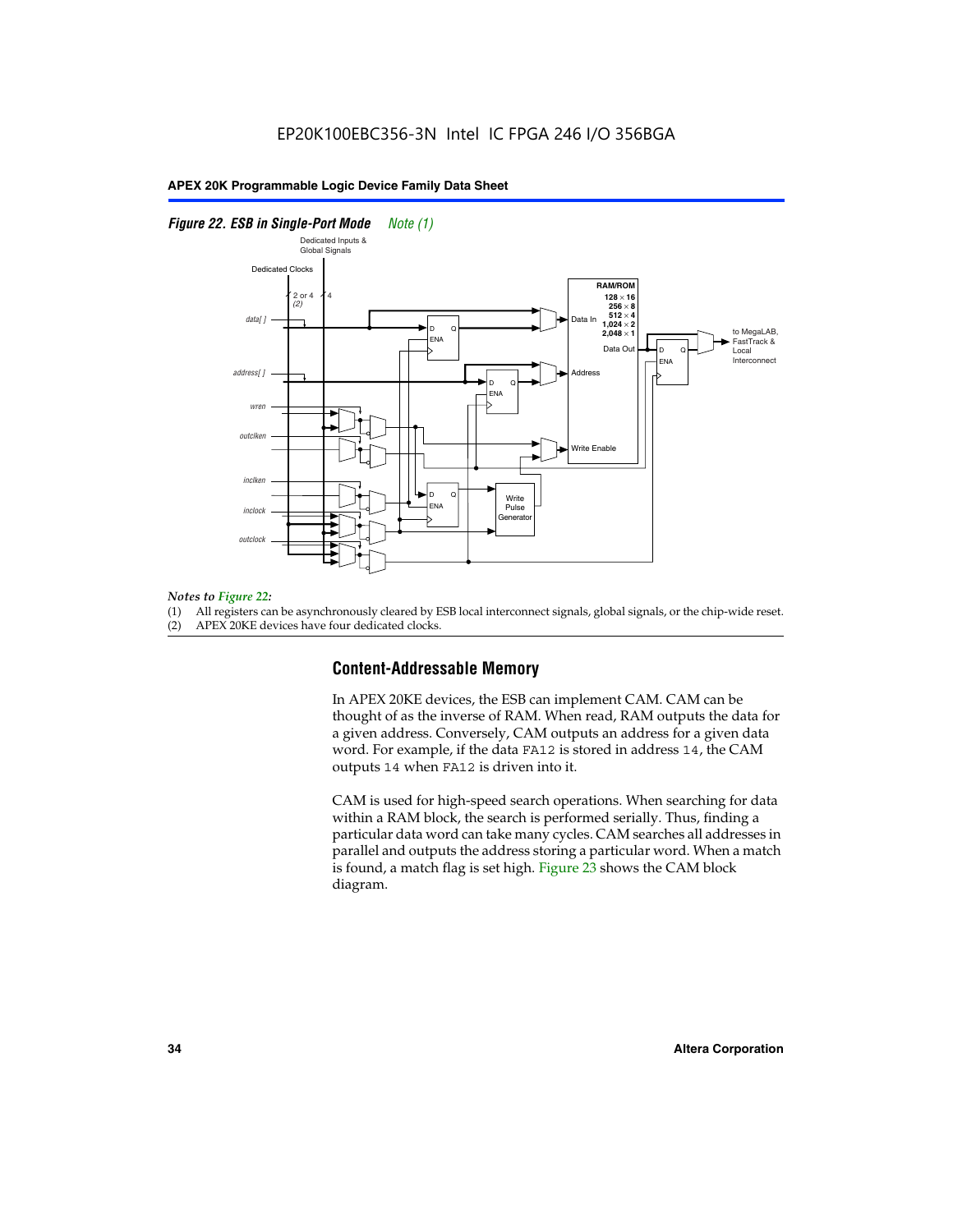

#### *Figure 23. APEX 20KE CAM Block Diagram*

CAM can be used in any application requiring high-speed searches, such as networking, communications, data compression, and cache management.

The APEX 20KE on-chip CAM provides faster system performance than traditional discrete CAM. Integrating CAM and logic into the APEX 20KE device eliminates off-chip and on-chip delays, improving system performance.

When in CAM mode, the ESB implements 32-word, 32-bit CAM. Wider or deeper CAM can be implemented by combining multiple CAMs with some ancillary logic implemented in LEs. The Quartus II software combines ESBs and LEs automatically to create larger CAMs.

CAM supports writing "don't care" bits into words of the memory. The "don't-care" bit can be used as a mask for CAM comparisons; any bit set to "don't-care" has no effect on matches.

The output of the CAM can be encoded or unencoded. When encoded, the ESB outputs an encoded address of the data's location. For instance, if the data is located in address 12, the ESB output is 12. When unencoded, the ESB uses its 16 outputs to show the location of the data over two clock cycles. In this case, if the data is located in address 12, the 12th output line goes high. When using unencoded outputs, two clock cycles are required to read the output because a 16-bit output bus is used to show the status of 32 words.

The encoded output is better suited for designs that ensure duplicate data is not written into the CAM. If duplicate data is written into two locations, the CAM's output will be incorrect. If the CAM may contain duplicate data, the unencoded output is a better solution; CAM with unencoded outputs can distinguish multiple data locations.

CAM can be pre-loaded with data during configuration, or it can be written during system operation. In most cases, two clock cycles are required to write each word into CAM. When "don't-care" bits are used, a third clock cycle is required.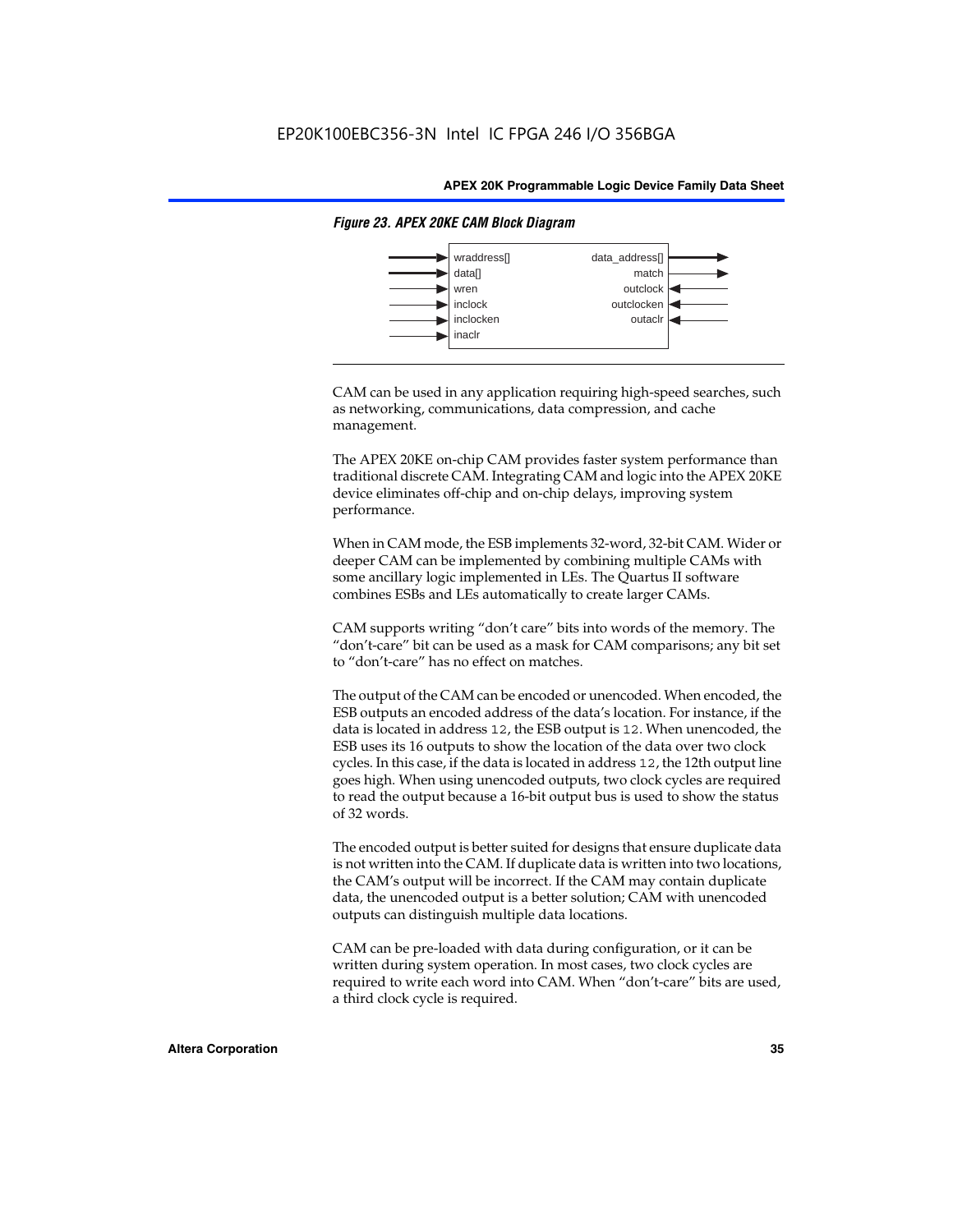

For more information on APEX 20KE devices and CAM, see *Application Note 119 (Implementing High-Speed Search Applications with APEX CAM).*

# **Driving Signals to the ESB**

ESBs provide flexible options for driving control signals. Different clocks can be used for the ESB inputs and outputs. Registers can be inserted independently on the data input, data output, read address, write address, WE, and RE signals. The global signals and the local interconnect can drive the WE and RE signals. The global signals, dedicated clock pins, and local interconnect can drive the ESB clock signals. Because the LEs drive the local interconnect, the LEs can control the WE and RE signals and the ESB clock, clock enable, and asynchronous clear signals. Figure 24 shows the ESB control signal generation logic.





#### *Note to Figure 24:*

(1) APEX 20KE devices have four dedicated clocks.

An ESB is fed by the local interconnect, which is driven by adjacent LEs (for high-speed connection to the ESB) or the MegaLAB interconnect. The ESB can drive the local, MegaLAB, or FastTrack Interconnect routing structure to drive LEs and IOEs in the same MegaLAB structure or anywhere in the device.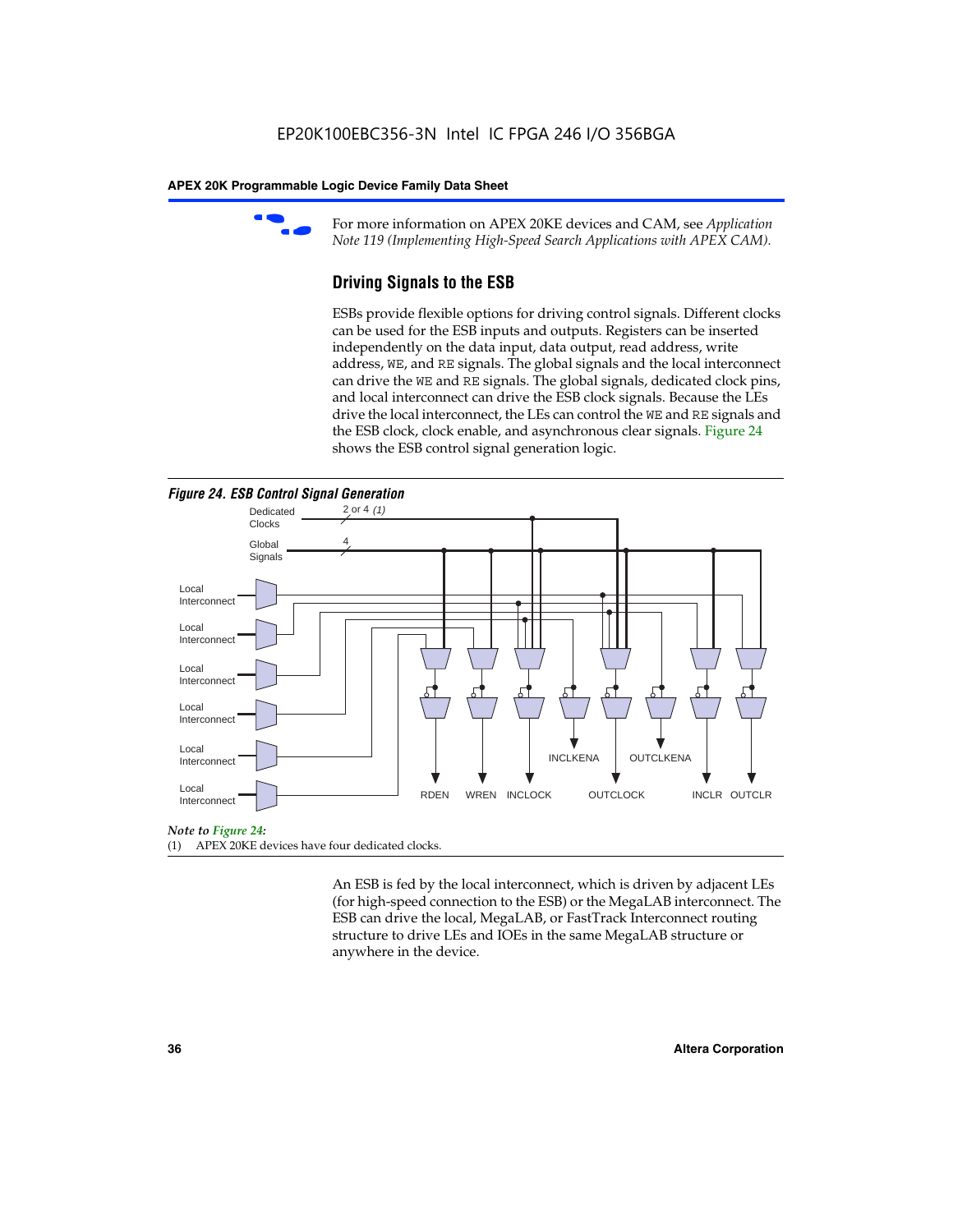# **Implementing Logic in ROM**

In addition to implementing logic with product terms, the ESB can implement logic functions when it is programmed with a read-only pattern during configuration, creating a large LUT. With LUTs, combinatorial functions are implemented by looking up the results, rather than by computing them. This implementation of combinatorial functions can be faster than using algorithms implemented in general logic, a performance advantage that is further enhanced by the fast access times of ESBs. The large capacity of ESBs enables designers to implement complex functions in one logic level without the routing delays associated with linked LEs or distributed RAM blocks. Parameterized functions such as LPM functions can take advantage of the ESB automatically. Further, the Quartus II software can implement portions of a design with ESBs where appropriate.

# **Programmable Speed/Power Control**

APEX 20K ESBs offer a high-speed mode that supports very fast operation on an ESB-by-ESB basis. When high speed is not required, this feature can be turned off to reduce the ESB's power dissipation by up to 50%. ESBs that run at low power incur a nominal timing delay adder. This Turbo  $Bit^{TM}$  option is available for ESBs that implement product-term logic or memory functions. An ESB that is not used will be powered down so that it does not consume DC current.

Designers can program each ESB in the APEX 20K device for either high-speed or low-power operation. As a result, speed-critical paths in the design can run at high speed, while the remaining paths operate at reduced power.

**I/O Structure** The APEX 20K IOE contains a bidirectional I/O buffer and a register that can be used either as an input register for external data requiring fast setup times, or as an output register for data requiring fast clock-to-output performance. IOEs can be used as input, output, or bidirectional pins. For fast bidirectional I/O timing, LE registers using local routing can improve setup times and OE timing. The Quartus II software Compiler uses the programmable inversion option to invert signals from the row and column interconnect automatically where appropriate. Because the APEX 20K IOE offers one output enable per pin, the Quartus II software Compiler can emulate open-drain operation efficiently.

> The APEX 20K IOE includes programmable delays that can be activated to ensure zero hold times, minimum clock-to-output times, input IOE register-to-core register transfers, or core-to-output IOE register transfers. A path in which a pin directly drives a register may require the delay to ensure zero hold time, whereas a path in which a pin drives a register through combinatorial logic may not require the delay.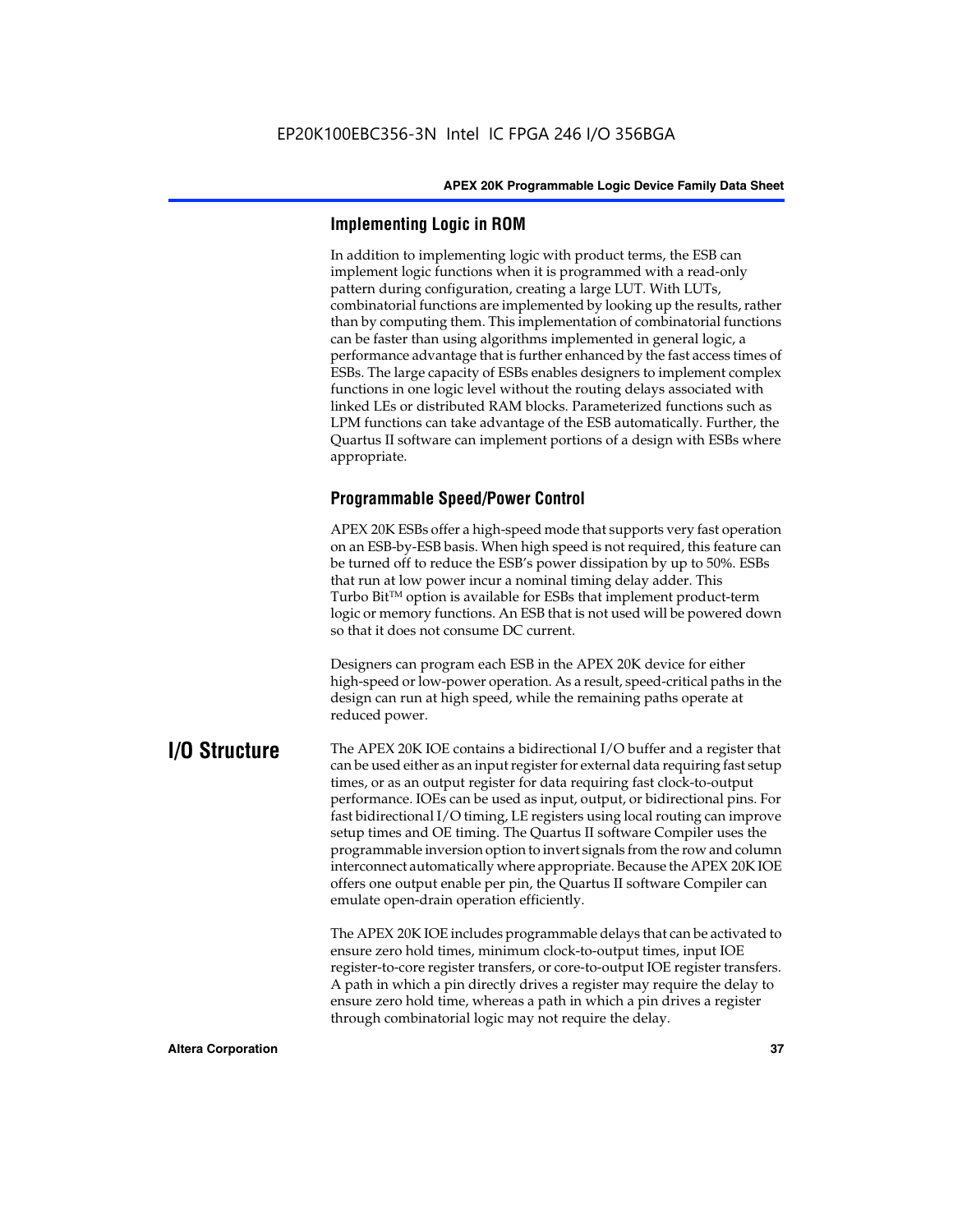Table 10 describes the APEX 20K programmable delays and their logic options in the Quartus II software.

| Table 10. APEX 20K Programmable Delay Chains |                                         |  |  |  |
|----------------------------------------------|-----------------------------------------|--|--|--|
| <b>Programmable Delays</b>                   | <b>Quartus II Logic Option</b>          |  |  |  |
| Input pin to core delay                      | Decrease input delay to internal cells  |  |  |  |
| Input pin to input register delay            | Decrease input delay to input register  |  |  |  |
| Core to output register delay                | Decrease input delay to output register |  |  |  |
| Output register $t_{\rm CO}$ delay           | Increase delay to output pin            |  |  |  |

The Quartus II software compiler can program these delays automatically to minimize setup time while providing a zero hold time. Figure 25 shows how fast bidirectional I/Os are implemented in APEX 20K devices.

The register in the APEX 20K IOE can be programmed to power-up high or low after configuration is complete. If it is programmed to power-up low, an asynchronous clear can control the register. If it is programmed to power-up high, the register cannot be asynchronously cleared or preset. This feature is useful for cases where the APEX 20K device controls an active-low input or another device; it prevents inadvertent activation of the input upon power-up.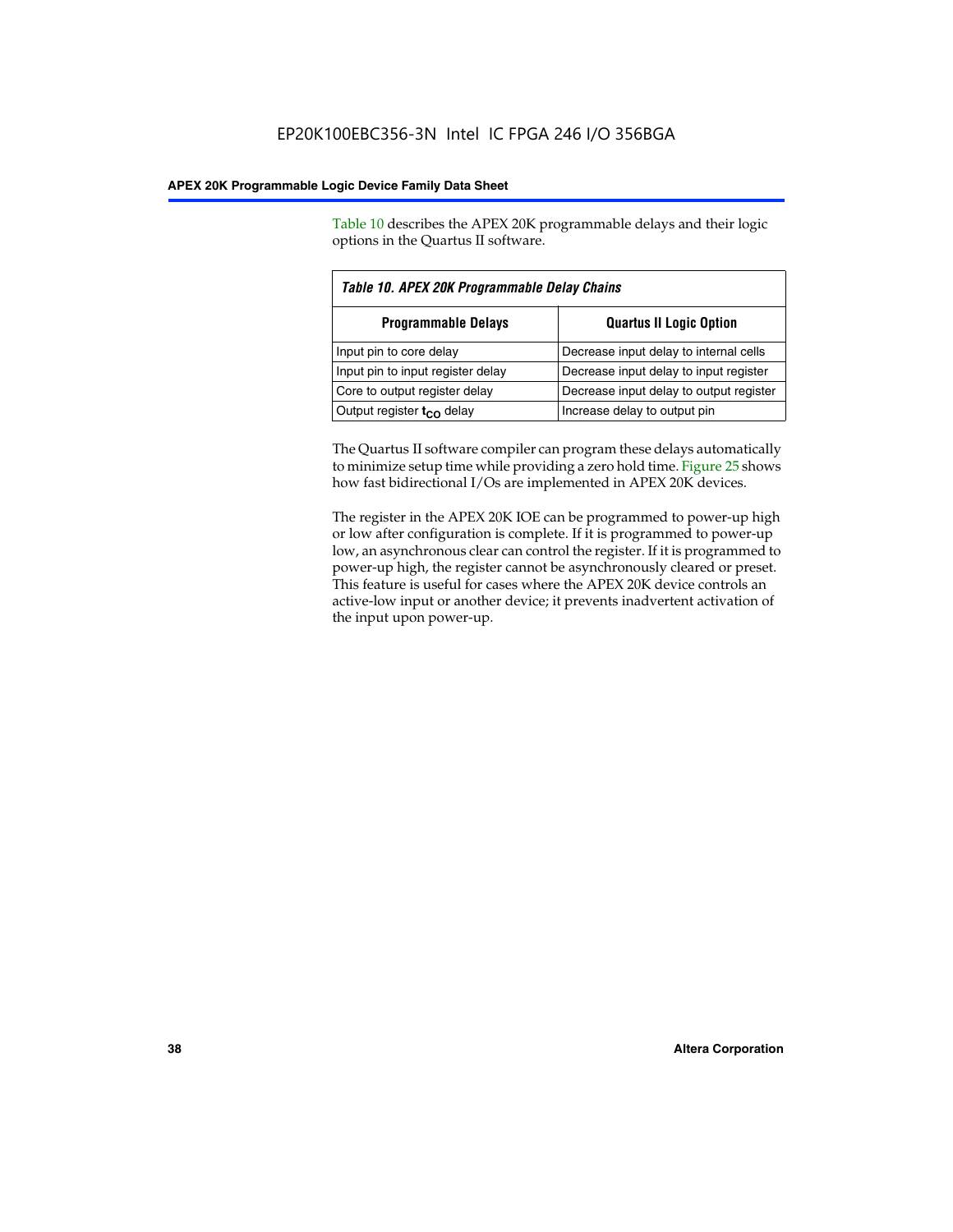

# *Figure 25. APEX 20K Bidirectional I/O Registers Note (1)*



#### **Altera Corporation 39**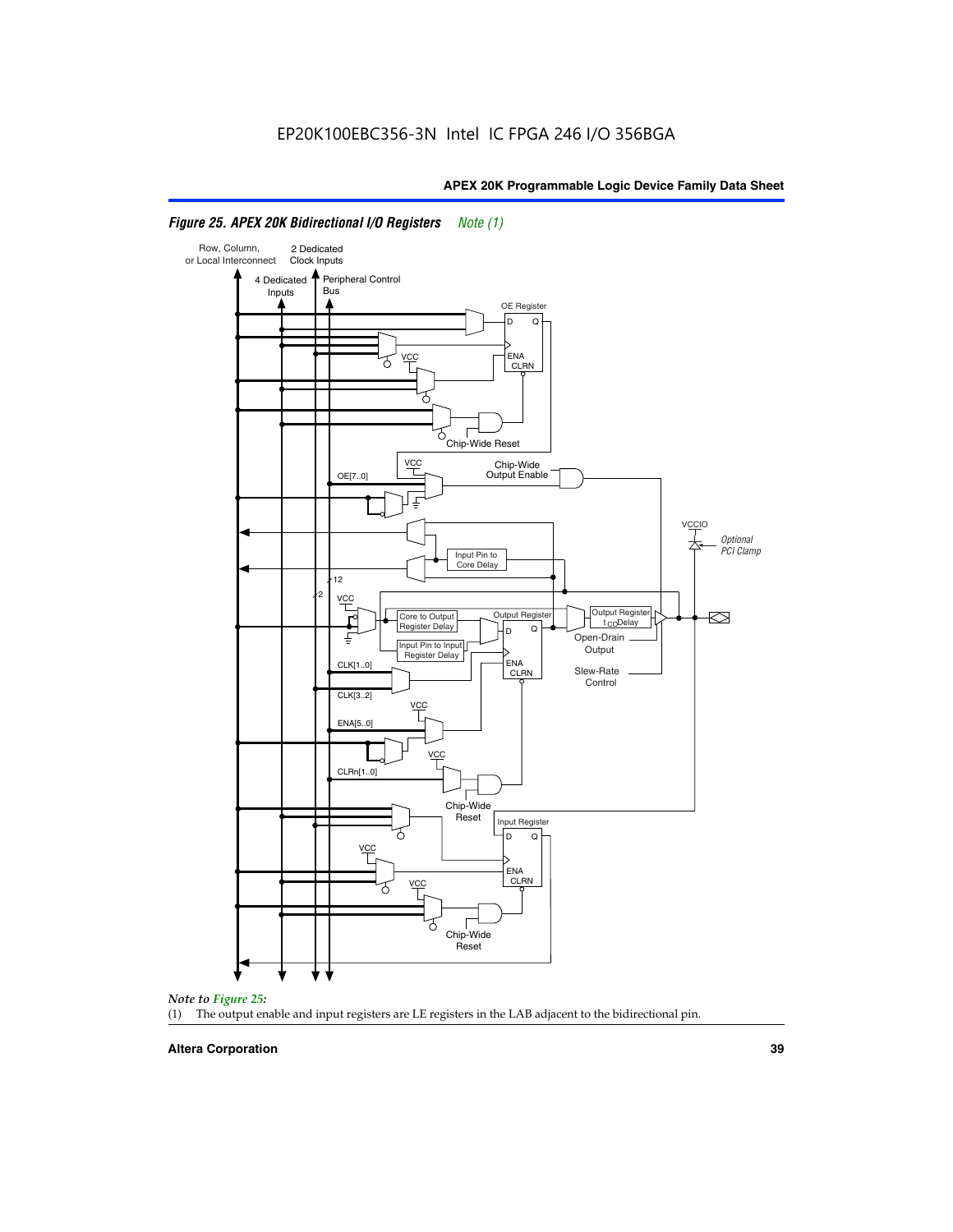APEX 20KE devices include an enhanced IOE, which drives the FastRow interconnect. The FastRow interconnect connects a column I/O pin directly to the LAB local interconnect within two MegaLAB structures. This feature provides fast setup times for pins that drive high fan-outs with complex logic, such as PCI designs. For fast bidirectional I/O timing, LE registers using local routing can improve setup times and OE timing. The APEX 20KE IOE also includes direct support for open-drain operation, giving faster clock-to-output for open-drain signals. Some programmable delays in the APEX 20KE IOE offer multiple levels of delay to fine-tune setup and hold time requirements. The Quartus II software compiler can set these delays automatically to minimize setup time while providing a zero hold time.

Table 11 describes the APEX 20KE programmable delays and their logic options in the Quartus II software.

| Table 11. APEX 20KE Programmable Delay Chains |                                         |  |  |  |
|-----------------------------------------------|-----------------------------------------|--|--|--|
| <b>Programmable Delays</b>                    | <b>Quartus II Logic Option</b>          |  |  |  |
| Input Pin to Core Delay                       | Decrease input delay to internal cells  |  |  |  |
| Input Pin to Input Register Delay             | Decrease input delay to input registers |  |  |  |
| Core to Output Register Delay                 | Decrease input delay to output register |  |  |  |
| Output Register t <sub>CO</sub> Delay         | Increase delay to output pin            |  |  |  |
| Clock Enable Delay                            | Increase clock enable delay             |  |  |  |

The register in the APEX 20KE IOE can be programmed to power-up high or low after configuration is complete. If it is programmed to power-up low, an asynchronous clear can control the register. If it is programmed to power-up high, an asynchronous preset can control the register. Figure 26 shows how fast bidirectional I/O pins are implemented in APEX 20KE devices. This feature is useful for cases where the APEX 20KE device controls an active-low input or another device; it prevents inadvertent activation of the input upon power-up.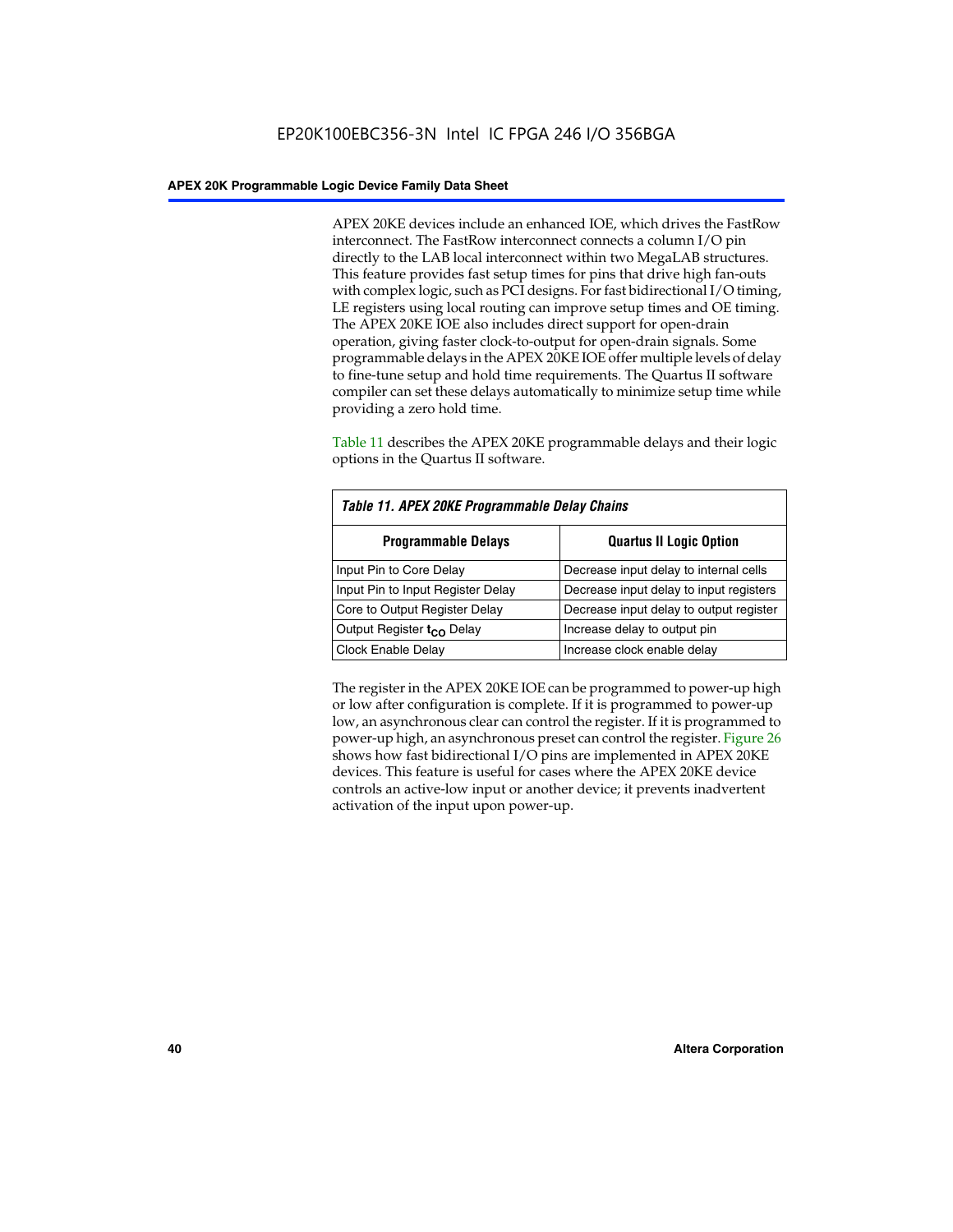#### Row, Column, FastRow, 4 Dedicated or Local Interconnect Clock Inputs Peripheral Control 4 Dedicated **Bus** Inputs OE Register D Q ENA VCC CLRN 7 Chip-Wide Reset vcc Chip-Wide Output Enable OE[7..0] VC Input Pin to **Optional** Core Delay (1) PCI Clamp Input Pin to Core Delay (1) 12 4 **VCC** Output Register **Output Registe**  $\approx$ Core to Output | Output Hegister | Durbut Tropieding | Contput Tropieding | Durbut Tropieding | Output Tropied<br>Register Delay | Durbut Tropieding | Contput Tropieding | Contput Tropieding | O t<sub>CO</sub>Delay  $D$  Q ŧ Open-Drain Input Pin to Input **Output** Register Delay ENA CLK[1..0] CLRN/ Slew-Rate PR<sub>N</sub> Control CLK[3..0] VCC ENA[5..0] Clock Enable Delay (1) VCC CLRn[1..0] Chip-Wide Input Pin to Core Delay (1) Reset Input Register D Q <u>vcc</u> .<br>ENA CLRN **VCC** Chip-Wide Reset

# *Figure 26. APEX 20KE Bidirectional I/O Registers Notes (1), (2)*

#### *Notes to Figure 26:*

- (1) This programmable delay has four settings: off and three levels of delay.<br>(2) The output enable and input registers are LE registers in the LAB adjacer
- The output enable and input registers are LE registers in the LAB adjacent to the bidirectional pin.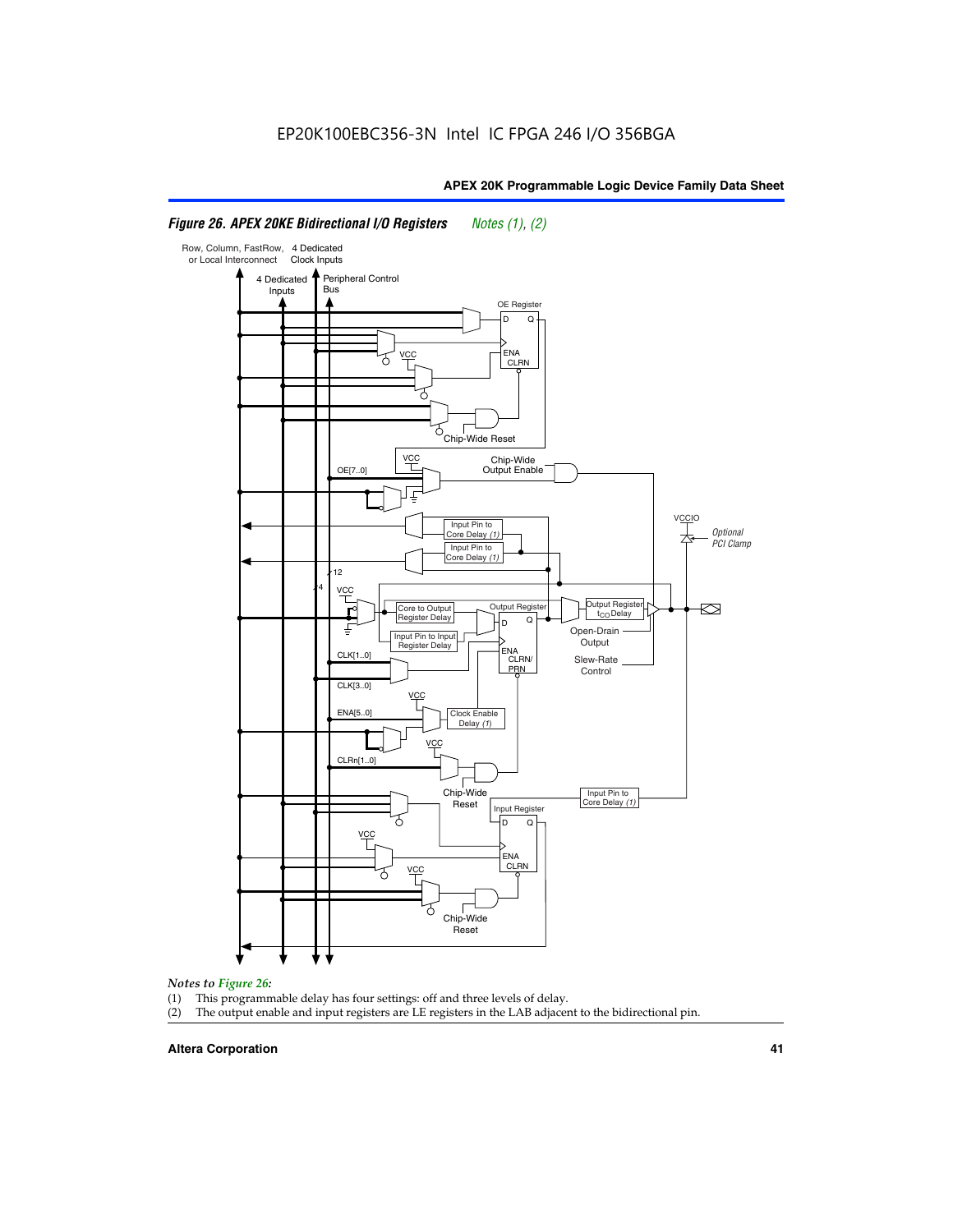Each IOE drives a row, column, MegaLAB, or local interconnect when used as an input or bidirectional pin. A row IOE can drive a local, MegaLAB, row, and column interconnect; a column IOE can drive the column interconnect. Figure 27 shows how a row IOE connects to the interconnect.

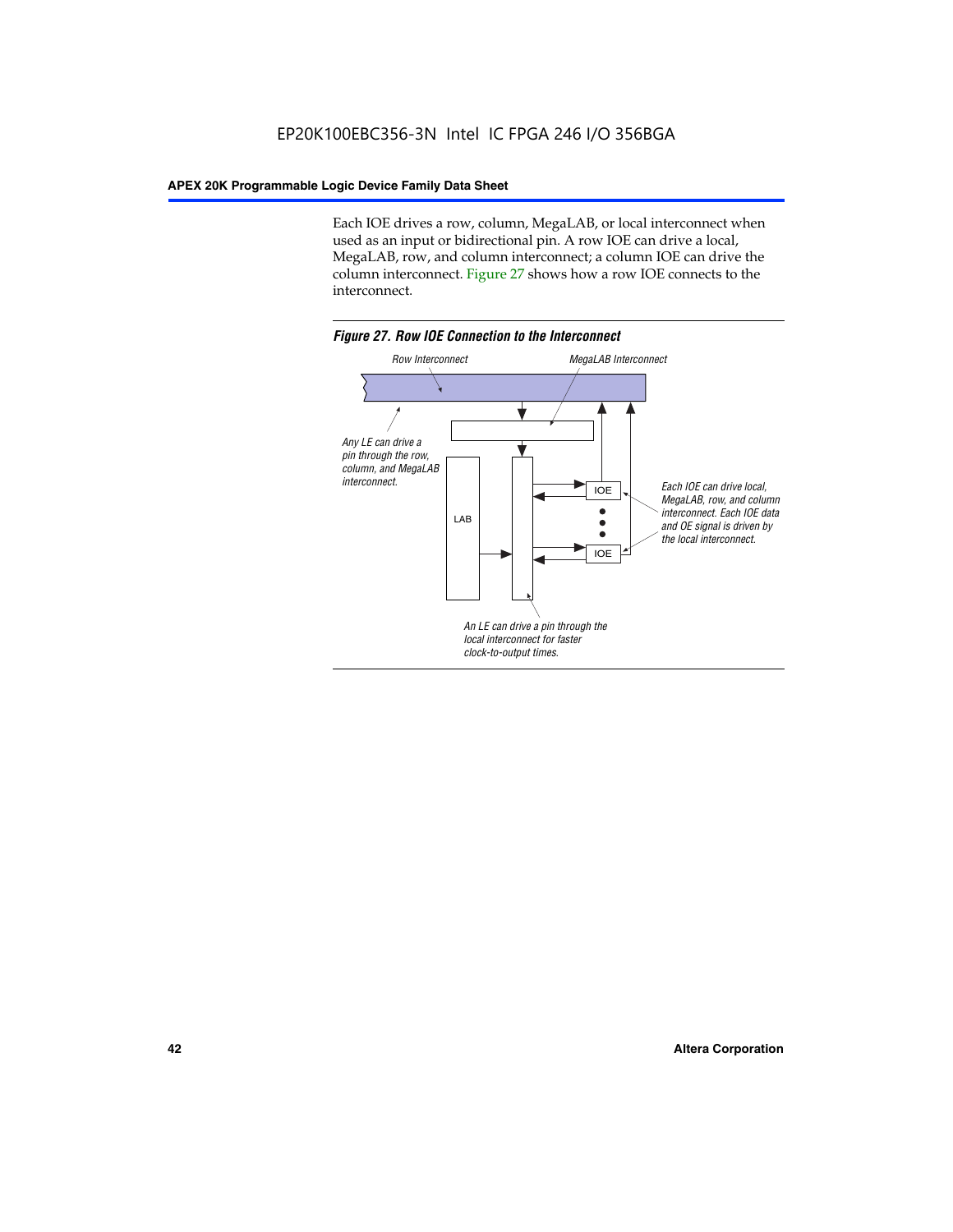Figure 28 shows how a column IOE connects to the interconnect.

# *Figure 28. Column IOE Connection to the Interconnect*



# **Dedicated Fast I/O Pins**

APEX 20KE devices incorporate an enhancement to support bidirectional pins with high internal fanout such as PCI control signals. These pins are called Dedicated Fast I/O pins (FAST1, FAST2, FAST3, and FAST4) and replace dedicated inputs. These pins can be used for fast clock, clear, or high fanout logic signal distribution. They also can drive out. The Dedicated Fast I/O pin data output and tri-state control are driven by local interconnect from the adjacent MegaLAB for high speed.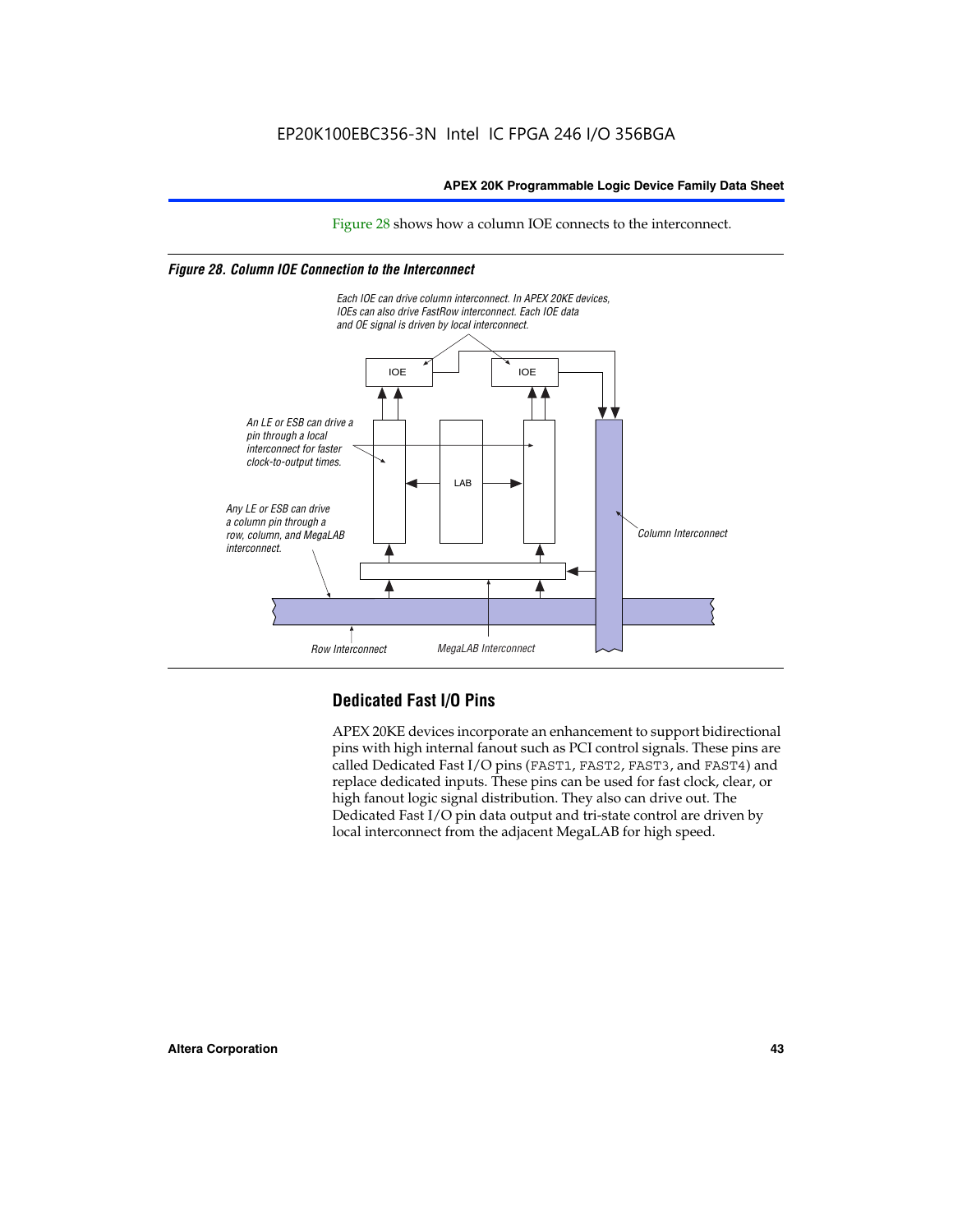# **Advanced I/O Standard Support**

APEX 20KE IOEs support the following I/O standards: LVTTL, LVCMOS, 1.8-V I/O, 2.5-V I/O, 3.3-V PCI, PCI-X, 3.3-V AGP, LVDS, LVPECL, GTL+, CTT, HSTL Class I, SSTL-3 Class I and II, and SSTL-2 Class I and II.



For more information on I/O standards supported by APEX 20KE devices, see *Application Note 117 (Using Selectable I/O Standards in Altera Devices)*.

The APEX 20KE device contains eight I/O banks. In QFP packages, the banks are linked to form four I/O banks. The I/O banks directly support all standards except LVDS and LVPECL. All I/O banks can support LVDS and LVPECL with the addition of external resistors. In addition, one block within a bank contains circuitry to support high-speed True-LVDS and LVPECL inputs, and another block within a particular bank supports high-speed True-LVDS and LVPECL outputs. The LVDS blocks support all of the I/O standards. Each I/O bank has its own VCCIO pins. A single device can support 1.8-V, 2.5-V, and 3.3-V interfaces; each bank can support a different standard independently. Each bank can also use a separate  $V_{\text{REF}}$  level so that each bank can support any of the terminated standards (such as SSTL-3) independently. Within a bank, any one of the terminated standards can be supported. EP20K300E and larger APEX 20KE devices support the LVDS interface for data pins (smaller devices support LVDS clock pins, but not data pins). All EP20K300E and larger devices support the LVDS interface for data pins up to 155 Mbit per channel; EP20K400E devices and larger with an X-suffix on the ordering code add a serializer/deserializer circuit and PLL for higher-speed support.

Each bank can support multiple standards with the same VCCIO for output pins. Each bank can support one voltage-referenced I/O standard, but it can support multiple I/O standards with the same VCCIO voltage level. For example, when VCCIO is 3.3 V, a bank can support LVTTL, LVCMOS, 3.3-V PCI, and SSTL-3 for inputs and outputs.

When the LVDS banks are not used as LVDS I/O banks, they support all of the other I/O standards. Figure 29 shows the arrangement of the APEX 20KE I/O banks.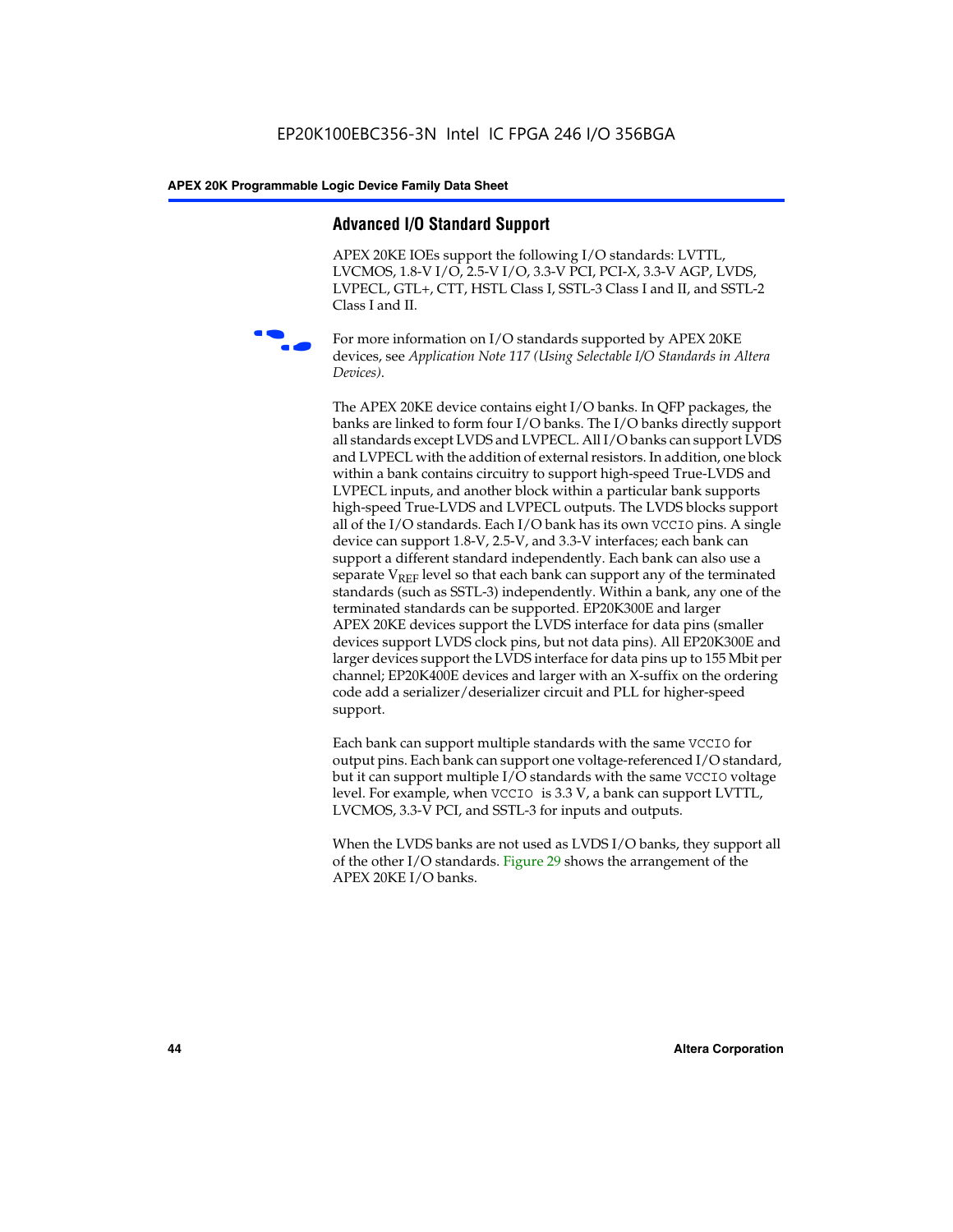

# *Figure 29. APEX 20KE I/O Banks*

#### *Notes to Figure 29:*

- (1) For more information on placing I/O pins in LVDS blocks, refer to the *Guidelines for Using LVDS Blocks* section in *Application Note 120 (Using LVDS in APEX 20KE Devices*).
- (2) If the LVDS input and output blocks are not used for LVDS, they can support all of the I/O standards and can be used as input, output, or bidirectional pins with  $V_{\text{C} \cap \text{O}}$  set to 3.3 V, 2.5 V, or 1.8 V.

# **Power Sequencing & Hot Socketing**

Because APEX 20K and APEX 20KE devices can be used in a mixedvoltage environment, they have been designed specifically to tolerate any possible power-up sequence. Therefore, the  $V_{\text{CCIO}}$  and  $V_{\text{CCINT}}$  power supplies may be powered in any order.

For more information, please refer to the "Power Sequencing Considerations" section in the *Configuring APEX 20KE & APEX 20KC Devices* chapter of the *Configuration Devices Handbook*.

Signals can be driven into APEX 20K devices before and during power-up without damaging the device. In addition, APEX 20K devices do not drive out during power-up. Once operating conditions are reached and the device is configured, APEX 20K and APEX 20KE devices operate as specified by the user.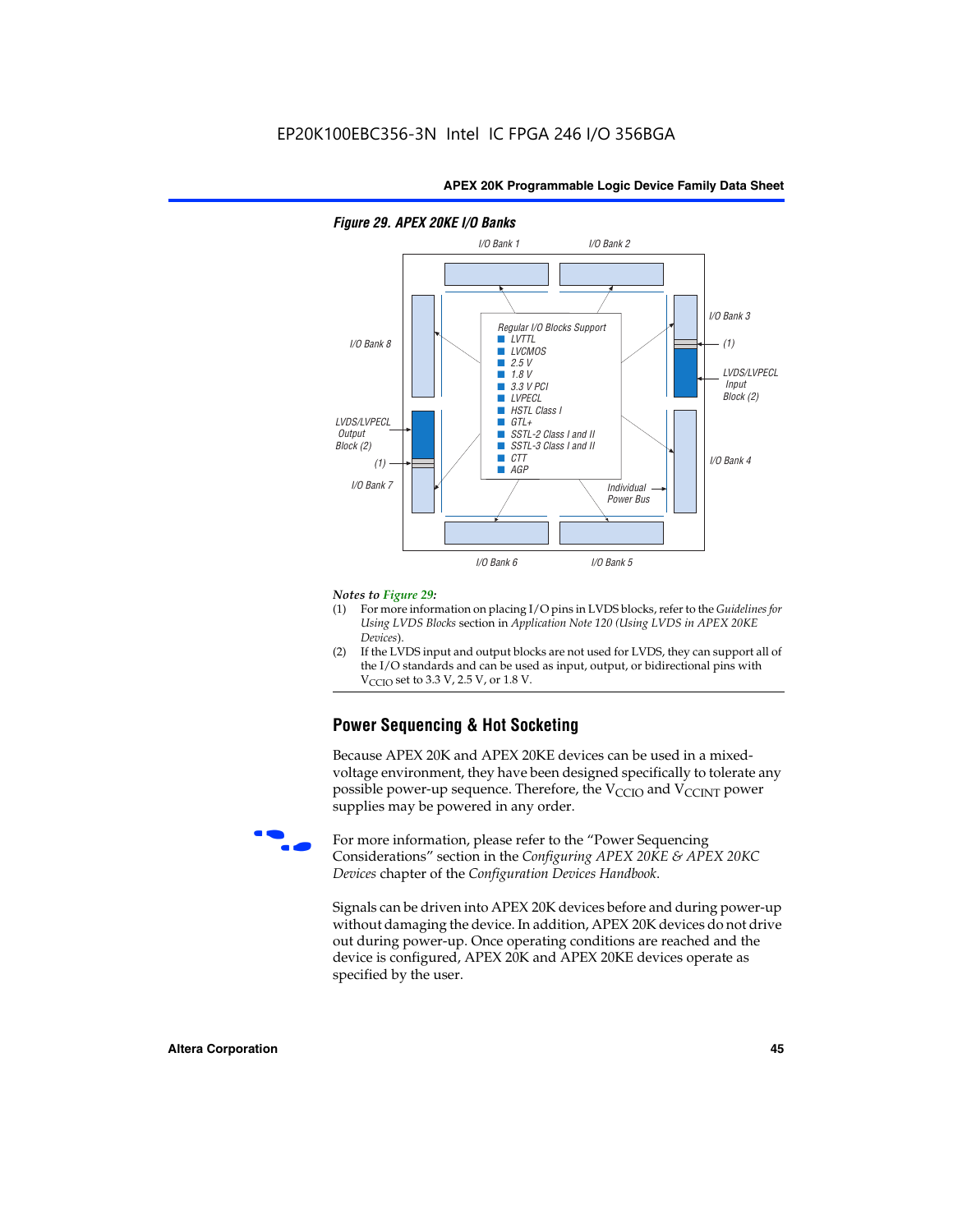Under hot socketing conditions, APEX 20KE devices will not sustain any damage, but the I/O pins will drive out.

# **MultiVolt I/O Interface**

The APEX device architecture supports the MultiVolt I/O interface feature, which allows APEX devices in all packages to interface with systems of different supply voltages. The devices have one set of VCC pins for internal operation and input buffers (VCCINT), and another set for I/O output drivers (VCCIO).

The APEX 20K VCCINT pins must always be connected to a 2.5 V power supply. With a 2.5-V  $V_{\text{CCMT}}$  level, input pins are 2.5-V, 3.3-V, and 5.0-V tolerant. The VCCIO pins can be connected to either a 2.5-V or 3.3-V power supply, depending on the output requirements. When VCCIO pins are connected to a 2.5-V power supply, the output levels are compatible with 2.5-V systems. When the VCCIO pins are connected to a 3.3-V power supply, the output high is 3.3 V and is compatible with 3.3-V or 5.0-V systems.

| Table 12. 5.0-V Tolerant APEX 20K MultiVolt I/O Support |                                                |                  |     |     |     |     |
|---------------------------------------------------------|------------------------------------------------|------------------|-----|-----|-----|-----|
| $V_{\text{CCIO}}(V)$                                    | Input Signals (V)<br><b>Output Signals (V)</b> |                  |     |     |     |     |
|                                                         | 2.5                                            | 3.3              | 5.0 | 2.5 | 3.3 | 5.0 |
| 2.5                                                     |                                                | $\checkmark$ (1) |     |     |     |     |
| 3.3                                                     |                                                |                  |     |     |     |     |

Table 12 summarizes 5.0-V tolerant APEX 20K MultiVolt I/O support.

#### *Notes to Table 12:*

- (1) The PCI clamping diode must be disabled to drive an input with voltages higher than  $V_{CCIO}$ .
- (2) When  $V_{CCIO} = 3.3 V$ , an APEX 20K device can drive a 2.5-V device with 3.3-V tolerant inputs.

Open-drain output pins on 5.0-V tolerant APEX 20K devices (with a pullup resistor to the 5.0-V supply) can drive 5.0-V CMOS input pins that require a  $V_{IH}$  of 3.5 V. When the pin is inactive, the trace will be pulled up to 5.0 V by the resistor. The open-drain pin will only drive low or tri-state; it will never drive high. The rise time is dependent on the value of the pullup resistor and load impedance. The  $I_{OI}$  current specification should be considered when selecting a pull-up resistor.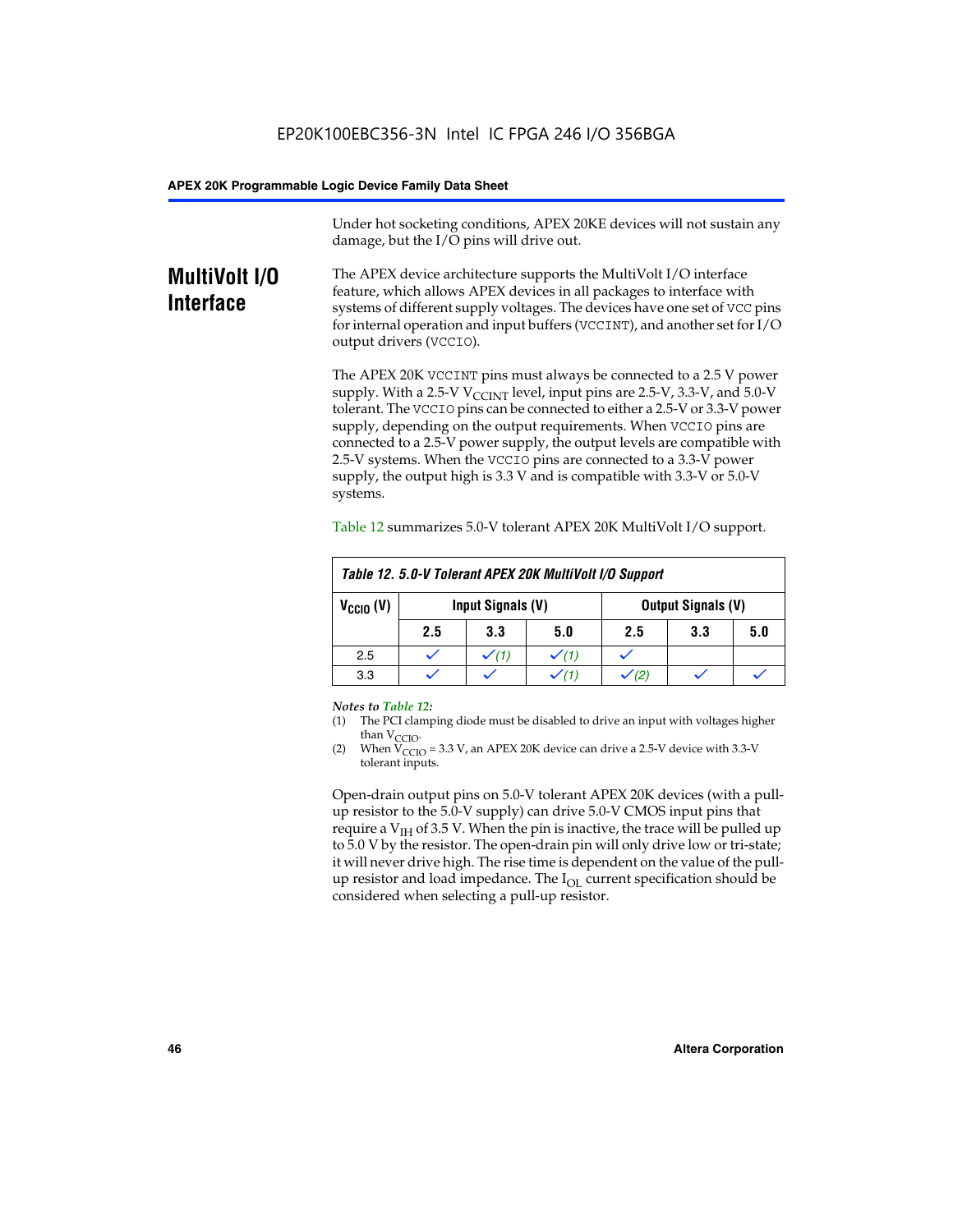APEX 20KE devices also support the MultiVolt I/O interface feature. The APEX 20KE VCCINT pins must always be connected to a 1.8-V power supply. With a 1.8-V  $V_{\text{CCINT}}$  level, input pins are 1.8-V, 2.5-V, and 3.3-V tolerant. The VCCIO pins can be connected to either a 1.8-V, 2.5-V, or 3.3-V power supply, depending on the I/O standard requirements. When the VCCIO pins are connected to a 1.8-V power supply, the output levels are compatible with 1.8-V systems. When VCCIO pins are connected to a 2.5-V power supply, the output levels are compatible with 2.5-V systems. When VCCIO pins are connected to a 3.3-V power supply, the output high is 3.3 V and compatible with 3.3-V or 5.0-V systems. An APEX 20KE device is 5.0-V tolerant with the addition of a resistor.

# Table 13 summarizes APEX 20KE MultiVolt I/O support.

|                      | Table 13. APEX 20KE MultiVolt I/O Support<br>Note (1) |     |                   |     |     |     |                           |     |
|----------------------|-------------------------------------------------------|-----|-------------------|-----|-----|-----|---------------------------|-----|
| $V_{\text{CCIO}}(V)$ |                                                       |     | Input Signals (V) |     |     |     | <b>Output Signals (V)</b> |     |
|                      | 1.8                                                   | 2.5 | 3.3               | 5.0 | 1.8 | 2.5 | 3.3                       | 5.0 |
| 1.8                  |                                                       |     |                   |     |     |     |                           |     |
| 2.5                  |                                                       |     |                   |     |     |     |                           |     |
| 3.3                  |                                                       |     |                   | (2) |     |     | (3)                       |     |

# *Notes to Table 13:*

(1) The PCI clamping diode must be disabled to drive an input with voltages higher than  $V_{CCIO}$ , except for the 5.0-V input case.

(2) An APEX 20KE device can be made 5.0-V tolerant with the addition of an external resistor. You also need a PCI clamp and series resistor.

(3) When  $V_{\text{CCIO}} = 3.3$  V, an APEX 20KE device can drive a 2.5-V device with 3.3-V tolerant inputs.

# **ClockLock & ClockBoost Features**

APEX 20K devices support the ClockLock and ClockBoost clock management features, which are implemented with PLLs. The ClockLock circuitry uses a synchronizing PLL that reduces the clock delay and skew within a device. This reduction minimizes clock-to-output and setup times while maintaining zero hold times. The ClockBoost circuitry, which provides a clock multiplier, allows the designer to enhance device area efficiency by sharing resources within the device. The ClockBoost circuitry allows the designer to distribute a low-speed clock and multiply that clock on-device. APEX 20K devices include a high-speed clock tree; unlike ASICs, the user does not have to design and optimize the clock tree. The ClockLock and ClockBoost features work in conjunction with the APEX 20K device's high-speed clock to provide significant improvements in system performance and band-width. Devices with an X-suffix on the ordering code include the ClockLock circuit.

The ClockLock and ClockBoost features in APEX 20K devices are enabled through the Quartus II software. External devices are not required to use these features.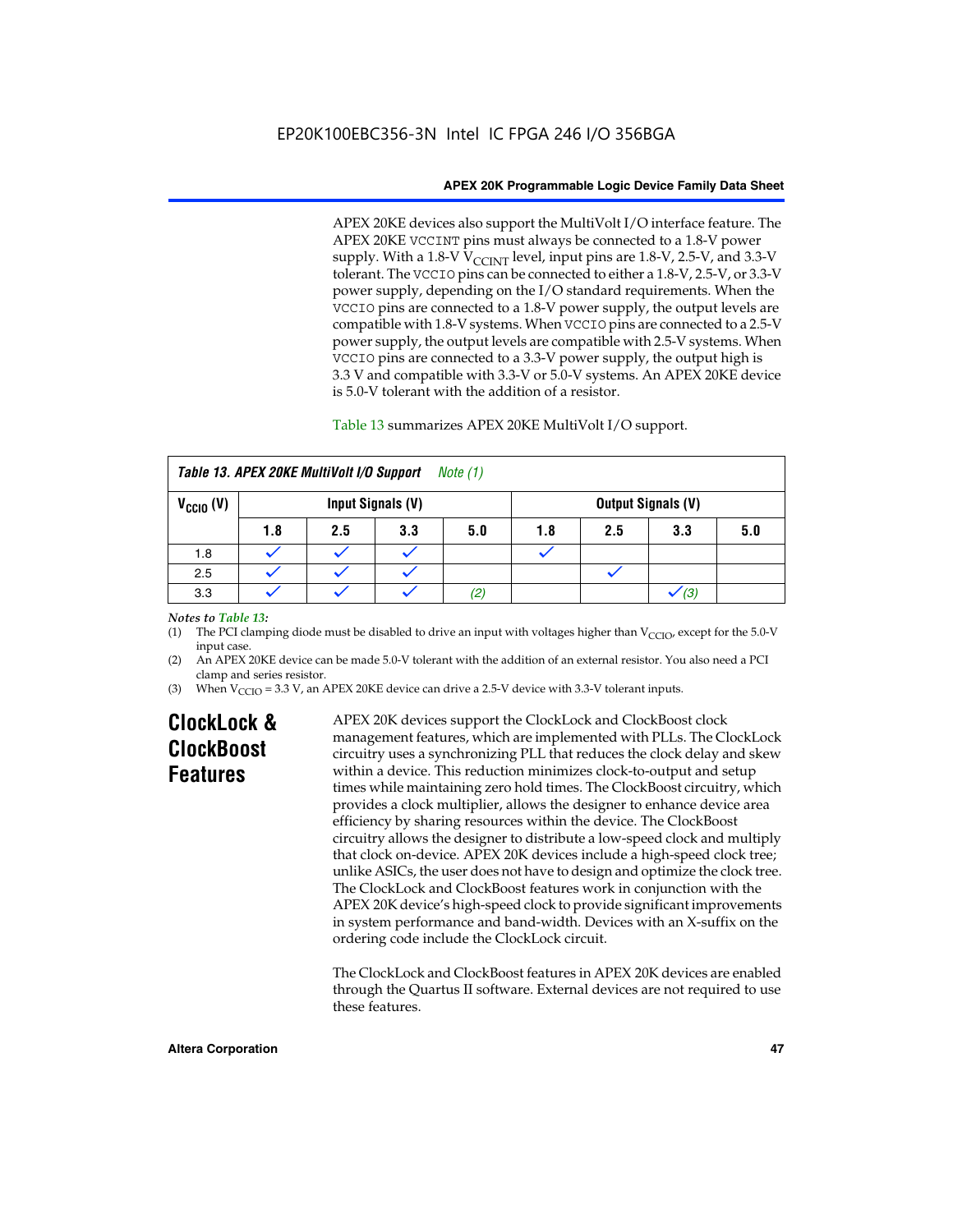For designs that require both a multiplied and non-multiplied clock, the clock trace on the board can be connected to CLK2p. Table 14 shows the combinations supported by the ClockLock and ClockBoost circuitry. The CLK2p pin can feed both the ClockLock and ClockBoost circuitry in the APEX 20K device. However, when both circuits are used, the other clock pin (CLK1p) cannot be used.

| <b>Table 14. Multiplication Factor Combinations</b> |                    |  |
|-----------------------------------------------------|--------------------|--|
| Clock <sub>1</sub>                                  | Clock <sub>2</sub> |  |
| $\times$ 1                                          | ×1                 |  |
| $\times$ 1, $\times$ 2                              | $\times 2$         |  |
| $\times$ 1, $\times$ 2, $\times$ 4                  | ×4                 |  |

# **APEX 20KE ClockLock Feature**

APEX 20KE devices include an enhanced ClockLock feature set. These devices include up to four PLLs, which can be used independently. Two PLLs are designed for either general-purpose use or LVDS use (on devices that support LVDS I/O pins). The remaining two PLLs are designed for general-purpose use. The EP20K200E and smaller devices have two PLLs; the EP20K300E and larger devices have four PLLs.

The following sections describe some of the features offered by the APEX 20KE PLLs.

# *External PLL Feedback*

The ClockLock circuit's output can be driven off-chip to clock other devices in the system; further, the feedback loop of the PLL can be routed off-chip. This feature allows the designer to exercise fine control over the I/O interface between the APEX 20KE device and another high-speed device, such as SDRAM.

# *Clock Multiplication*

The APEX 20KE ClockBoost circuit can multiply or divide clocks by a programmable number. The clock can be multiplied by *m*/(*n* × *k*) or  $m/(n \times v)$ , where *m* and *k* range from 2 to 160, and *n* and *v* range from 1 to 16. Clock multiplication and division can be used for time-domain multiplexing and other functions, which can reduce design LE requirements.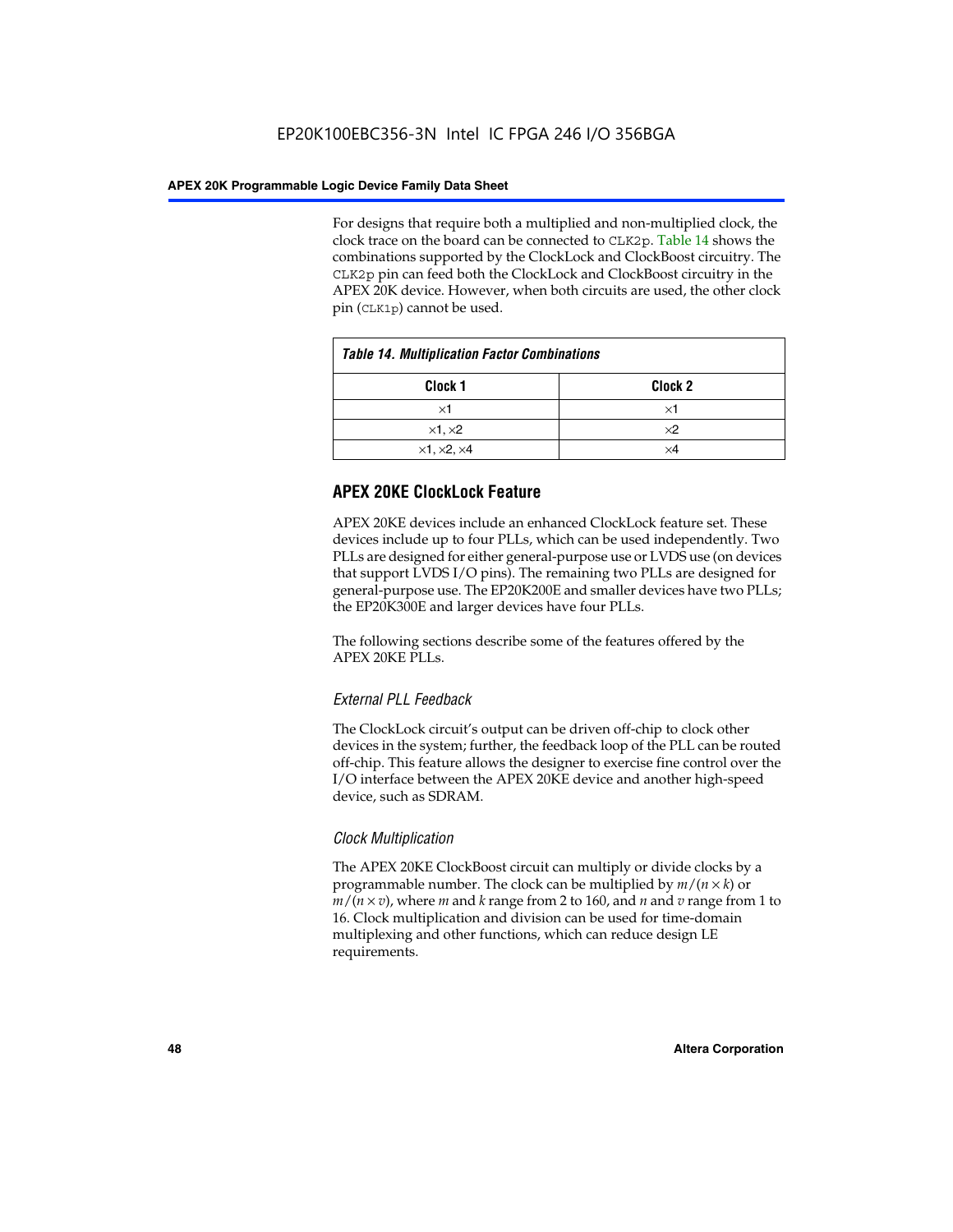# *Clock Phase & Delay Adjustment*

The APEX 20KE ClockShift feature allows the clock phase and delay to be adjusted. The clock phase can be adjusted by 90° steps. The clock delay can be adjusted to increase or decrease the clock delay by an arbitrary amount, up to one clock period.

# *LVDS Support*

Two PLLs are designed to support the LVDS interface. When using LVDS, the I/O clock runs at a slower rate than the data transfer rate. Thus, PLLs are used to multiply the I/O clock internally to capture the LVDS data. For example, an I/O clock may run at 105 MHz to support 840 megabits per second (Mbps) LVDS data transfer. In this example, the PLL multiplies the incoming clock by eight to support the high-speed data transfer. You can use PLLs in EP20K400E and larger devices for high-speed LVDS interfacing.

# *Lock Signals*

The APEX 20KE ClockLock circuitry supports individual LOCK signals. The LOCK signal drives high when the ClockLock circuit has locked onto the input clock. The LOCK signals are optional for each ClockLock circuit; when not used, they are I/O pins.

# **ClockLock & ClockBoost Timing Parameters**

For the ClockLock and ClockBoost circuitry to function properly, the incoming clock must meet certain requirements. If these specifications are not met, the circuitry may not lock onto the incoming clock, which generates an erroneous clock within the device. The clock generated by the ClockLock and ClockBoost circuitry must also meet certain specifications. If the incoming clock meets these requirements during configuration, the APEX 20K ClockLock and ClockBoost circuitry will lock onto the clock during configuration. The circuit will be ready for use immediately after configuration. In APEX 20KE devices, the clock input standard is programmable, so the PLL cannot respond to the clock until the device is configured. The PLL locks onto the input clock as soon as configuration is complete. Figure 30 shows the incoming and generated clock specifications.

 $\mathbb{I} \mathcal{F}$  For more information on ClockLock and ClockBoost circuitry, see *Application Note 115: Using the ClockLock and ClockBoost PLL Features in APEX Devices*.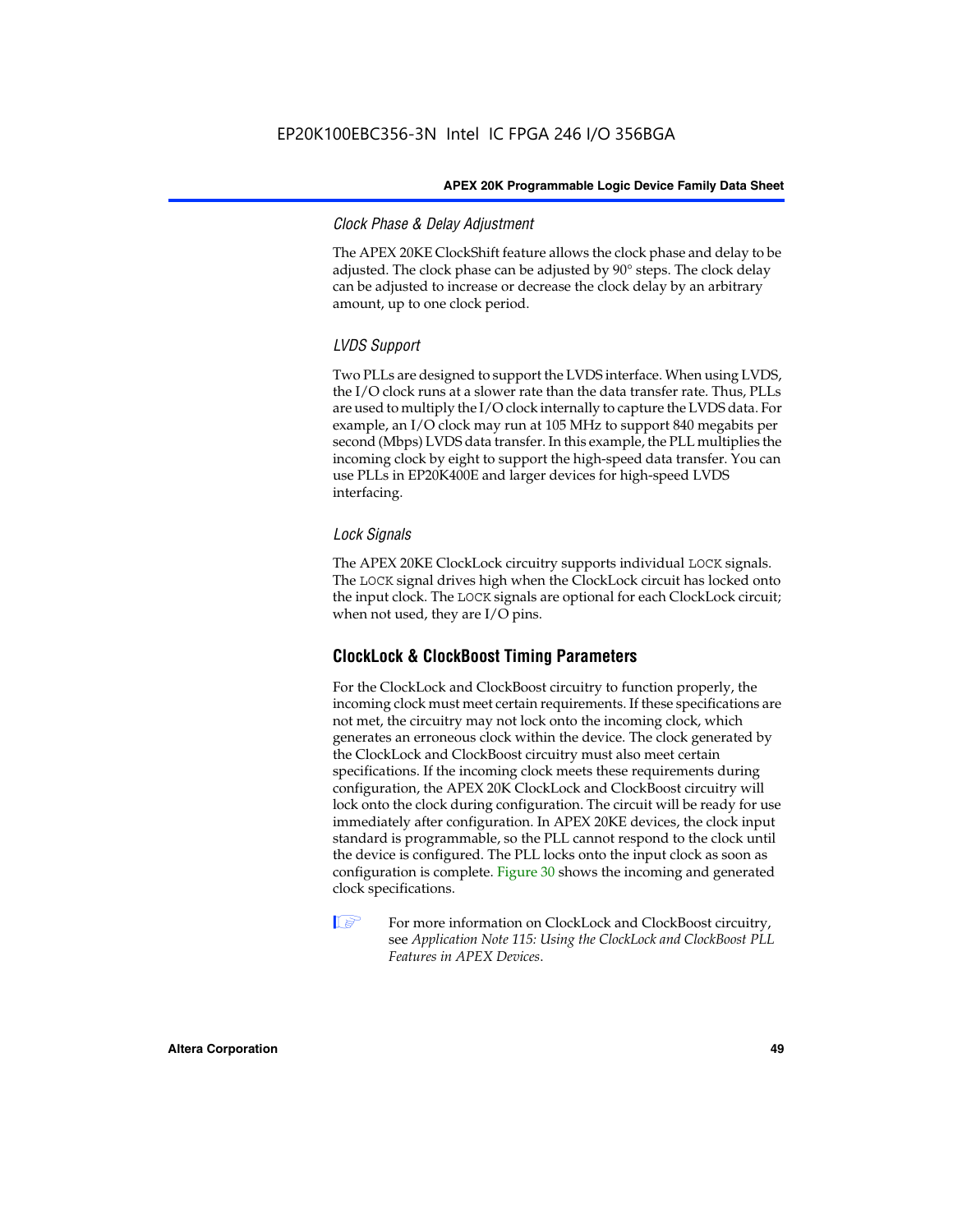

# *Figure 30. Specifications for the Incoming & Generated Clocks Note (1)*

# *Note to Figure 30:*

The tI parameter refers to the nominal input clock period; the tO parameter refers to the nominal output clock period.

Table 15 summarizes the APEX 20K ClockLock and ClockBoost parameters for -1 speed-grade devices.

| <b>Symbol</b>                                                                                                                                       | <b>Parameter</b>                                                           | Min | Max       | <b>Unit</b> |
|-----------------------------------------------------------------------------------------------------------------------------------------------------|----------------------------------------------------------------------------|-----|-----------|-------------|
| $f_{OUT}$                                                                                                                                           | Output frequency                                                           | 25  | 180       | MHz         |
| $f_{CLK1}$ $(1)$                                                                                                                                    | Input clock frequency (ClockBoost clock<br>multiplication factor equals 1) | 25  | 180 $(1)$ | <b>MHz</b>  |
| $f_{CLK2}$                                                                                                                                          | Input clock frequency (ClockBoost clock<br>multiplication factor equals 2) | 16  | 90        | <b>MHz</b>  |
| $f_{CLK4}$                                                                                                                                          | Input clock frequency (ClockBoost clock<br>multiplication factor equals 4) | 10  | 48        | <b>MHz</b>  |
| toutputy                                                                                                                                            | Duty cycle for ClockLock/ClockBoost-generated<br>clock                     | 40  | 60        | %           |
| Input deviation from user specification in the<br><b>f</b> CLKDEV<br>Quartus II software (ClockBoost clock<br>multiplication factor equals 1) $(2)$ |                                                                            |     | 25,000(3) | <b>PPM</b>  |
| $t_{\mathsf{R}}$                                                                                                                                    | Input rise time                                                            |     | 5         | ns          |
| $t_{\mathsf{F}}$                                                                                                                                    | Input fall time                                                            |     | 5         | ns          |
| <sup>t</sup> LOCK                                                                                                                                   | Time required for ClockLock/ClockBoost to<br>acquire lock (4)              |     | 10        | μs          |

 $\mathsf I$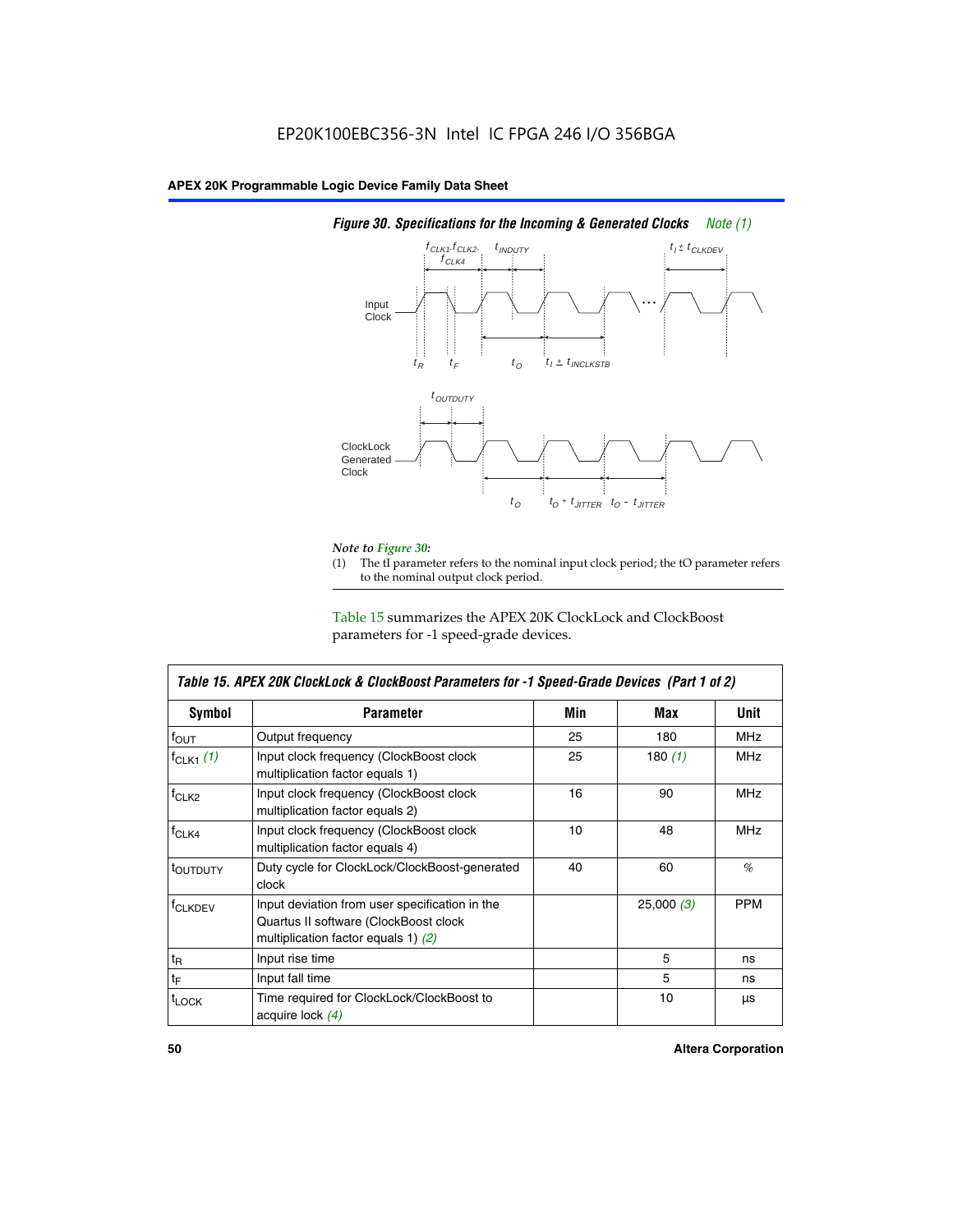| Table 15. APEX 20K ClockLock & ClockBoost Parameters for -1 Speed-Grade Devices (Part 2 of 2) |                                                                     |     |     |      |
|-----------------------------------------------------------------------------------------------|---------------------------------------------------------------------|-----|-----|------|
| <b>Symbol</b>                                                                                 | <b>Parameter</b>                                                    | Min | Max | Unit |
| t <sub>SKEW</sub>                                                                             | Skew delay between related<br>ClockLock/ClockBoost-generated clocks |     | 500 | ps   |
| <b>UITTER</b>                                                                                 | Jitter on ClockLock/ClockBoost-generated clock<br>(5)               |     | 200 | ps   |
| <b>INCLKSTB</b>                                                                               | Input clock stability (measured between adjacent<br>clocks)         |     | 50  | ps   |

*Notes to Table 15:*

- (1) The PLL input frequency range for the EP20K100-1X device for 1x multiplication is 25 MHz to 175 MHz.
- (2) All input clock specifications must be met. The PLL may not lock onto an incoming clock if the clock specifications are not met, creating an erroneous clock within the device.
- (3) During device configuration, the ClockLock and ClockBoost circuitry is configured first. If the incoming clock is supplied during configuration, the ClockLock and ClockBoost circuitry locks during configuration, because the lock time is less than the configuration time.
- (4) The jitter specification is measured under long-term observation.
- (5) If the input clock stability is 100 ps,  $t_{\text{JITTER}}$  is 250 ps.

# Table 16 summarizes the APEX 20K ClockLock and ClockBoost parameters for -2 speed grade devices.

| Symbol                                                                                | <b>Parameter</b>                                                                                                                   | Min | Max       | Unit       |
|---------------------------------------------------------------------------------------|------------------------------------------------------------------------------------------------------------------------------------|-----|-----------|------------|
| $f_{\text{OUT}}$                                                                      | Output frequency                                                                                                                   | 25  | 170       | <b>MHz</b> |
| <sup>T</sup> CLK1                                                                     | Input clock frequency (ClockBoost clock multiplication<br>factor equals 1)                                                         | 25  | 170       | <b>MHz</b> |
| $f_{CLK2}$                                                                            | Input clock frequency (ClockBoost clock multiplication<br>factor equals 2)                                                         |     | 80        | <b>MHz</b> |
| Input clock frequency (ClockBoost clock multiplication<br>$tCLK4$<br>factor equals 4) |                                                                                                                                    | 10  | 34        | <b>MHz</b> |
| <sup>t</sup> OUTDUTY                                                                  | Duty cycle for ClockLock/ClockBoost-generated clock                                                                                | 40  | 60        | $\%$       |
| <sup>T</sup> CLKDEV                                                                   | Input deviation from user specification in the Quartus II<br>software (ClockBoost clock multiplication factor equals<br>one) $(1)$ |     | 25,000(2) | <b>PPM</b> |
| $t_{\mathsf{R}}$                                                                      | Input rise time                                                                                                                    |     | 5         | ns         |
| $t_F$                                                                                 | Input fall time                                                                                                                    |     | 5         | ns         |
| $t_{\text{LOCK}}$                                                                     | Time required for ClockLock/ ClockBoost to acquire<br>lock $(3)$                                                                   |     | 10        | μs         |
| t <sub>SKEW</sub>                                                                     | Skew delay between related ClockLock/ ClockBoost-<br>generated clock                                                               | 500 | 500       | ps         |
| t <sub>JITTER</sub>                                                                   | Jitter on ClockLock/ ClockBoost-generated clock (4)                                                                                |     | 200       | ps         |
| <sup>I</sup> INCLKSTB                                                                 | Input clock stability (measured between adjacent<br>clocks)                                                                        |     | 50        | ps         |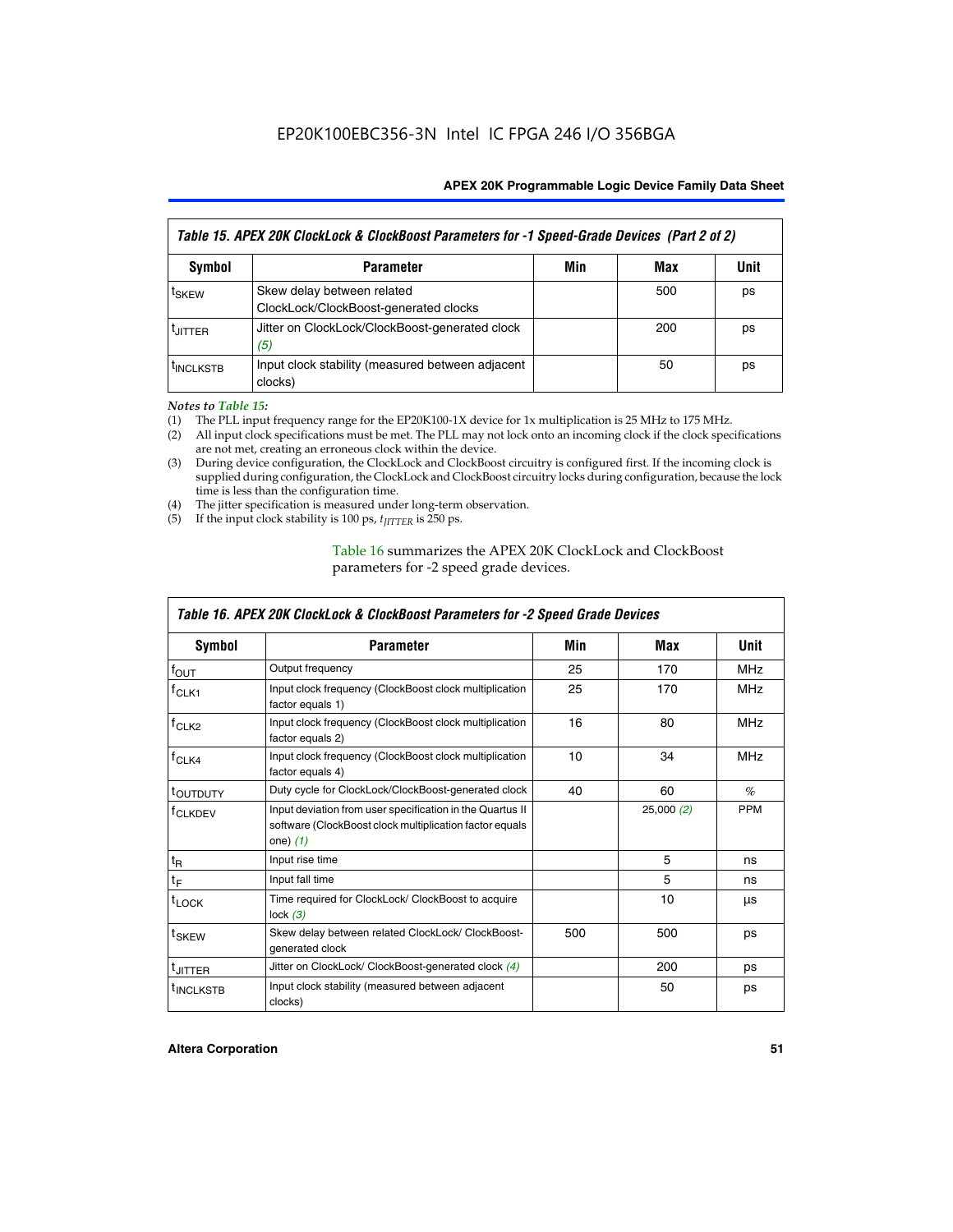- *Notes to Table 16:* (1) To implement the ClockLock and ClockBoost circuitry with the Quartus II software, designers must specify the input frequency. The Quartus II software tunes the PLL in the ClockLock and ClockBoost circuitry to this frequency. The *f<sub>CLKDEV</sub>* parameter specifies how much the incoming clock can differ from the specified frequency during device operation. Simulation does not reflect this parameter.
- (2) Twenty-five thousand parts per million (PPM) equates to 2.5% of input clock period.
- (3) During device configuration, the ClockLock and ClockBoost circuitry is configured before the rest of the device. If the incoming clock is supplied during configuration, the ClockLock and ClockBoost circuitry locks during configuration because the  $t_{LOCK}$  value is less than the time required for configuration.
- (4) The  $t_{\text{ITTTER}}$  specification is measured under long-term observation.

Tables 17 and 18 summarize the ClockLock and ClockBoost parameters for APEX 20KE devices.

|                            | Table 17. APEX 20KE ClockLock & ClockBoost Parameters        |                   | Note (1) |     |                             |                  |
|----------------------------|--------------------------------------------------------------|-------------------|----------|-----|-----------------------------|------------------|
| Symbol                     | <b>Parameter</b>                                             | <b>Conditions</b> | Min      | Typ | Max                         | <b>Unit</b>      |
| $t_{R}$                    | Input rise time                                              |                   |          |     | 5                           | ns               |
| tF                         | Input fall time                                              |                   |          |     | 5                           | ns               |
| <sup>t</sup> INDUTY        | Input duty cycle                                             |                   | 40       |     | 60                          | %                |
| <sup>t</sup> INJITTER      | Input jitter peak-to-peak                                    |                   |          |     | 2% of input<br>period       | peak-to-<br>peak |
| <sup>t</sup> OUTJITTER     | Jitter on ClockLock or ClockBoost-<br>generated clock        |                   |          |     | $0.35%$ of<br>output period | <b>RMS</b>       |
| t <sub>outputy</sub>       | Duty cycle for ClockLock or<br>ClockBoost-generated clock    |                   | 45       |     | 55                          | $\%$             |
| $t_{\text{LOCK}}$ (2), (3) | Time required for ClockLock or<br>ClockBoost to acquire lock |                   |          |     | 40                          | μs               |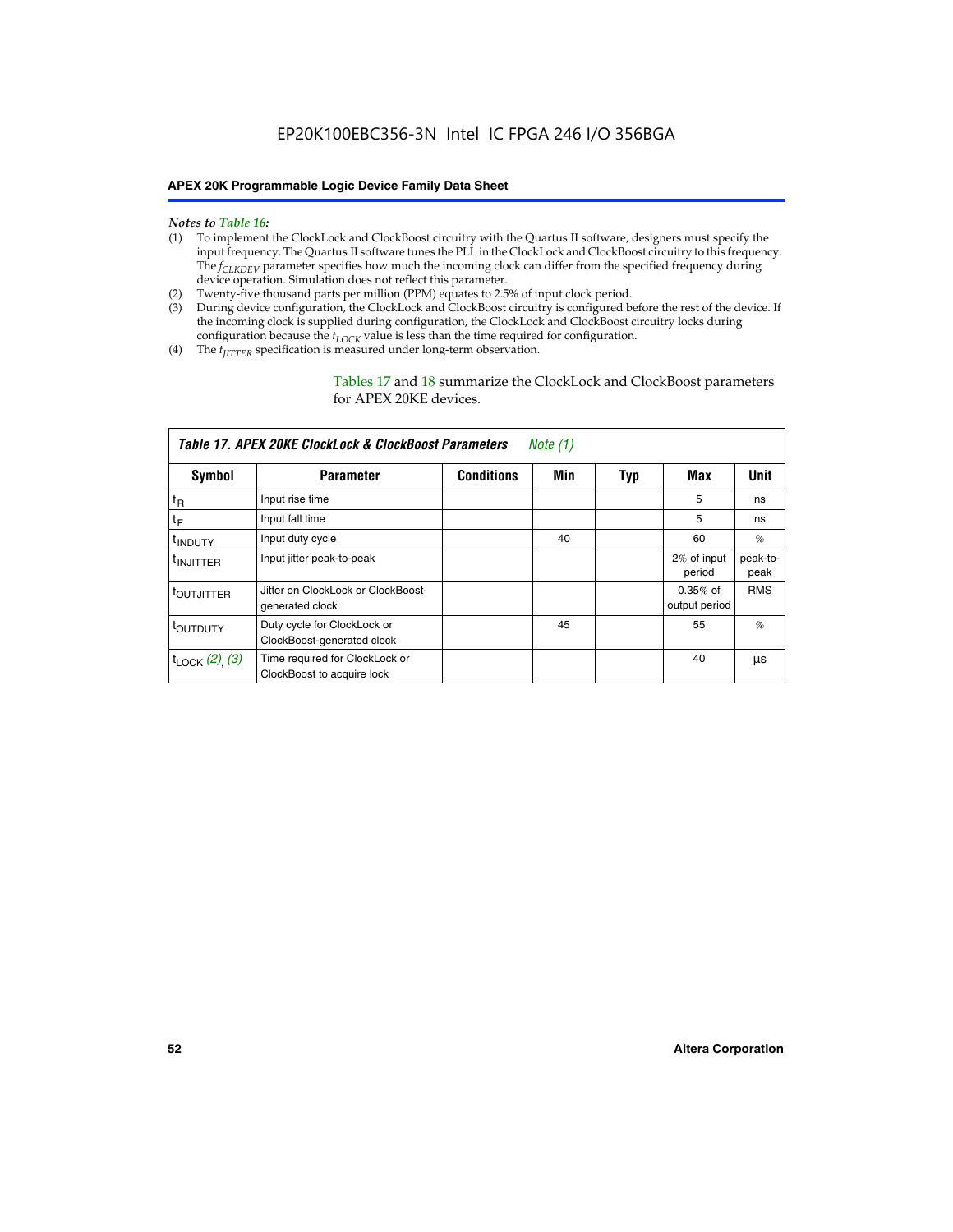| <b>Symbol</b>           | <b>Parameter</b>                                 | I/O Standard      |     | -1X Speed Grade |                 |     | <b>Units</b> |
|-------------------------|--------------------------------------------------|-------------------|-----|-----------------|-----------------|-----|--------------|
|                         |                                                  |                   |     |                 | -2X Speed Grade |     |              |
|                         |                                                  |                   | Min | Max             | Min             | Max |              |
| $f_{VCO}$ $(4)$         | Voltage controlled oscillator<br>operating range |                   | 200 | 500             | 200             | 500 | <b>MHz</b>   |
| f <sub>CLOCK0</sub>     | Clock0 PLL output frequency<br>for internal use  |                   | 1.5 | 335             | 1.5             | 200 | MHz          |
| f <sub>CLOCK1</sub>     | Clock1 PLL output frequency<br>for internal use  |                   | 20  | 335             | 20              | 200 | MHz          |
| f <sub>CLOCK0_EXT</sub> | Output clock frequency for                       | 3.3-V LVTTL       | 1.5 | 245             | 1.5             | 226 | <b>MHz</b>   |
|                         | external clock0 output                           | 2.5-V LVTTL       | 1.5 | 234             | 1.5             | 221 | <b>MHz</b>   |
|                         |                                                  | 1.8-V LVTTL       | 1.5 | 223             | 1.5             | 216 | <b>MHz</b>   |
|                         |                                                  | $GTL+$            | 1.5 | 205             | 1.5             | 193 | <b>MHz</b>   |
|                         |                                                  | SSTL-2 Class<br>L | 1.5 | 158             | 1.5             | 157 | <b>MHz</b>   |
|                         |                                                  | SSTL-2 Class<br>Ш | 1.5 | 142             | 1.5             | 142 | <b>MHz</b>   |
|                         |                                                  | SSTL-3 Class<br>I | 1.5 | 166             | 1.5             | 162 | <b>MHz</b>   |
|                         |                                                  | SSTL-3 Class<br>Ш | 1.5 | 149             | 1.5             | 146 | <b>MHz</b>   |
|                         |                                                  | <b>LVDS</b>       | 1.5 | 420             | 1.5             | 350 | <b>MHz</b>   |
| f <sub>CLOCK1_EXT</sub> | Output clock frequency for                       | 3.3-V LVTTL       | 20  | 245             | 20              | 226 | <b>MHz</b>   |
|                         | external clock1 output                           | 2.5-V LVTTL       | 20  | 234             | 20              | 221 | <b>MHz</b>   |
|                         |                                                  | 1.8-V LVTTL       | 20  | 223             | 20              | 216 | <b>MHz</b>   |
|                         |                                                  | $GTL+$            | 20  | 205             | 20              | 193 | MHz          |
|                         |                                                  | SSTL-2 Class      | 20  | 158             | 20              | 157 | <b>MHz</b>   |
|                         |                                                  | SSTL-2 Class<br>Ш | 20  | 142             | 20              | 142 | <b>MHz</b>   |
|                         |                                                  | SSTL-3 Class      | 20  | 166             | 20              | 162 | <b>MHz</b>   |
|                         |                                                  | SSTL-3 Class<br>Ш | 20  | 149             | 20              | 146 | <b>MHz</b>   |
|                         |                                                  | <b>LVDS</b>       | 20  | 420             | 20              | 350 | MHz          |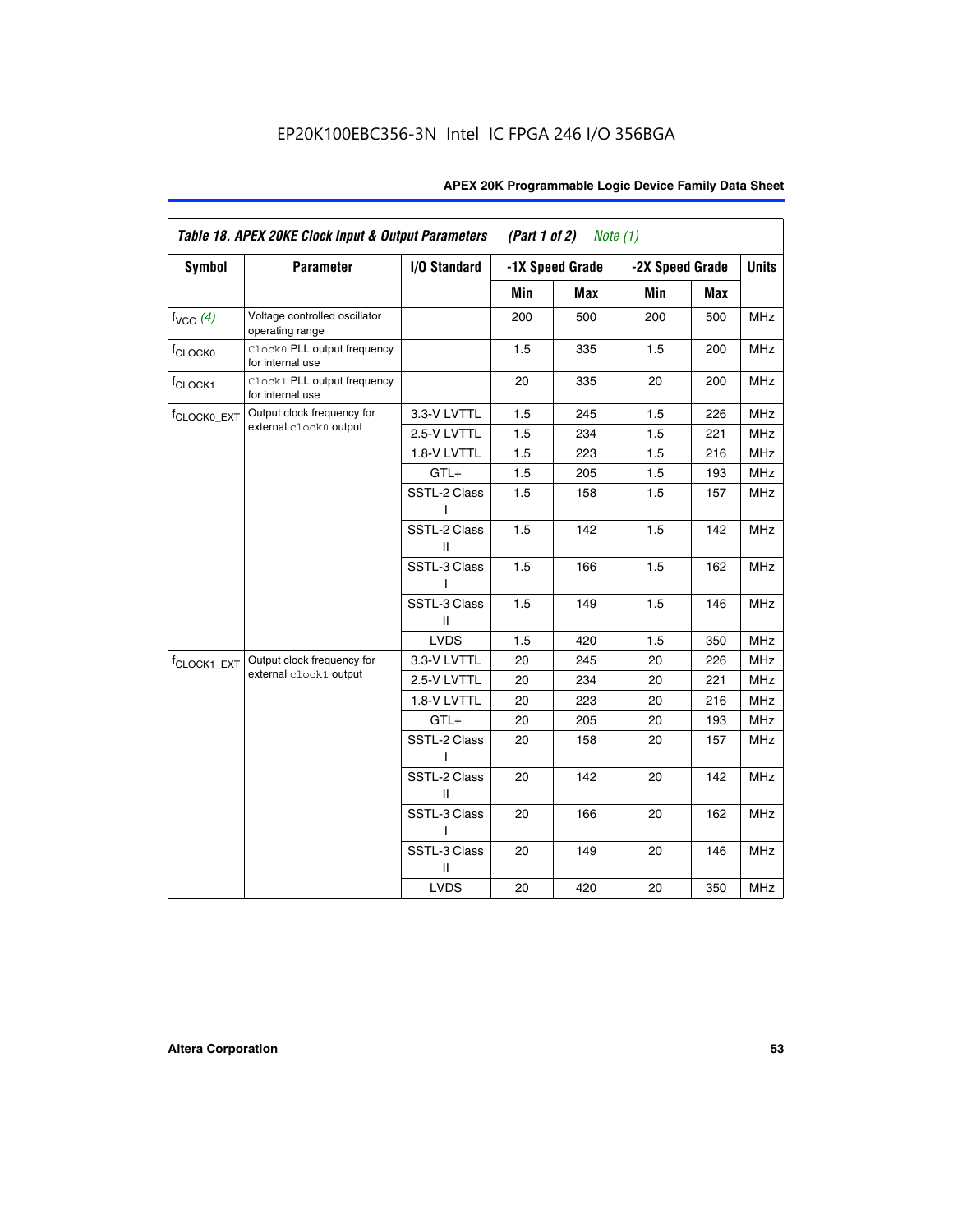| Table 18. APEX 20KE Clock Input & Output Parameters<br>(Part 2 of 2)<br>Note (1) |                       |                     |                                    |     |     |              |            |
|----------------------------------------------------------------------------------|-----------------------|---------------------|------------------------------------|-----|-----|--------------|------------|
| Symbol                                                                           | <b>Parameter</b>      | <b>I/O Standard</b> | -1X Speed Grade<br>-2X Speed Grade |     |     | <b>Units</b> |            |
|                                                                                  |                       |                     | Min                                | Max | Min | Max          |            |
| $f_{IN}$                                                                         | Input clock frequency | 3.3-V LVTTL         | 1.5                                | 290 | 1.5 | 257          | MHz        |
|                                                                                  |                       | 2.5-V LVTTL         | 1.5                                | 281 | 1.5 | 250          | <b>MHz</b> |
|                                                                                  |                       | 1.8-V LVTTL         | 1.5                                | 272 | 1.5 | 243          | <b>MHz</b> |
|                                                                                  |                       | $GTL+$              | 1.5                                | 303 | 1.5 | 261          | <b>MHz</b> |
|                                                                                  |                       | SSTL-2 Class        | 1.5                                | 291 | 1.5 | 253          | <b>MHz</b> |
|                                                                                  |                       | SSTL-2 Class<br>Ш   | 1.5                                | 291 | 1.5 | 253          | <b>MHz</b> |
|                                                                                  |                       | SSTL-3 Class        | 1.5                                | 300 | 1.5 | 260          | <b>MHz</b> |
|                                                                                  |                       | SSTL-3 Class<br>Ш   | 1.5                                | 300 | 1.5 | 260          | <b>MHz</b> |
|                                                                                  |                       | <b>LVDS</b>         | 1.5                                | 420 | 1.5 | 350          | <b>MHz</b> |

#### *Notes to Tables 17 and 18:*

(1) All input clock specifications must be met. The PLL may not lock onto an incoming clock if the clock specifications are not met, creating an erroneous clock within the device.

- (2) The maximum lock time is 40 µs or 2000 input clock cycles, whichever occurs first.
- (3) Before configuration, the PLL circuits are disable and powered down. During configuration, the PLLs are still disabled. The PLLs begin to lock once the device is in the user mode. If the clock enable feature is used, lock begins once the CLKLK\_ENA pin goes high in user mode.
- (4) The PLL VCO operating range is 200 MHz  $\eth$  f<sub>VCO</sub>  $\eth$  840 MHz for LVDS mode.

# **SignalTap Embedded Logic Analyzer**

APEX 20K devices include device enhancements to support the SignalTap embedded logic analyzer. By including this circuitry, the APEX 20K device provides the ability to monitor design operation over a period of time through the IEEE Std. 1149.1 (JTAG) circuitry; a designer can analyze internal logic at speed without bringing internal signals to the I/O pins. This feature is particularly important for advanced packages such as FineLine BGA packages because adding a connection to a pin during the debugging process can be difficult after a board is designed and manufactured.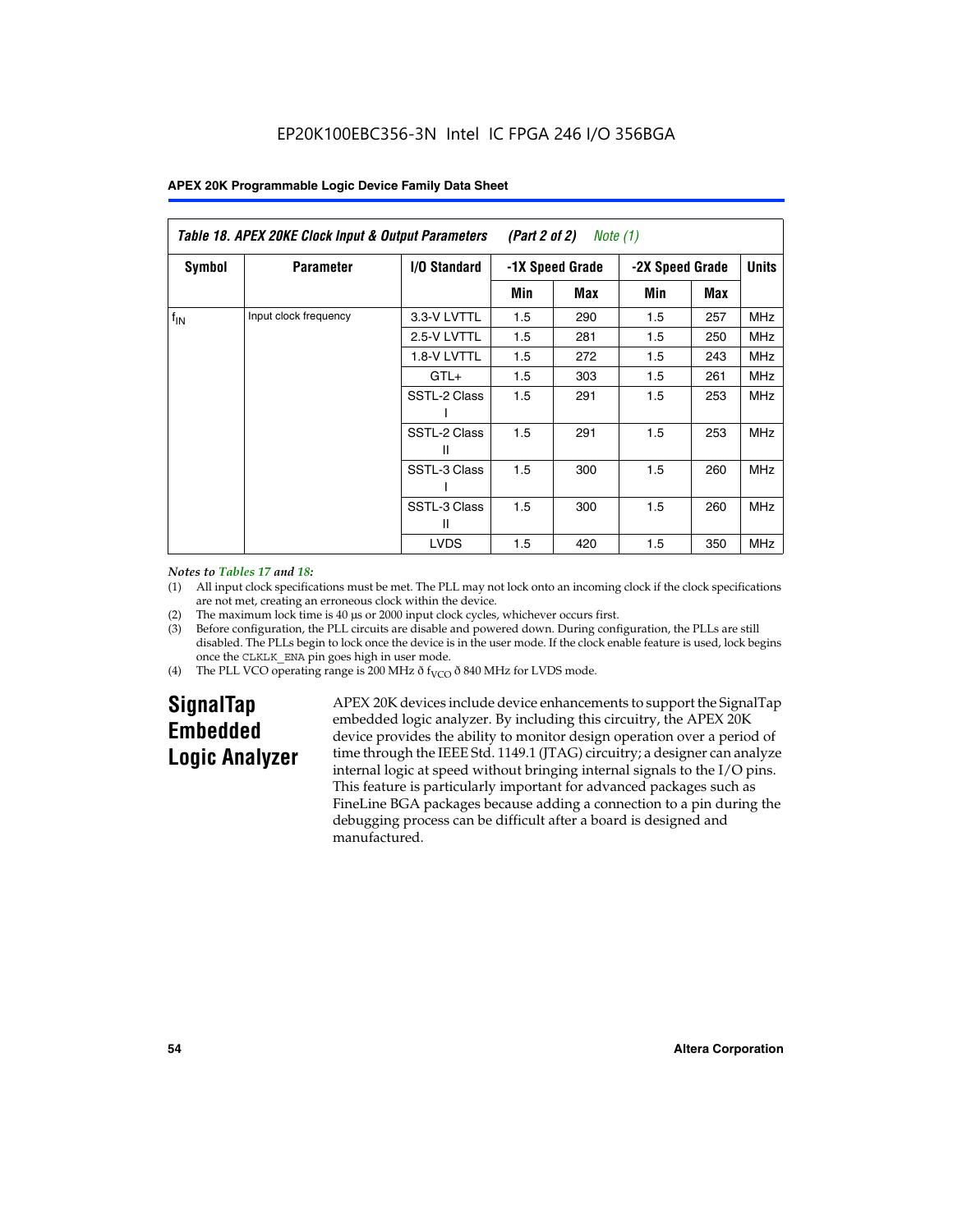# **IEEE Std. 1149.1 (JTAG) Boundary-Scan Support**

All APEX 20K devices provide JTAG BST circuitry that complies with the IEEE Std. 1149.1-1990 specification. JTAG boundary-scan testing can be performed before or after configuration, but not during configuration. APEX 20K devices can also use the JTAG port for configuration with the Quartus II software or with hardware using either Jam Files (**.jam**) or Jam Byte-Code Files (**.jbc**). Finally, APEX 20K devices use the JTAG port to monitor the logic operation of the device with the SignalTap embedded logic analyzer. APEX 20K devices support the JTAG instructions shown in Table 19. Although EP20K1500E devices support the JTAG BYPASS and SignalTap instructions, they do not support boundary-scan testing or the use of the JTAG port for configuration.

| <i><b>Table 19. APEX 20K JTAG Instructions</b></i> |                                                                                                                                                                                                                                            |
|----------------------------------------------------|--------------------------------------------------------------------------------------------------------------------------------------------------------------------------------------------------------------------------------------------|
| <b>JTAG Instruction</b>                            | <b>Description</b>                                                                                                                                                                                                                         |
| SAMPLE/PRELOAD                                     | Allows a snapshot of signals at the device pins to be captured and examined during<br>normal device operation, and permits an initial data pattern to be output at the device<br>pins. Also used by the SignalTap embedded logic analyzer. |
| <b>EXTEST</b>                                      | Allows the external circuitry and board-level interconnections to be tested by forcing a<br>test pattern at the output pins and capturing test results at the input pins.                                                                  |
| BYPASS (1)                                         | Places the 1-bit bypass register between the TDI and TDO pins, which allows the BST<br>data to pass synchronously through selected devices to adjacent devices during<br>normal device operation.                                          |
| <b>USERCODE</b>                                    | Selects the 32-bit USERCODE register and places it between the TDI and TDO pins,<br>allowing the USERCODE to be serially shifted out of TDO.                                                                                               |
| <b>IDCODE</b>                                      | Selects the IDCODE register and places it between TDI and TDO, allowing the<br>IDCODE to be serially shifted out of TDO.                                                                                                                   |
| <b>ICR Instructions</b>                            | Used when configuring an APEX 20K device via the JTAG port with a MasterBlaster™<br>or ByteBlasterMV™ download cable, or when using a Jam File or Jam Byte-Code File<br>via an embedded processor.                                         |
| SignalTap Instructions<br>(1)                      | Monitors internal device operation with the SignalTap embedded logic analyzer.                                                                                                                                                             |

 $\overline{\phantom{a}}$ 

*Note to Table 19:*

(1) The EP20K1500E device supports the JTAG BYPASS instruction and the SignalTap instructions.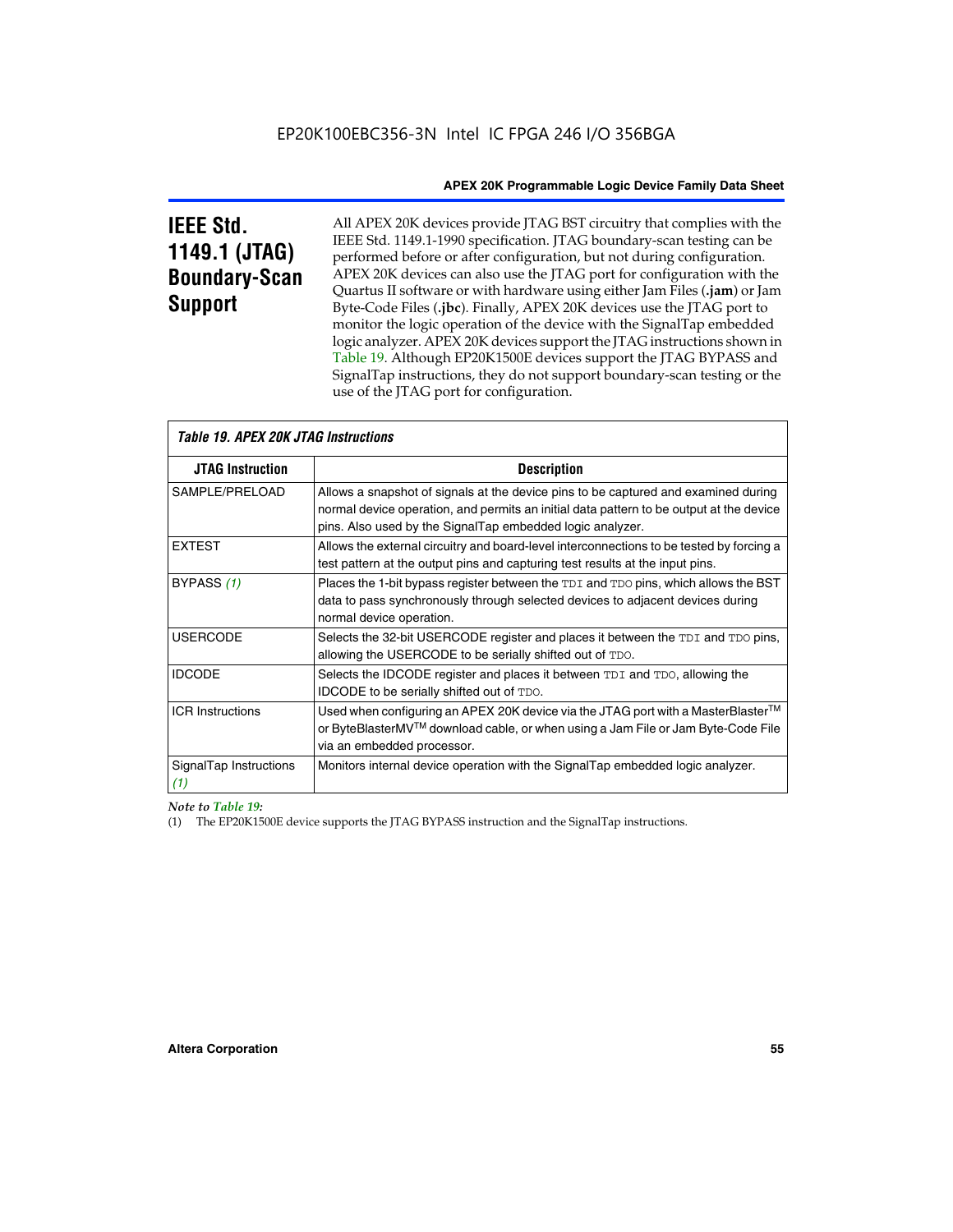The APEX 20K device instruction register length is 10 bits. The APEX 20K device USERCODE register length is 32 bits. Tables 20 and 21 show the boundary-scan register length and device IDCODE information for APEX 20K devices.

| Table 20. APEX 20K Boundary-Scan Register Length |                                      |  |  |  |
|--------------------------------------------------|--------------------------------------|--|--|--|
| <b>Device</b>                                    | <b>Boundary-Scan Register Length</b> |  |  |  |
| EP20K30E                                         | 420                                  |  |  |  |
| EP20K60E                                         | 624                                  |  |  |  |
| EP20K100                                         | 786                                  |  |  |  |
| EP20K100E                                        | 774                                  |  |  |  |
| EP20K160E                                        | 984                                  |  |  |  |
| EP20K200                                         | 1,176                                |  |  |  |
| EP20K200E                                        | 1,164                                |  |  |  |
| EP20K300E                                        | 1,266                                |  |  |  |
| EP20K400                                         | 1,536                                |  |  |  |
| EP20K400E                                        | 1,506                                |  |  |  |
| EP20K600E                                        | 1,806                                |  |  |  |
| EP20K1000E                                       | 2,190                                |  |  |  |
| EP20K1500E                                       | 1 $(1)$                              |  |  |  |

#### *Note to Table 20:*

(1) This device does not support JTAG boundary scan testing.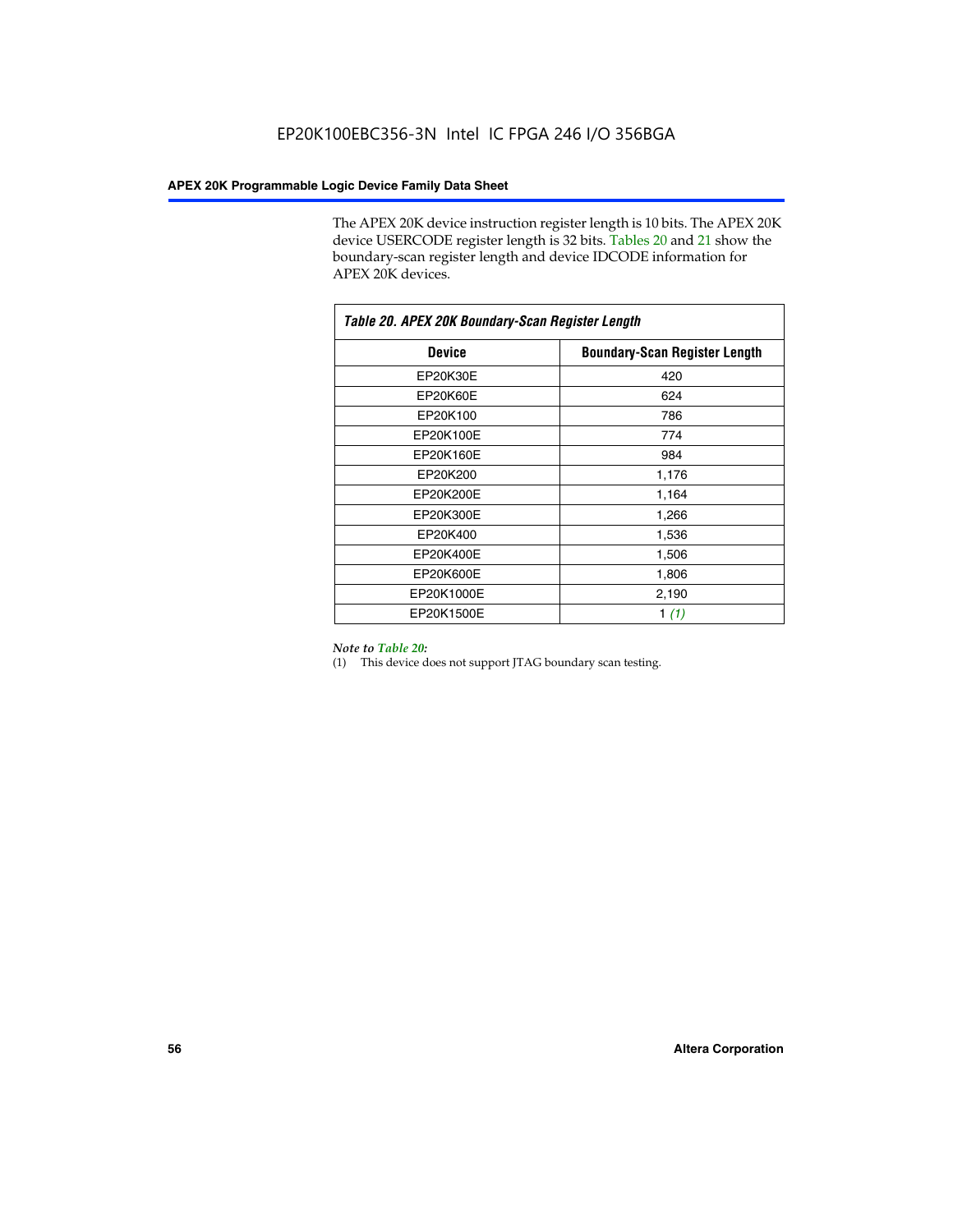| Table 21. 32-Bit APEX 20K Device IDCODE |                                          |                              |                                                  |                  |  |
|-----------------------------------------|------------------------------------------|------------------------------|--------------------------------------------------|------------------|--|
| <b>Device</b>                           | <b>IDCODE (32 Bits) <math>(1)</math></b> |                              |                                                  |                  |  |
|                                         | <b>Version</b><br>(4 Bits)               | Part Number (16 Bits)        | <b>Manufacturer</b><br><b>Identity (11 Bits)</b> | 1 (1 Bit)<br>(2) |  |
| EP20K30E                                | 0000                                     | 0000 0011 0000<br>1000       | 0110 1110<br>000                                 | 1                |  |
| EP20K60E                                | 0000                                     | 1000<br>0000 0110<br>0000    | 0110 1110<br>000                                 | 1                |  |
| EP20K100                                | 0000                                     | 0000<br>0100<br>0001 0110    | 000<br>0110 1110                                 | 1                |  |
| EP20K100E                               | 0000                                     | 1000<br>0001 0000<br>0000    | 0110 1110<br>000                                 | 1                |  |
| EP20K160E                               | 0000                                     | 0001 0110<br>0000<br>1000    | 000<br>0110 1110                                 | 1                |  |
| EP20K200                                | 0000                                     | 1000<br>0011 0010<br>0000    | 0110 1110<br>000                                 | 1                |  |
| EP20K200E                               | 0000                                     | 0010<br>0000<br>0000<br>1000 | 0110 1110<br>000                                 | 1                |  |
| EP20K300E                               | 0000                                     | 0011 0000<br>0000<br>1000    | 0110 1110<br>000                                 | 1                |  |
| EP20K400                                | 0000                                     | 0001<br>0110<br>0110<br>0100 | 0110 1110<br>000                                 | 1                |  |
| EP20K400E                               | 0000                                     | 0100<br>0000<br>0000<br>1000 | 0110 1110<br>000                                 | 1                |  |
| EP20K600E                               | 0000                                     | 1000<br>0110<br>0000<br>0000 | 0110 1110<br>000                                 | 1                |  |
| EP20K1000E                              | 0000                                     | 0000<br>0000<br>0000<br>1001 | 000<br>0110 1110                                 | 1                |  |

*Notes to Table 21:*

The most significant bit (MSB) is on the left.

(2) The IDCODE's least significant bit (LSB) is always 1.

# Figure 31 shows the timing requirements for the JTAG signals.



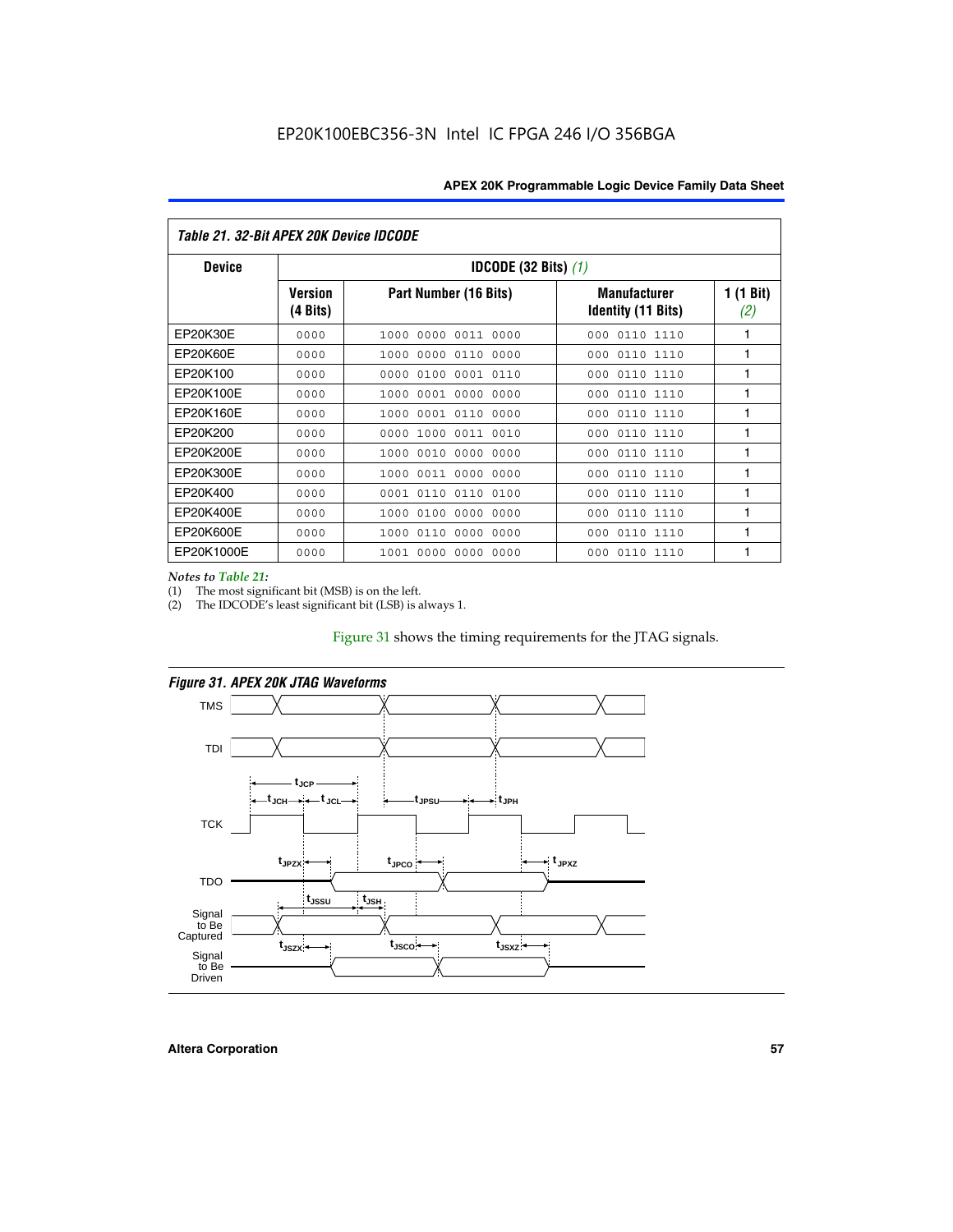Table 22 shows the JTAG timing parameters and values for APEX 20K devices.

|                   | TADIG LL. AF LA LUN JTAU THIIHIY FAIAHIGIGIS & VAIUGS |     |     |      |
|-------------------|-------------------------------------------------------|-----|-----|------|
| Symbol            | Parameter                                             | Min | Max | Unit |
| $t_{JCP}$         | <b>TCK clock period</b>                               | 100 |     | ns   |
| $t_{\text{JCH}}$  | TCK clock high time                                   | 50  |     | ns   |
| $t_{JCL}$         | TCK clock low time                                    | 50  |     | ns   |
| t <sub>JPSU</sub> | JTAG port setup time                                  | 20  |     | ns   |
| $t_{\rm JPH}$     | JTAG port hold time                                   | 45  |     | ns   |
| <sup>t</sup> JPCO | JTAG port clock to output                             |     | 25  | ns   |
| t <sub>JPZX</sub> | JTAG port high impedance to valid output              |     | 25  | ns   |
| t <sub>JPXZ</sub> | JTAG port valid output to high impedance              |     | 25  | ns   |
| tussu             | Capture register setup time                           | 20  |     | ns   |
| $t_{\rm JSH}$     | Capture register hold time                            | 45  |     | ns   |
| t <sub>JSCO</sub> | Update register clock to output                       |     | 35  | ns   |
| t <sub>JSZX</sub> | Update register high impedance to valid output        |     | 35  | ns   |
| t <sub>JSXZ</sub> | Update register valid output to high impedance        |     | 35  | ns   |

*Table 22. APEX 20K JTAG Timing Parameters & Values*



For more information, see the following documents:

- *Application Note 39 (IEEE Std. 1149.1 (JTAG) Boundary-Scan Testing in Altera Devices)*
- Jam Programming & Test Language Specification

**Generic Testing** Each APEX 20K device is functionally tested. Complete testing of each configurable static random access memory (SRAM) bit and all logic functionality ensures 100% yield. AC test measurements for APEX 20K devices are made under conditions equivalent to those shown in Figure 32. Multiple test patterns can be used to configure devices during all stages of the production flow.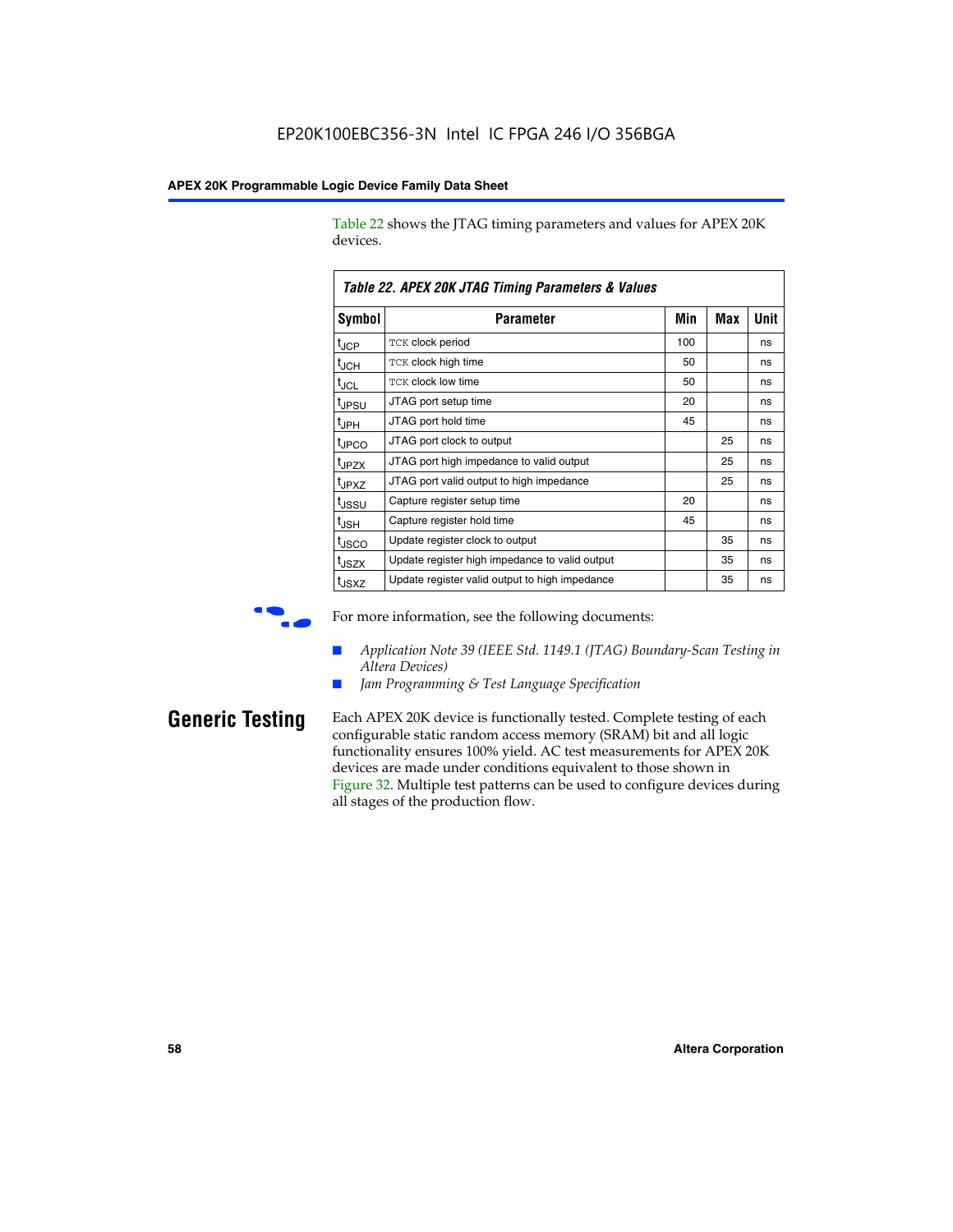

#### *Note to Figure 32:*

(1) Power supply transients can affect AC measurements. Simultaneous transitions of multiple outputs should be avoided for accurate measurement. Threshold tests must not be performed under AC conditions. Large-amplitude, fast-groundcurrent transients normally occur as the device outputs discharge the load capacitances. When these transients flow through the parasitic inductance between the device ground pin and the test system ground, significant reductions in observable noise immunity can result.

# **Operating Conditions**

Tables 23 through 26 provide information on absolute maximum ratings, recommended operating conditions, DC operating conditions, and capacitance for 2.5-V APEX 20K devices.

|                          |                            | TADIG LU. MI LA LUN U.U-V TUIGIAIN DGVIUG MUSUNUG MAANNUNI NAMNUS | $100103$ $11, 121$ |      |              |
|--------------------------|----------------------------|-------------------------------------------------------------------|--------------------|------|--------------|
| Symbol                   | <b>Parameter</b>           | <b>Conditions</b>                                                 | Min                | Max  | <b>Unit</b>  |
| <b>V<sub>CCINT</sub></b> | Supply voltage             | With respect to ground $(3)$                                      | $-0.5$             | 3.6  | v            |
| V <sub>CCIO</sub>        |                            |                                                                   | $-0.5$             | 4.6  | v            |
| $V_1$                    | DC input voltage           |                                                                   | $-2.0$             | 5.75 | v            |
| $I_{OUT}$                | DC output current, per pin |                                                                   | $-25$              | 25   | mA           |
| $T_{\text{STG}}$         | Storage temperature        | No bias                                                           | $-65$              | 150  | $^{\circ}$ C |
| $T_{\sf AMB}$            | Ambient temperature        | Under bias                                                        | $-65$              | 135  | $^{\circ}$ C |
| $T_{\rm J}$              | Junction temperature       | PQFP, RQFP, TQFP, and BGA packages,<br>under bias                 |                    | 135  | $^{\circ}$ C |
|                          |                            | Ceramic PGA packages, under bias                                  |                    | 150  | $^{\circ}$ C |

| Table 23. APEX 20K 5.0-V Tolerant Device Absolute Maximum Ratings | Notes (1), (2) |
|-------------------------------------------------------------------|----------------|
|-------------------------------------------------------------------|----------------|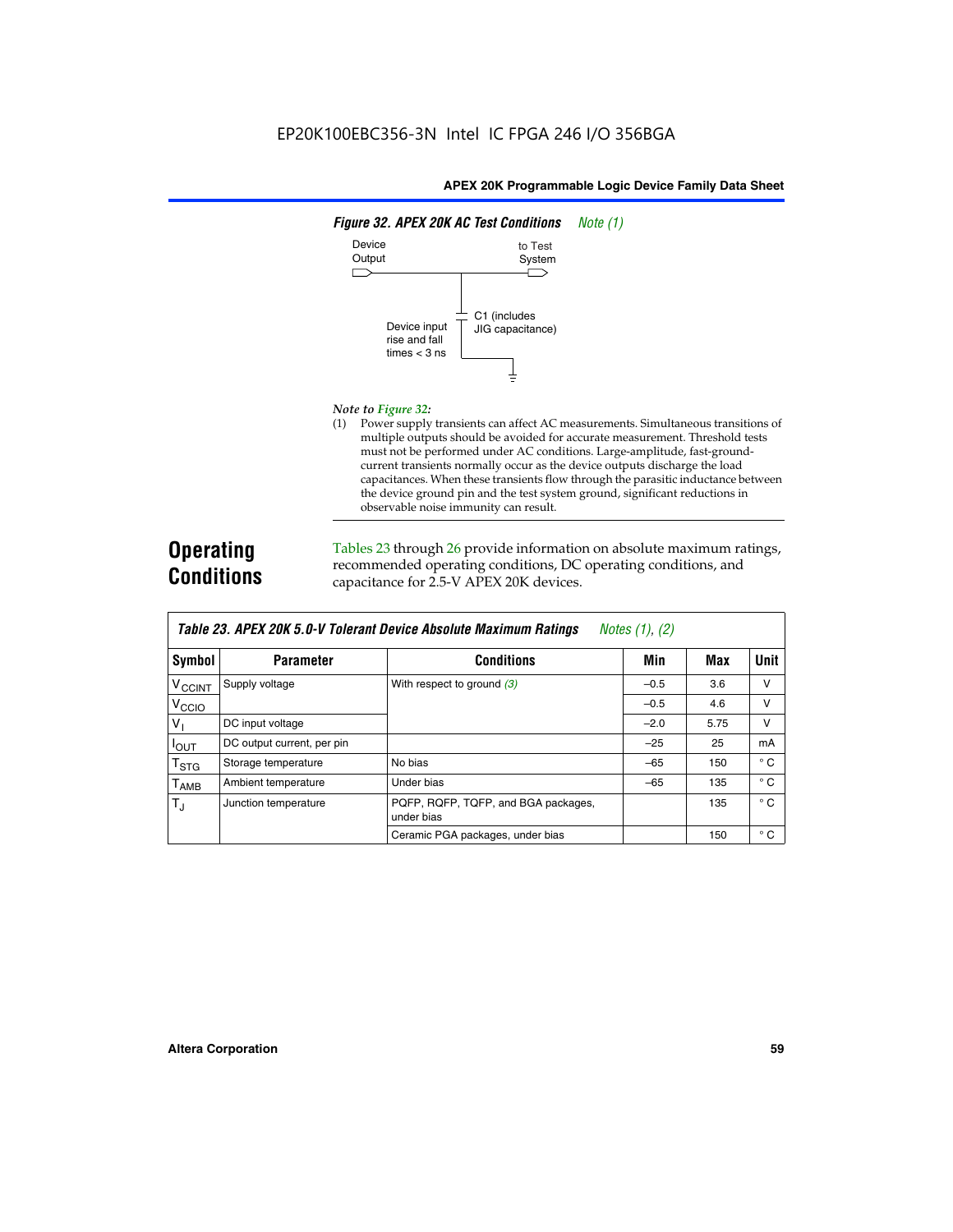# EP20K100EBC356-3N Intel IC FPGA 246 I/O 356BGA

# **APEX 20K Programmable Logic Device Family Data Sheet**

|                          | Table 24. APEX 20K 5.0-V Tolerant Device Recommended Operating Conditions<br><i>Note</i> $(2)$ |                    |                  |                  |              |  |
|--------------------------|------------------------------------------------------------------------------------------------|--------------------|------------------|------------------|--------------|--|
| Symbol                   | <b>Parameter</b>                                                                               | <b>Conditions</b>  | Min              | Max              | <b>Unit</b>  |  |
| <b>V<sub>CCINT</sub></b> | Supply voltage for internal logic<br>and input buffers                                         | $(4)$ , $(5)$      | 2.375<br>(2.375) | 2.625<br>(2.625) | $\vee$       |  |
| V <sub>CCIO</sub>        | Supply voltage for output buffers,<br>3.3-V operation                                          | (4), (5)           | 3.00(3.00)       | 3.60(3.60)       | $\vee$       |  |
|                          | Supply voltage for output buffers,<br>2.5-V operation                                          | (4), (5)           | 2.375<br>(2.375) | 2.625<br>(2.625) | $\vee$       |  |
| $V_1$                    | Input voltage                                                                                  | (3), (6)           | $-0.5$           | 5.75             | $\vee$       |  |
| $V_{\rm O}$              | Output voltage                                                                                 |                    | $\Omega$         | V <sub>CCO</sub> | $\vee$       |  |
| $T_{\rm J}$              | Junction temperature                                                                           | For commercial use | 0                | 85               | $^{\circ}$ C |  |
|                          |                                                                                                | For industrial use | $-40$            | 100              | $^{\circ}$ C |  |
| $t_{R}$                  | Input rise time                                                                                |                    |                  | 40               | ns           |  |
| $t_{\mathsf{F}}$         | Input fall time                                                                                |                    |                  | 40               | ns           |  |

|                 | Table 25. APEX 20K 5.0-V Tolerant Device DC Operating Conditions (Part 1 of 2) Notes (2), (7), (8) |                                                                      |                                          |     |                                          |              |  |  |
|-----------------|----------------------------------------------------------------------------------------------------|----------------------------------------------------------------------|------------------------------------------|-----|------------------------------------------|--------------|--|--|
| Symbol          | <b>Parameter</b>                                                                                   | <b>Conditions</b>                                                    | Min                                      | Typ | Max                                      | Unit         |  |  |
| $V_{\text{IH}}$ | High-level input voltage                                                                           |                                                                      | 1.7, $0.5 \times V_{\text{CCIO}}$<br>(9) |     | 5.75                                     | $\vee$       |  |  |
| $V_{IL}$        | Low-level input voltage                                                                            |                                                                      | $-0.5$                                   |     | 0.8, $0.3 \times V_{\text{CCIO}}$<br>(9) | v            |  |  |
| $V_{OH}$        | 3.3-V high-level TTL output<br>voltage                                                             | $I_{OH} = -8$ mA DC,<br>$V_{\text{CCIO}} = 3.00 V (10)$              | 2.4                                      |     |                                          | $\mathsf{v}$ |  |  |
|                 | 3.3-V high-level CMOS output<br>voltage                                                            | $I_{OH} = -0.1$ mA DC,<br>$V_{\text{CCIO}} = 3.00 \text{ V} (10)$    | $V_{\text{CCIO}} - 0.2$                  |     |                                          | $\mathsf{V}$ |  |  |
|                 | 3.3-V high-level PCI output voltage                                                                | $I_{OH} = -0.5$ mA DC,<br>$V_{\text{CCIO}} = 3.00$ to 3.60 V<br>(10) | $0.9 \times V_{\text{CCIO}}$             |     |                                          | v            |  |  |
|                 | 2.5-V high-level output voltage                                                                    | $I_{OH} = -0.1$ mA DC,<br>$V_{\text{CCIO}} = 2.30 V (10)$            | 2.1                                      |     |                                          | $\mathsf{V}$ |  |  |
|                 |                                                                                                    | $I_{OH} = -1$ mA DC,<br>$V_{\text{CCIO}} = 2.30 V (10)$              | 2.0                                      |     |                                          | $\vee$       |  |  |
|                 |                                                                                                    | $I_{OH} = -2$ mA DC,<br>$V_{\text{CCIO}} = 2.30 V (10)$              | 1.7                                      |     |                                          | $\vee$       |  |  |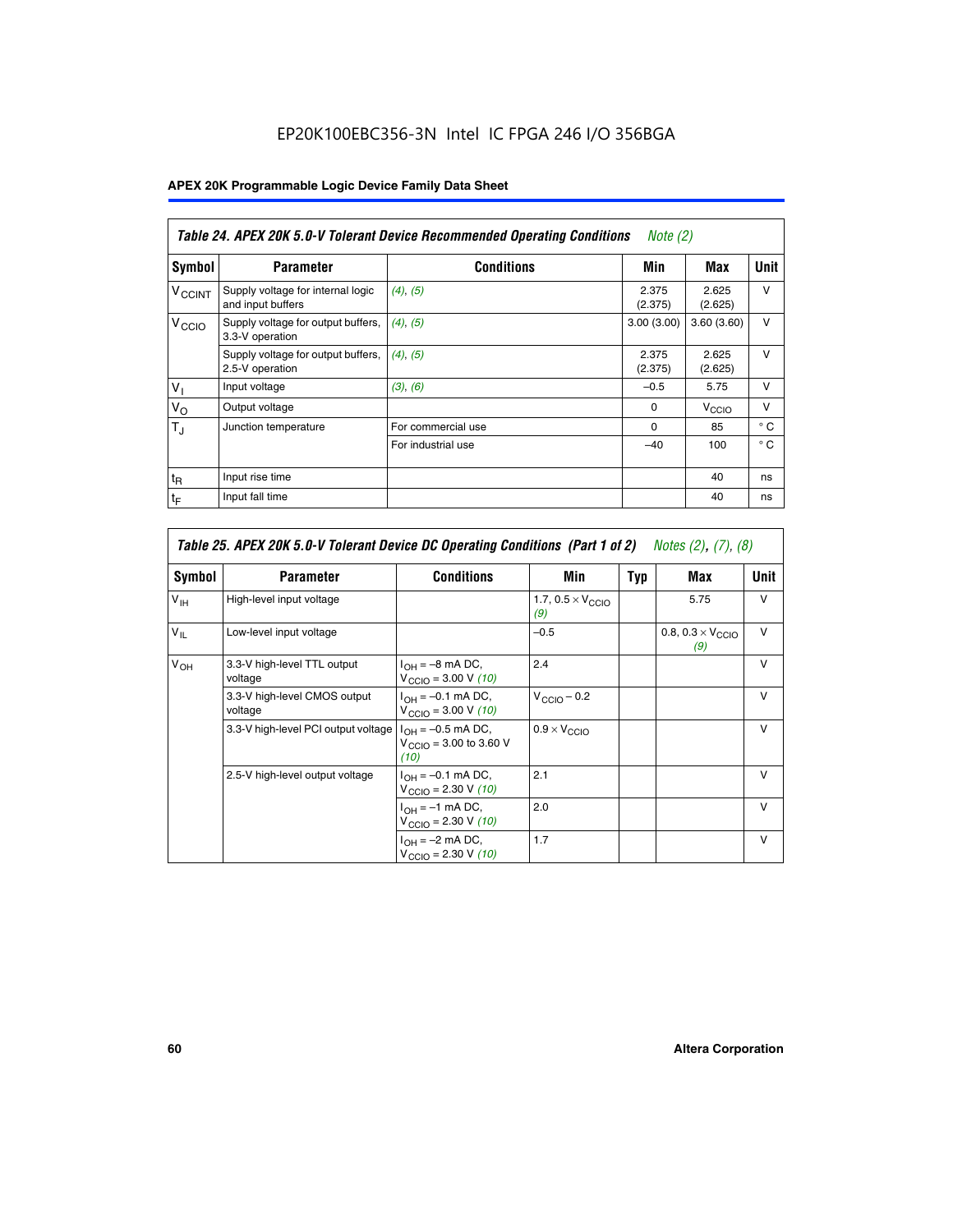|                   | Table 25. APEX 20K 5.0-V Tolerant Device DC Operating Conditions (Part 2 of 2) Notes (2), (7), (8) |                                                                                          |       |     |                              |        |  |
|-------------------|----------------------------------------------------------------------------------------------------|------------------------------------------------------------------------------------------|-------|-----|------------------------------|--------|--|
| Symbol            | <b>Parameter</b>                                                                                   | <b>Conditions</b>                                                                        | Min   | Typ | Max                          | Unit   |  |
| $V_{OL}$          | 3.3-V low-level TTL output voltage                                                                 | $I_{\Omega}$ = 12 mA DC,<br>$V_{\text{CCIO}} = 3.00 V (11)$                              |       |     | 0.45                         | $\vee$ |  |
|                   | 3.3-V low-level CMOS output<br>voltage                                                             | $I_{\Omega I} = 0.1$ mA DC,<br>$V_{\text{CCIO}} = 3.00 V (11)$                           |       |     | 0.2                          | $\vee$ |  |
|                   | 3.3-V low-level PCI output voltage                                                                 | $I_{\Omega}$ = 1.5 mA DC,<br>$V_{\text{CCIO}} = 3.00 \text{ to } 3.60 \text{ V}$<br>(11) |       |     | $0.1 \times V_{\text{CCLO}}$ | $\vee$ |  |
|                   | 2.5-V low-level output voltage                                                                     | $I_{\Omega I} = 0.1$ mA DC,<br>$V_{\text{CCIO}} = 2.30 V (11)$                           |       |     | 0.2                          | v      |  |
|                   |                                                                                                    | $I_{\Omega}$ = 1 mA DC,<br>$V_{\text{CCIO}} = 2.30 V (11)$                               |       |     | 0.4                          | $\vee$ |  |
|                   |                                                                                                    | $I_{\Omega}$ = 2 mA DC,<br>$V_{\text{CCIO}} = 2.30 V (11)$                               |       |     | 0.7                          | v      |  |
| ı,                | Input pin leakage current                                                                          | $V_1 = 5.75$ to $-0.5$ V                                                                 | $-10$ |     | 10                           | μA     |  |
| $I_{OZ}$          | Tri-stated I/O pin leakage current                                                                 | $V_O = 5.75$ to $-0.5$ V                                                                 | $-10$ |     | 10                           | μA     |  |
| ICCO              | $V_{CC}$ supply current (standby)<br>(All ESBs in power-down mode)                                 | $V_1$ = ground, no load, no<br>toggling inputs, -1 speed<br>grade $(12)$                 |       | 10  |                              | mA     |  |
|                   |                                                                                                    | $V_1$ = ground, no load, no<br>toggling inputs,<br>$-2$ , $-3$ speed grades $(12)$       |       | 5   |                              | mA     |  |
| R <sub>CONF</sub> | Value of I/O pin pull-up resistor                                                                  | $V_{\text{CCIO}} = 3.0 V (13)$                                                           | 20    |     | 50                           | W      |  |
|                   | before and during configuration                                                                    | $V_{\text{CCIO}} = 2.375 \text{ V} (13)$                                                 | 30    |     | 80                           | W      |  |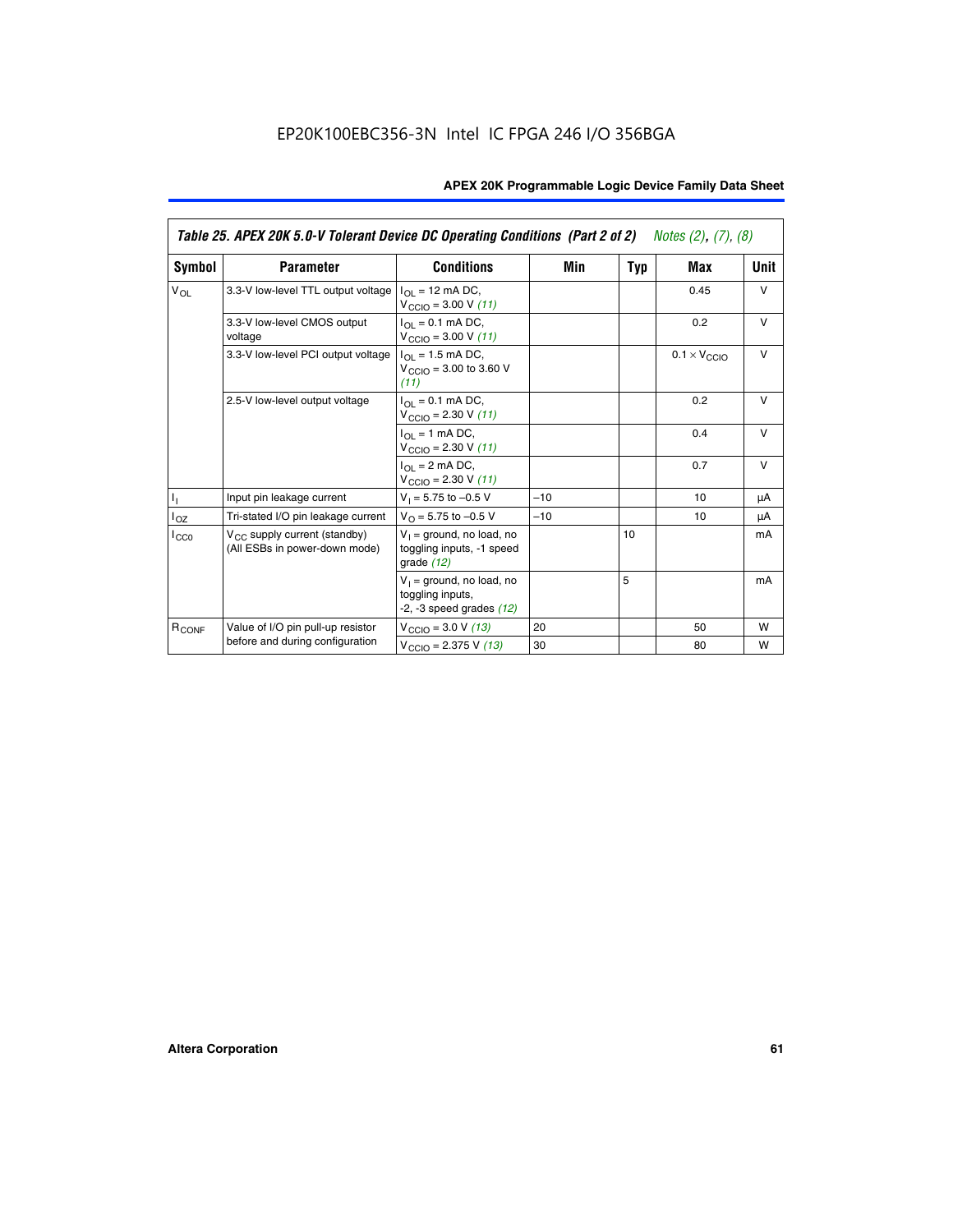|                    | Table 26. APEX 20K 5.0-V Tolerant Device Capacitance<br>Notes (2), (14) |                                     |     |     |      |  |  |
|--------------------|-------------------------------------------------------------------------|-------------------------------------|-----|-----|------|--|--|
| Symbol             | <b>Parameter</b>                                                        | <b>Conditions</b>                   | Min | Max | Unit |  |  |
| $C_{IN}$           | Input capacitance                                                       | $V_{1N} = 0 V$ , f = 1.0 MHz        |     | 8   | pF   |  |  |
| $C_{\text{INCLK}}$ | Input capacitance on dedicated<br>clock pin                             | $V_{IN} = 0 V$ , f = 1.0 MHz        |     | 12  | pF   |  |  |
| $C_{OUT}$          | Output capacitance                                                      | $V_{\text{OUT}} = 0 V, f = 1.0 MHz$ |     | 8   | pF   |  |  |

#### *Notes to Tables 23 through 26:*

- (1) See the *Operating Requirements for Altera Devices Data Sheet*.
- (2) All APEX 20K devices are 5.0-V tolerant.
- (3) Minimum DC input is –0.5 V. During transitions, the inputs may undershoot to –2.0 V or overshoot to 5.75 V for input currents less than 100 mA and periods shorter than 20 ns.
- (4) Numbers in parentheses are for industrial-temperature-range devices.
- (5) Maximum  $V_{CC}$  rise time is 100 ms, and  $V_{CC}$  must rise monotonically.<br>(6) All pins, including dedicated inputs, clock I/O, and JTAG pins, may b
- All pins, including dedicated inputs, clock I/O, and JTAG pins, may be driven before  $V_{\text{CCINT}}$  and  $V_{\text{CCIO}}$  are powered.
- (7) Typical values are for  $T_A = 25^\circ$  C, V<sub>CCINT</sub> = 2.5 V, and V<sub>CCIO</sub> = 2.5 or 3.3 V.<br>(8) These values are specified in the APEX 20K device recommended operat
- These values are specified in the APEX 20K device recommended operating conditions, shown in Table 26 on page 62.
- (9) The APEX 20K input buffers are compatible with 2.5-V and 3.3-V (LVTTL and LVCMOS) signals. Additionally, the input buffers are 3.3-V PCI compliant when  $V_{\text{CCIO}}$  and  $V_{\text{CCINI}}$  meet the relationship shown in Figure 33 on page 68.
- (10) The  $I<sub>OH</sub>$  parameter refers to high-level TTL, PCI or CMOS output current.
- (11) The I<sub>OL</sub> parameter refers to low-level TTL, PCI, or CMOS output current. This parameter applies to open-drain pins as well as output pins.
- (12) This value is specified for normal device operation. The value may vary during power-up.
- (13) Pin pull-up resistance values will be lower if an external source drives the pin higher than  $V_{\text{CCIO}}$ .
- (14) Capacitance is sample-tested only.

Tables 27 through 30 provide information on absolute maximum ratings, recommended operating conditions, DC operating conditions, and capacitance for 1.8-V APEX 20KE devices.

|                             | Table 27. APEX 20KE Device Absolute Maximum Ratings<br>Note (1) |                                                   |        |     |              |  |  |
|-----------------------------|-----------------------------------------------------------------|---------------------------------------------------|--------|-----|--------------|--|--|
| Symbol                      | <b>Parameter</b>                                                | <b>Conditions</b>                                 | Min    | Max | Unit         |  |  |
| $V_{\text{CCINT}}$          | Supply voltage                                                  | With respect to ground (2)                        | $-0.5$ | 2.5 | v            |  |  |
| V <sub>CCIO</sub>           |                                                                 |                                                   | $-0.5$ | 4.6 | v            |  |  |
| $V_{1}$                     | DC input voltage                                                |                                                   | $-0.5$ | 4.6 | $\vee$       |  |  |
| $I_{OUT}$                   | DC output current, per pin                                      |                                                   | $-25$  | 25  | mA           |  |  |
| $\mathsf{T}_{\texttt{STG}}$ | Storage temperature                                             | No bias                                           | $-65$  | 150 | $^{\circ}$ C |  |  |
| Т <sub>АМВ</sub>            | Ambient temperature                                             | Under bias                                        | $-65$  | 135 | $^{\circ}$ C |  |  |
| $\mathsf{T}_{\text{d}}$     | Junction temperature                                            | PQFP, RQFP, TQFP, and BGA packages,<br>under bias |        | 135 | $^{\circ}$ C |  |  |
|                             |                                                                 | Ceramic PGA packages, under bias                  |        | 150 | $^{\circ}$ C |  |  |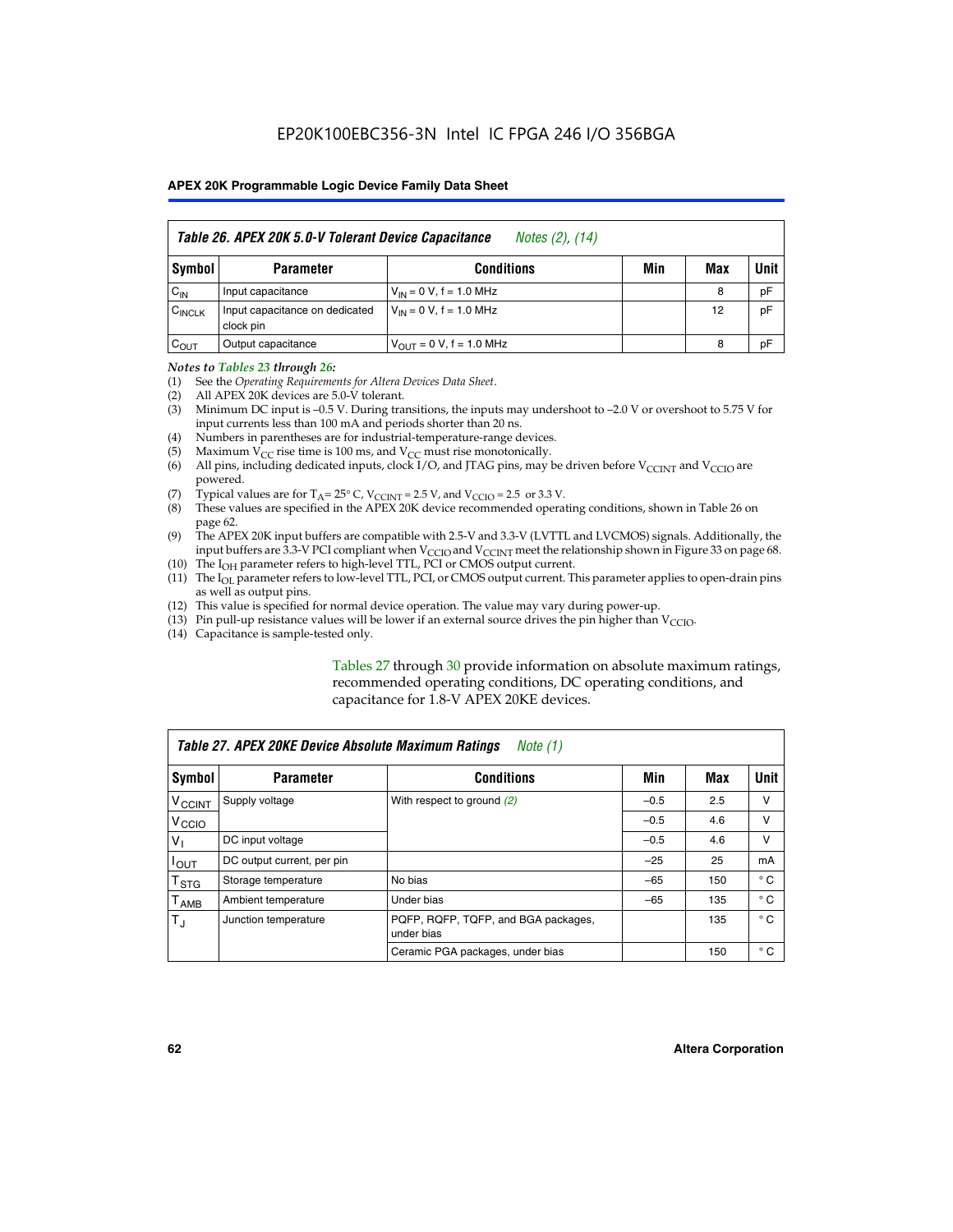|                          | <b>Table 28. APEX 20KE Device Recommended Operating Conditions</b> |                    |                  |                   |              |
|--------------------------|--------------------------------------------------------------------|--------------------|------------------|-------------------|--------------|
| <b>Symbol</b>            | <b>Parameter</b>                                                   | <b>Conditions</b>  | Min              | Max               | <b>Unit</b>  |
| <b>V<sub>CCINT</sub></b> | Supply voltage for internal logic and<br>input buffers             | (3), (4)           | 1.71(1.71)       | 1.89(1.89)        | $\vee$       |
| V <sub>CCIO</sub>        | Supply voltage for output buffers, 3.3-V<br>operation              | (3), (4)           | 3.00(3.00)       | 3.60(3.60)        | V            |
|                          | Supply voltage for output buffers, 2.5-V<br>operation              | (3), (4)           | 2.375<br>(2.375) | 2.625<br>(2.625)  | $\vee$       |
|                          | Supply voltage for output buffers, 1.8-V<br>operation              | (3), (4)           | 1.71(1.71)       | 1.89(1.89)        | V            |
| $V_1$                    | Input voltage                                                      | (5), (6)           | $-0.5$           | 4.0               | $\vee$       |
| $V_{\rm O}$              | Output voltage                                                     |                    | $\Omega$         | V <sub>CCIO</sub> | v            |
| $T_{\rm J}$              | Junction temperature                                               | For commercial use | $\Omega$         | 85                | $^{\circ}$ C |
|                          |                                                                    | For industrial use | $-40$            | 100               | $^{\circ}$ C |
| $t_{R}$                  | Input rise time                                                    |                    |                  | 40                | ns           |
| $t_{\mathsf{F}}$         | Input fall time                                                    |                    |                  | 40                | ns           |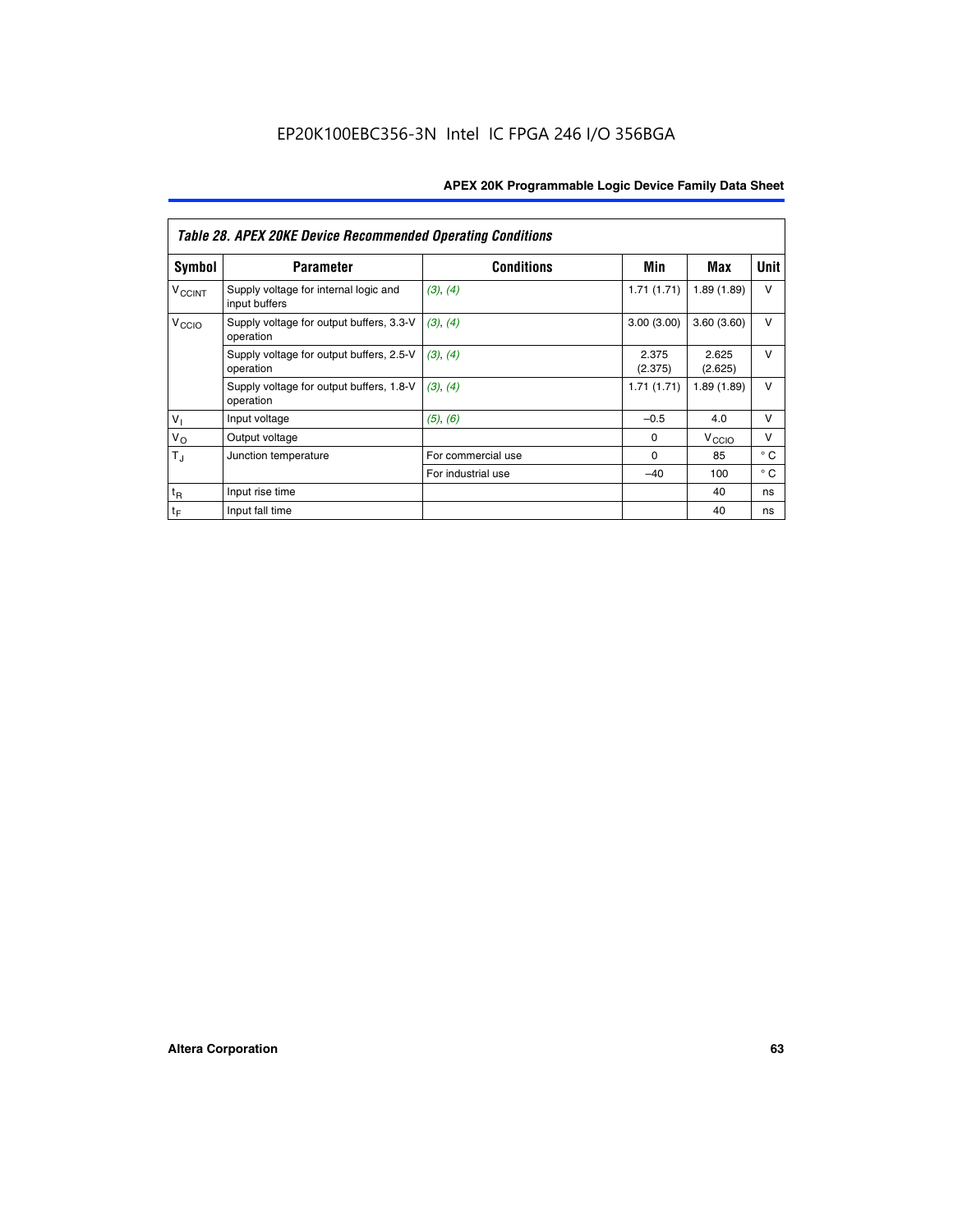# EP20K100EBC356-3N Intel IC FPGA 246 I/O 356BGA

# **APEX 20K Programmable Logic Device Family Data Sheet**

| Symbol                     | <b>Parameter</b>                                                   | <b>Conditions</b>                                                         | Min                                       | <b>Typ</b> | Max                                       | Unit      |
|----------------------------|--------------------------------------------------------------------|---------------------------------------------------------------------------|-------------------------------------------|------------|-------------------------------------------|-----------|
| $V_{\text{IH}}$            | High-level LVTTL, CMOS, or 3.3-V<br>PCI input voltage              |                                                                           | 1.7, $0.5 \times V_{\text{CCIO}}$<br>(10) |            | 4.1                                       | V         |
| $\mathsf{V}_{\mathsf{IL}}$ | Low-level LVTTL, CMOS, or 3.3-V<br>PCI input voltage               |                                                                           | $-0.5$                                    |            | 0.8, $0.3 \times V_{\text{CCIO}}$<br>(10) | $\vee$    |
| $V_{OH}$                   | 3.3-V high-level LVTTL output<br>voltage                           | $I_{OH} = -12$ mA DC,<br>$V_{\text{CCIO}} = 3.00 V (11)$                  | 2.4                                       |            |                                           | v         |
|                            | 3.3-V high-level LVCMOS output<br>voltage                          | $I_{OH} = -0.1$ mA DC,<br>$V_{\text{CCIO}} = 3.00 \text{ V} (11)$         | $V_{\text{CCIO}} - 0.2$                   |            |                                           | v         |
|                            | 3.3-V high-level PCI output voltage $ I_{OH} = -0.5$ mA DC,        | $V_{\text{CGIO}} = 3.00$ to 3.60 V<br>(11)                                | $0.9 \times V_{\text{CCIO}}$              |            |                                           | v         |
|                            | 2.5-V high-level output voltage                                    | $I_{OH} = -0.1$ mA DC,<br>$V_{\text{CCIO}} = 2.30 V (11)$                 | 2.1                                       |            |                                           | ν         |
|                            |                                                                    | $I_{OH} = -1$ mA DC,<br>$V_{\text{CCIO}} = 2.30 V (11)$                   | 2.0                                       |            |                                           | V         |
|                            |                                                                    | $I_{OH} = -2$ mA DC,<br>$V_{\text{CCIO}} = 2.30 V (11)$                   | 1.7                                       |            |                                           | v         |
| $V_{\Omega}$               | 3.3-V low-level LVTTL output<br>voltage                            | $I_{OL}$ = 12 mA DC,<br>$V_{\text{CCIO}} = 3.00 \text{ V} (12)$           |                                           |            | 0.4                                       | v         |
|                            | 3.3-V low-level LVCMOS output<br>voltage                           | $I_{\Omega} = 0.1$ mA DC,<br>$V_{\text{CCIO}} = 3.00 V (12)$              |                                           |            | 0.2                                       | $\vee$    |
|                            | 3.3-V low-level PCI output voltage                                 | $I_{\Omega I}$ = 1.5 mA DC,<br>$V_{\text{CGIO}} = 3.00$ to 3.60 V<br>(12) |                                           |            | $0.1 \times V_{\text{CCIO}}$              | v         |
|                            | 2.5-V low-level output voltage                                     | $I_{\Omega} = 0.1$ mA DC,<br>$V_{\text{CCIO}}$ = 2.30 V (12)              |                                           |            | 0.2                                       | v         |
|                            |                                                                    | $I_{\Omega} = 1$ mA DC,<br>$V_{\text{CCIO}}$ = 2.30 V (12)                |                                           |            | 0.4                                       | $\vee$    |
|                            |                                                                    | $I_{\Omega}$ = 2 mA DC,<br>$V_{\text{CCIO}} = 2.30 V (12)$                |                                           |            | 0.7                                       | $\vee$    |
| ъ,                         | Input pin leakage current                                          | $V_1 = 4.1$ to -0.5 V (13)                                                | $-10$                                     |            | 10                                        | μA        |
| $I_{OZ}$                   | Tri-stated I/O pin leakage current                                 | $V_{\Omega}$ = 4.1 to -0.5 V (13)                                         | $-10$                                     |            | 10                                        | μA        |
| $I_{CC0}$                  | $V_{CC}$ supply current (standby)<br>(All ESBs in power-down mode) | $V_1$ = ground, no load, no<br>toggling inputs, -1 speed<br>grade         |                                           | 10         |                                           | mA        |
|                            |                                                                    | $V_1$ = ground, no load, no<br>toggling inputs,<br>-2, -3 speed grades    |                                           | 5          |                                           | mA        |
| R <sub>CONF</sub>          | Value of I/O pin pull-up resistor                                  | $V_{\text{CCIO}} = 3.0 V (14)$                                            | 20                                        |            | 50                                        | $k\Omega$ |
|                            | before and during configuration                                    | $V_{\text{CGIO}} = 2.375 V (14)$                                          | 30                                        |            | 80                                        | kΩ        |
|                            |                                                                    | $V_{\text{CCIO}} = 1.71 V (14)$                                           | 60                                        |            | 150                                       | $k\Omega$ |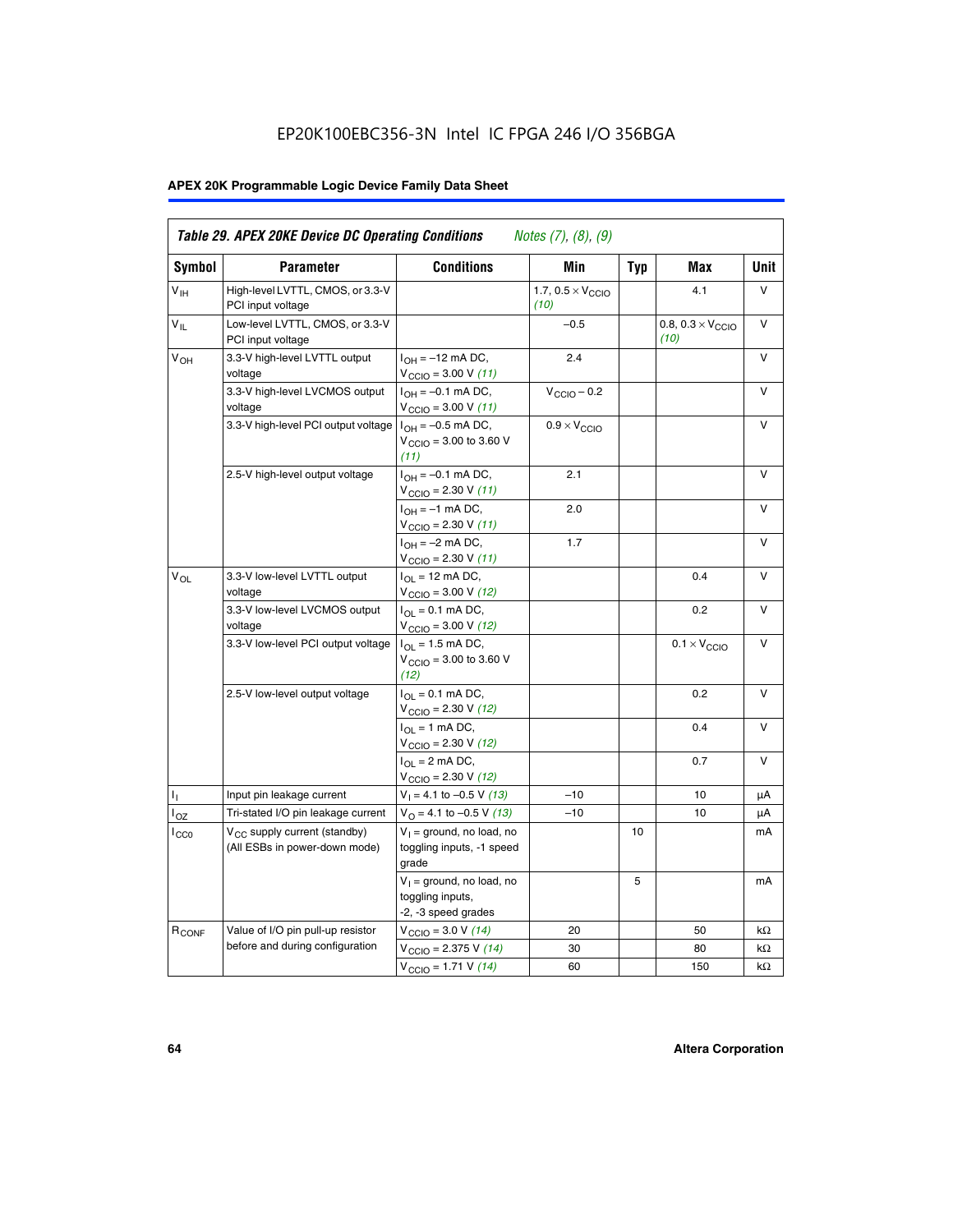**1 For DC Operating Specifications on APEX 20KE I/O standards,** please refer to *Application Note 117 (Using Selectable I/O Standards in Altera Devices).*

| Table 30. APEX 20KE Device Capacitance<br><i>Note</i> (15) |                                             |                                |     |     |      |
|------------------------------------------------------------|---------------------------------------------|--------------------------------|-----|-----|------|
| Symbol                                                     | <b>Parameter</b>                            | <b>Conditions</b>              | Min | Max | Unit |
| $C_{\text{IN}}$                                            | Input capacitance                           | $V_{IN} = 0 V$ , f = 1.0 MHz   |     | 8   | pF   |
| $C_{\text{INCLK}}$                                         | Input capacitance on<br>dedicated clock pin | $V_{IN} = 0 V$ , f = 1.0 MHz   |     | 12  | pF   |
| $C_{OUT}$                                                  | Output capacitance                          | $V_{OUIT} = 0 V$ , f = 1.0 MHz |     | 8   | рF   |

#### *Notes to Tables 27 through 30:*

- (1) See the *Operating Requirements for Altera Devices Data Sheet*.
- (2) Minimum DC input is –0.5 V. During transitions, the inputs may undershoot to –2.0 V or overshoot to 5.75 V for input currents less than 100 mA and periods shorter than 20 ns.
- (3) Numbers in parentheses are for industrial-temperature-range devices.
- (4) Maximum  $V_{CC}$  rise time is 100 ms, and  $V_{CC}$  must rise monotonically.<br>(5) Minimum DC input is -0.5 V. During transitions, the inputs may und
- Minimum DC input is  $-0.5$  V. During transitions, the inputs may undershoot to  $-2.0$  V or overshoot to the voltage shown in the following table based on input duty cycle for input currents less than 100 mA. The overshoot is dependent upon duty cycle of the signal. The DC case is equivalent to 100% duty cycle.

| Vin  | Max. Duty Cycle |
|------|-----------------|
| 4.0V | 100% (DC)       |
| 4.1  | 90%             |
| 4.2  | 50%             |
| 4.3  | 30%             |
|      |                 |

- 4.4  $17\%$ <br>4.5  $10\%$
- 10%
- (6) All pins, including dedicated inputs, clock, I/O, and JTAG pins, may be driven before  $V_{\text{CCINT}}$  and  $V_{\text{CCIO}}$  are powered.
- (7) Typical values are for  $T_A = 25^\circ$  C, V<sub>CCINT</sub> = 1.8 V, and V<sub>CCIO</sub> = 1.8 V, 2.5 V or 3.3 V.
- (8) These values are specified under the APEX 20KE device recommended operating conditions, shown in Table 24 on page 60.
- (9) Refer to *Application Note 117 (Using Selectable I/O Standards in Altera Devices)* for the V<sub>IH</sub>, V<sub>IL</sub>, V<sub>OH</sub>, V<sub>OL</sub>, and I<sub>I</sub> parameters when VCCIO = 1.8 V.
- (10) The APEX 20KE input buffers are compatible with 1.8-V, 2.5-V and 3.3-V (LVTTL and LVCMOS) signals. Additionally, the input buffers are 3.3-V PCI compliant. Input buffers also meet specifications for GTL+, CTT, AGP, SSTL-2, SSTL-3, and HSTL.
- (11) The  $I_{OH}$  parameter refers to high-level TTL, PCI, or CMOS output current.
- (12) The I<sub>OL</sub> parameter refers to low-level TTL, PCI, or CMOS output current. This parameter applies to open-drain pins as well as output pins.
- (13) This value is specified for normal device operation. The value may vary during power-up.
- (14) Pin pull-up resistance values will be lower if an external source drives the pin higher than  $V_{CCIO}$ .
- (15) Capacitance is sample-tested only.

Figure 33 shows the relationship between  $V_{\text{CCIO}}$  and  $V_{\text{CCINT}}$  for 3.3-V PCI compliance on APEX 20K devices.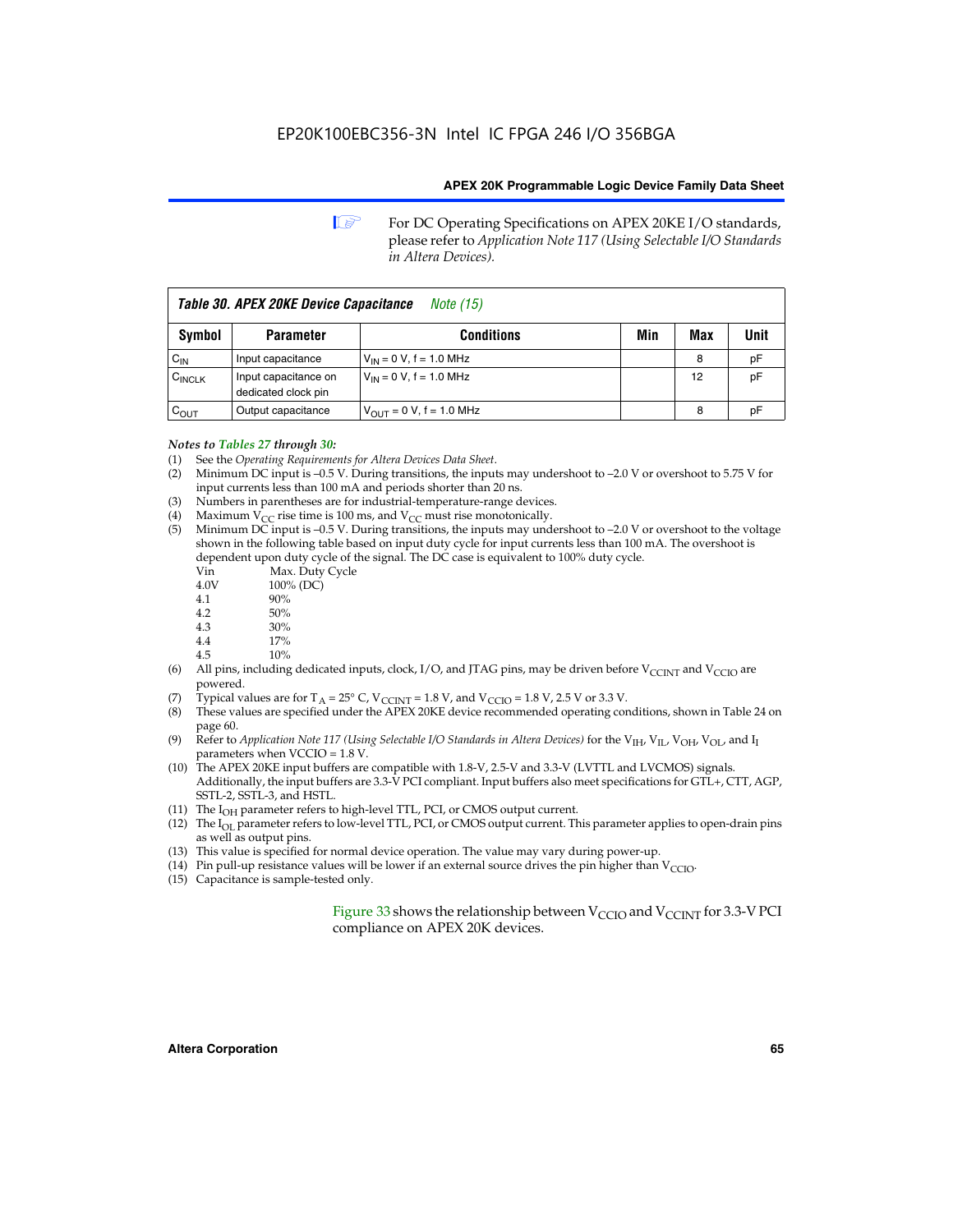

Figure 34 shows the typical output drive characteristics of APEX 20K devices with 3.3-V and 2.5-V V<sub>CCIO</sub>. The output driver is compatible with the 3.3-V *PCI Local Bus Specification, Revision 2.2* (when VCCIO pins are connected to 3.3 V). 5-V tolerant APEX 20K devices in the -1 speed grade are 5-V PCI compliant over all operating conditions.







**66 Altera Corporation**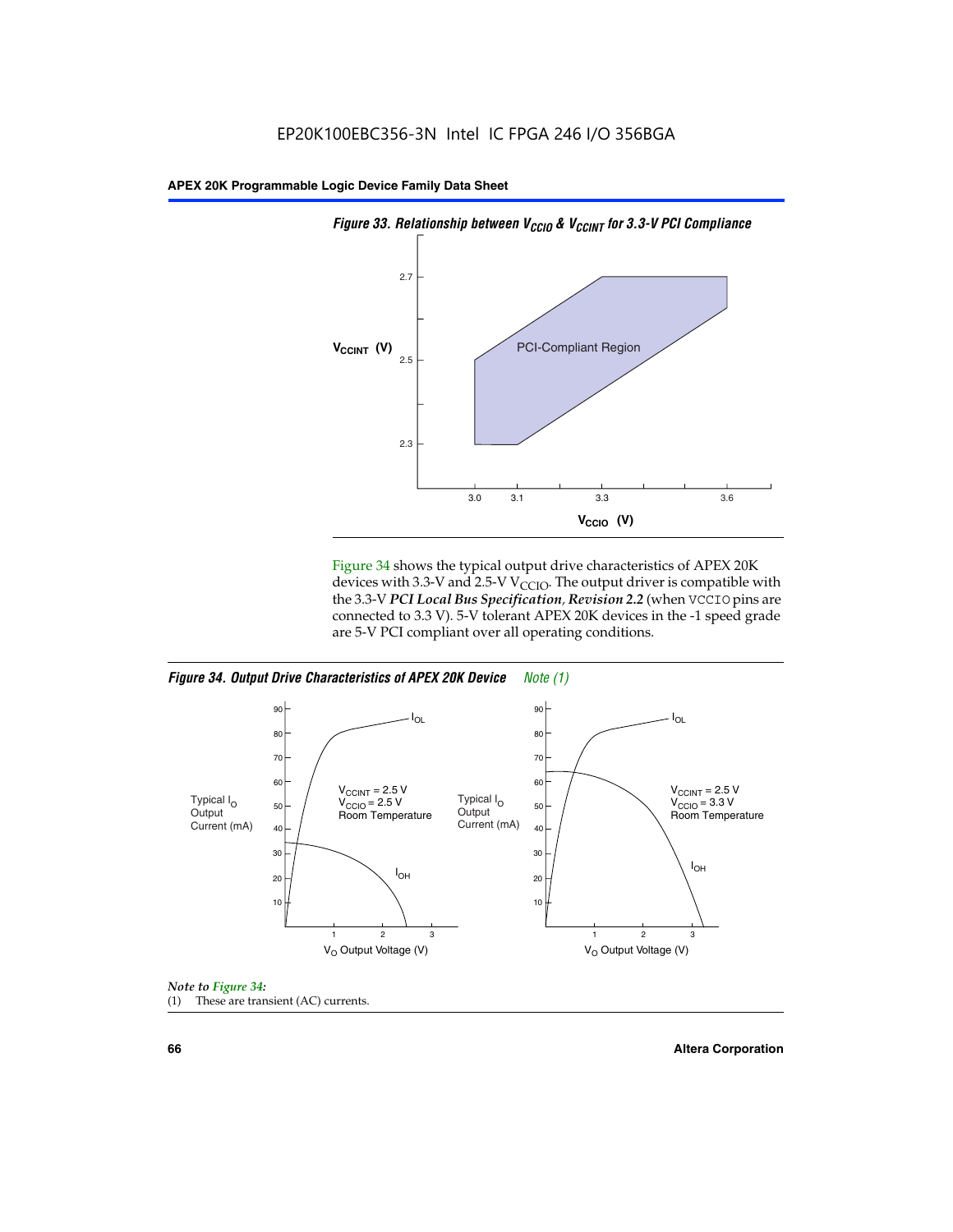

Figure 35 shows the output drive characteristics of APEX 20KE devices.

*Note to Figure 35:* (1) These are transient (AC) currents.

**Timing Model** The high-performance FastTrack and MegaLAB interconnect routing resources ensure predictable performance, accurate simulation, and accurate timing analysis. This predictable performance contrasts with that of FPGAs, which use a segmented connection scheme and therefore have unpredictable performance.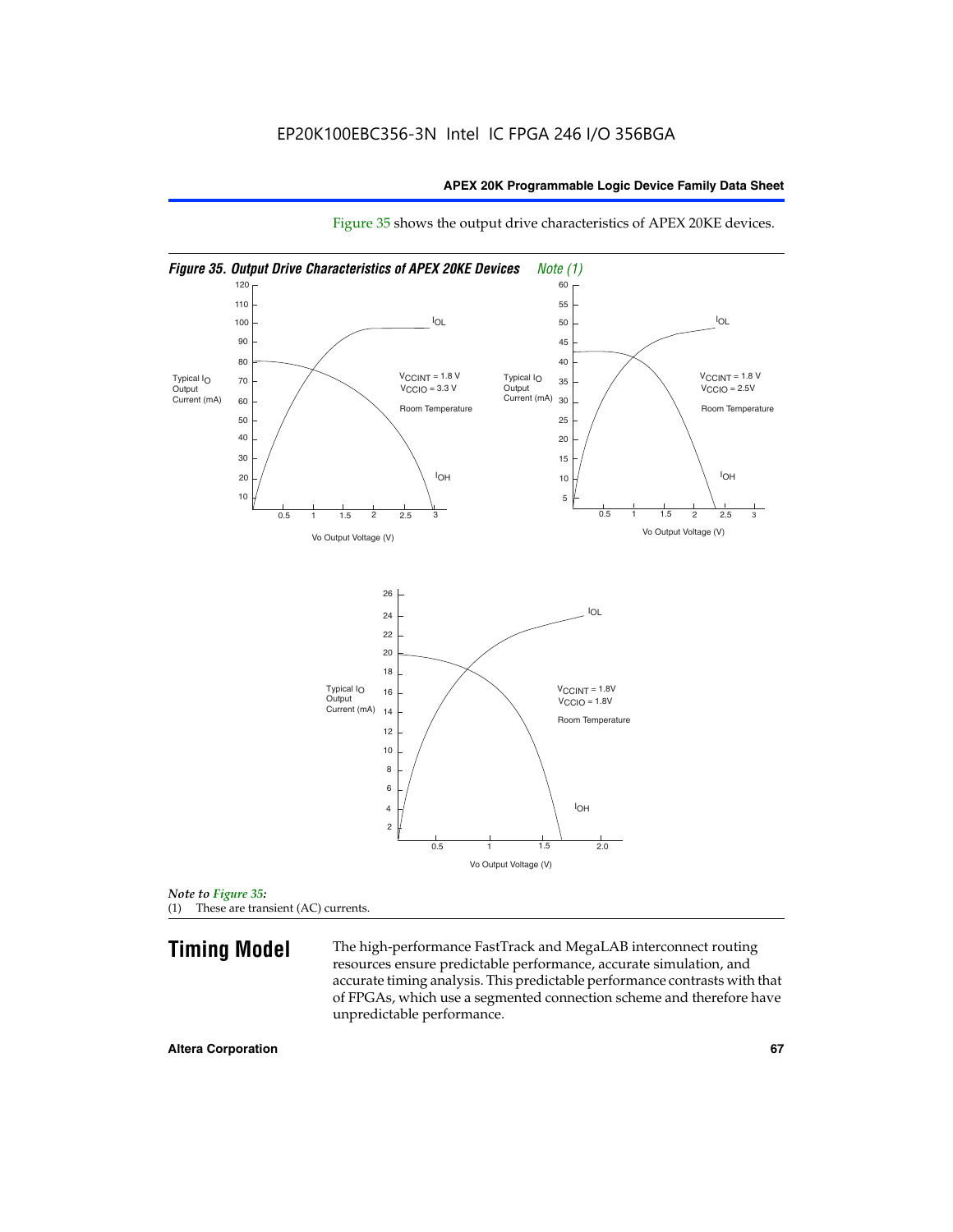All specifications are always representative of worst-case supply voltage and junction temperature conditions. All output-pin-timing specifications are reported for maximum driver strength.

Figure  $36$  shows the  $f_{MAX}$  timing model for APEX 20K devices.



Figure 37 shows the  $f_{MAX}$  timing model for APEX 20KE devices. These parameters can be used to estimate  $f_{MAX}$  for multiple levels of logic. Quartus II software timing analysis should be used for more accurate timing information.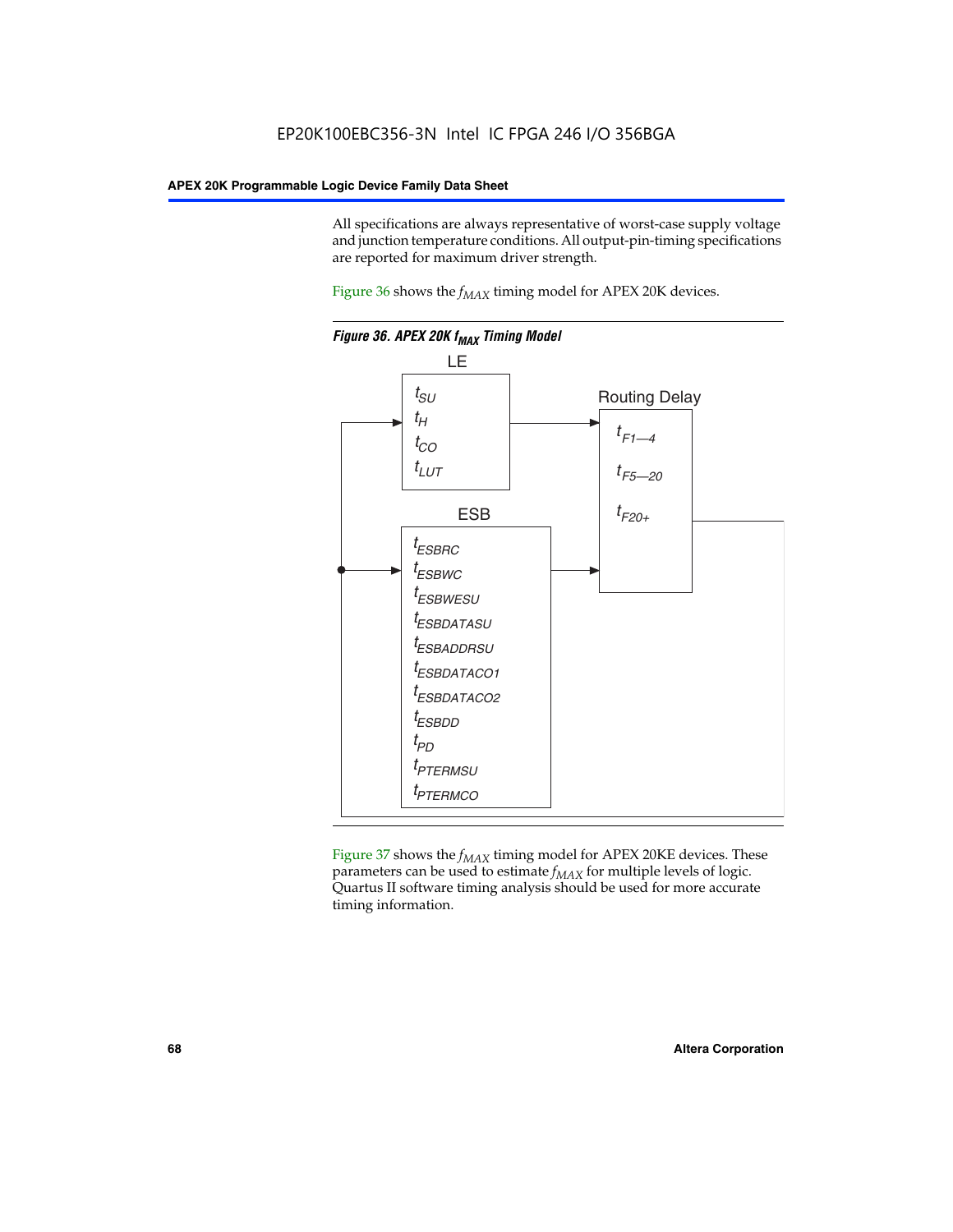

**Figure 37. APEX 20KE f<sub>MAX</sub> Timing Model**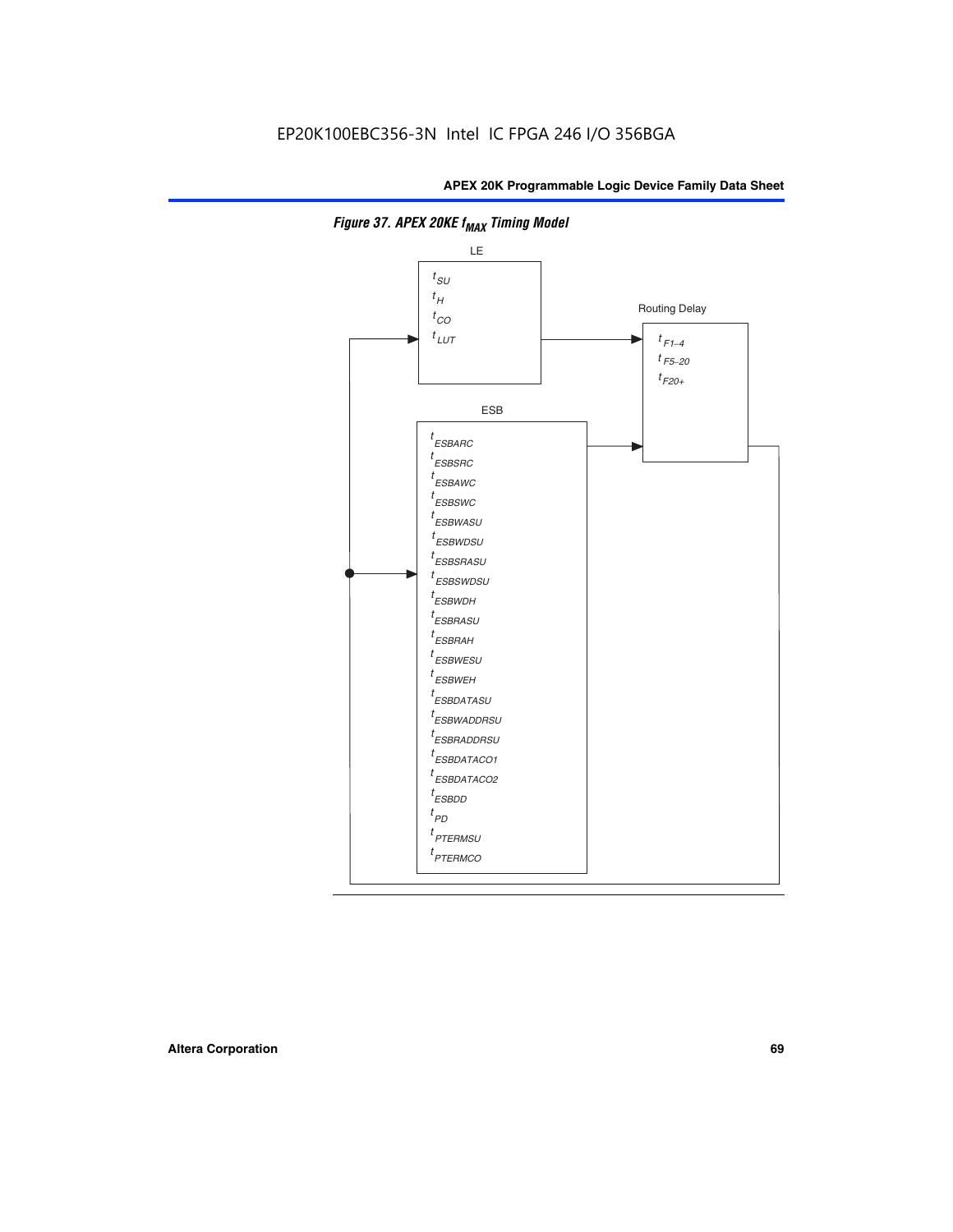Figures 38 and 39 show the asynchronous and synchronous timing waveforms, respectively, for the ESB macroparameters in Table 31.



*Figure 38. ESB Asynchronous Timing Waveforms*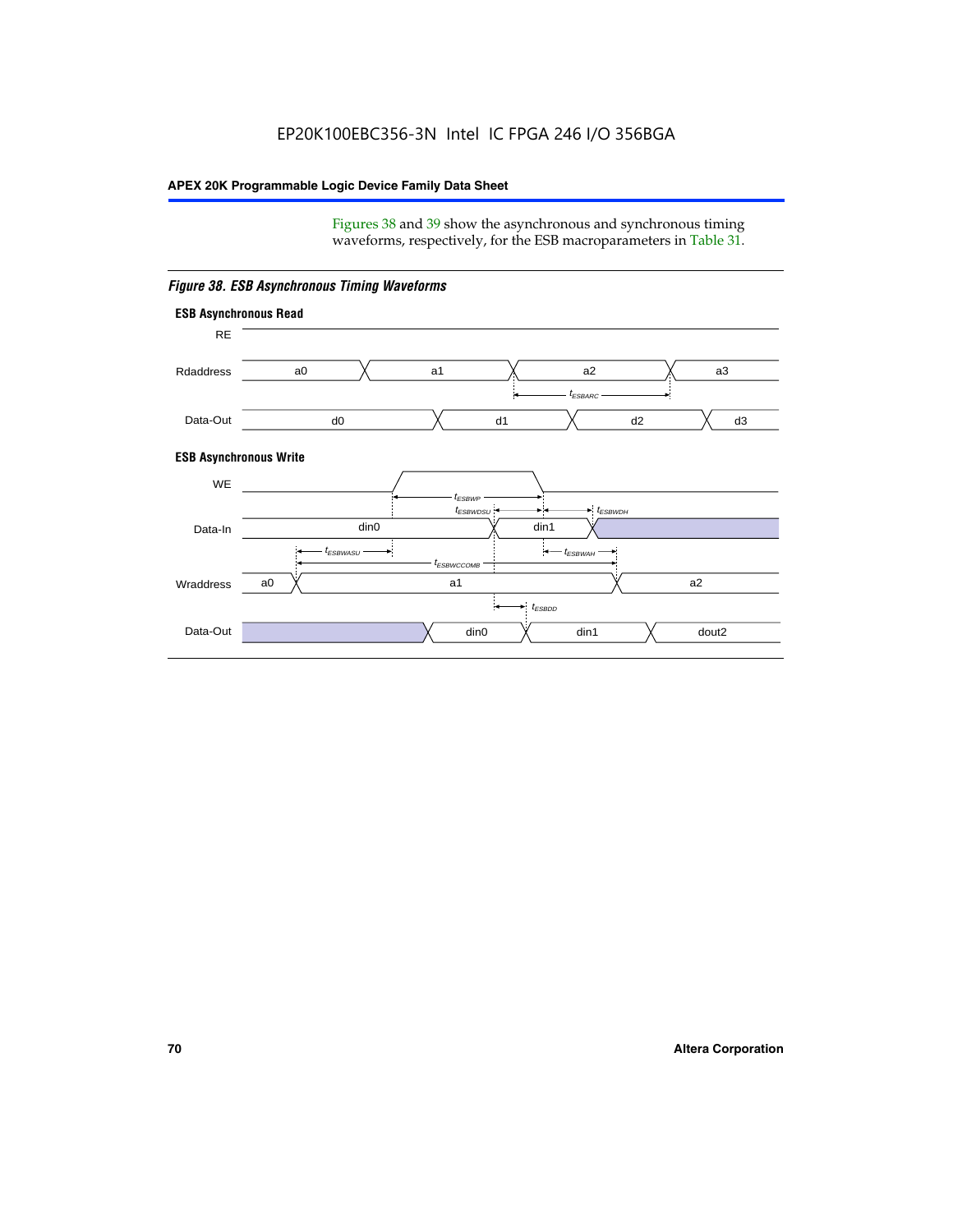

# *Figure 39. ESB Synchronous Timing Waveforms*

# **ESB Synchronous Write (ESB Output Registers Used)**



Figure 40 shows the timing model for bidirectional I/O pin timing.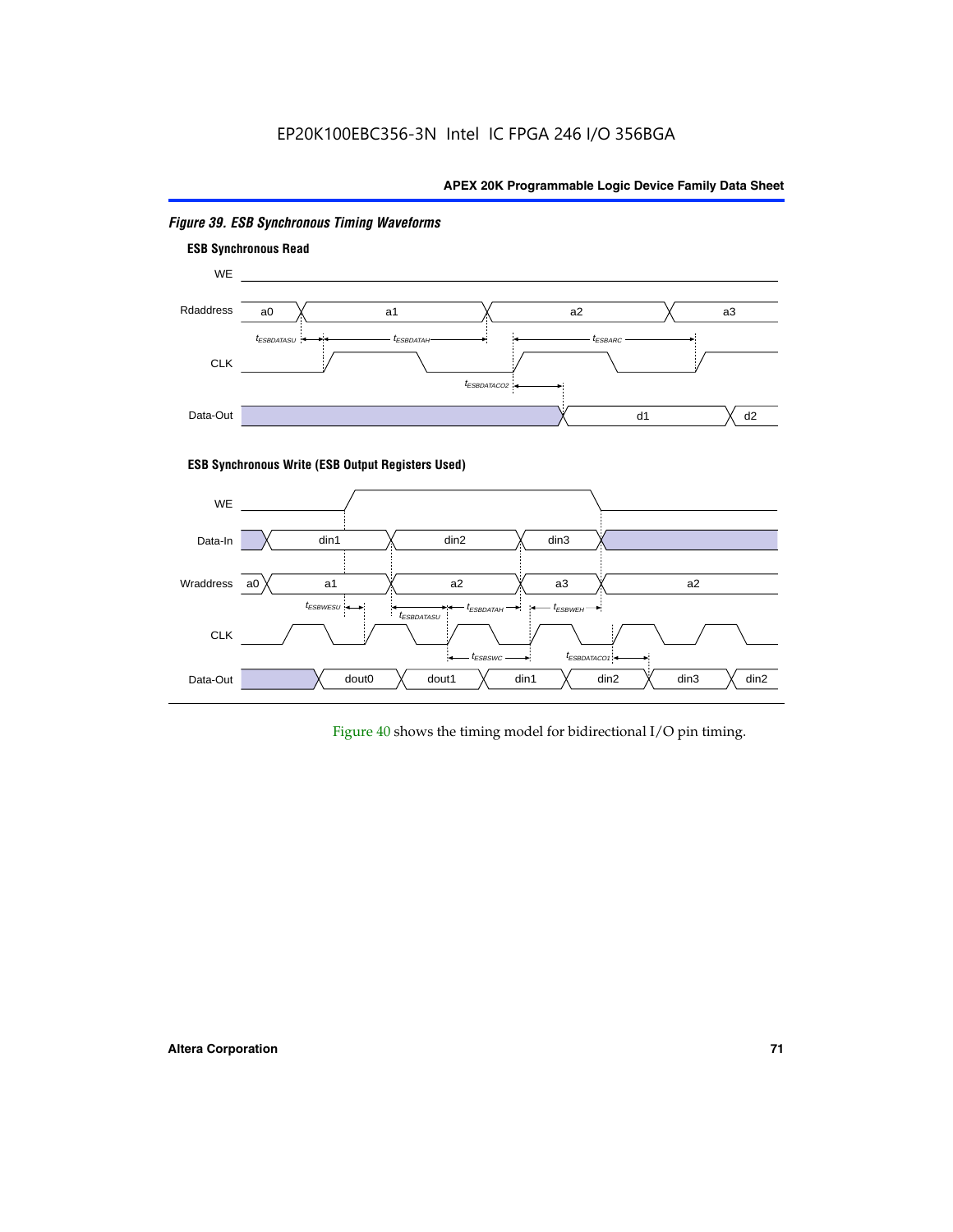

### *Figure 40. Synchronous Bidirectional Pin External Timing*

# *Notes to Figure 40:*

- The output enable and input registers are LE registers in the LAB adjacent to a bidirectional row pin. The output enable register is set with "Output Enable Routing= Signal-Pin" option in the Quartus II software.
- (2) The LAB adjacent input register is set with "Decrease Input Delay to Internal Cells= Off". This maintains a zero hold time for lab adjacent registers while giving a fast, position independent setup time. A faster setup time with zero hold time is possible by setting "Decrease Input Delay to Internal Cells= ON" and moving the input register farther away from the bidirectional pin. The exact position where zero hold occurs with the minimum setup time, varies with device density and speed grade.

Table 31 describes the  $f_{MAX}$  timing parameters shown in Figure 36 on page 68.

| Table 31. APEX 20K f <sub>MAX</sub> Timing Parameters<br>(Part 1 of 2) |                                                                |  |  |  |  |
|------------------------------------------------------------------------|----------------------------------------------------------------|--|--|--|--|
| Symbol                                                                 | <b>Parameter</b>                                               |  |  |  |  |
| $t_{\text{SU}}$                                                        | LE register setup time before clock                            |  |  |  |  |
| $t_H$                                                                  | LE register hold time after clock                              |  |  |  |  |
| $t_{CO}$                                                               | LE register clock-to-output delay                              |  |  |  |  |
| t <sub>LUT</sub>                                                       | LUT delay for data-in                                          |  |  |  |  |
| <sup>t</sup> ESBRC                                                     | ESB Asynchronous read cycle time                               |  |  |  |  |
| <sup>t</sup> ESBWC                                                     | ESB Asynchronous write cycle time                              |  |  |  |  |
| <sup>t</sup> ESBWESU                                                   | ESB WE setup time before clock when using input register       |  |  |  |  |
| <sup>t</sup> ESBDATASU                                                 | ESB data setup time before clock when using input register     |  |  |  |  |
| <sup>t</sup> ESBDATAH                                                  | ESB data hold time after clock when using input register       |  |  |  |  |
| <sup>t</sup> ESBADDRSU                                                 | ESB address setup time before clock when using input registers |  |  |  |  |
| ESBDATACO1                                                             | ESB clock-to-output delay when using output registers          |  |  |  |  |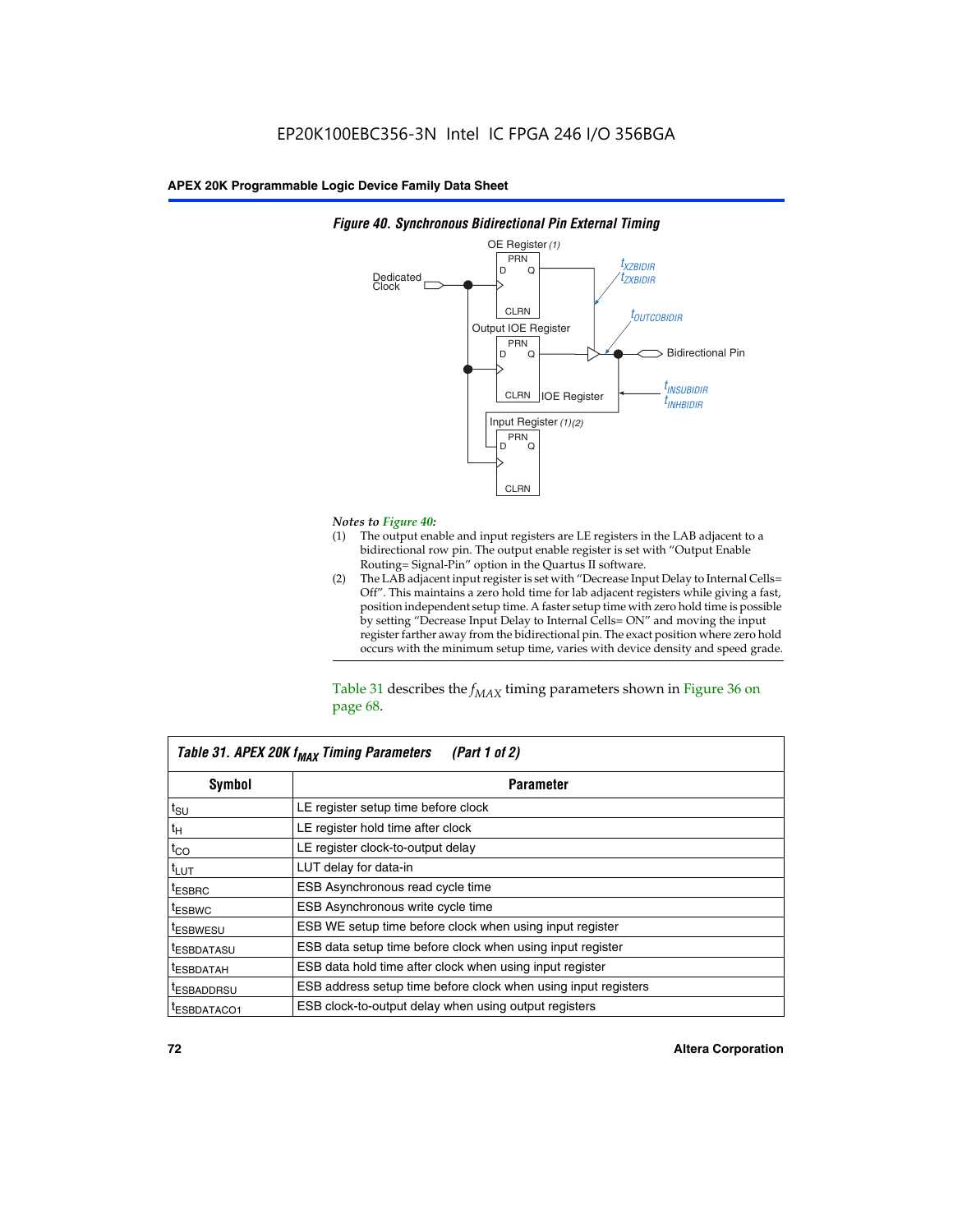| Table 31. APEX 20K f <sub>MAX</sub> Timing Parameters<br>(Part 2 of 2) |                                                    |  |  |  |  |
|------------------------------------------------------------------------|----------------------------------------------------|--|--|--|--|
| Symbol                                                                 | <b>Parameter</b>                                   |  |  |  |  |
| t <sub>ESBDATACO2</sub>                                                | ESB clock-to-output delay without output registers |  |  |  |  |
| <sup>t</sup> ESBDD                                                     | ESB data-in to data-out delay for RAM mode         |  |  |  |  |
| t <sub>PD</sub>                                                        | ESB macrocell input to non-registered output       |  |  |  |  |
| <sup>t</sup> PTERMSU                                                   | ESB macrocell register setup time before clock     |  |  |  |  |
| <sup>t</sup> PTERMCO                                                   | ESB macrocell register clock-to-output delay       |  |  |  |  |
| $t_{F1-4}$                                                             | Fanout delay using local interconnect              |  |  |  |  |
| $t_{F5-20}$                                                            | Fanout delay using MegaLab Interconnect            |  |  |  |  |
| $t_{F20+}$                                                             | Fanout delay using FastTrack Interconnect          |  |  |  |  |
| $t_{CH}$                                                               | Minimum clock high time from clock pin             |  |  |  |  |
| $t_{CL}$                                                               | Minimum clock low time from clock pin              |  |  |  |  |
| t <sub>CLRP</sub>                                                      | LE clear pulse width                               |  |  |  |  |
| t <sub>PREP</sub>                                                      | LE preset pulse width                              |  |  |  |  |
| <sup>t</sup> ESBCH                                                     | Clock high time                                    |  |  |  |  |
| <sup>t</sup> ESBCL                                                     | Clock low time                                     |  |  |  |  |
| <sup>t</sup> ESBWP                                                     | Write pulse width                                  |  |  |  |  |
| <sup>t</sup> ESBRP                                                     | Read pulse width                                   |  |  |  |  |

## Tables 32 and 33 describe APEX 20K external timing parameters.

| Table 32. APEX 20K External Timing Parameters<br>Note (1) |                                                         |  |  |  |  |
|-----------------------------------------------------------|---------------------------------------------------------|--|--|--|--|
| <b>Symbol</b>                                             | <b>Clock Parameter</b>                                  |  |  |  |  |
| <sup>t</sup> insu                                         | Setup time with global clock at IOE register            |  |  |  |  |
| $t_{\mathsf{INH}}$                                        | Hold time with global clock at IOE register             |  |  |  |  |
| <b>IOUTCO</b>                                             | Clock-to-output delay with global clock at IOE register |  |  |  |  |

| Table 33. APEX 20K External Bidirectional Timing Parameters<br>Note (1) |                                                                                                |              |  |  |  |  |
|-------------------------------------------------------------------------|------------------------------------------------------------------------------------------------|--------------|--|--|--|--|
| Symbol                                                                  | <b>Conditions</b><br><b>Parameter</b>                                                          |              |  |  |  |  |
| <sup>I</sup> INSUBIDIR                                                  | Setup time for bidirectional pins with global clock at same-row or same-<br>column LE register |              |  |  |  |  |
| <sup>t</sup> INHBIDIR                                                   | Hold time for bidirectional pins with global clock at same-row or same-<br>column LE register  |              |  |  |  |  |
| <sup>t</sup> OUTCOBIDIR                                                 | Clock-to-output delay for bidirectional pins with global clock at IOE<br>register              | $C1 = 10 pF$ |  |  |  |  |
| <sup>T</sup> XZBIDIR                                                    | Synchronous IOE output buffer disable delay                                                    | $C1 = 10 pF$ |  |  |  |  |
| <sup>I</sup> ZXBIDIR                                                    | Synchronous IOE output buffer enable delay, slow slew rate $=$ off                             | $C1 = 10 pF$ |  |  |  |  |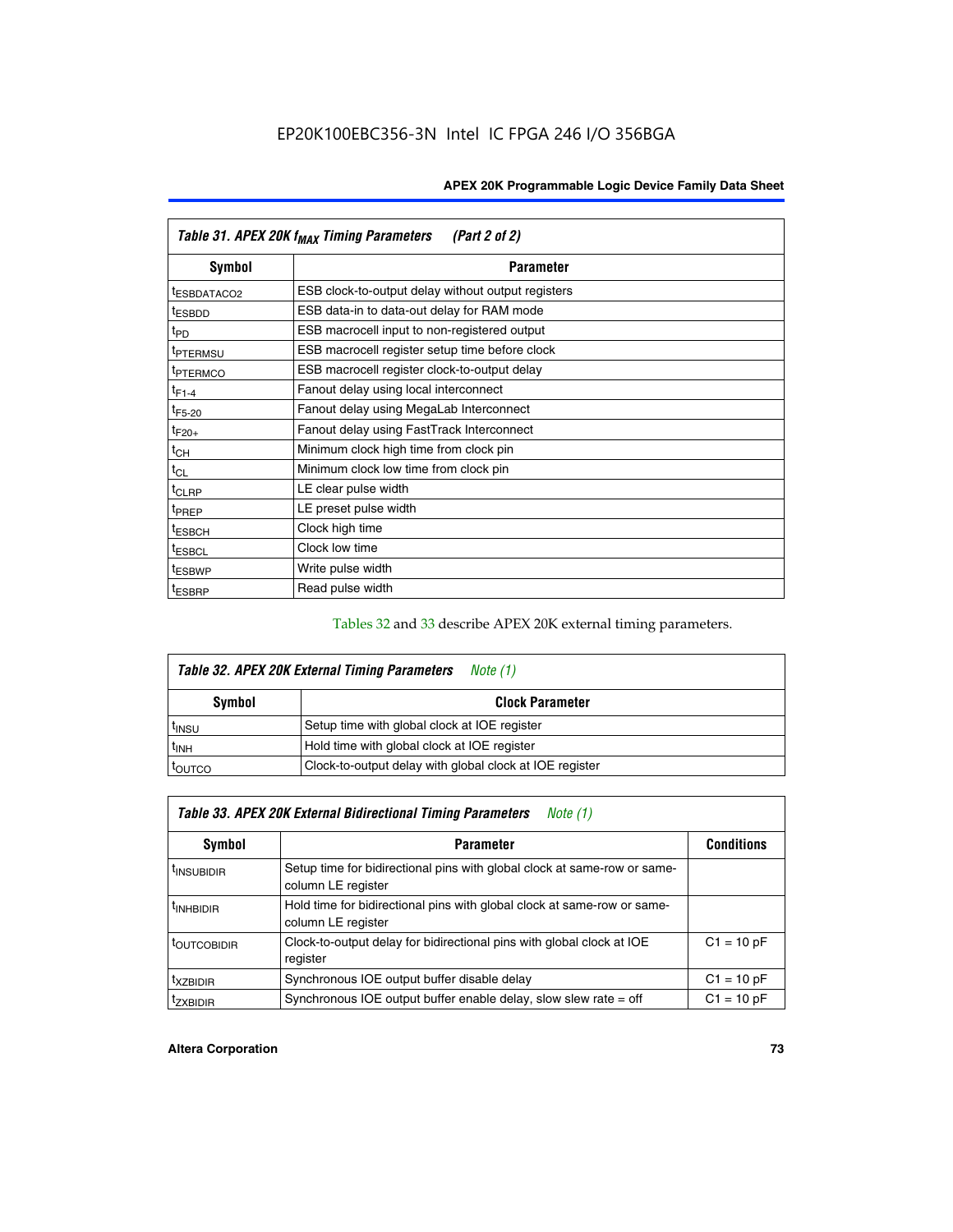$\mathbf{r}$ 

#### *Note to Tables 32 and 33:*

(1) These timing parameters are sample-tested only.

Tables 34 through 37 show APEX 20KE LE, ESB, routing, and functional timing microparameters for the  $f_{MAX}$  timing model.

| <b>Table 34. APEX 20KE LE Timing Microparameters</b> |                                     |  |  |  |  |
|------------------------------------------------------|-------------------------------------|--|--|--|--|
| Symbol<br><b>Parameter</b>                           |                                     |  |  |  |  |
| t <sub>SU</sub>                                      | LE register setup time before clock |  |  |  |  |
| $t_H$                                                | LE register hold time after clock   |  |  |  |  |
| $t_{CO}$                                             | LE register clock-to-output delay   |  |  |  |  |
|                                                      | LUT delay for data-in to data-out   |  |  |  |  |

| Table 35. APEX 20KE ESB Timing Microparameters |                                                                        |  |  |  |
|------------------------------------------------|------------------------------------------------------------------------|--|--|--|
| Symbol                                         | <b>Parameter</b>                                                       |  |  |  |
| t <sub>ESBARC</sub>                            | ESB Asynchronous read cycle time                                       |  |  |  |
| <sup>t</sup> ESBSRC                            | <b>ESB Synchronous read cycle time</b>                                 |  |  |  |
| t <sub>ESBAWC</sub>                            | ESB Asynchronous write cycle time                                      |  |  |  |
| t <sub>ESBSWC</sub>                            | ESB Synchronous write cycle time                                       |  |  |  |
| tESBWASU                                       | ESB write address setup time with respect to WE                        |  |  |  |
| <sup>t</sup> ESBWAH                            | ESB write address hold time with respect to WE                         |  |  |  |
| t <sub>ESBWDSU</sub>                           | ESB data setup time with respect to WE                                 |  |  |  |
| <sup>t</sup> ESBWDH                            | ESB data hold time with respect to WE                                  |  |  |  |
| tESBRASU                                       | ESB read address setup time with respect to RE                         |  |  |  |
| t <sub>ESBRAH</sub>                            | ESB read address hold time with respect to RE                          |  |  |  |
| <sup>t</sup> ESBWESU                           | ESB WE setup time before clock when using input register               |  |  |  |
| <sup>t</sup> ESBWEH                            | ESB WE hold time after clock when using input register                 |  |  |  |
| <sup>t</sup> ESBDATASU                         | ESB data setup time before clock when using input register             |  |  |  |
| t <sub>ESBDATAH</sub>                          | ESB data hold time after clock when using input register               |  |  |  |
| <sup>t</sup> ESBWADDRSU                        | ESB write address setup time before clock when using input             |  |  |  |
|                                                | registers                                                              |  |  |  |
| tESBRADDRSU                                    | ESB read address setup time before clock when using input<br>registers |  |  |  |
| t <sub>ESBDATACO1</sub>                        | ESB clock-to-output delay when using output registers                  |  |  |  |
| t <sub>ESBDATACO2</sub>                        | ESB clock-to-output delay without output registers                     |  |  |  |
| $t_{ESBDD}$                                    | ESB data-in to data-out delay for RAM mode                             |  |  |  |
| $t_{PD}$                                       | ESB Macrocell input to non-registered output                           |  |  |  |
| t <sub>PTERMSU</sub>                           | ESB Macrocell register setup time before clock                         |  |  |  |
| t <sub>PTERMCO</sub>                           | ESB Macrocell register clock-to-output delay                           |  |  |  |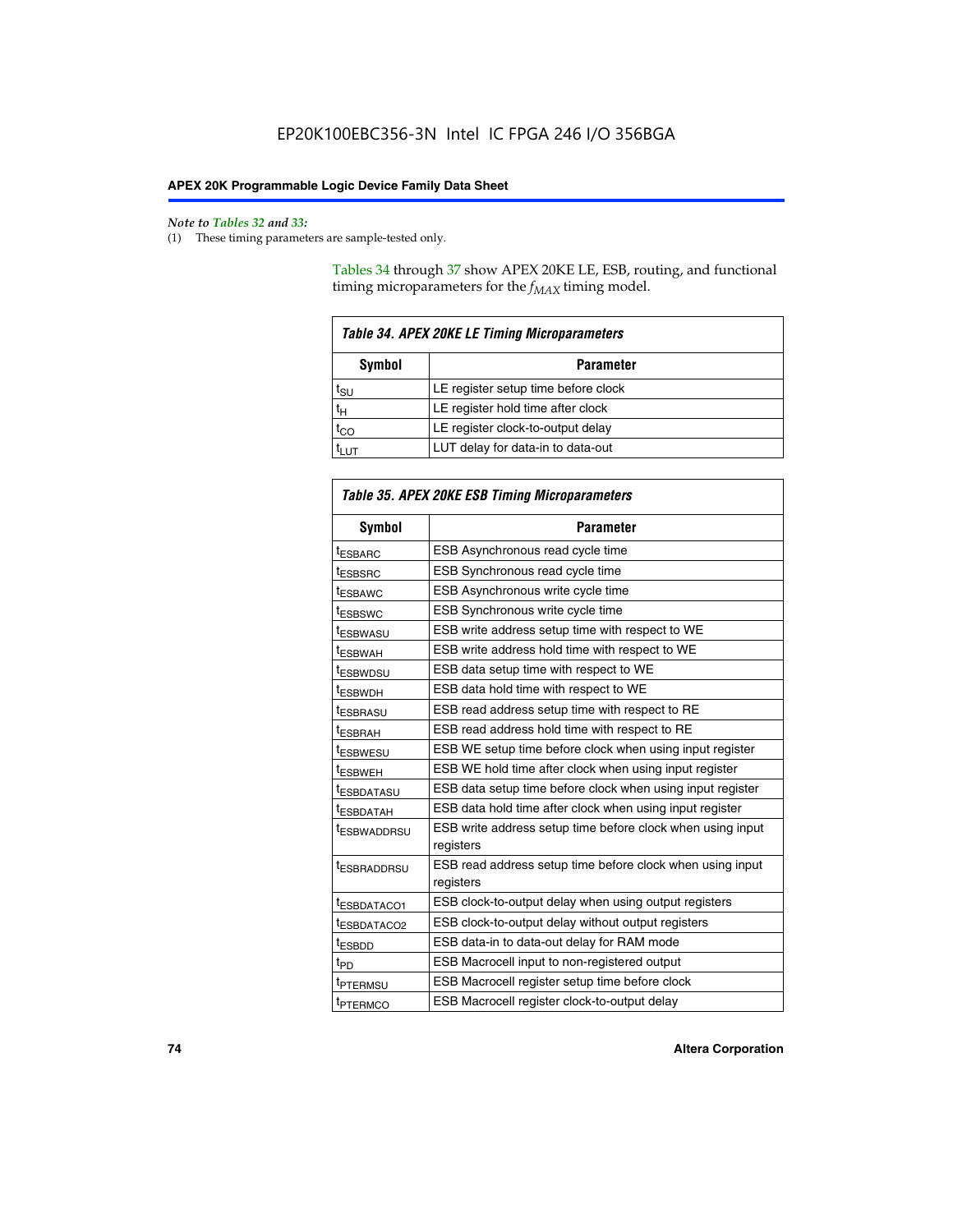| Table 36. APEX 20KE Routing Timing Microparameters<br>Note (1) |                                                    |  |  |  |  |
|----------------------------------------------------------------|----------------------------------------------------|--|--|--|--|
| Symbol<br><b>Parameter</b>                                     |                                                    |  |  |  |  |
| $t_{F1-4}$                                                     | Fanout delay using Local Interconnect              |  |  |  |  |
| $t_{F5-20}$                                                    | Fanout delay estimate using MegaLab Interconnect   |  |  |  |  |
| t <sub>F20+</sub>                                              | Fanout delay estimate using FastTrack Interconnect |  |  |  |  |

#### *Note to Table 36:*

(1) These parameters are worst-case values for typical applications. Post-compilation timing simulation and timing analysis are required to determine actual worst-case performance.

| Symbol        | <b>Parameter</b>                       |  |  |  |  |  |
|---------------|----------------------------------------|--|--|--|--|--|
| <b>TCH</b>    | Minimum clock high time from clock pin |  |  |  |  |  |
| <b>TCL</b>    | Minimum clock low time from clock pin  |  |  |  |  |  |
| <b>TCLRP</b>  | LE clear Pulse Width                   |  |  |  |  |  |
| <b>TPREP</b>  | LE preset pulse width                  |  |  |  |  |  |
| <b>TESBCH</b> | Clock high time for ESB                |  |  |  |  |  |
| <b>TESBCL</b> | Clock low time for ESB                 |  |  |  |  |  |
| <b>TESBWP</b> | Write pulse width                      |  |  |  |  |  |
| <b>TESBRP</b> | Read pulse width                       |  |  |  |  |  |

### *Table 37. APEX 20KE Functional Timing Microparameters*

Tables 38 and 39 describe the APEX 20KE external timing parameters.

| Table 38. APEX 20KE External Timing Parameters<br>Note (1) |                                                                |              |  |  |  |
|------------------------------------------------------------|----------------------------------------------------------------|--------------|--|--|--|
| <b>Clock Parameter</b><br>Symbol<br><b>Conditions</b>      |                                                                |              |  |  |  |
| <sup>t</sup> insu                                          | Setup time with global clock at IOE input register             |              |  |  |  |
| $t_{\text{INH}}$                                           | Hold time with global clock at IOE input register              |              |  |  |  |
| toutco                                                     | Clock-to-output delay with global clock at IOE output register | $C1 = 10 pF$ |  |  |  |
| <sup>t</sup> INSUPLL                                       | Setup time with PLL clock at IOE input register                |              |  |  |  |
| <sup>t</sup> INHPLL                                        | Hold time with PLL clock at IOE input register                 |              |  |  |  |
| <sup>I</sup> OUTCOPLL                                      | Clock-to-output delay with PLL clock at IOE output register    | $C1 = 10 pF$ |  |  |  |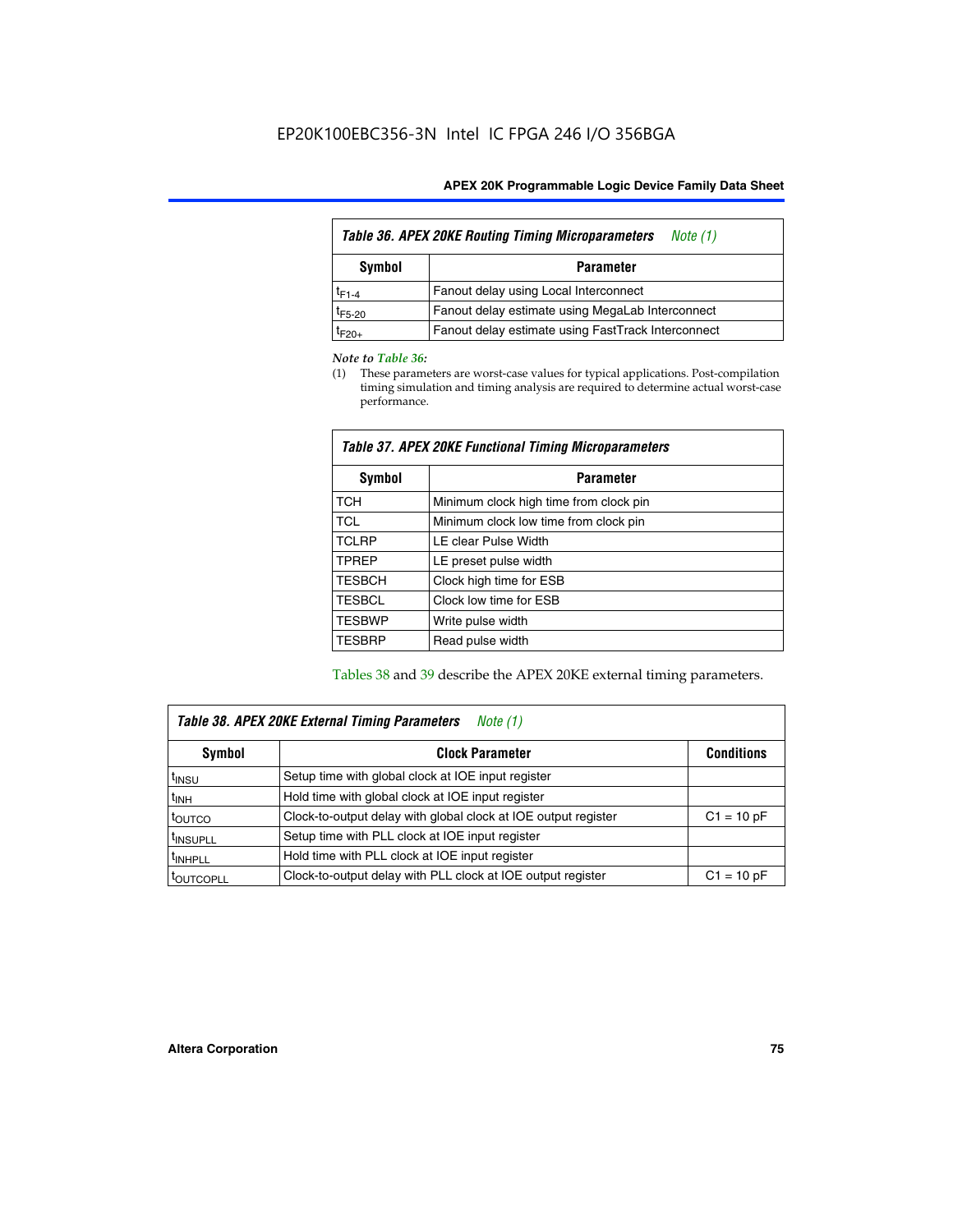| Table 39. APEX 20KE External Bidirectional Timing Parameters<br>Note $(1)$ |                                                                                                          |              |  |  |  |  |  |  |
|----------------------------------------------------------------------------|----------------------------------------------------------------------------------------------------------|--------------|--|--|--|--|--|--|
| <b>Symbol</b>                                                              | <b>Conditions</b><br><b>Parameter</b>                                                                    |              |  |  |  |  |  |  |
| <sup>t</sup> INSUBIDIR                                                     | Setup time for bidirectional pins with global clock at LAB adjacent Input<br>Register                    |              |  |  |  |  |  |  |
| <sup>t</sup> INHBIDIR                                                      | Hold time for bidirectional pins with global clock at LAB adjacent Input<br>Register                     |              |  |  |  |  |  |  |
| <b><i>LOUTCOBIDIR</i></b>                                                  | $C1 = 10 pF$<br>Clock-to-output delay for bidirectional pins with global clock at IOE output<br>register |              |  |  |  |  |  |  |
| t <sub>XZBIDIR</sub>                                                       | $C1 = 10 pF$<br>Synchronous Output Enable Register to output buffer disable delay                        |              |  |  |  |  |  |  |
| <sup>t</sup> zxbidir                                                       | Synchronous Output Enable Register output buffer enable delay                                            | $C1 = 10 pF$ |  |  |  |  |  |  |
| <sup>I</sup> INSUBIDIRPLL                                                  | Setup time for bidirectional pins with PLL clock at LAB adjacent Input<br>Register                       |              |  |  |  |  |  |  |
| <sup>t</sup> INHBIDIRPLL                                                   | Hold time for bidirectional pins with PLL clock at LAB adjacent Input<br>Register                        |              |  |  |  |  |  |  |
| <b><i>LOUTCOBIDIRPLL</i></b>                                               | Clock-to-output delay for bidirectional pins with PLL clock at IOE output<br>register                    | $C1 = 10 pF$ |  |  |  |  |  |  |
| <sup>t</sup> XZBIDIRPLL                                                    | Synchronous Output Enable Register to output buffer disable delay with<br><b>PLL</b>                     | $C1 = 10 pF$ |  |  |  |  |  |  |
| <sup>I</sup> ZXBIDIRPLL                                                    | Synchronous Output Enable Register output buffer enable delay with PLL                                   | $C1 = 10 pF$ |  |  |  |  |  |  |

*Note to Tables 38 and 39:*

(1) These timing parameters are sample-tested only.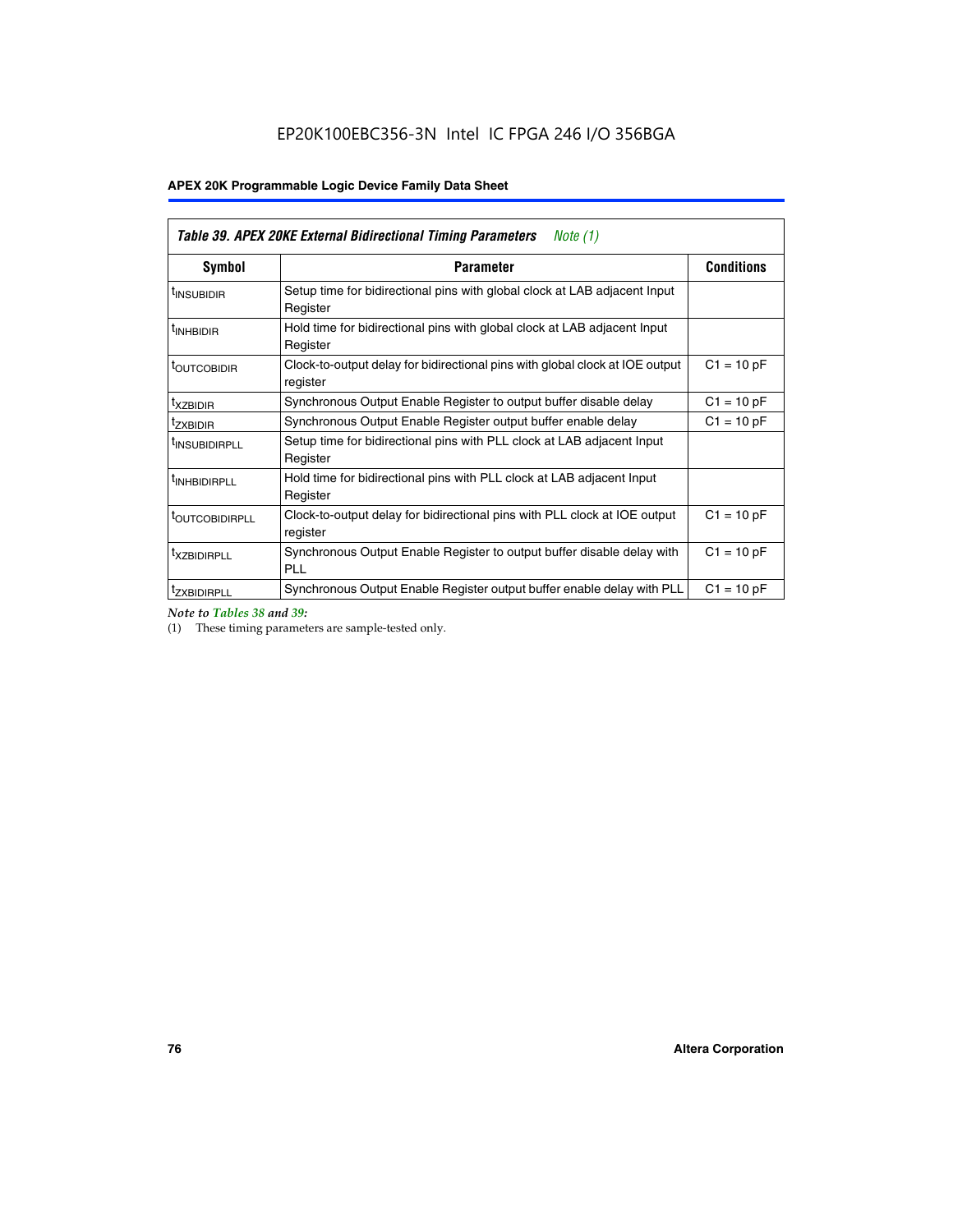Tables 40 through 42 show the **f<sub>MAX</sub>** timing parameters for EP20K100, EP20K200, and EP20K400 APEX 20K devices.

| Table 40. EP20K100 f <sub>MAX</sub> Timing Parameters |                |     |                |     |                |     |              |
|-------------------------------------------------------|----------------|-----|----------------|-----|----------------|-----|--------------|
| <b>Symbol</b>                                         | -1 Speed Grade |     | -2 Speed Grade |     | -3 Speed Grade |     | <b>Units</b> |
|                                                       | Min            | Max | Min            | Max | Min            | Max |              |
| $t_{\text{SU}}$                                       | 0.5            |     | 0.6            |     | 0.8            |     | ns           |
| $t_H$                                                 | 0.7            |     | 0.8            |     | 1.0            |     | ns           |
| $t_{CO}$                                              |                | 0.3 |                | 0.4 |                | 0.5 | ns           |
| $t_{LUT}$                                             |                | 0.8 |                | 1.0 |                | 1.3 | ns           |
| <sup>t</sup> ESBRC                                    |                | 1.7 |                | 2.1 |                | 2.4 | ns           |
| t <sub>ESBWC</sub>                                    |                | 5.7 |                | 6.9 |                | 8.1 | ns           |
| t <sub>ESBWESU</sub>                                  | 3.3            |     | 3.9            |     | 4.6            |     | ns           |
| <sup>t</sup> ESBDATASU                                | 2.2            |     | 2.7            |     | 3.1            |     | ns           |
| t <sub>ESBDATAH</sub>                                 | 0.6            |     | 0.8            |     | 0.9            |     | ns           |
| <sup>t</sup> ESBADDRSU                                | 2.4            |     | 2.9            |     | 3.3            |     | ns           |
| t <sub>ESBDATACO1</sub>                               |                | 1.3 |                | 1.6 |                | 1.8 | ns           |
| t <sub>ESBDATACO2</sub>                               |                | 2.6 |                | 3.1 |                | 3.6 | ns           |
| t <sub>ESBDD</sub>                                    |                | 2.5 |                | 3.3 |                | 3.6 | ns           |
| t <sub>PD</sub>                                       |                | 2.5 |                | 3.0 |                | 3.6 | ns           |
| <sup>t</sup> PTERMSU                                  | 2.3            |     | 2.6            |     | 3.2            |     | ns           |
| t <sub>PTERMCO</sub>                                  |                | 1.5 |                | 1.8 |                | 2.1 | ns           |
| $t_{F1-4}$                                            |                | 0.5 |                | 0.6 |                | 0.7 | ns           |
| $t_{F5-20}$                                           |                | 1.6 |                | 1.7 |                | 1.8 | ns           |
| $t_{F20+}$                                            |                | 2.2 |                | 2.2 |                | 2.3 | ns           |
| $t_{\mathsf{CH}}$                                     | 2.0            |     | 2.5            |     | 3.0            |     | ns           |
| $t_{CL}$                                              | 2.0            |     | 2.5            |     | 3.0            |     | ns           |
| t <sub>CLRP</sub>                                     | 0.3            |     | 0.4            |     | 0.4            |     | ns           |
| t <sub>PREP</sub>                                     | 0.5            |     | 0.5            |     | 0.5            |     | ns           |
| t <sub>ESBCH</sub>                                    | 2.0            |     | 2.5            |     | 3.0            |     | ns           |
| t <sub>ESBCL</sub>                                    | 2.0            |     | 2.5            |     | 3.0            |     | ns           |
| t <sub>ESBWP</sub>                                    | 1.6            |     | 1.9            |     | 2.2            |     | ns           |
| $t_{ESBRP}$                                           | 1.0            |     | 1.3            |     | 1.4            |     | ns           |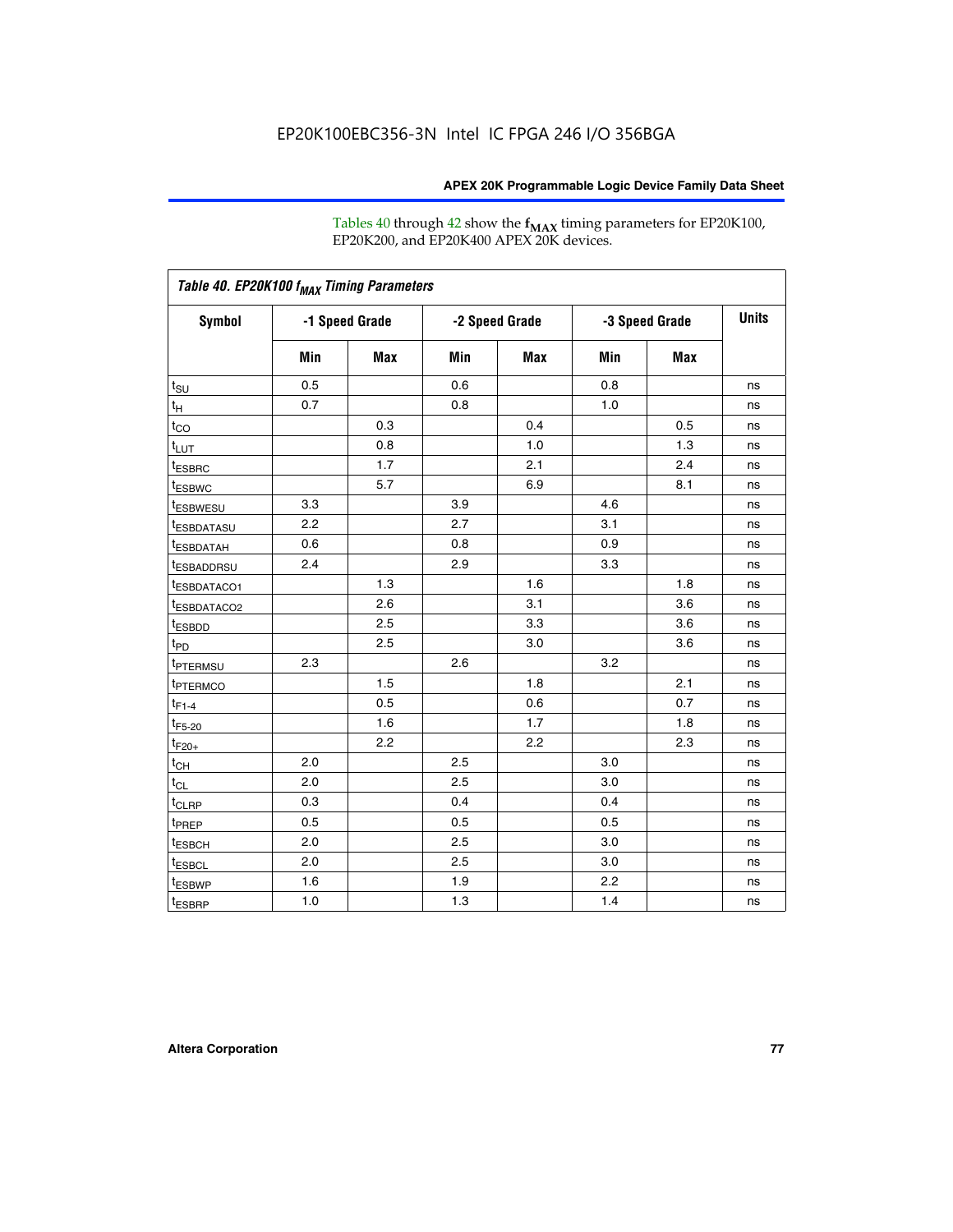| Table 41. EP20K200 f <sub>MAX</sub> Timing Parameters |                |     |     |                |     |                |    |
|-------------------------------------------------------|----------------|-----|-----|----------------|-----|----------------|----|
| Symbol                                                | -1 Speed Grade |     |     | -2 Speed Grade |     | -3 Speed Grade |    |
|                                                       | Min            | Max | Min | <b>Max</b>     | Min | Max            |    |
| $t_{\text{SU}}$                                       | 0.5            |     | 0.6 |                | 0.8 |                | ns |
| $t_H$                                                 | 0.7            |     | 0.8 |                | 1.0 |                | ns |
| $t_{CO}$                                              |                | 0.3 |     | 0.4            |     | 0.5            | ns |
| $t_{LUT}$                                             |                | 0.8 |     | 1.0            |     | 1.3            | ns |
| t <sub>ESBRC</sub>                                    |                | 1.7 |     | 2.1            |     | 2.4            | ns |
| t <sub>ESBWC</sub>                                    |                | 5.7 |     | 6.9            |     | 8.1            | ns |
| t <sub>ESBWESU</sub>                                  | 3.3            |     | 3.9 |                | 4.6 |                | ns |
| <sup>t</sup> ESBDATASU                                | 2.2            |     | 2.7 |                | 3.1 |                | ns |
| t <sub>ESBDATAH</sub>                                 | 0.6            |     | 0.8 |                | 0.9 |                | ns |
| t <sub>ESBADDRSU</sub>                                | 2.4            |     | 2.9 |                | 3.3 |                | ns |
| <u>t<sub>ESBDATACO1</sub></u>                         |                | 1.3 |     | 1.6            |     | 1.8            | ns |
| <sup>t</sup> ESBDATACO2                               |                | 2.6 |     | 3.1            |     | 3.6            | ns |
| t <sub>ESBDD</sub>                                    |                | 2.5 |     | 3.3            |     | 3.6            | ns |
| t <sub>PD</sub>                                       |                | 2.5 |     | 3.0            |     | 3.6            | ns |
| t <sub>PTERMSU</sub>                                  | 2.3            |     | 2.7 |                | 3.2 |                | ns |
| t <sub>PTERMCO</sub>                                  |                | 1.5 |     | 1.8            |     | 2.1            | ns |
| $t_{F1-4}$                                            |                | 0.5 |     | 0.6            |     | 0.7            | ns |
| $t_{F5-20}$                                           |                | 1.6 |     | 1.7            |     | 1.8            | ns |
| $t_{F20+}$                                            |                | 2.2 |     | 2.2            |     | 2.3            | ns |
| $\textnormal{t}_{\textnormal{CH}}$                    | 2.0            |     | 2.5 |                | 3.0 |                | ns |
| $t_{CL}$                                              | 2.0            |     | 2.5 |                | 3.0 |                | ns |
| t <sub>CLRP</sub>                                     | 0.3            |     | 0.4 |                | 0.4 |                | ns |
| t <sub>PREP</sub>                                     | 0.4            |     | 0.5 |                | 0.5 |                | ns |
| t <sub>ESBCH</sub>                                    | 2.0            |     | 2.5 |                | 3.0 |                | ns |
| t <sub>ESBCL</sub>                                    | 2.0            |     | 2.5 |                | 3.0 |                | ns |
| t <sub>ESBWP</sub>                                    | 1.6            |     | 1.9 |                | 2.2 |                | ns |
| t <sub>ESBRP</sub>                                    | 1.0            |     | 1.3 |                | 1.4 |                | ns |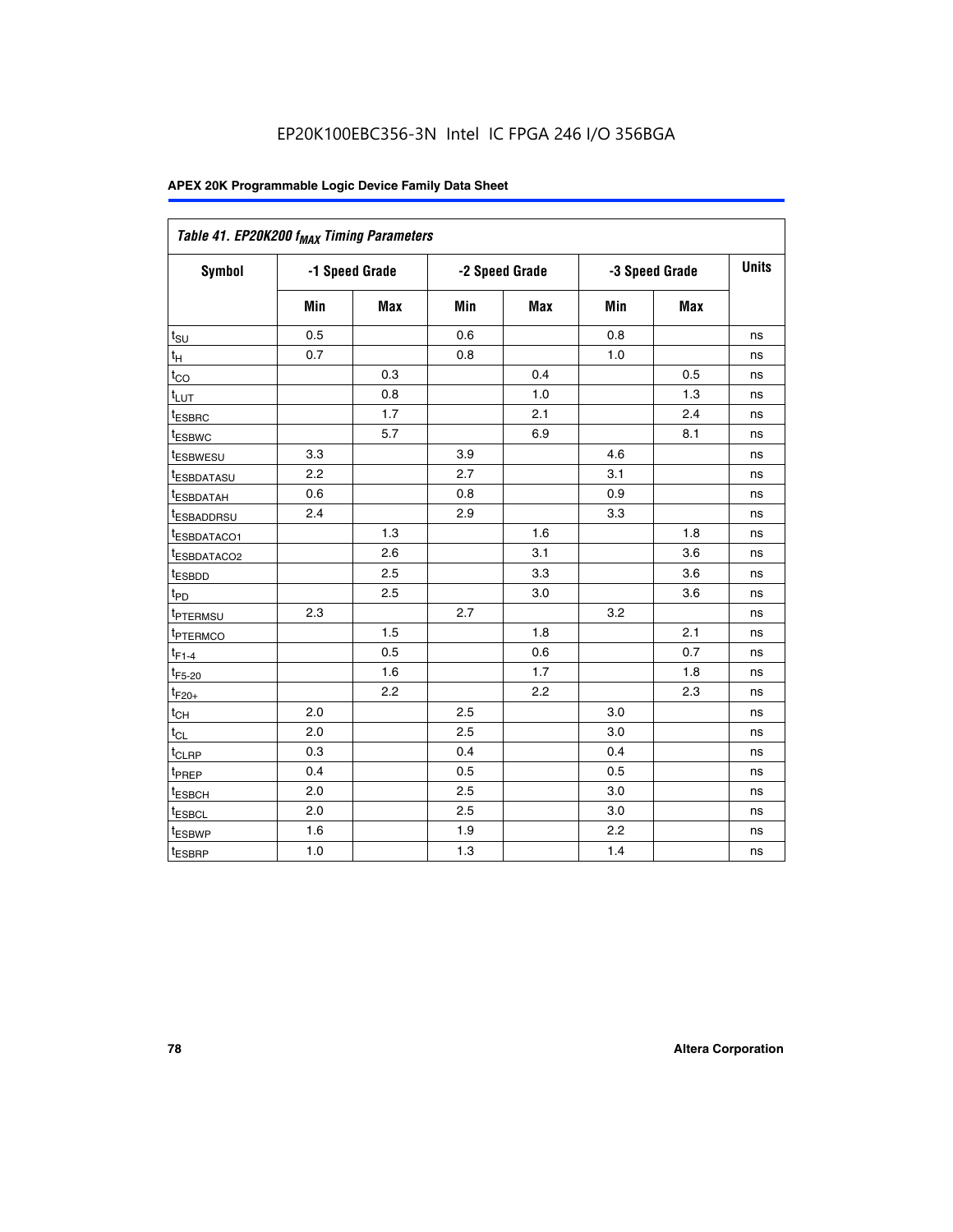| Table 42. EP20K400 f <sub>MAX</sub> Timing Parameters |     |                |                |            |     |                |              |  |
|-------------------------------------------------------|-----|----------------|----------------|------------|-----|----------------|--------------|--|
| <b>Symbol</b>                                         |     | -1 Speed Grade | -2 Speed Grade |            |     | -3 Speed Grade | <b>Units</b> |  |
|                                                       | Min | <b>Max</b>     | Min            | <b>Max</b> | Min | <b>Max</b>     |              |  |
| $t_{\text{SU}}$                                       | 0.1 |                | 0.3            |            | 0.6 |                | ns           |  |
| $t_{\mathsf{H}}$                                      | 0.5 |                | 0.8            |            | 0.9 |                | ns           |  |
| $t_{CO}$                                              |     | 0.1            |                | 0.4        |     | 0.6            | ns           |  |
| $t_{LUT}$                                             |     | 1.0            |                | 1.2        |     | 1.4            | ns           |  |
| t <sub>ESBRC</sub>                                    |     | 1.7            |                | 2.1        |     | 2.4            | ns           |  |
| <sup>t</sup> ESBWC                                    |     | 5.7            |                | 6.9        |     | 8.1            | ns           |  |
| <i>t</i> <sub>ESBWESU</sub>                           | 3.3 |                | 3.9            |            | 4.6 |                | ns           |  |
| <sup>t</sup> ESBDATASU                                | 2.2 |                | 2.7            |            | 3.1 |                | ns           |  |
| <sup>t</sup> ESBDATAH                                 | 0.6 |                | 0.8            |            | 0.9 |                | ns           |  |
| <i>t</i> ESBADDRSU                                    | 2.4 |                | 2.9            |            | 3.3 |                | ns           |  |
| t <sub>ESBDATACO1</sub>                               |     | 1.3            |                | 1.6        |     | 1.8            | ns           |  |
| t <sub>ESBDATACO2</sub>                               |     | 2.5            |                | 3.1        |     | 3.6            | ns           |  |
| t <sub>ESBDD</sub>                                    |     | 2.5            |                | 3.3        |     | 3.6            | ns           |  |
| t <sub>PD</sub>                                       |     | 2.5            |                | 3.1        |     | 3.6            | ns           |  |
| t <sub>PTERMSU</sub>                                  | 1.7 |                | 2.1            |            | 2.4 |                | ns           |  |
| t <sub>PTERMCO</sub>                                  |     | 1.0            |                | 1.2        |     | 1.4            | ns           |  |
| $t_{F1-4}$                                            |     | 0.4            |                | 0.5        |     | 0.6            | ns           |  |
| $t_{F5-20}$                                           |     | 2.6            |                | 2.8        |     | 2.9            | ns           |  |
| $t_{F20+}$                                            |     | 3.7            |                | 3.8        |     | 3.9            | ns           |  |
| $t_{CH}$                                              | 2.0 |                | 2.5            |            | 3.0 |                | ns           |  |
| $t_{CL}$                                              | 2.0 |                | 2.5            |            | 3.0 |                | ns           |  |
| t <sub>CLRP</sub>                                     | 0.5 |                | 0.6            |            | 0.8 |                | ns           |  |
| t <sub>PREP</sub>                                     | 0.5 |                | 0.5            |            | 0.5 |                | ns           |  |
| t <sub>ESBCH</sub>                                    | 2.0 |                | 2.5            |            | 3.0 |                | ns           |  |
| <b><i>LESBCL</i></b>                                  | 2.0 |                | 2.5            |            | 3.0 |                | ns           |  |
| t <sub>ESBWP</sub>                                    | 1.5 |                | 1.9            |            | 2.2 |                | ns           |  |
| t <sub>ESBRP</sub>                                    | 1.0 |                | 1.2            |            | 1.4 |                | ns           |  |

Tables 43 through 48 show the I/O external and external bidirectional timing parameter values for EP20K100, EP20K200, and EP20K400 APEX 20K devices.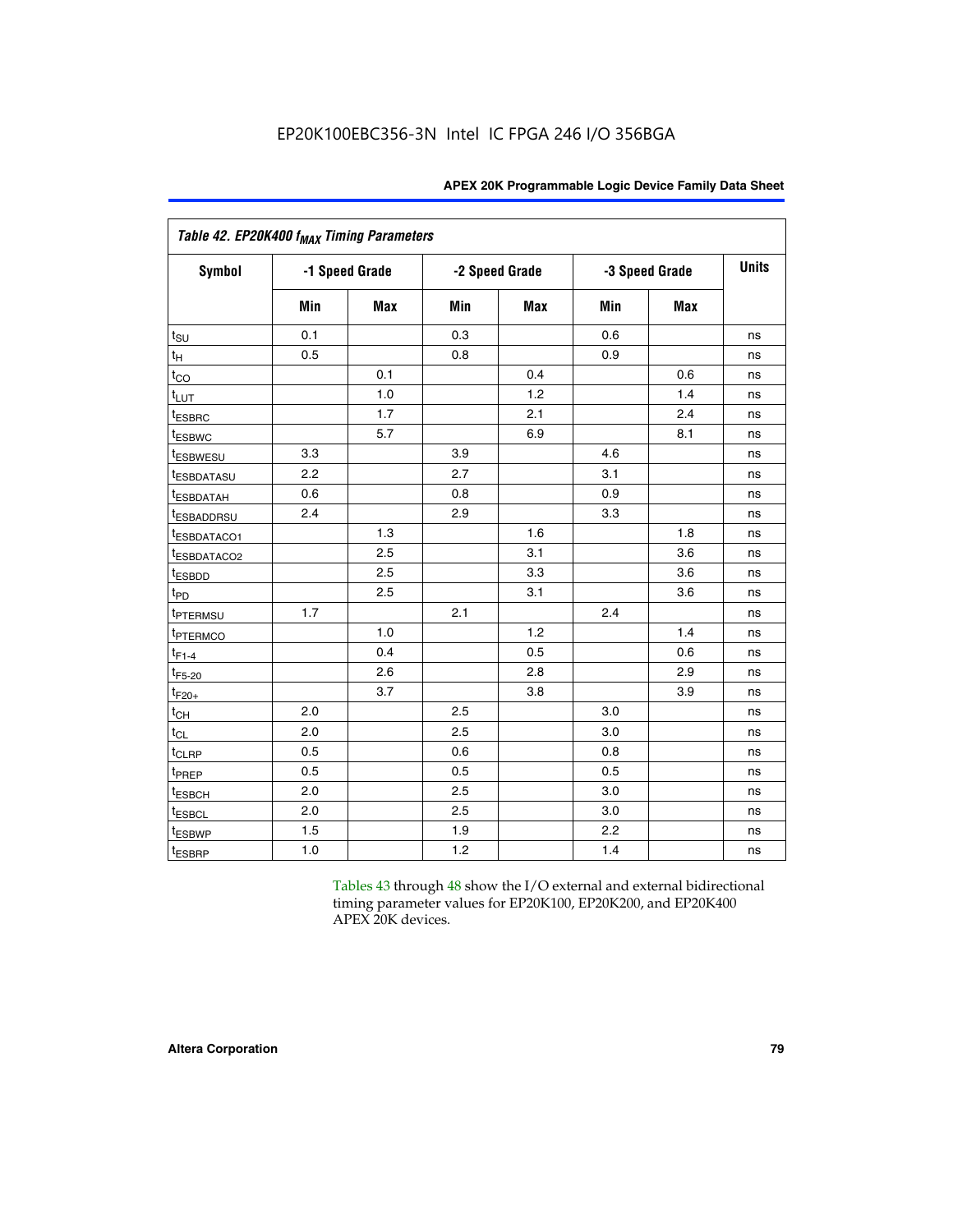## EP20K100EBC356-3N Intel IC FPGA 246 I/O 356BGA

| Table 43. EP20K100 External Timing Parameters |     |                |     |                |     |                |             |  |  |  |
|-----------------------------------------------|-----|----------------|-----|----------------|-----|----------------|-------------|--|--|--|
| Symbol                                        |     | -1 Speed Grade |     | -2 Speed Grade |     | -3 Speed Grade | <b>Unit</b> |  |  |  |
|                                               | Min | Max            | Min | <b>Max</b>     | Min | <b>Max</b>     |             |  |  |  |
| $t_{INSU}$ (1)                                | 2.3 |                | 2.8 |                | 3.2 |                | ns          |  |  |  |
| $t_{INH}$ (1)                                 | 0.0 |                | 0.0 |                | 0.0 |                | ns          |  |  |  |
| $t_{\text{OUTCO}}(1)$                         | 2.0 | 4.5            | 2.0 | 4.9            | 2.0 | 6.6            | ns          |  |  |  |
| $t_{INSU}(2)$                                 | 1.1 |                | 1.2 |                |     |                | ns          |  |  |  |
| $t_{INH}$ (2)                                 | 0.0 |                | 0.0 |                |     |                | ns          |  |  |  |
| $t_{\text{OUTCO}}$ (2)                        | 0.5 | 2.7            | 0.5 | 3.1            |     | 4.8            | ns          |  |  |  |

| <b>Table 44. EP20K100 External Bidirectional Timing Parameters</b> |     |                |     |                |     |                |    |
|--------------------------------------------------------------------|-----|----------------|-----|----------------|-----|----------------|----|
| Symbol                                                             |     | -1 Speed Grade |     | -2 Speed Grade |     | -3 Speed Grade |    |
|                                                                    | Min | Max            | Min | Max            | Min | Max            |    |
| $t_{\text{INSUBIDIR}}(1)$                                          | 2.3 |                | 2.8 |                | 3.2 |                | ns |
| $t_{INHBIDIR}$ (1)                                                 | 0.0 |                | 0.0 |                | 0.0 |                | ns |
| <sup>t</sup> OUTCOBIDIR<br>(1)                                     | 2.0 | 4.5            | 2.0 | 4.9            | 2.0 | 6.6            | ns |
| $t_{XZBIDIR}$ (1)                                                  |     | 5.0            |     | 5.9            |     | 6.9            | ns |
| $t_{ZXBIDIR}$ (1)                                                  |     | 5.0            |     | 5.9            |     | 6.9            | ns |
| $t_{INSUBIDIR}$ (2)                                                | 1.0 |                | 1.2 |                |     |                | ns |
| $t_{INHBIDIR}$ (2)                                                 | 0.0 |                | 0.0 |                |     |                | ns |
| <sup>t</sup> OUTCOBIDIR<br>(2)                                     | 0.5 | 2.7            | 0.5 | 3.1            |     |                | ns |
| $t_{XZBIDIR}$ (2)                                                  |     | 4.3            |     | 5.0            |     |                | ns |
| $t_{ZXBIDIR}$ (2)                                                  |     | 4.3            |     | 5.0            |     |                | ns |

| Table 45. EP20K200 External Timing Parameters |                |     |     |                |     |                |             |  |  |  |  |
|-----------------------------------------------|----------------|-----|-----|----------------|-----|----------------|-------------|--|--|--|--|
| Symbol                                        | -1 Speed Grade |     |     | -2 Speed Grade |     | -3 Speed Grade | <b>Unit</b> |  |  |  |  |
|                                               | Min            | Max | Min | Max            | Min | <b>Max</b>     |             |  |  |  |  |
| $t$ <sub>INSU</sub> $(1)$                     | 1.9            |     | 2.3 |                | 2.6 |                | ns          |  |  |  |  |
| $t_{INH}$ (1)                                 | 0.0            |     | 0.0 |                | 0.0 |                | ns          |  |  |  |  |
| $t_{\text{OUTCO}}(1)$                         | 2.0            | 4.6 | 2.0 | 5.6            | 2.0 | 6.8            | ns          |  |  |  |  |
| $t_{INSU}$ (2)                                | 1.1            |     | 1.2 |                |     |                | ns          |  |  |  |  |
| $t_{INH}$ (2)                                 | 0.0            |     | 0.0 |                |     |                | ns          |  |  |  |  |
| $t_{\text{OUTCO}}$ (2)                        | 0.5            | 2.7 | 0.5 | 3.1            |     |                | ns          |  |  |  |  |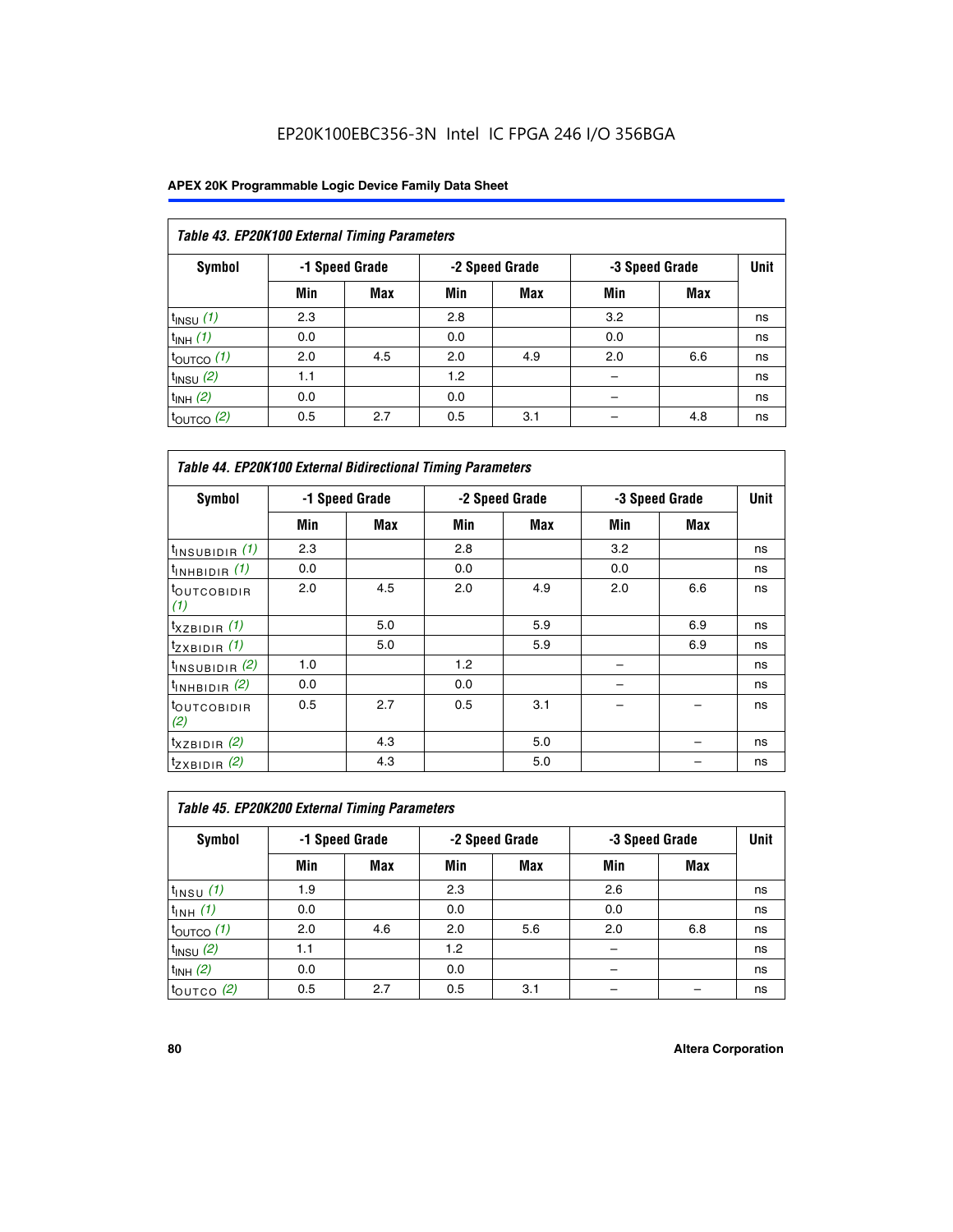| Table 46. EP20K200 External Bidirectional Timing Parameters |                |     |     |                |     |                |             |
|-------------------------------------------------------------|----------------|-----|-----|----------------|-----|----------------|-------------|
| Symbol                                                      | -1 Speed Grade |     |     | -2 Speed Grade |     | -3 Speed Grade | <b>Unit</b> |
|                                                             | Min            | Max | Min | Max            | Min | Max            |             |
| $t_{\text{INSUBIDIR}}(1)$                                   | 1.9            |     | 2.3 |                | 2.6 |                | ns          |
| $t_{INHBIDIR}$ (1)                                          | 0.0            |     | 0.0 |                | 0.0 |                | ns          |
| $t_{\text{OUTCOBIDIR}}(1)$                                  | 2.0            | 4.6 | 2.0 | 5.6            | 2.0 | 6.8            | ns          |
| $t_{XZBIDIR}$ (1)                                           |                | 5.0 |     | 5.9            |     | 6.9            | ns          |
| $t_{ZXBIDIR}$ (1)                                           |                | 5.0 |     | 5.9            |     | 6.9            | ns          |
| $t_{\text{INSUBIDIR}}(2)$                                   | 1.1            |     | 1.2 |                |     |                | ns          |
| $t_{INHBIDIR}$ (2)                                          | 0.0            |     | 0.0 |                |     |                | ns          |
| $t_{\text{OUTCOBIDIR}}(2)$                                  | 0.5            | 2.7 | 0.5 | 3.1            |     |                | ns          |
| $t_{XZBIDIR}$ (2)                                           |                | 4.3 |     | 5.0            |     |                | ns          |
| $t_{ZXBIDIR}$ (2)                                           |                | 4.3 |     | 5.0            |     |                | ns          |

## *Table 47. EP20K400 External Timing Parameters*

| Symbol                |     | -1 Speed Grade |     | -2 Speed Grade |     | -3 Speed Grade |    |
|-----------------------|-----|----------------|-----|----------------|-----|----------------|----|
|                       | Min | <b>Max</b>     | Min | <b>Max</b>     | Min | <b>Max</b>     |    |
| $t_{INSU}$ (1)        | 1.4 |                | 1.8 |                | 2.0 |                | ns |
| $t_{INH}$ (1)         | 0.0 |                | 0.0 |                | 0.0 |                | ns |
| $t_{\text{OUTCO}}(1)$ | 2.0 | 4.9            | 2.0 | 6.1            | 2.0 | 7.0            | ns |
| $t_{INSU}$ (2)        | 0.4 |                | 1.0 |                |     |                | ns |
| $t_{INH}$ (2)         | 0.0 |                | 0.0 |                |     |                | ns |
| $t_{\text{OUTCO}}(2)$ | 0.5 | 3.1            | 0.5 | 4.1            |     |                | ns |

*Table 48. EP20K400 External Bidirectional Timing Parameters*

| Symbol                      | -1 Speed Grade |     | -2 Speed Grade |     |     | -3 Speed Grade | <b>Unit</b> |
|-----------------------------|----------------|-----|----------------|-----|-----|----------------|-------------|
|                             | Min            | Max | Min            | Max | Min | Max            |             |
| $t_{\text{INSUBIDIR}}(1)$   | 1.4            |     | 1.8            |     | 2.0 |                | ns          |
| $t_{INHBIDIR}$ (1)          | 0.0            |     | 0.0            |     | 0.0 |                | ns          |
| $t_{\text{OUTCOBIDIR}}(1)$  | 2.0            | 4.9 | 2.0            | 6.1 | 2.0 | 7.0            | ns          |
| $t_{XZBIDIR}$ (1)           |                | 7.3 |                | 8.9 |     | 10.3           | ns          |
| $t_{ZXBIDIR}$ (1)           |                | 7.3 |                | 8.9 |     | 10.3           | ns          |
| $t_{\text{INSUBIDIR}}(2)$   | 0.5            |     | 1.0            |     |     |                | ns          |
| $t_{INHBIDIR}$ (2)          | 0.0            |     | 0.0            |     |     |                | ns          |
| $t_{\text{OUTCOBIDIR}}$ (2) | 0.5            | 3.1 | 0.5            | 4.1 |     |                | ns          |
| $t_{XZBIDIR}$ (2)           |                | 6.2 |                | 7.6 |     |                | ns          |
| $t_{ZXBIDIR}$ (2)           |                | 6.2 |                | 7.6 |     |                | ns          |

#### **Altera Corporation 81**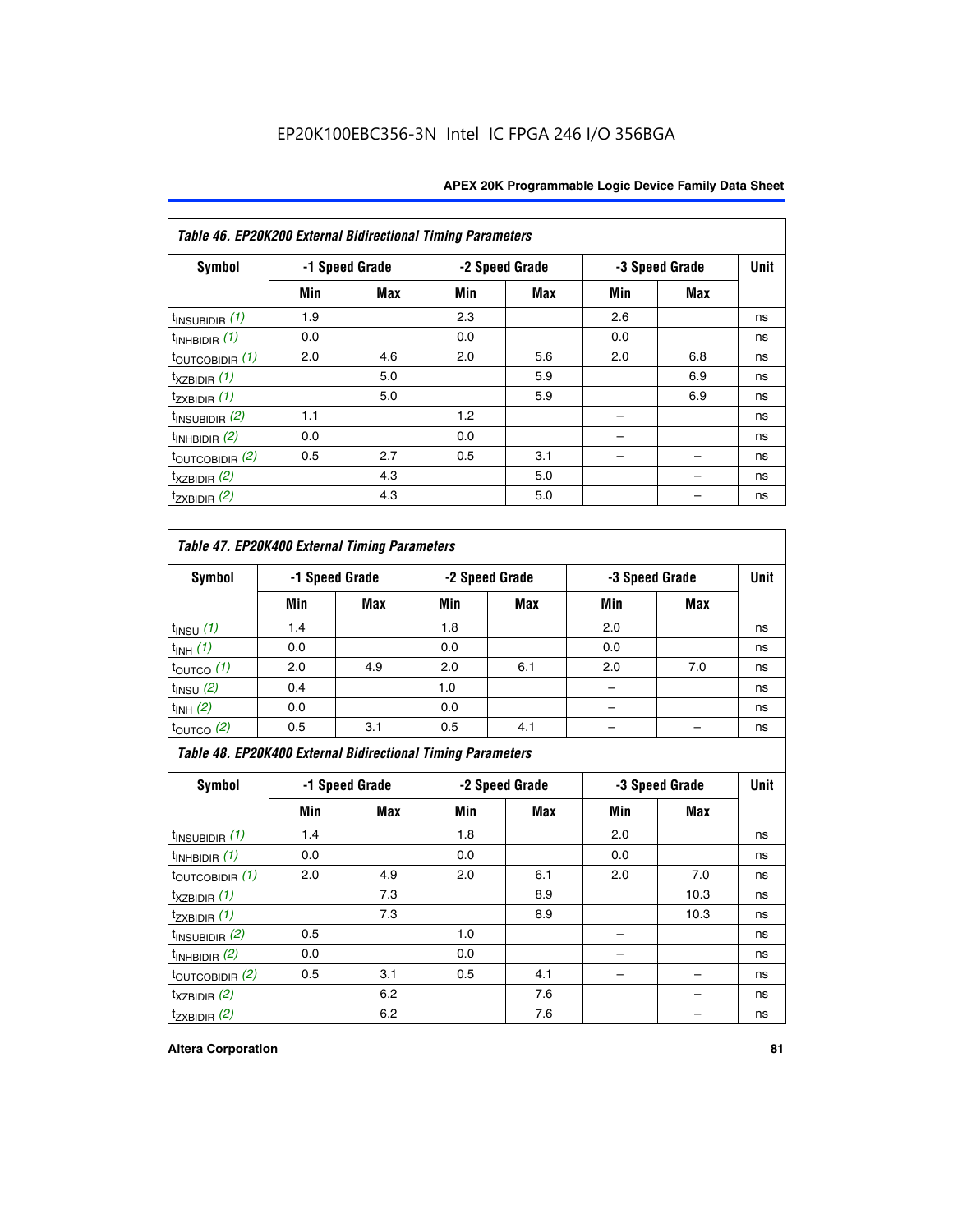#### *Notes to Tables 43 through 48:*

- (1) This parameter is measured without using ClockLock or ClockBoost circuits.
- (2) This parameter is measured using ClockLock or ClockBoost circuits.

Tables 49 through 54 describe  $f_{MAX}$  LE Timing Microparameters,  $f_{MAX}$ ESB Timing Microparameters, *f<sub>MAX</sub>* Routing Delays, Minimum Pulse Width Timing Parameters, External Timing Parameters, and External Bidirectional Timing Parameters for EP20K30E APEX 20KE devices.

|                  | Table 49. EP20K30E f <sub>MAX</sub> LE Timing Microparameters |      |      |            |      |      |    |  |  |  |  |  |
|------------------|---------------------------------------------------------------|------|------|------------|------|------|----|--|--|--|--|--|
| <b>Symbol</b>    |                                                               | -1   |      | -2         |      | -3   |    |  |  |  |  |  |
|                  | Min                                                           | Max  | Min  | <b>Max</b> | Min  | Max  |    |  |  |  |  |  |
| t <sub>SU</sub>  | 0.01                                                          |      | 0.02 |            | 0.02 |      | ns |  |  |  |  |  |
| 't <sub>H</sub>  | 0.11                                                          |      | 0.16 |            | 0.23 |      | ns |  |  |  |  |  |
| $t_{CO}$         |                                                               | 0.32 |      | 0.45       |      | 0.67 | ns |  |  |  |  |  |
| t <sub>LUT</sub> |                                                               | 0.85 |      | 1.20       |      | 1.77 | ns |  |  |  |  |  |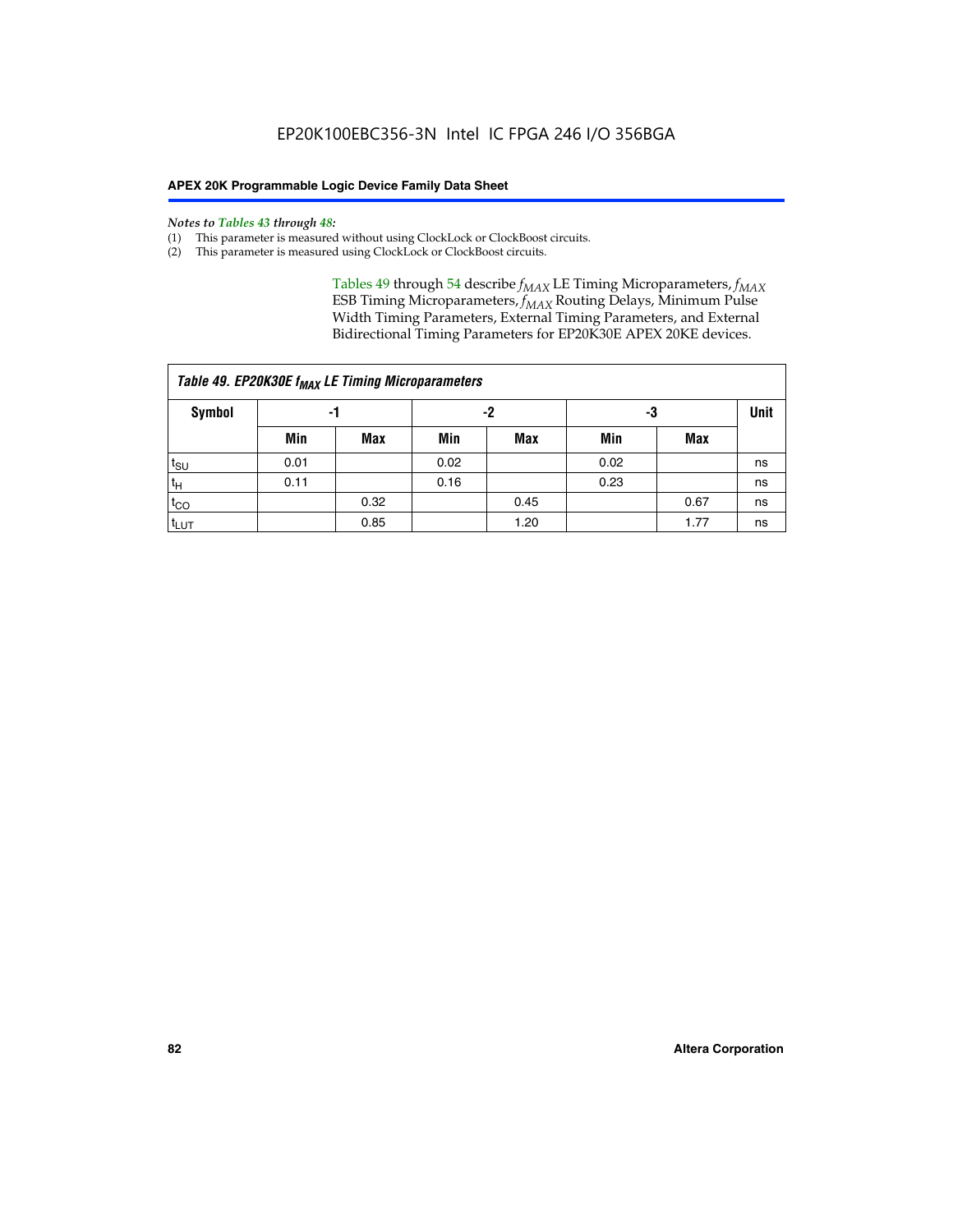| Table 50. EP20K30E f <sub>MAX</sub> ESB Timing Microparameters |      |      |      |            |      |            |             |
|----------------------------------------------------------------|------|------|------|------------|------|------------|-------------|
| <b>Symbol</b>                                                  |      | -1   |      | $-2$       |      | -3         | <b>Unit</b> |
|                                                                | Min  | Max  | Min  | <b>Max</b> | Min  | <b>Max</b> |             |
| <sup>t</sup> ESBARC                                            |      | 2.03 |      | 2.86       |      | 4.24       | ns          |
| <sup>t</sup> ESBSRC                                            |      | 2.58 |      | 3.49       |      | 5.02       | ns          |
| <sup>t</sup> ESBAWC                                            |      | 3.88 |      | 5.45       |      | 8.08       | ns          |
| <sup>t</sup> ESBSWC                                            |      | 4.08 |      | 5.35       |      | 7.48       | ns          |
| <sup>t</sup> ESBWASU                                           | 1.77 |      | 2.49 |            | 3.68 |            | ns          |
| <sup>t</sup> ESBWAH                                            | 0.00 |      | 0.00 |            | 0.00 |            | ns          |
| t <sub>ESBWDSU</sub>                                           | 1.95 |      | 2.74 |            | 4.05 |            | ns          |
| <sup>t</sup> ESBWDH                                            | 0.00 |      | 0.00 |            | 0.00 |            | ns          |
| <sup>t</sup> ESBRASU                                           | 1.96 |      | 2.75 |            | 4.07 |            | ns          |
| <sup>t</sup> ESBRAH                                            | 0.00 |      | 0.00 |            | 0.00 |            | ns          |
| <sup>t</sup> ESBWESU                                           | 1.80 |      | 2.73 |            | 4.28 |            | ns          |
| <sup>t</sup> ESBWEH                                            | 0.00 |      | 0.00 |            | 0.00 |            | ns          |
| t <sub>ESBDATASU</sub>                                         | 0.07 |      | 0.48 |            | 1.17 |            | ns          |
| <sup>t</sup> ESBDATAH                                          | 0.13 |      | 0.13 |            | 0.13 |            | ns          |
| <sup>t</sup> ESBWADDRSU                                        | 0.30 |      | 0.80 |            | 1.64 |            | ns          |
| <sup>t</sup> ESBRADDRSU                                        | 0.37 |      | 0.90 |            | 1.78 |            | ns          |
| ESBDATACO1                                                     |      | 1.11 |      | 1.32       |      | 1.67       | ns          |
| t <sub>ESBDATACO2</sub>                                        |      | 2.65 |      | 3.73       |      | 5.53       | ns          |
| <sup>t</sup> ESBDD                                             |      | 3.88 |      | 5.45       |      | 8.08       | ns          |
| t <sub>PD</sub>                                                |      | 1.91 |      | 2.69       |      | 3.98       | ns          |
| <sup>t</sup> PTERMSU                                           | 1.04 |      | 1.71 |            | 2.82 |            | ns          |
| t <sub>PTERMCO</sub>                                           |      | 1.13 |      | 1.34       |      | 1.69       | ns          |

## **Table 51. EP20K30E f<sub>MAX</sub> Routing Delays**

| Symbol      | - 1 |            | -2  |            | -3  |      | Unit |
|-------------|-----|------------|-----|------------|-----|------|------|
|             | Min | <b>Max</b> | Min | <b>Max</b> | Min | Max  |      |
| $t_{F1-4}$  |     | 0.24       |     | 0.27       |     | 0.31 | ns   |
| $t_{F5-20}$ |     | 1.03       |     | 1.14       |     | 1.30 | ns   |
| $t_{F20+}$  |     | 1.42       |     | 1.54       |     | 1.77 | ns   |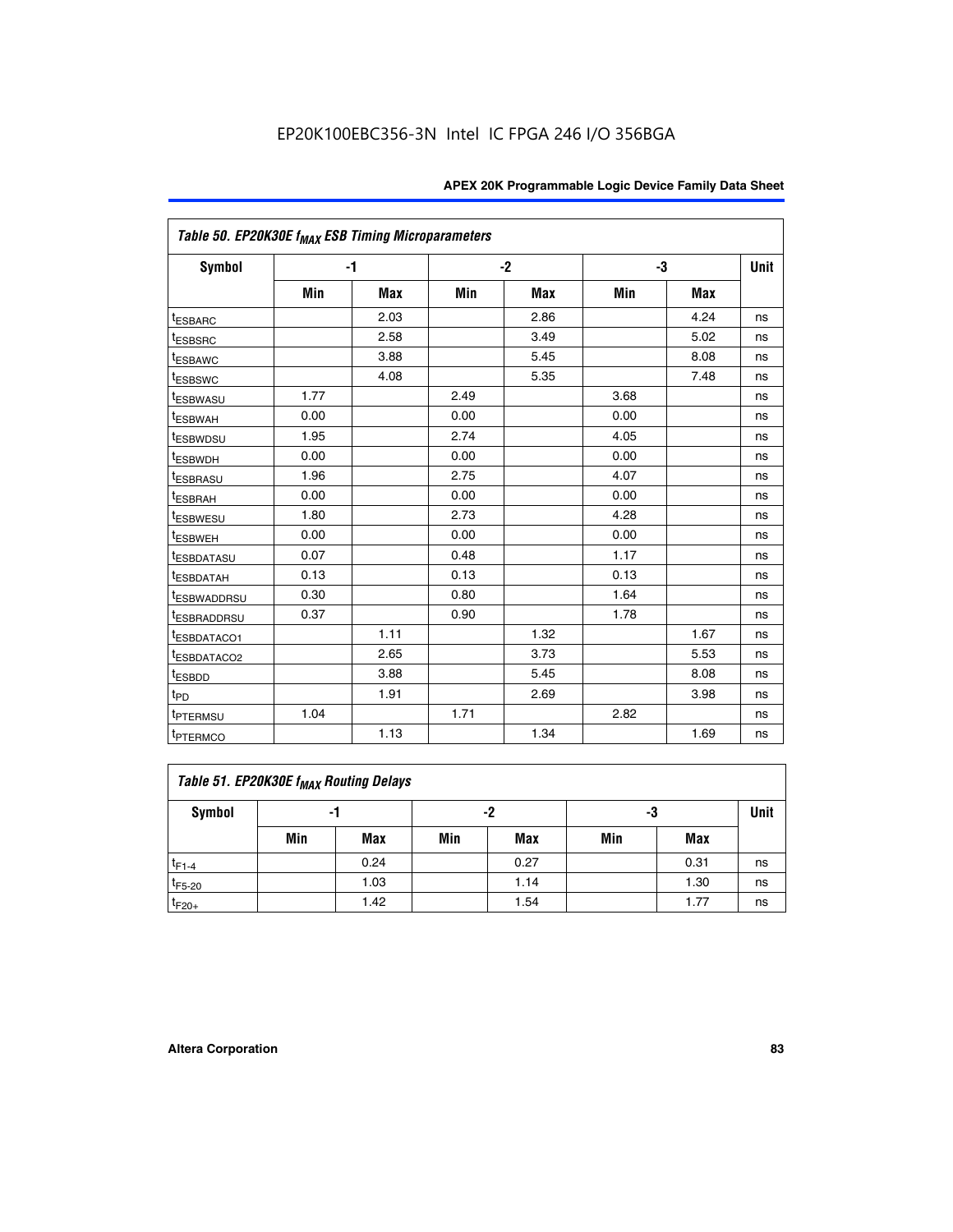## EP20K100EBC356-3N Intel IC FPGA 246 I/O 356BGA

### **APEX 20K Programmable Logic Device Family Data Sheet**

|                    | Table 52. EP20K30E Minimum Pulse Width Timing Parameters |            |      |            |      |     |    |  |  |  |  |  |
|--------------------|----------------------------------------------------------|------------|------|------------|------|-----|----|--|--|--|--|--|
| <b>Symbol</b>      | -1                                                       |            |      | -2         | -3   |     |    |  |  |  |  |  |
|                    | Min                                                      | <b>Max</b> | Min  | <b>Max</b> | Min  | Max |    |  |  |  |  |  |
| $t_{CH}$           | 0.55                                                     |            | 0.78 |            | 1.15 |     | ns |  |  |  |  |  |
| $t_{CL}$           | 0.55                                                     |            | 0.78 |            | 1.15 |     | ns |  |  |  |  |  |
| t <sub>CLRP</sub>  | 0.22                                                     |            | 0.31 |            | 0.46 |     | ns |  |  |  |  |  |
| <sup>t</sup> PREP  | 0.22                                                     |            | 0.31 |            | 0.46 |     | ns |  |  |  |  |  |
| t <sub>ESBCH</sub> | 0.55                                                     |            | 0.78 |            | 1.15 |     | ns |  |  |  |  |  |
| <sup>t</sup> ESBCL | 0.55                                                     |            | 0.78 |            | 1.15 |     | ns |  |  |  |  |  |
| <sup>t</sup> ESBWP | 1.43                                                     |            | 2.01 |            | 2.97 |     | ns |  |  |  |  |  |
| <sup>t</sup> ESBRP | 1.15                                                     |            | 1.62 |            | 2.39 |     | ns |  |  |  |  |  |

| Table 53. EP20K30E External Timing Parameters |      |            |      |            |                |            |             |  |  |  |  |
|-----------------------------------------------|------|------------|------|------------|----------------|------------|-------------|--|--|--|--|
| <b>Symbol</b>                                 | -1   |            |      | -2         |                | -3         | <b>Unit</b> |  |  |  |  |
|                                               | Min  | <b>Max</b> | Min  | <b>Max</b> | Min            | <b>Max</b> |             |  |  |  |  |
| t <sub>INSU</sub>                             | 2.02 |            | 2.13 |            | 2.24           |            | ns          |  |  |  |  |
| $t_{\text{INH}}$                              | 0.00 |            | 0.00 |            | 0.00           |            | ns          |  |  |  |  |
| toutco                                        | 2.00 | 4.88       | 2.00 | 5.36       | 2.00           | 5.88       | ns          |  |  |  |  |
| <sup>t</sup> INSUPLL                          | 2.11 |            | 2.23 |            |                |            | ns          |  |  |  |  |
| <sup>t</sup> INHPLL                           | 0.00 |            | 0.00 |            | $\blacksquare$ |            | ns          |  |  |  |  |
| <b>LOUTCOPLL</b>                              | 0.50 | 2.60       | 0.50 | 2.88       |                |            | ns          |  |  |  |  |

| Table 54. EP20K30E External Bidirectional Timing Parameters |      |      |      |      |                          |      |             |  |  |  |  |
|-------------------------------------------------------------|------|------|------|------|--------------------------|------|-------------|--|--|--|--|
| Symbol                                                      |      | -1   |      | $-2$ |                          | -3   | <b>Unit</b> |  |  |  |  |
|                                                             | Min  | Max  | Min  | Max  | Min                      | Max  |             |  |  |  |  |
| <sup>t</sup> INSUBIDIR                                      | 1.85 |      | 1.77 |      | 1.54                     |      | ns          |  |  |  |  |
| <b>INHBIDIR</b>                                             | 0.00 |      | 0.00 |      | 0.00                     |      | ns          |  |  |  |  |
| <b>LOUTCOBIDIR</b>                                          | 2.00 | 4.88 | 2.00 | 5.36 | 2.00                     | 5.88 | ns          |  |  |  |  |
| <sup>T</sup> XZBIDIR                                        |      | 7.48 |      | 8.46 |                          | 9.83 | ns          |  |  |  |  |
| <sup>t</sup> zxbidir                                        |      | 7.48 |      | 8.46 |                          | 9.83 | ns          |  |  |  |  |
| <sup>I</sup> INSUBIDIRPLL                                   | 4.12 |      | 4.24 |      | $\overline{\phantom{0}}$ |      | ns          |  |  |  |  |
| <b>INHBIDIRPLL</b>                                          | 0.00 |      | 0.00 |      |                          |      | ns          |  |  |  |  |
| <b><i>COUTCOBIDIRPLL</i></b>                                | 0.50 | 2.60 | 0.50 | 2.88 |                          |      | ns          |  |  |  |  |
| <sup>I</sup> XZBIDIRPLL                                     |      | 5.21 |      | 5.99 |                          |      | ns          |  |  |  |  |
| <sup>I</sup> ZXBIDIRPLL                                     |      | 5.21 |      | 5.99 |                          |      | ns          |  |  |  |  |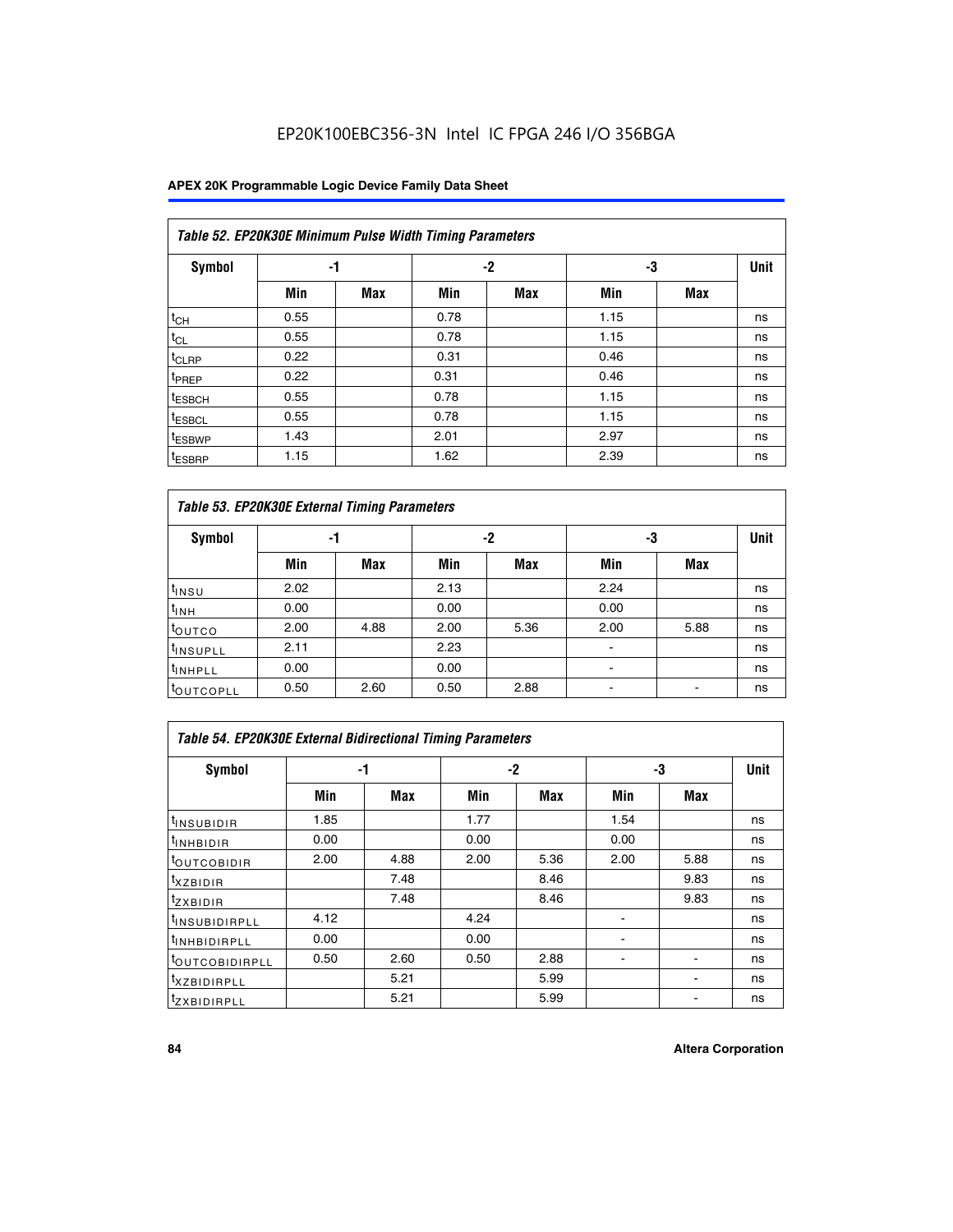Tables 55 through 60 describe *f<sub>MAX</sub>* LE Timing Microparameters, *f<sub>MAX</sub>* ESB Timing Microparameters, *f<sub>MAX</sub>* Routing Delays, Minimum Pulse Width Timing Parameters, External Timing Parameters, and External Bidirectional Timing Parameters for EP20K60E APEX 20KE devices.

| Table 55. EP20K60E f <sub>MAX</sub> LE Timing Microparameters |      |      |      |      |      |             |    |  |  |  |  |
|---------------------------------------------------------------|------|------|------|------|------|-------------|----|--|--|--|--|
| <b>Symbol</b>                                                 |      | -1   |      | -2   | -3   | <b>Unit</b> |    |  |  |  |  |
|                                                               | Min  | Max  | Min  | Max  | Min  | Max         |    |  |  |  |  |
| $t_{\text{SU}}$                                               | 0.17 |      | 0.15 |      | 0.16 |             | ns |  |  |  |  |
| $t_H$                                                         | 0.32 |      | 0.33 |      | 0.39 |             | ns |  |  |  |  |
| $t_{CO}$                                                      |      | 0.29 |      | 0.40 |      | 0.60        | ns |  |  |  |  |
| t <sub>lut</sub>                                              |      | 0.77 |      | 1.07 |      | 1.59        | ns |  |  |  |  |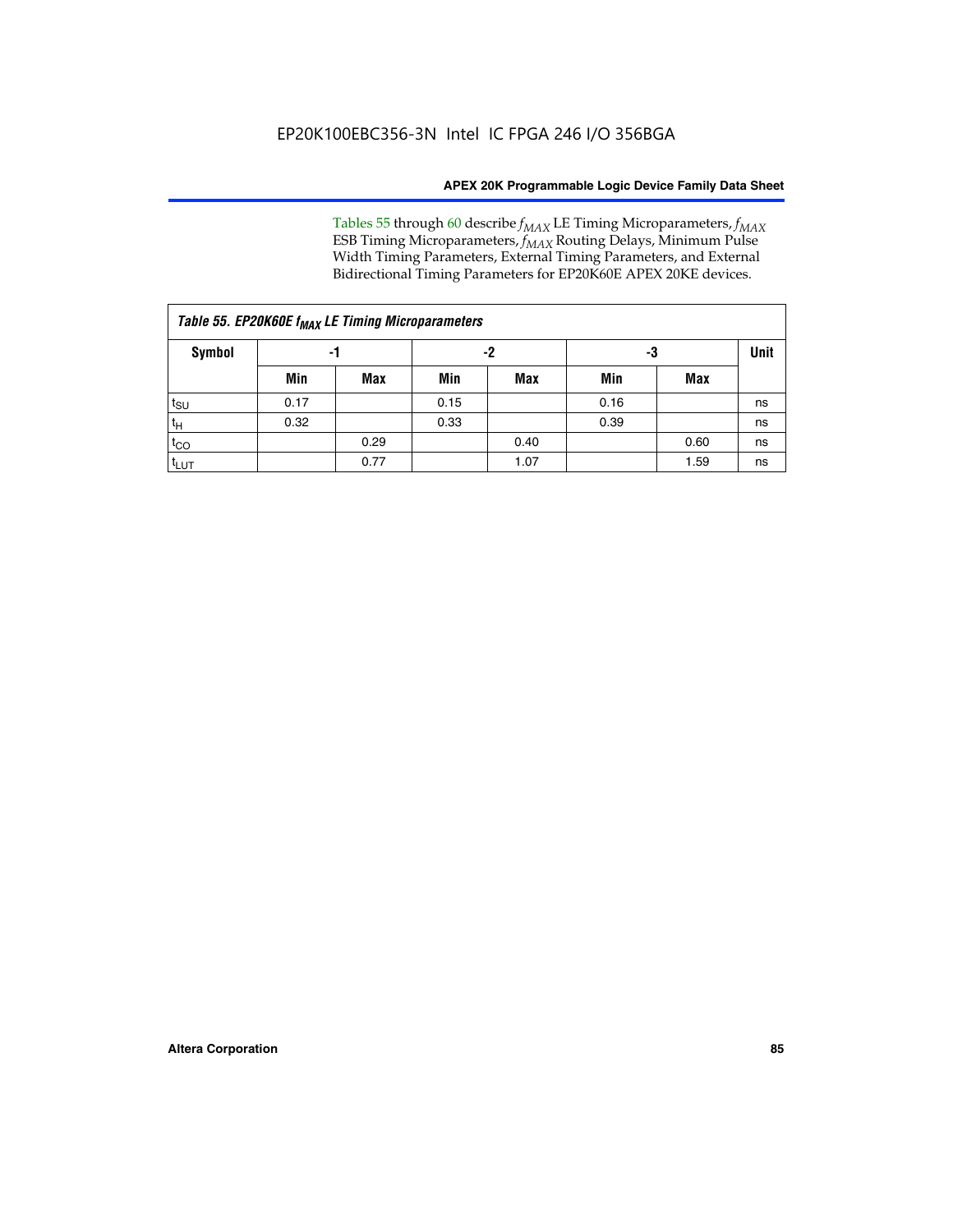| Table 56. EP20K60E f <sub>MAX</sub> ESB Timing Microparameters |      |            |      |            |      |      |             |
|----------------------------------------------------------------|------|------------|------|------------|------|------|-------------|
| <b>Symbol</b>                                                  | $-1$ |            |      | $-2$       |      | -3   | <b>Unit</b> |
|                                                                | Min  | <b>Max</b> | Min  | <b>Max</b> | Min  | Max  |             |
| <sup>t</sup> ESBARC                                            |      | 1.83       |      | 2.57       |      | 3.79 | ns          |
| t <sub>ESBSRC</sub>                                            |      | 2.46       |      | 3.26       |      | 4.61 | ns          |
| <sup>t</sup> ESBAWC                                            |      | 3.50       |      | 4.90       |      | 7.23 | ns          |
| <sup>t</sup> ESBSWC                                            |      | 3.77       |      | 4.90       |      | 6.79 | ns          |
| <sup>t</sup> ESBWASU                                           | 1.59 |            | 2.23 |            | 3.29 |      | ns          |
| <sup>t</sup> ESBWAH                                            | 0.00 |            | 0.00 |            | 0.00 |      | ns          |
| t <sub>ESBWDSU</sub>                                           | 1.75 |            | 2.46 |            | 3.62 |      | ns          |
| t <sub>ESBWDH</sub>                                            | 0.00 |            | 0.00 |            | 0.00 |      | ns          |
| t <sub>ESBRASU</sub>                                           | 1.76 |            | 2.47 |            | 3.64 |      | ns          |
| <sup>t</sup> ESBRAH                                            | 0.00 |            | 0.00 |            | 0.00 |      | ns          |
| t <sub>ESBWESU</sub>                                           | 1.68 |            | 2.49 |            | 3.87 |      | ns          |
| t <sub>ESBWEH</sub>                                            | 0.00 |            | 0.00 |            | 0.00 |      | ns          |
| <sup>t</sup> ESBDATASU                                         | 0.08 |            | 0.43 |            | 1.04 |      | ns          |
| t <sub>ESBDATAH</sub>                                          | 0.13 |            | 0.13 |            | 0.13 |      | ns          |
| <sup>t</sup> ESBWADDRSU                                        | 0.29 |            | 0.72 |            | 1.46 |      | ns          |
| <sup>t</sup> ESBRADDRSU                                        | 0.36 |            | 0.81 |            | 1.58 |      | ns          |
| <sup>t</sup> ESBDATACO1                                        |      | 1.06       |      | 1.24       |      | 1.55 | ns          |
| <sup>t</sup> ESBDATACO2                                        |      | 2.39       |      | 3.35       |      | 4.94 | ns          |
| <sup>t</sup> ESBDD                                             |      | 3.50       |      | 4.90       |      | 7.23 | ns          |
| t <sub>PD</sub>                                                |      | 1.72       |      | 2.41       |      | 3.56 | ns          |
| t <sub>PTERMSU</sub>                                           | 0.99 |            | 1.56 |            | 2.55 |      | ns          |
| t <sub>PTERMCO</sub>                                           |      | 1.07       |      | 1.26       |      | 1.08 | ns          |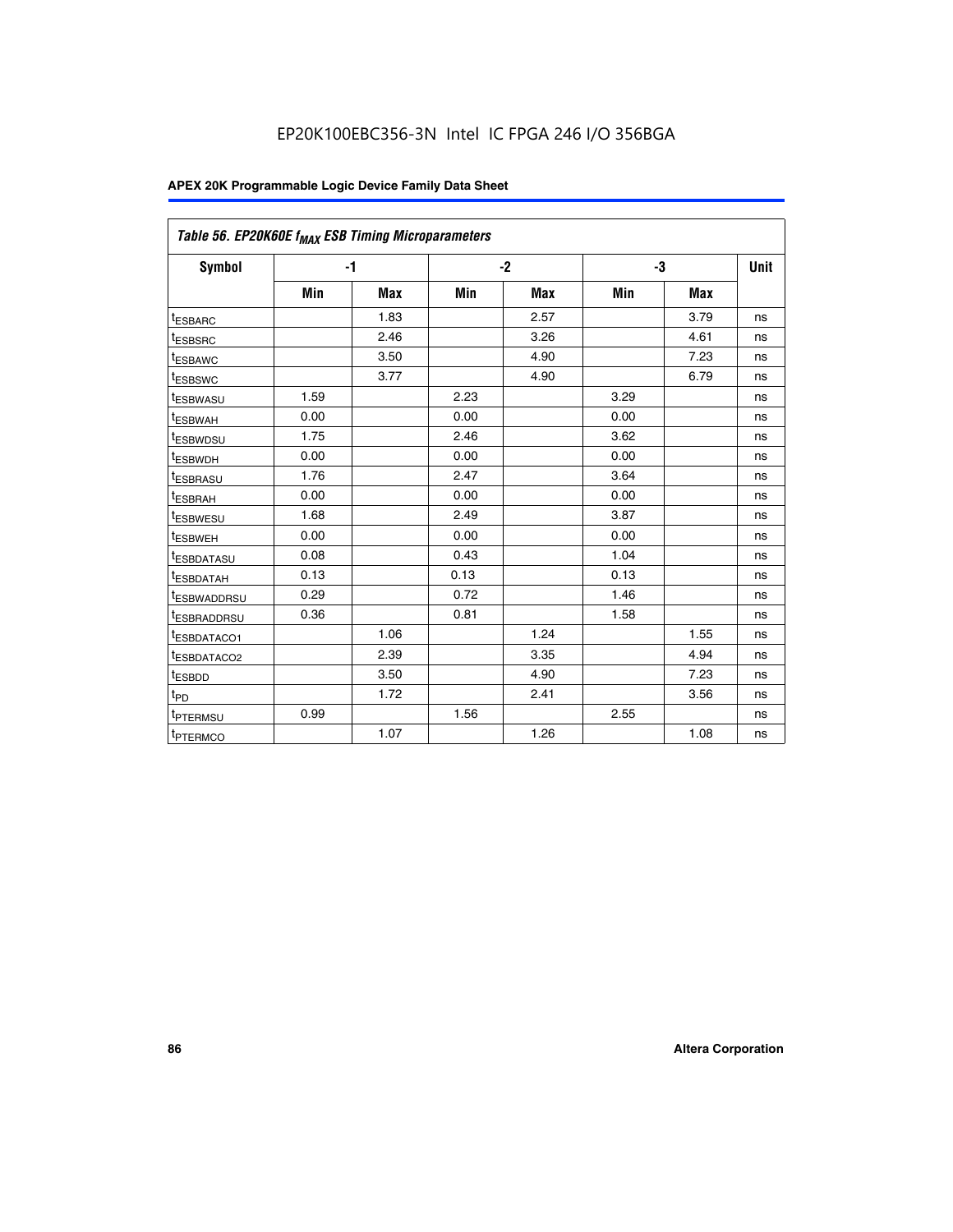## EP20K100EBC356-3N Intel IC FPGA 246 I/O 356BGA

| Table 57. EP20K60E f <sub>MAX</sub> Routing Delays |     |      |     |      |     |             |    |  |  |  |  |
|----------------------------------------------------|-----|------|-----|------|-----|-------------|----|--|--|--|--|
| Symbol                                             |     | -1   |     | -2   | -3  | <b>Unit</b> |    |  |  |  |  |
|                                                    | Min | Max  | Min | Max  | Min | Max         |    |  |  |  |  |
| $t_{F1-4}$                                         |     | 0.24 |     | 0.26 |     | 0.30        | ns |  |  |  |  |
| $t_{F5-20}$                                        |     | 1.45 |     | 1.58 |     | 1.79        | ns |  |  |  |  |
| $t_{F20+}$                                         |     | 1.96 |     | 2.14 |     | 2.45        | ns |  |  |  |  |

|                    | Table 58. EP20K60E Minimum Pulse Width Timing Parameters |            |      |     |      |     |             |  |  |  |  |  |  |
|--------------------|----------------------------------------------------------|------------|------|-----|------|-----|-------------|--|--|--|--|--|--|
| Symbol             |                                                          | -1         |      | -2  |      | -3  | <b>Unit</b> |  |  |  |  |  |  |
|                    | Min                                                      | <b>Max</b> | Min  | Max | Min  | Max |             |  |  |  |  |  |  |
| $t_{CH}$           | 2.00                                                     |            | 2.50 |     | 2.75 |     | ns          |  |  |  |  |  |  |
| $t_{CL}$           | 2.00                                                     |            | 2.50 |     | 2.75 |     | ns          |  |  |  |  |  |  |
| $t_{CLRP}$         | 0.20                                                     |            | 0.28 |     | 0.41 |     | ns          |  |  |  |  |  |  |
| t <sub>PREP</sub>  | 0.20                                                     |            | 0.28 |     | 0.41 |     | ns          |  |  |  |  |  |  |
| <sup>t</sup> ESBCH | 2.00                                                     |            | 2.50 |     | 2.75 |     | ns          |  |  |  |  |  |  |
| <sup>t</sup> ESBCL | 2.00                                                     |            | 2.50 |     | 2.75 |     | ns          |  |  |  |  |  |  |
| <sup>t</sup> ESBWP | 1.29                                                     |            | 1.80 |     | 2.66 |     | ns          |  |  |  |  |  |  |
| <sup>t</sup> ESBRP | 1.04                                                     |            | 1.45 |     | 2.14 |     | ns          |  |  |  |  |  |  |

| Table 59. EP20K60E External Timing Parameters |      |      |      |      |      |      |      |  |  |  |  |
|-----------------------------------------------|------|------|------|------|------|------|------|--|--|--|--|
| Symbol                                        | -1   |      |      | -2   | -3   |      | Unit |  |  |  |  |
|                                               | Min  | Max  | Min  | Max  | Min  | Max  |      |  |  |  |  |
| $t_{INSU}$                                    | 2.03 |      | 2.12 |      | 2.23 |      | ns   |  |  |  |  |
| t <sub>INH</sub>                              | 0.00 |      | 0.00 |      | 0.00 |      | ns   |  |  |  |  |
| toutco                                        | 2.00 | 4.84 | 2.00 | 5.31 | 2.00 | 5.81 | ns   |  |  |  |  |
| <sup>t</sup> INSUPLL                          | 1.12 |      | 1.15 |      |      |      | ns   |  |  |  |  |
| <sup>t</sup> INHPLL                           | 0.00 |      | 0.00 |      | ۰    |      | ns   |  |  |  |  |
| toutcopll                                     | 0.50 | 3.37 | 0.50 | 3.69 |      |      | ns   |  |  |  |  |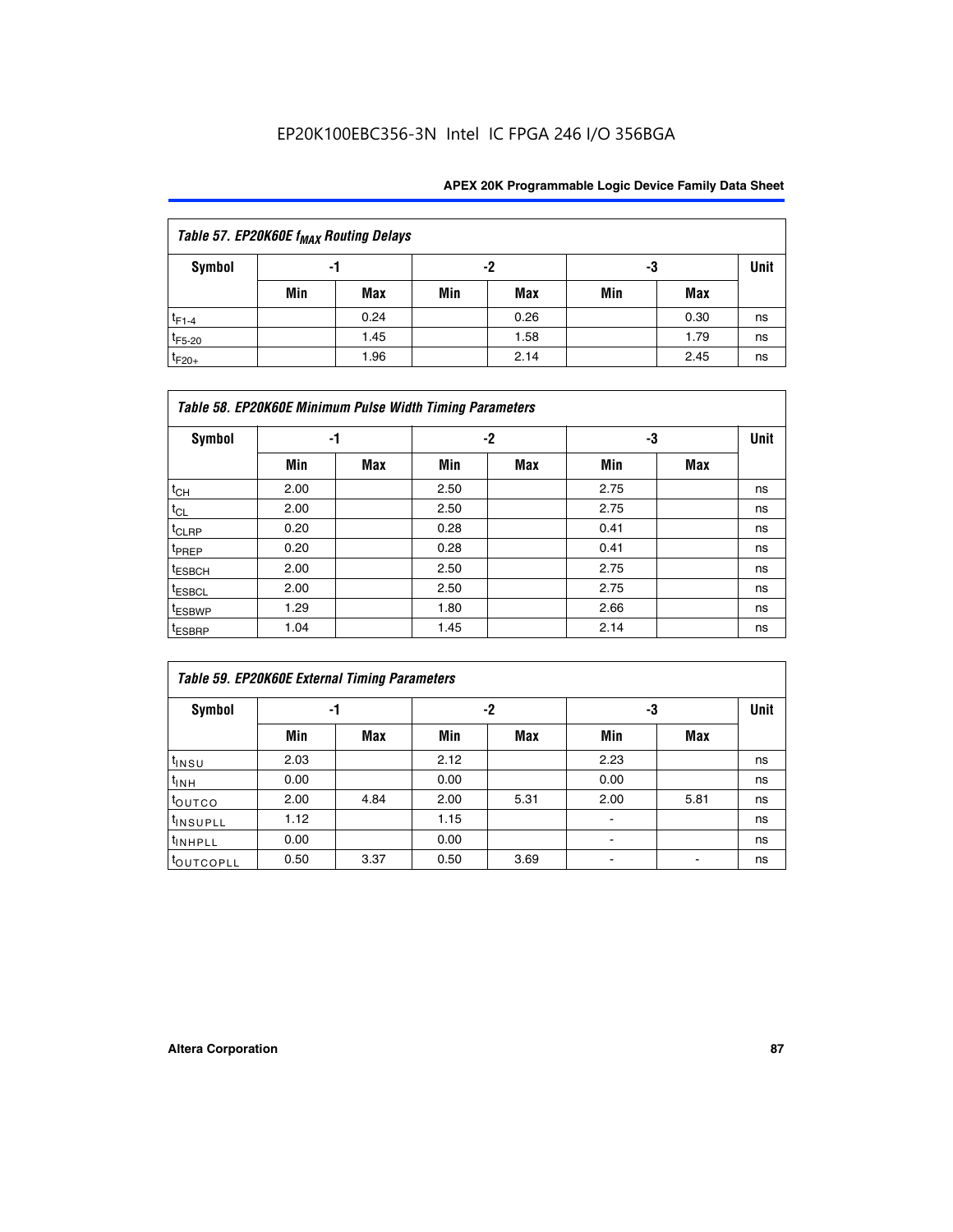| Table 60. EP20K60E External Bidirectional Timing Parameters |      |      |      |      |      |      |      |  |  |  |  |
|-------------------------------------------------------------|------|------|------|------|------|------|------|--|--|--|--|
| Symbol                                                      |      | -1   |      | $-2$ |      | -3   | Unit |  |  |  |  |
|                                                             | Min  | Max  | Min  | Max  | Min  | Max  |      |  |  |  |  |
| <sup>t</sup> INSUBIDIR                                      | 2.77 |      | 2.91 |      | 3.11 |      | ns   |  |  |  |  |
| $t_{\rm INHBIDIR}$                                          | 0.00 |      | 0.00 |      | 0.00 |      | ns   |  |  |  |  |
| <sup>t</sup> OUTCOBIDIR                                     | 2.00 | 4.84 | 2.00 | 5.31 | 2.00 | 5.81 | ns   |  |  |  |  |
| $t_{XZBIDIR}$                                               |      | 6.47 |      | 7.44 |      | 8.65 | ns   |  |  |  |  |
| <sup>t</sup> zxbidir                                        |      | 6.47 |      | 7.44 |      | 8.65 | ns   |  |  |  |  |
| <sup>t</sup> INSUBIDIRPLL                                   | 3.44 |      | 3.24 |      |      |      | ns   |  |  |  |  |
| <sup>t</sup> INHBIDIRPLL                                    | 0.00 |      | 0.00 |      | ۰.   |      | ns   |  |  |  |  |
| <sup>t</sup> OUTCOBIDIRPLL                                  | 0.50 | 3.37 | 0.50 | 3.69 |      |      | ns   |  |  |  |  |
| <sup>t</sup> xzbidirpll                                     |      | 5.00 |      | 5.82 |      |      | ns   |  |  |  |  |
| <sup>T</sup> ZXBIDIRPLL                                     |      | 5.00 |      | 5.82 |      |      | ns   |  |  |  |  |

Tables 61 through 66 describe  $f_{MAX}$  LE Timing Microparameters, *fMAX* ESB Timing Microparameters, *fMAX* Routing Delays, Minimum Pulse Width Timing Parameters, External Timing Parameters, and External Bidirectional Timing Parameters for EP20K100E APEX 20KE devices.

| Table 61. EP20K100E f <sub>MAX</sub> LE Timing Microparameters |      |      |      |            |      |             |    |  |  |  |  |
|----------------------------------------------------------------|------|------|------|------------|------|-------------|----|--|--|--|--|
| <b>Symbol</b>                                                  |      | -1   |      | -2         | -3   | <b>Unit</b> |    |  |  |  |  |
|                                                                | Min  | Max  | Min  | <b>Max</b> | Min  | <b>Max</b>  |    |  |  |  |  |
| t <sub>SU</sub>                                                | 0.25 |      | 0.25 |            | 0.25 |             | ns |  |  |  |  |
| tμ                                                             | 0.25 |      | 0.25 |            | 0.25 |             | ns |  |  |  |  |
| $t_{CO}$                                                       |      | 0.28 |      | 0.28       |      | 0.34        | ns |  |  |  |  |
| t <sub>LUT</sub>                                               |      | 0.80 |      | 0.95       |      | 1.13        | ns |  |  |  |  |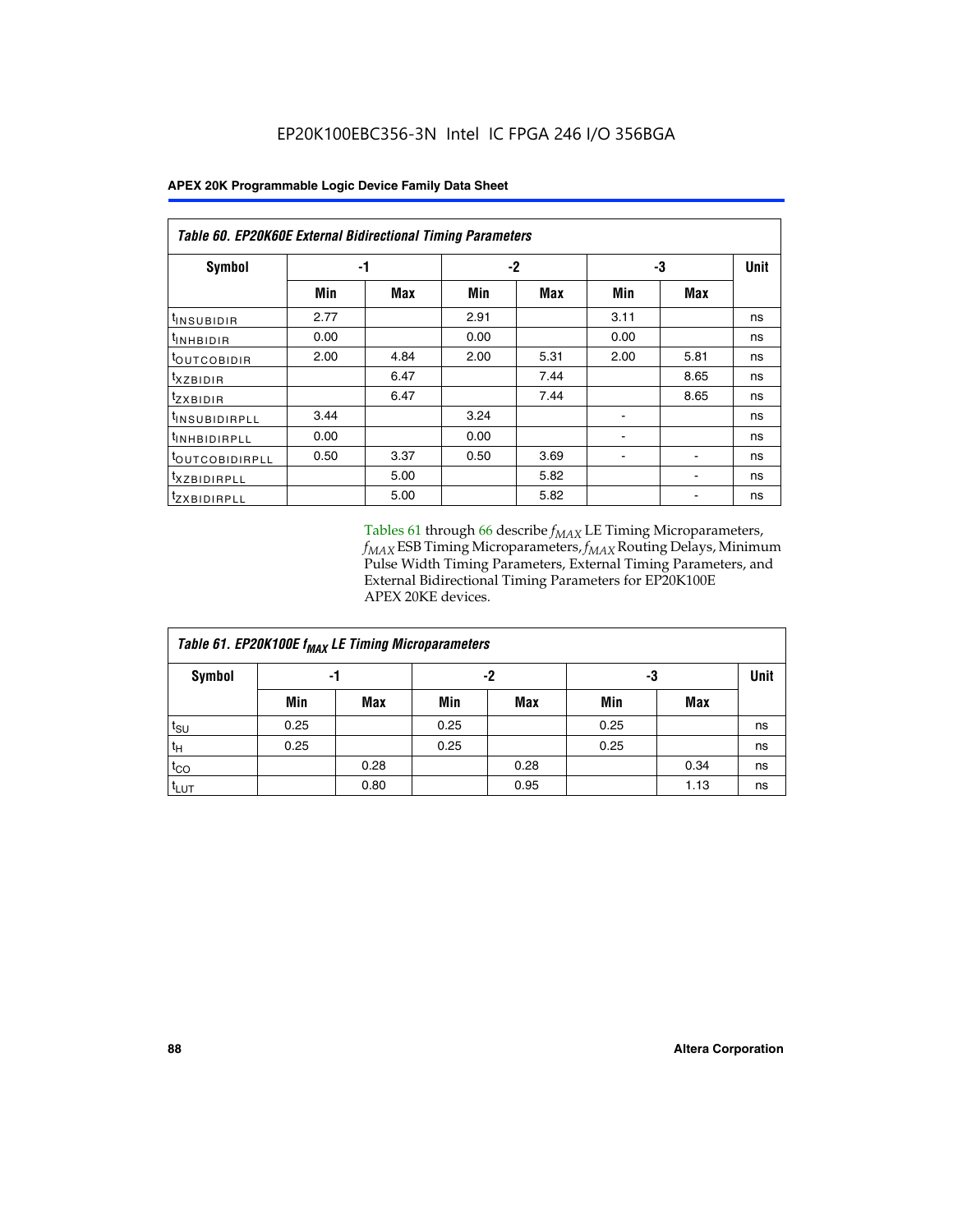|                         | Table 62. EP20K100E f <sub>MAX</sub> ESB Timing Microparameters |      |         |            |         |            |             |  |  |  |  |
|-------------------------|-----------------------------------------------------------------|------|---------|------------|---------|------------|-------------|--|--|--|--|
| Symbol                  |                                                                 | $-1$ |         | $-2$       |         | -3         | <b>Unit</b> |  |  |  |  |
|                         | Min                                                             | Max  | Min     | <b>Max</b> | Min     | <b>Max</b> |             |  |  |  |  |
| <sup>t</sup> ESBARC     |                                                                 | 1.61 |         | 1.84       |         | 1.97       | ns          |  |  |  |  |
| <sup>t</sup> ESBSRC     |                                                                 | 2.57 |         | 2.97       |         | 3.20       | ns          |  |  |  |  |
| <sup>t</sup> ESBAWC     |                                                                 | 0.52 |         | 4.09       |         | 4.39       | ns          |  |  |  |  |
| <sup>t</sup> ESBSWC     |                                                                 | 3.17 |         | 3.78       |         | 4.09       | ns          |  |  |  |  |
| <sup>t</sup> ESBWASU    | 0.56                                                            |      | 6.41    |            | 0.63    |            | ns          |  |  |  |  |
| t <sub>ESBWAH</sub>     | 0.48                                                            |      | 0.54    |            | 0.55    |            | ns          |  |  |  |  |
| <sup>t</sup> ESBWDSU    | 0.71                                                            |      | 0.80    |            | 0.81    |            | ns          |  |  |  |  |
| <sup>t</sup> ESBWDH     | .048                                                            |      | 0.54    |            | 0.55    |            | ns          |  |  |  |  |
| <sup>t</sup> ESBRASU    | 1.57                                                            |      | 1.75    |            | 1.87    |            | ns          |  |  |  |  |
| <sup>t</sup> ESBRAH     | 0.00                                                            |      | 0.00    |            | 0.20    |            | ns          |  |  |  |  |
| <sup>t</sup> ESBWESU    | 1.54                                                            |      | 1.72    |            | 1.80    |            | ns          |  |  |  |  |
| <sup>I</sup> ESBWEH     | 0.00                                                            |      | 0.00    |            | 0.00    |            | ns          |  |  |  |  |
| <sup>t</sup> ESBDATASU  | $-0.16$                                                         |      | $-0.20$ |            | $-0.20$ |            | ns          |  |  |  |  |
| <sup>t</sup> ESBDATAH   | 0.13                                                            |      | 0.13    |            | 0.13    |            | ns          |  |  |  |  |
| <sup>t</sup> ESBWADDRSU | 0.12                                                            |      | 0.08    |            | 0.13    |            | ns          |  |  |  |  |
| <sup>I</sup> ESBRADDRSU | 0.17                                                            |      | 0.15    |            | 0.19    |            | ns          |  |  |  |  |
| <sup>I</sup> ESBDATACO1 |                                                                 | 1.20 |         | 1.39       |         | 1.52       | ns          |  |  |  |  |
| <sup>t</sup> ESBDATACO2 |                                                                 | 2.54 |         | 2.99       |         | 3.22       | ns          |  |  |  |  |
| <sup>t</sup> ESBDD      |                                                                 | 3.06 |         | 3.56       |         | 3.85       | ns          |  |  |  |  |
| t <sub>PD</sub>         |                                                                 | 1.73 |         | 2.02       |         | 2.20       | ns          |  |  |  |  |
| <sup>I</sup> PTERMSU    | 1.11                                                            |      | 1.26    |            | 1.38    |            | ns          |  |  |  |  |
| t <sub>PTERMCO</sub>    |                                                                 | 1.19 |         | 1.40       |         | 1.08       | ns          |  |  |  |  |

| Table 63. EP20K100E f <sub>MAX</sub> Routing Delays |                |      |     |      |     |      |    |  |  |  |
|-----------------------------------------------------|----------------|------|-----|------|-----|------|----|--|--|--|
| Symbol                                              | -2<br>-3<br>-1 |      |     |      |     |      |    |  |  |  |
|                                                     | Min            | Max  | Min | Max  | Min | Max  |    |  |  |  |
| $t_{F1-4}$                                          |                | 0.24 |     | 0.27 |     | 0.29 | ns |  |  |  |
| $t_{F5-20}$                                         |                | 1.04 |     | 1.26 |     | 1.52 | ns |  |  |  |
| $t_{F20+}$                                          |                | 1.12 |     | 1.36 |     | 1.86 | ns |  |  |  |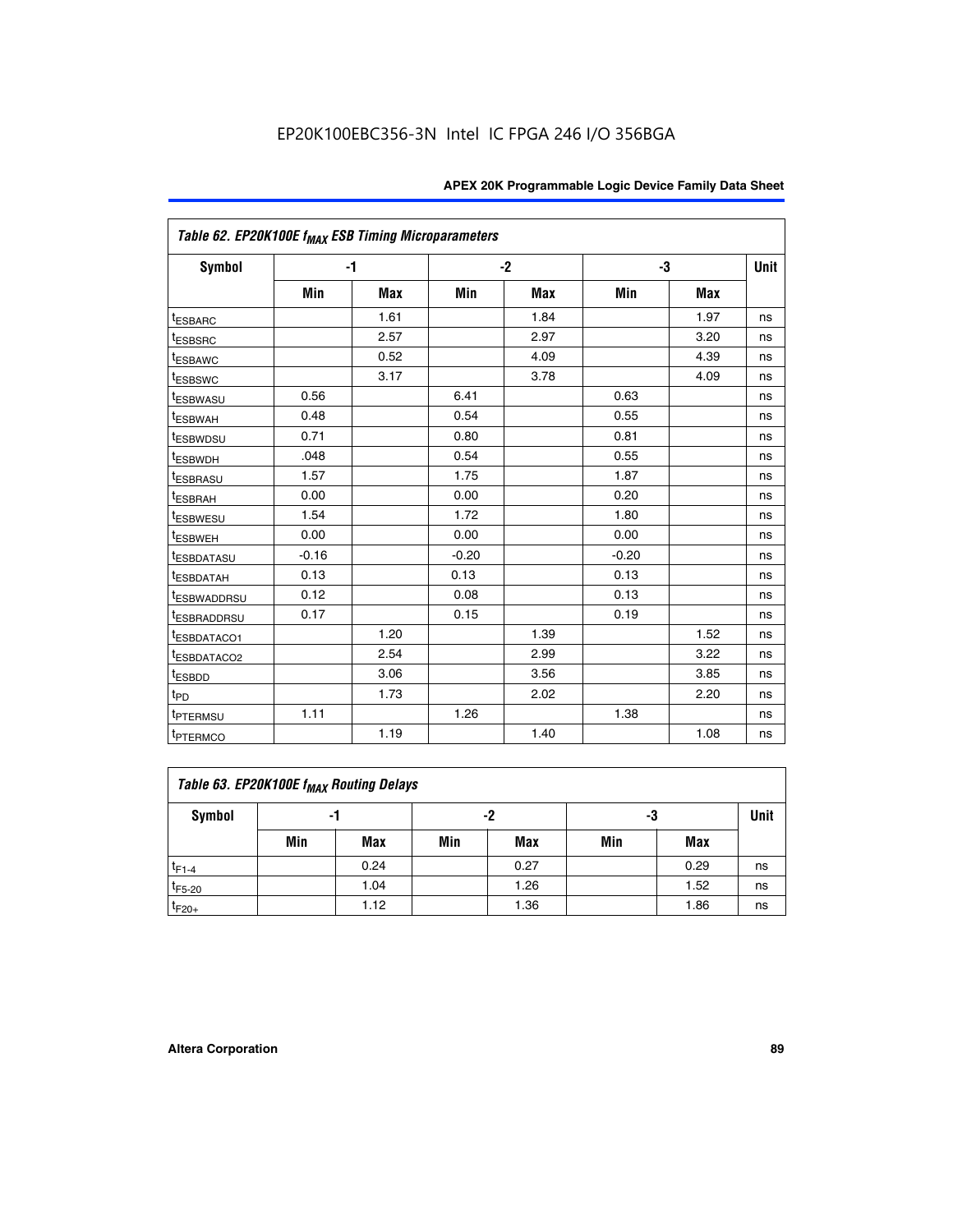## EP20K100EBC356-3N Intel IC FPGA 246 I/O 356BGA

### **APEX 20K Programmable Logic Device Family Data Sheet**

|                    | Table 64. EP20K100E Minimum Pulse Width Timing Parameters |            |      |            |      |            |             |  |  |  |  |  |
|--------------------|-----------------------------------------------------------|------------|------|------------|------|------------|-------------|--|--|--|--|--|
| <b>Symbol</b>      | -1                                                        |            |      | -2         | -3   |            | <b>Unit</b> |  |  |  |  |  |
|                    | Min                                                       | <b>Max</b> | Min  | <b>Max</b> | Min  | <b>Max</b> |             |  |  |  |  |  |
| $t_{CH}$           | 2.00                                                      |            | 2.00 |            | 2.00 |            | ns          |  |  |  |  |  |
| $t_{CL}$           | 2.00                                                      |            | 2.00 |            | 2.00 |            | ns          |  |  |  |  |  |
| $t_{CLRP}$         | 0.20                                                      |            | 0.20 |            | 0.20 |            | ns          |  |  |  |  |  |
| <sup>t</sup> PREP  | 0.20                                                      |            | 0.20 |            | 0.20 |            | ns          |  |  |  |  |  |
| <sup>t</sup> ESBCH | 2.00                                                      |            | 2.00 |            | 2.00 |            | ns          |  |  |  |  |  |
| <sup>t</sup> ESBCL | 2.00                                                      |            | 2.00 |            | 2.00 |            | ns          |  |  |  |  |  |
| <sup>t</sup> ESBWP | 1.29                                                      |            | 1.53 |            | 1.66 |            | ns          |  |  |  |  |  |
| <sup>t</sup> ESBRP | 1.11                                                      |            | 1.29 |            | 1.41 |            | ns          |  |  |  |  |  |

|                      | Table 65. EP20K100E External Timing Parameters |            |      |            |                |            |    |  |  |  |  |  |
|----------------------|------------------------------------------------|------------|------|------------|----------------|------------|----|--|--|--|--|--|
| <b>Symbol</b>        | -1                                             |            |      | -2         |                | -3         |    |  |  |  |  |  |
|                      | Min                                            | <b>Max</b> | Min  | <b>Max</b> | Min            | <b>Max</b> |    |  |  |  |  |  |
| $t_{INSU}$           | 2.23                                           |            | 2.32 |            | 2.43           |            | ns |  |  |  |  |  |
| $t_{\rm INH}$        | 0.00                                           |            | 0.00 |            | 0.00           |            | ns |  |  |  |  |  |
| toutco               | 2.00                                           | 4.86       | 2.00 | 5.35       | 2.00           | 5.84       | ns |  |  |  |  |  |
| <sup>t</sup> INSUPLL | 1.58                                           |            | 1.66 |            |                |            | ns |  |  |  |  |  |
| <sup>t</sup> INHPLL  | 0.00                                           |            | 0.00 |            | $\blacksquare$ |            | ns |  |  |  |  |  |
| <b>LOUTCOPLL</b>     | 0.50                                           | 2.96       | 0.50 | 3.29       | -              |            | ns |  |  |  |  |  |

| Table 66. EP20K100E External Bidirectional Timing Parameters |      |      |      |      |      |            |    |  |  |  |
|--------------------------------------------------------------|------|------|------|------|------|------------|----|--|--|--|
| Symbol                                                       |      | -1   |      | $-2$ |      | -3         |    |  |  |  |
|                                                              | Min  | Max  | Min  | Max  | Min  | <b>Max</b> |    |  |  |  |
| <sup>t</sup> INSUBIDIR                                       | 2.74 |      | 2.96 |      | 3.19 |            | ns |  |  |  |
| <b>TINHBIDIR</b>                                             | 0.00 |      | 0.00 |      | 0.00 |            | ns |  |  |  |
| <b>LOUTCOBIDIR</b>                                           | 2.00 | 4.86 | 2.00 | 5.35 | 2.00 | 5.84       | ns |  |  |  |
| <sup>T</sup> XZBIDIR                                         |      | 5.00 |      | 5.48 |      | 5.89       | ns |  |  |  |
| $I_{Z}$ XBIDIR                                               |      | 5.00 |      | 5.48 |      | 5.89       | ns |  |  |  |
| <sup>t</sup> INSUBIDIRPLL                                    | 4.64 |      | 5.03 |      |      |            | ns |  |  |  |
| <sup>I</sup> INHBIDIRPLL                                     | 0.00 |      | 0.00 |      |      |            | ns |  |  |  |
| <b><i>COUTCOBIDIRPLL</i></b>                                 | 0.50 | 2.96 | 0.50 | 3.29 |      |            | ns |  |  |  |
| <sup>I</sup> XZBIDIRPLL                                      |      | 3.10 |      | 3.42 |      |            | ns |  |  |  |
| <sup>I</sup> ZXBIDIRPLL                                      |      | 3.10 |      | 3.42 |      |            | ns |  |  |  |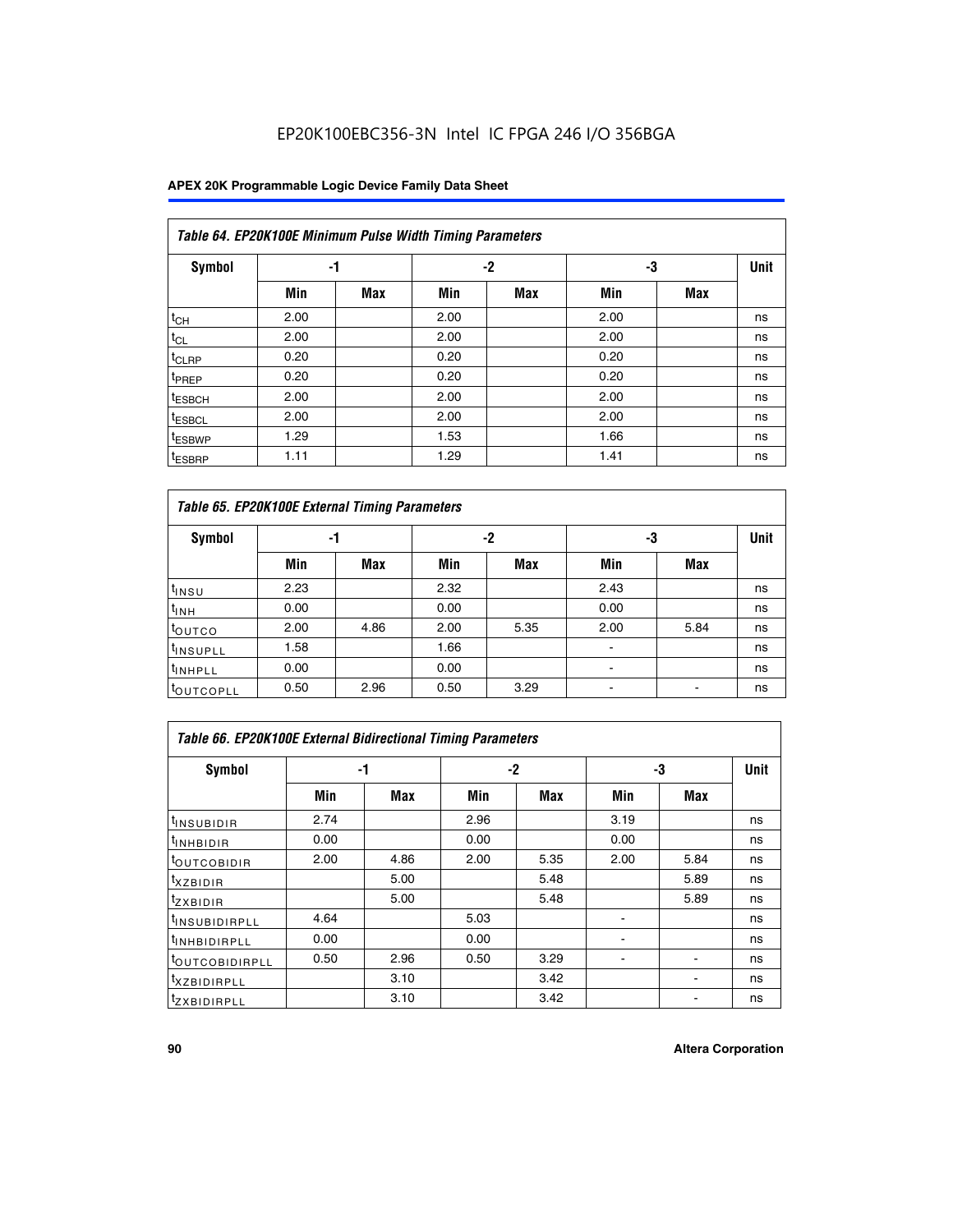Tables 67 through 72 describe *f<sub>MAX</sub>* LE Timing Microparameters, *f<sub>MAX</sub>* ESB Timing Microparameters, *f<sub>MAX</sub>* Routing Delays, Minimum Pulse Width Timing Parameters, External Timing Parameters, and External Bidirectional Timing Parameters for EP20K160E APEX 20KE devices.

| Table 67. EP20K160E f <sub>MAX</sub> LE Timing Microparameters |      |            |      |            |      |      |    |  |  |  |  |
|----------------------------------------------------------------|------|------------|------|------------|------|------|----|--|--|--|--|
| Symbol                                                         | -1   |            |      | -2         |      | -3   |    |  |  |  |  |
|                                                                | Min  | <b>Max</b> | Min  | <b>Max</b> | Min  | Max  |    |  |  |  |  |
| $t_{\text{SU}}$                                                | 0.22 |            | 0.24 |            | 0.26 |      | ns |  |  |  |  |
| $t_H$                                                          | 0.22 |            | 0.24 |            | 0.26 |      | ns |  |  |  |  |
| $t_{CO}$                                                       |      | 0.25       |      | 0.31       |      | 0.35 | ns |  |  |  |  |
| t <sub>lut</sub>                                               |      | 0.69       |      | 0.88       |      | 1.12 | ns |  |  |  |  |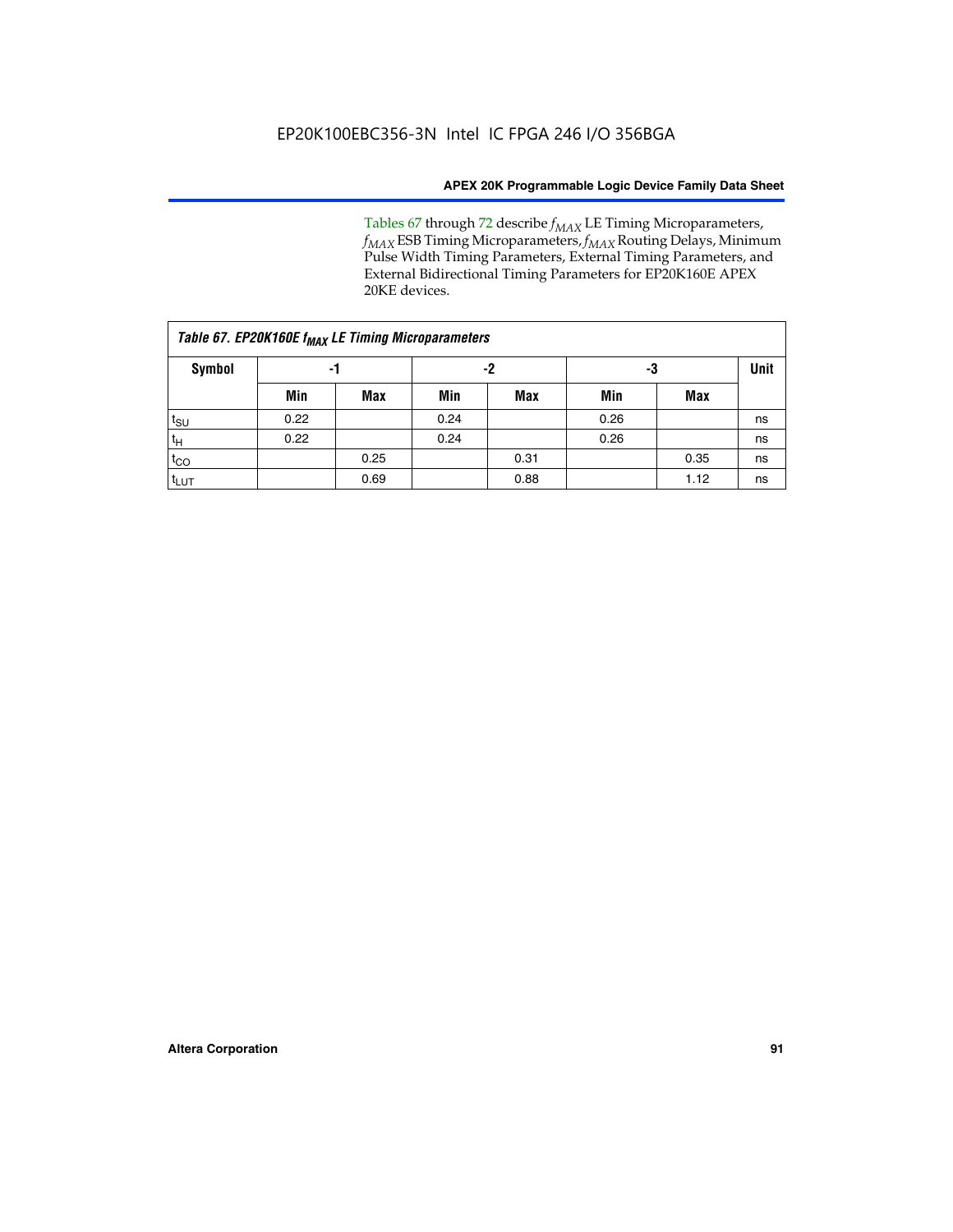| Table 68. EP20K160E f <sub>MAX</sub> ESB Timing Microparameters |         |            |         |            |      |      |      |
|-----------------------------------------------------------------|---------|------------|---------|------------|------|------|------|
| <b>Symbol</b>                                                   |         | $-1$       |         | $-2$       |      | -3   | Unit |
|                                                                 | Min     | <b>Max</b> | Min     | <b>Max</b> | Min  | Max  |      |
| <sup>t</sup> ESBARC                                             |         | 1.65       |         | 2.02       |      | 2.11 | ns   |
| t <sub>ESBSRC</sub>                                             |         | 2.21       |         | 2.70       |      | 3.11 | ns   |
| <sup>t</sup> ESBAWC                                             |         | 3.04       |         | 3.79       |      | 4.42 | ns   |
| t <sub>ESBSWC</sub>                                             |         | 2.81       |         | 3.56       |      | 4.10 | ns   |
| <sup>t</sup> ESBWASU                                            | 0.54    |            | 0.66    |            | 0.73 |      | ns   |
| <sup>t</sup> ESBWAH                                             | 0.36    |            | 0.45    |            | 0.47 |      | ns   |
| t <sub>ESBWDSU</sub>                                            | 0.68    |            | 0.81    |            | 0.94 |      | ns   |
| <sup>t</sup> ESBWDH                                             | 0.36    |            | 0.45    |            | 0.47 |      | ns   |
| t <sub>ESBRASU</sub>                                            | 1.58    |            | 1.87    |            | 2.06 |      | ns   |
| <sup>t</sup> ESBRAH                                             | 0.00    |            | 0.00    |            | 0.01 |      | ns   |
| <sup>t</sup> ESBWESU                                            | 1.41    |            | 1.71    |            | 2.00 |      | ns   |
| t <sub>ESBWEH</sub>                                             | 0.00    |            | 0.00    |            | 0.00 |      | ns   |
| t <sub>ESBDATASU</sub>                                          | $-0.02$ |            | $-0.03$ |            | 0.09 |      | ns   |
| t <sub>ESBDATAH</sub>                                           | 0.13    |            | 0.13    |            | 0.13 |      | ns   |
| t <sub>ESBWADDRSU</sub>                                         | 0.14    |            | 0.17    |            | 0.35 |      | ns   |
| <sup>t</sup> ESBRADDRSU                                         | 0.21    |            | 0.27    |            | 0.43 |      | ns   |
| <sup>I</sup> ESBDATACO1                                         |         | 1.04       |         | 1.30       |      | 1.46 | ns   |
| t <sub>ESBDATACO2</sub>                                         |         | 2.15       |         | 2.70       |      | 3.16 | ns   |
| <sup>t</sup> ESBDD                                              |         | 2.69       |         | 3.35       |      | 3.97 | ns   |
| $t_{\mathsf{PD}}$                                               |         | 1.55       |         | 1.93       |      | 2.29 | ns   |
| t <sub>PTERMSU</sub>                                            | 1.01    |            | 1.23    |            | 1.52 |      | ns   |
| t <sub>PTERMCO</sub>                                            |         | 1.06       |         | 1.32       |      | 1.04 | ns   |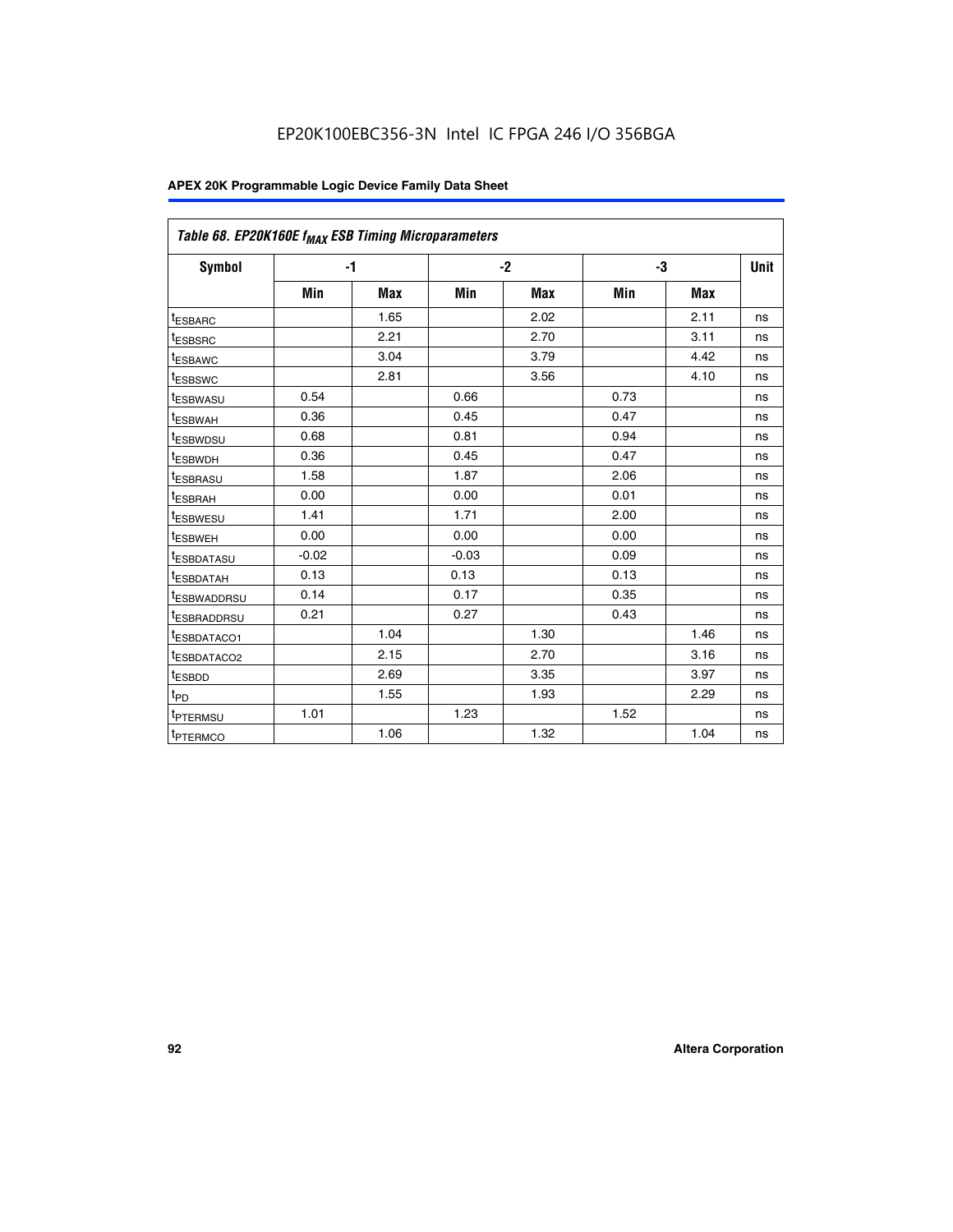## EP20K100EBC356-3N Intel IC FPGA 246 I/O 356BGA

| Table 69. EP20K160E f <sub>MAX</sub> Routing Delays |     |      |     |      |     |      |             |  |  |  |  |
|-----------------------------------------------------|-----|------|-----|------|-----|------|-------------|--|--|--|--|
| Symbol                                              | -1  |      |     | -2   | -3  |      | <b>Unit</b> |  |  |  |  |
|                                                     | Min | Max  | Min | Max  | Min | Max  |             |  |  |  |  |
| $t_{F1-4}$                                          |     | 0.25 |     | 0.26 |     | 0.28 | ns          |  |  |  |  |
| $t_{F5-20}$                                         |     | 1.00 |     | 1.18 |     | 1.35 | ns          |  |  |  |  |
| $t_{F20+}$                                          |     | 1.95 |     | 2.19 |     | 2.30 | ns          |  |  |  |  |

|                    | Table 70. EP20K160E Minimum Pulse Width Timing Parameters |     |      |      |      |     |    |  |  |  |  |  |  |
|--------------------|-----------------------------------------------------------|-----|------|------|------|-----|----|--|--|--|--|--|--|
| Symbol             |                                                           | -1  |      | $-2$ |      | -3  |    |  |  |  |  |  |  |
|                    | Min                                                       | Max | Min  | Max  | Min  | Max |    |  |  |  |  |  |  |
| $t_{CH}$           | 1.34                                                      |     | 1.43 |      | 1.55 |     | ns |  |  |  |  |  |  |
| $t_{CL}$           | 1.34                                                      |     | 1.43 |      | 1.55 |     | ns |  |  |  |  |  |  |
| $t_{CLRP}$         | 0.18                                                      |     | 0.19 |      | 0.21 |     | ns |  |  |  |  |  |  |
| t <sub>PREP</sub>  | 0.18                                                      |     | 0.19 |      | 0.21 |     | ns |  |  |  |  |  |  |
| <sup>t</sup> ESBCH | 1.34                                                      |     | 1.43 |      | 1.55 |     | ns |  |  |  |  |  |  |
| <sup>t</sup> ESBCL | 1.34                                                      |     | 1.43 |      | 1.55 |     | ns |  |  |  |  |  |  |
| <sup>t</sup> ESBWP | 1.15                                                      |     | 1.45 |      | 1.73 |     | ns |  |  |  |  |  |  |
| <sup>t</sup> ESBRP | 0.93                                                      |     | 1.15 |      | 1.38 |     | ns |  |  |  |  |  |  |

| Table 71. EP20K160E External Timing Parameters |      |      |      |      |                |      |    |  |  |  |  |
|------------------------------------------------|------|------|------|------|----------------|------|----|--|--|--|--|
| Symbol                                         | -1   |      |      | -2   | -3             | Unit |    |  |  |  |  |
|                                                | Min  | Max  | Min  | Max  | Min            | Max  |    |  |  |  |  |
| $t_{INSU}$                                     | 2.23 |      | 2.34 |      | 2.47           |      | ns |  |  |  |  |
| $t_{INH}$                                      | 0.00 |      | 0.00 |      | 0.00           |      | ns |  |  |  |  |
| toutco                                         | 2.00 | 5.07 | 2.00 | 5.59 | 2.00           | 6.13 | ns |  |  |  |  |
| <sup>t</sup> INSUPLL                           | 2.12 |      | 2.07 |      | $\blacksquare$ |      | ns |  |  |  |  |
| <sup>t</sup> INHPLL                            | 0.00 |      | 0.00 |      | ۰              |      | ns |  |  |  |  |
| toutcopll                                      | 0.50 | 3.00 | 0.50 | 3.35 |                |      | ns |  |  |  |  |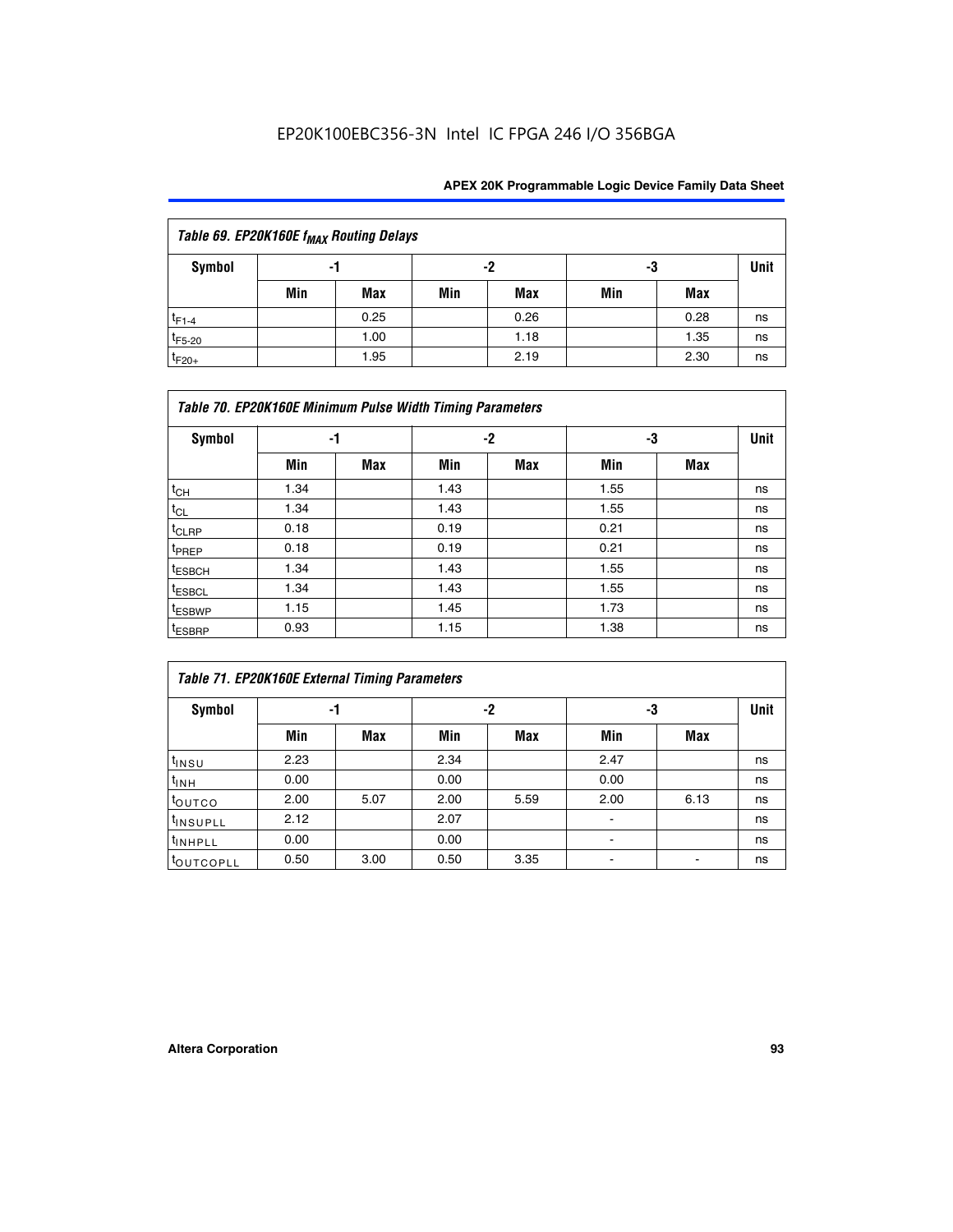|  | <b>APEX 20K Programmable Logic Device Family Data Sheet</b> |
|--|-------------------------------------------------------------|
|--|-------------------------------------------------------------|

|                                | Table 72. EP20K160E External Bidirectional Timing Parameters |      |      |      |                          |                          |    |  |  |  |  |
|--------------------------------|--------------------------------------------------------------|------|------|------|--------------------------|--------------------------|----|--|--|--|--|
| Symbol                         |                                                              | -1   |      | $-2$ |                          | -3                       |    |  |  |  |  |
|                                | Min                                                          | Max  | Min  | Max  | Min                      | Max                      |    |  |  |  |  |
| <sup>t</sup> INSUB <u>IDIR</u> | 2.86                                                         |      | 3.24 |      | 3.54                     |                          | ns |  |  |  |  |
| <b>UNHBIDIR</b>                | 0.00                                                         |      | 0.00 |      | 0.00                     |                          | ns |  |  |  |  |
| <b>LOUTCOBIDIR</b>             | 2.00                                                         | 5.07 | 2.00 | 5.59 | 2.00                     | 6.13                     | ns |  |  |  |  |
| KZBIDIR                        |                                                              | 7.43 |      | 8.23 |                          | 8.58                     | ns |  |  |  |  |
| <sup>t</sup> zxbidir           |                                                              | 7.43 |      | 8.23 |                          | 8.58                     | ns |  |  |  |  |
| <sup>t</sup> INSUBIDIRPLL      | 4.93                                                         |      | 5.48 |      |                          |                          | ns |  |  |  |  |
| <sup>t</sup> INHBIDIRPLL       | 0.00                                                         |      | 0.00 |      | ۰                        |                          | ns |  |  |  |  |
| <b><i>LOUTCOBIDIRPLL</i></b>   | 0.50                                                         | 3.00 | 0.50 | 3.35 | $\overline{\phantom{0}}$ | $\overline{\phantom{0}}$ | ns |  |  |  |  |
| <sup>T</sup> XZBIDIRPLL        |                                                              | 5.36 |      | 5.99 |                          |                          | ns |  |  |  |  |
| <sup>I</sup> ZXBIDIRPLL        |                                                              | 5.36 |      | 5.99 |                          |                          | ns |  |  |  |  |

Tables 73 through 78 describe  $f_{MAX}$  LE Timing Microparameters,  $f_{MAX}$ ESB Timing Microparameters, *f<sub>MAX</sub>* Routing Delays, Minimum Pulse Width Timing Parameters, External Timing Parameters, and External Bidirectional Timing Parameters for EP20K200E APEX 20KE devices.

| Table 73. EP20K200E f <sub>MAX</sub> LE Timing Microparameters |      |      |      |            |      |             |    |  |  |  |  |
|----------------------------------------------------------------|------|------|------|------------|------|-------------|----|--|--|--|--|
| <b>Symbol</b><br>-1                                            |      |      |      | -2         | -3   | <b>Unit</b> |    |  |  |  |  |
|                                                                | Min  | Max  | Min  | <b>Max</b> | Min  | Max         |    |  |  |  |  |
| $t_{\text{SU}}$                                                | 0.23 |      | 0.24 |            | 0.26 |             | ns |  |  |  |  |
| $t_H$                                                          | 0.23 |      | 0.24 |            | 0.26 |             | ns |  |  |  |  |
| $t_{CO}$                                                       |      | 0.26 |      | 0.31       |      | 0.36        | ns |  |  |  |  |
| t <sub>LUT</sub>                                               |      | 0.70 |      | 0.90       |      | 1.14        | ns |  |  |  |  |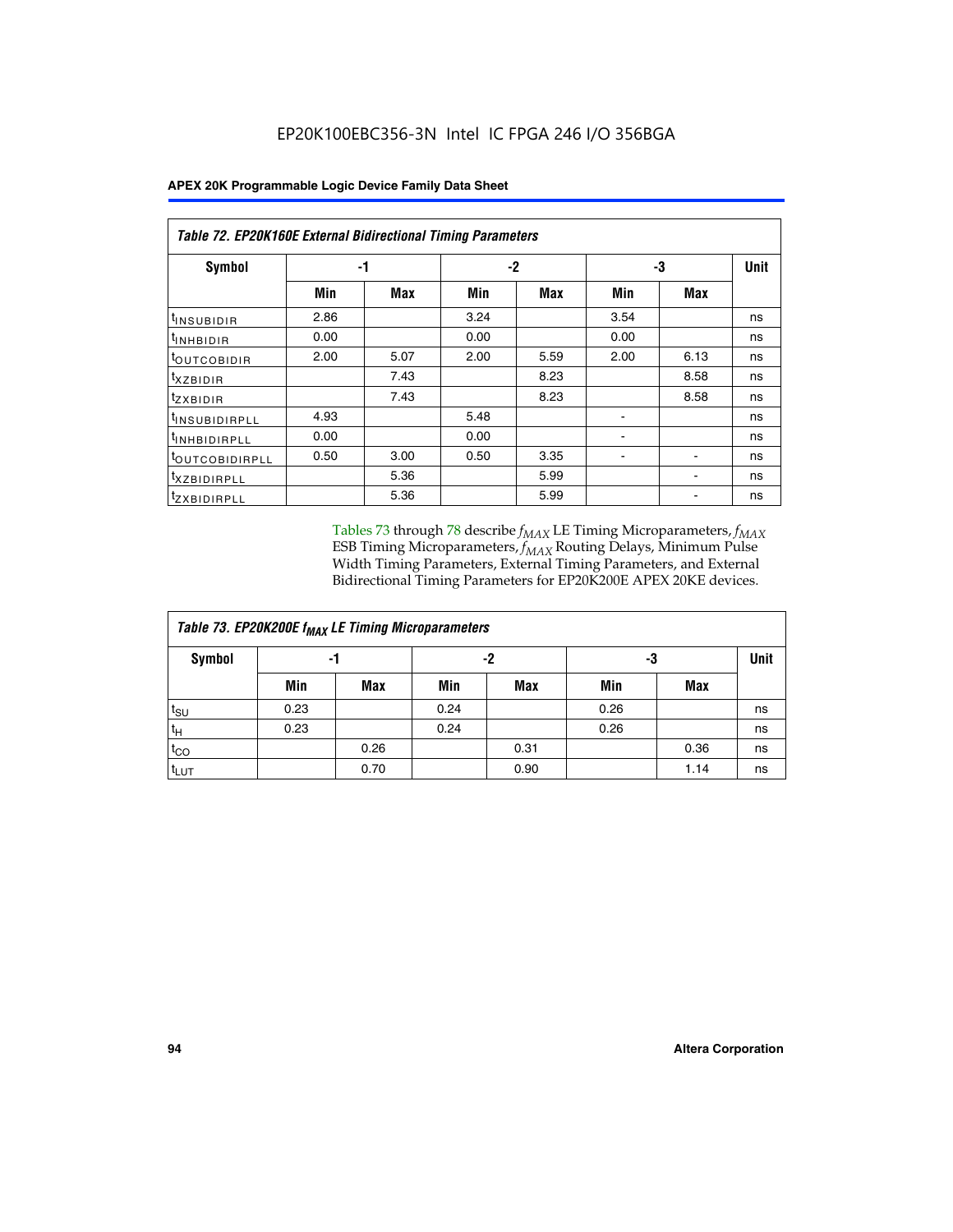|                                     | Table 74. EP20K200E f <sub>MAX</sub> ESB Timing Microparameters |            |         |      |      |      |             |  |  |  |  |  |
|-------------------------------------|-----------------------------------------------------------------|------------|---------|------|------|------|-------------|--|--|--|--|--|
| Symbol                              |                                                                 | $-1$       |         | $-2$ |      | -3   | <b>Unit</b> |  |  |  |  |  |
|                                     | Min                                                             | <b>Max</b> | Min     | Max  | Min  | Max  |             |  |  |  |  |  |
| <sup>t</sup> ESBARC                 |                                                                 | 1.68       |         | 2.06 |      | 2.24 | ns          |  |  |  |  |  |
| <sup>t</sup> ESBSRC                 |                                                                 | 2.27       |         | 2.77 |      | 3.18 | ns          |  |  |  |  |  |
| t <sub>ESBAWC</sub>                 |                                                                 | 3.10       |         | 3.86 |      | 4.50 | ns          |  |  |  |  |  |
| <sup>t</sup> ESBSWC                 |                                                                 | 2.90       |         | 3.67 |      | 4.21 | ns          |  |  |  |  |  |
| t <sub>ESBWASU</sub>                | 0.55                                                            |            | 0.67    |      | 0.74 |      | ns          |  |  |  |  |  |
| <sup>t</sup> ESBWAH                 | 0.36                                                            |            | 0.46    |      | 0.48 |      | ns          |  |  |  |  |  |
| <sup>t</sup> ESBWDSU                | 0.69                                                            |            | 0.83    |      | 0.95 |      | ns          |  |  |  |  |  |
| <sup>t</sup> ESBWDH                 | 0.36                                                            |            | 0.46    |      | 0.48 |      | ns          |  |  |  |  |  |
| <sup>t</sup> ESBRASU                | 1.61                                                            |            | 1.90    |      | 2.09 |      | ns          |  |  |  |  |  |
| t <sub>ESBRAH</sub>                 | 0.00                                                            |            | 0.00    |      | 0.01 |      | ns          |  |  |  |  |  |
| t <sub>ESBWESU</sub>                | 1.42                                                            |            | 1.71    |      | 2.01 |      | ns          |  |  |  |  |  |
| <sup>I</sup> ESBWEH                 | 0.00                                                            |            | 0.00    |      | 0.00 |      | ns          |  |  |  |  |  |
| t <sub>ESBDATASU</sub>              | $-0.06$                                                         |            | $-0.07$ |      | 0.05 |      | ns          |  |  |  |  |  |
| <b>ESBDATAH</b>                     | 0.13                                                            |            | 0.13    |      | 0.13 |      | ns          |  |  |  |  |  |
| t <sub>ESBWADDRSU</sub>             | 0.11                                                            |            | 0.13    |      | 0.31 |      | ns          |  |  |  |  |  |
| <sup>t</sup> ESBRADDRSU             | 0.18                                                            |            | 0.23    |      | 0.39 |      | ns          |  |  |  |  |  |
| ESBDATACO1                          |                                                                 | 1.09       |         | 1.35 |      | 1.51 | ns          |  |  |  |  |  |
| <sup>t</sup> ESBDATACO <sub>2</sub> |                                                                 | 2.19       |         | 2.75 |      | 3.22 | ns          |  |  |  |  |  |
| t <sub>ESBDD</sub>                  |                                                                 | 2.75       |         | 3.41 |      | 4.03 | ns          |  |  |  |  |  |
| $t_{PD}$                            |                                                                 | 1.58       |         | 1.97 |      | 2.33 | ns          |  |  |  |  |  |
| <sup>t</sup> PTERMSU                | 1.00                                                            |            | 1.22    |      | 1.51 |      | ns          |  |  |  |  |  |
| t <sub>PTERMCO</sub>                |                                                                 | 1.10       |         | 1.37 |      | 1.09 | ns          |  |  |  |  |  |

| Table 75. EP20K200E f <sub>MAX</sub> Routing Delays |     |      |     |      |     |      |             |  |  |  |  |
|-----------------------------------------------------|-----|------|-----|------|-----|------|-------------|--|--|--|--|
| Symbol                                              | -1  |      |     | -2   | -3  |      | <b>Unit</b> |  |  |  |  |
|                                                     | Min | Max  | Min | Max  | Min | Max  |             |  |  |  |  |
| $t_{F1-4}$                                          |     | 0.25 |     | 0.27 |     | 0.29 | ns          |  |  |  |  |
| $t_{F5-20}$                                         |     | 1.02 |     | 1.20 |     | 1.41 | ns          |  |  |  |  |
| $t_{F20+}$                                          |     | 1.99 |     | 2.23 |     | 2.53 | ns          |  |  |  |  |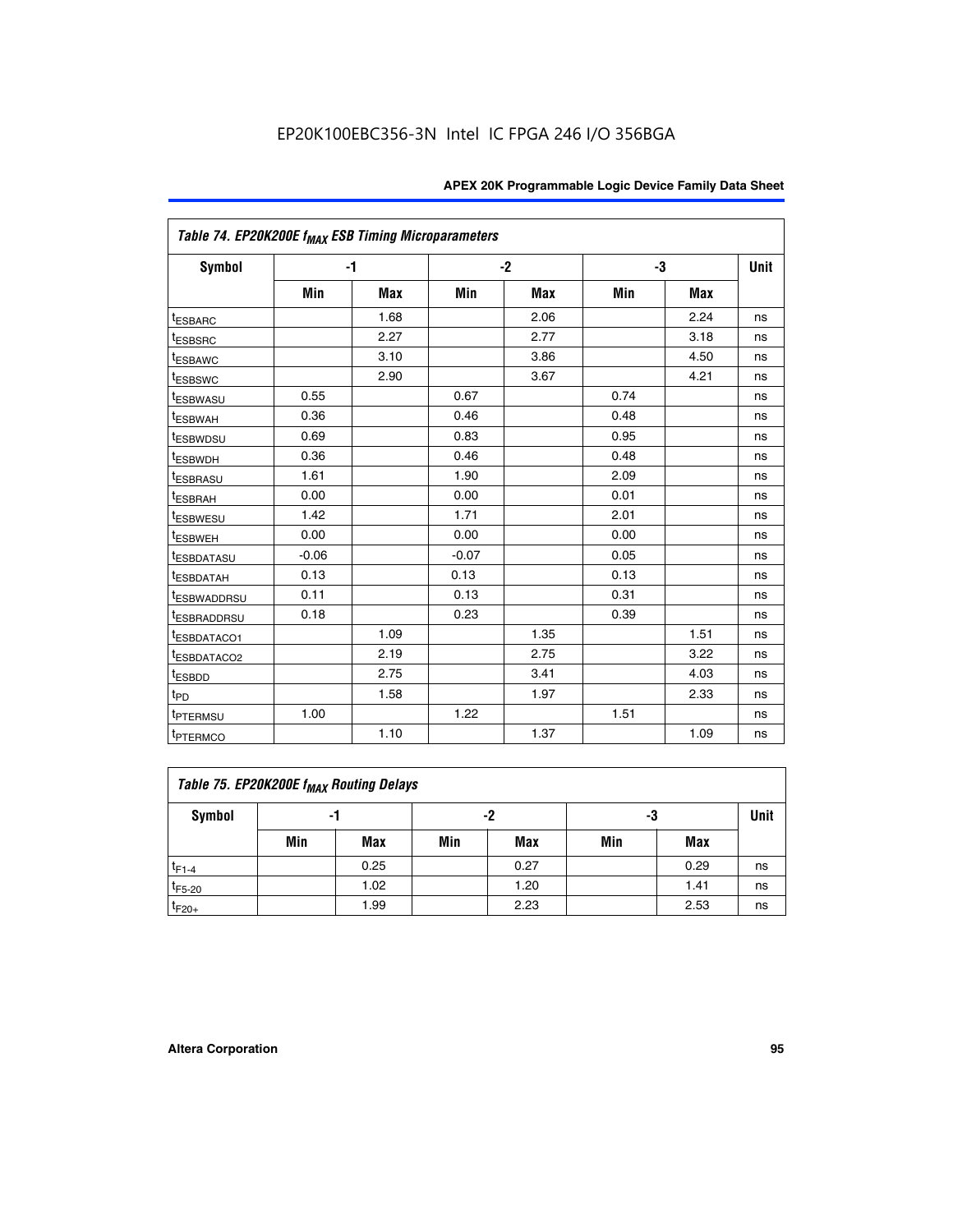## EP20K100EBC356-3N Intel IC FPGA 246 I/O 356BGA

| Table 76. EP20K200E Minimum Pulse Width Timing Parameters |      |            |      |            |      |            |             |  |  |  |  |
|-----------------------------------------------------------|------|------------|------|------------|------|------------|-------------|--|--|--|--|
| <b>Symbol</b>                                             | -1   |            |      | $-2$       | -3   |            | <b>Unit</b> |  |  |  |  |
|                                                           | Min  | <b>Max</b> | Min  | <b>Max</b> | Min  | <b>Max</b> |             |  |  |  |  |
| $t_{CH}$                                                  | 1.36 |            | 2.44 |            | 2.65 |            | ns          |  |  |  |  |
| $t_{CL}$                                                  | 1.36 |            | 2.44 |            | 2.65 |            | ns          |  |  |  |  |
| $t_{CLRP}$                                                | 0.18 |            | 0.19 |            | 0.21 |            | ns          |  |  |  |  |
| t <sub>PREP</sub>                                         | 0.18 |            | 0.19 |            | 0.21 |            | ns          |  |  |  |  |
| <sup>t</sup> ESBCH                                        | 1.36 |            | 2.44 |            | 2.65 |            | ns          |  |  |  |  |
| <sup>t</sup> ESBCL                                        | 1.36 |            | 2.44 |            | 2.65 |            | ns          |  |  |  |  |
| t <sub>ESBWP</sub>                                        | 1.18 |            | 1.48 |            | 1.76 |            | ns          |  |  |  |  |
| <sup>t</sup> ESBRP                                        | 0.95 |            | 1.17 |            | 1.41 |            | ns          |  |  |  |  |

|                       | Table 77. EP20K200E External Timing Parameters |            |      |            |      |      |    |  |  |  |  |  |
|-----------------------|------------------------------------------------|------------|------|------------|------|------|----|--|--|--|--|--|
| <b>Symbol</b>         |                                                | -1         |      | -2         |      | -3   |    |  |  |  |  |  |
|                       | Min                                            | <b>Max</b> | Min  | <b>Max</b> | Min  | Max  |    |  |  |  |  |  |
| t <sub>INSU</sub>     | 2.24                                           |            | 2.35 |            | 2.47 |      | ns |  |  |  |  |  |
| $t_{\text{INH}}$      | 0.00                                           |            | 0.00 |            | 0.00 |      | ns |  |  |  |  |  |
| toutco                | 2.00                                           | 5.12       | 2.00 | 5.62       | 2.00 | 6.11 | ns |  |  |  |  |  |
| <sup>t</sup> INSUPLL  | 2.13                                           |            | 2.07 |            |      |      | ns |  |  |  |  |  |
| <sup>t</sup> INHPLL   | 0.00                                           |            | 0.00 |            | -    |      | ns |  |  |  |  |  |
| <sup>I</sup> OUTCOPLL | 0.50                                           | 3.01       | 0.50 | 3.36       |      |      | ns |  |  |  |  |  |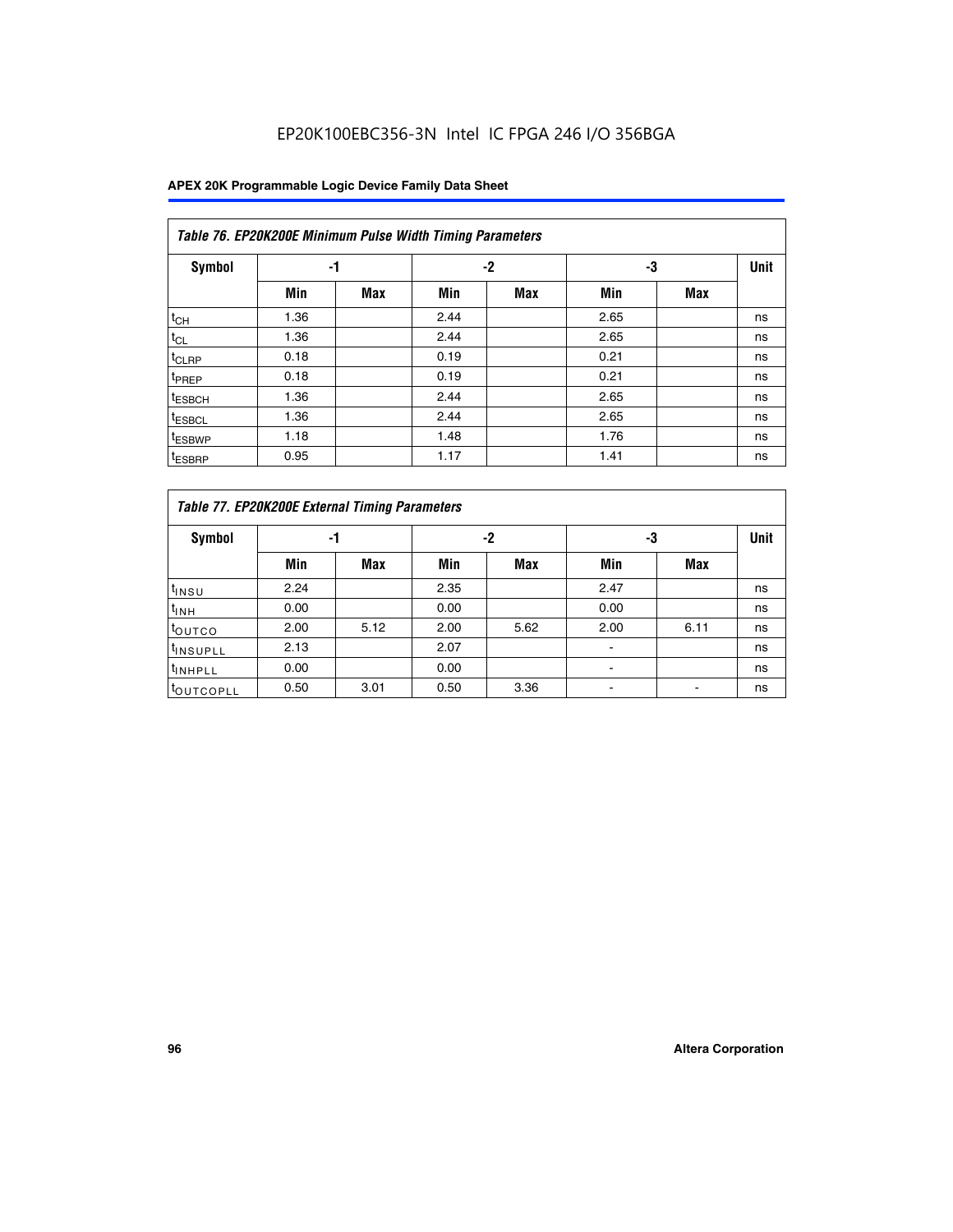| Table 78. EP20K200E External Bidirectional Timing Parameters |      |      |      |      |      |             |    |  |  |  |  |
|--------------------------------------------------------------|------|------|------|------|------|-------------|----|--|--|--|--|
| Symbol                                                       | -1   |      | $-2$ |      | -3   | <b>Unit</b> |    |  |  |  |  |
|                                                              | Min  | Max  | Min  | Max  | Min  | Max         |    |  |  |  |  |
| $t_{INSUBIDIR}$                                              | 2.81 |      | 3.19 |      | 3.54 |             | ns |  |  |  |  |
| $t_{INHBIDIR}$                                               | 0.00 |      | 0.00 |      | 0.00 |             | ns |  |  |  |  |
| t <sub>OUTCOBIDIR</sub>                                      | 2.00 | 5.12 | 2.00 | 5.62 | 2.00 | 6.11        | ns |  |  |  |  |
| <i>txzbidir</i>                                              |      | 7.51 |      | 8.32 |      | 8.67        | ns |  |  |  |  |
| tzxbidir                                                     |      | 7.51 |      | 8.32 |      | 8.67        | ns |  |  |  |  |
| <sup>t</sup> INSUBIDIRPLL                                    | 3.30 |      | 3.64 |      |      |             | ns |  |  |  |  |
| t <sub>INHBIDIRPLL</sub>                                     | 0.00 |      | 0.00 |      |      |             | ns |  |  |  |  |
| <sup>t</sup> OUTCOBIDIRPLL                                   | 0.50 | 3.01 | 0.50 | 3.36 |      |             | ns |  |  |  |  |
| <i>txzBIDIRPLL</i>                                           |      | 5.40 |      | 6.05 |      |             | ns |  |  |  |  |
| tzxBIDIRPLL                                                  |      | 5.40 |      | 6.05 |      |             | ns |  |  |  |  |

Tables 79 through 84 describe  $f_{MAX}$  LE Timing Microparameters,  $f_{MAX}$ ESB Timing Microparameters, *f<sub>MAX</sub>* Routing Delays, Minimum Pulse Width Timing Parameters, External Timing Parameters, and External Bidirectional Timing Parameters for EP20K300E APEX 20KE devices.

| Table 79. EP20K300E f <sub>MAX</sub> LE Timing Microparameters |      |      |      |            |      |            |    |  |  |  |
|----------------------------------------------------------------|------|------|------|------------|------|------------|----|--|--|--|
| <b>Symbol</b>                                                  |      | -1   |      | -2         |      | -3         |    |  |  |  |
|                                                                | Min  | Max  | Min  | <b>Max</b> | Min  | <b>Max</b> |    |  |  |  |
| $t_{\text{SU}}$                                                | 0.16 |      | 0.17 |            | 0.18 |            | ns |  |  |  |
| $t_H$                                                          | 0.31 |      | 0.33 |            | 0.38 |            | ns |  |  |  |
| $t_{CO}$                                                       |      | 0.28 |      | 0.38       |      | 0.51       | ns |  |  |  |
| $t_{LUT}$                                                      |      | 0.79 |      | 1.07       |      | 1.43       | ns |  |  |  |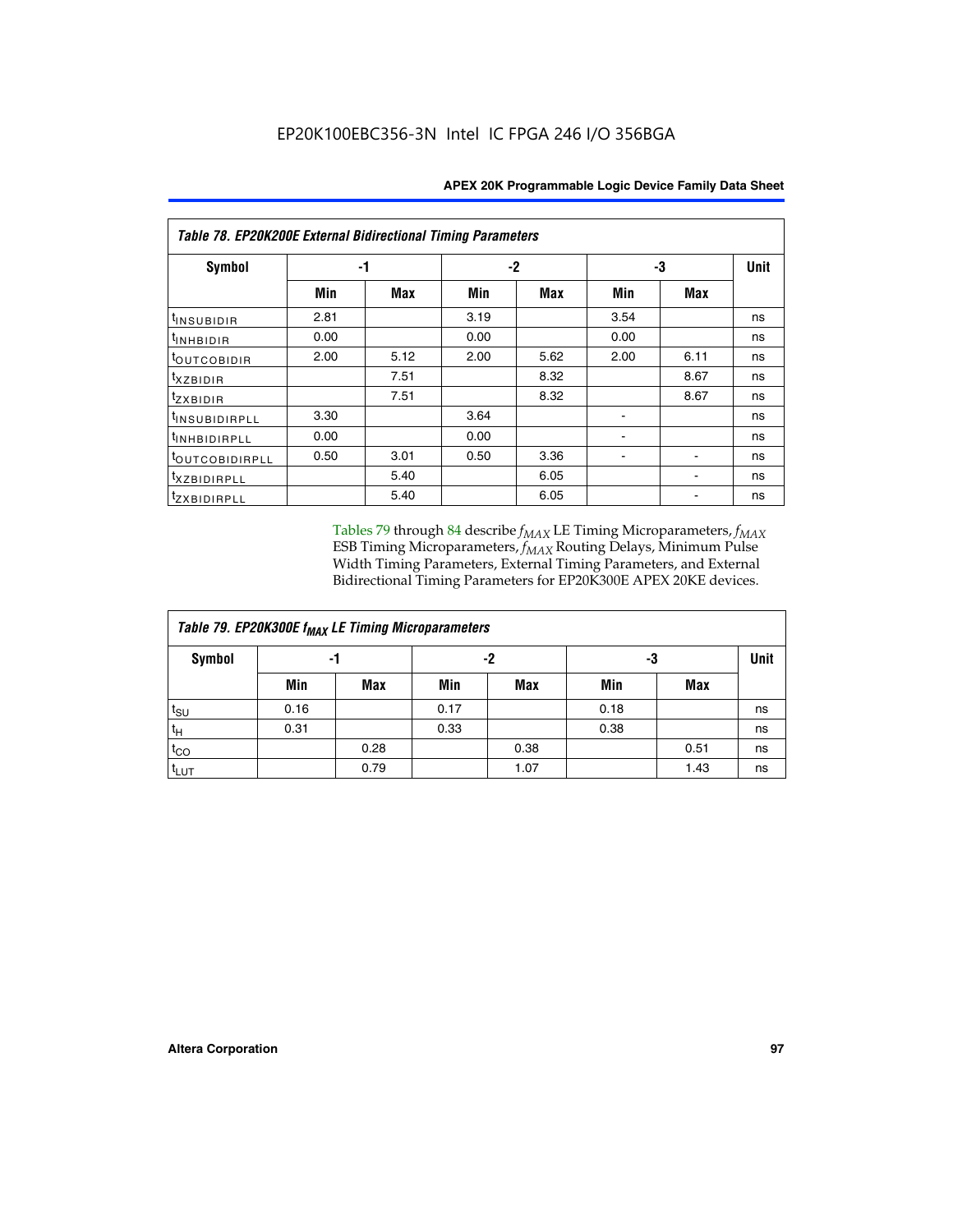| Table 80. EP20K300E f <sub>MAX</sub> ESB Timing Microparameters |      |      |      |      |      |      |             |
|-----------------------------------------------------------------|------|------|------|------|------|------|-------------|
| Symbol                                                          |      | $-1$ |      | $-2$ |      | -3   | <b>Unit</b> |
|                                                                 | Min  | Max  | Min  | Max  | Min  | Max  |             |
| t <sub>ESBARC</sub>                                             |      | 1.79 |      | 2.44 |      | 3.25 | ns          |
| t <sub>ESBSRC</sub>                                             |      | 2.40 |      | 3.12 |      | 4.01 | ns          |
| t <sub>ESBAWC</sub>                                             |      | 3.41 |      | 4.65 |      | 6.20 | ns          |
| t <sub>ESBSWC</sub>                                             |      | 3.68 |      | 4.68 |      | 5.93 | ns          |
| <sup>t</sup> ESBWASU                                            | 1.55 |      | 2.12 |      | 2.83 |      | ns          |
| t <sub>ESBWAH</sub>                                             | 0.00 |      | 0.00 |      | 0.00 |      | ns          |
| <sup>I</sup> ESBWDSU                                            | 1.71 |      | 2.33 |      | 3.11 |      | ns          |
| <sup>t</sup> ESBWDH                                             | 0.00 |      | 0.00 |      | 0.00 |      | ns          |
| <sup>t</sup> ESBRASU                                            | 1.72 |      | 2.34 |      | 3.13 |      | ns          |
| <sup>t</sup> ESBRAH                                             | 0.00 |      | 0.00 |      | 0.00 |      | ns          |
| <sup>t</sup> ESBWESU                                            | 1.63 |      | 2.36 |      | 3.28 |      | ns          |
| t <sub>ESBWEH</sub>                                             | 0.00 |      | 0.00 |      | 0.00 |      | ns          |
| t <sub>ESBDATASU</sub>                                          | 0.07 |      | 0.39 |      | 0.80 |      | ns          |
| <sup>t</sup> ESBDATAH                                           | 0.13 |      | 0.13 |      | 0.13 |      | ns          |
| <sup>t</sup> ESBWADDRSU                                         | 0.27 |      | 0.67 |      | 1.17 |      | ns          |
| <sup>t</sup> ESBRADDRSU                                         | 0.34 |      | 0.75 |      | 1.28 |      | ns          |
| <sup>I</sup> ESBDATACO1                                         |      | 1.03 |      | 1.20 |      | 1.40 | ns          |
| t <sub>ESBDATACO2</sub>                                         |      | 2.33 |      | 3.18 |      | 4.24 | ns          |
| <sup>t</sup> ESBDD                                              |      | 3.41 |      | 4.65 |      | 6.20 | ns          |
| t <sub>PD</sub>                                                 |      | 1.68 |      | 2.29 |      | 3.06 | ns          |
| t <sub>PTERMSU</sub>                                            | 0.96 |      | 1.48 |      | 2.14 |      | ns          |
| t <sub>PTERMCO</sub>                                            |      | 1.05 |      | 1.22 |      | 1.42 | ns          |

| Table 81. EP20K300E f <sub>MAX</sub> Routing Delays |     |      |     |            |     |      |    |  |  |  |
|-----------------------------------------------------|-----|------|-----|------------|-----|------|----|--|--|--|
| Symbol                                              |     | -1   |     | -2         |     | -3   |    |  |  |  |
|                                                     | Min | Max  | Min | <b>Max</b> | Min | Max  |    |  |  |  |
| $t_{F1-4}$                                          |     | 0.22 |     | 0.24       |     | 0.26 | ns |  |  |  |
| $t_{F5-20}$                                         |     | 1.33 |     | 1.43       |     | 1.58 | ns |  |  |  |
| $t_{F20+}$                                          |     | 3.63 |     | 3.93       |     | 4.35 | ns |  |  |  |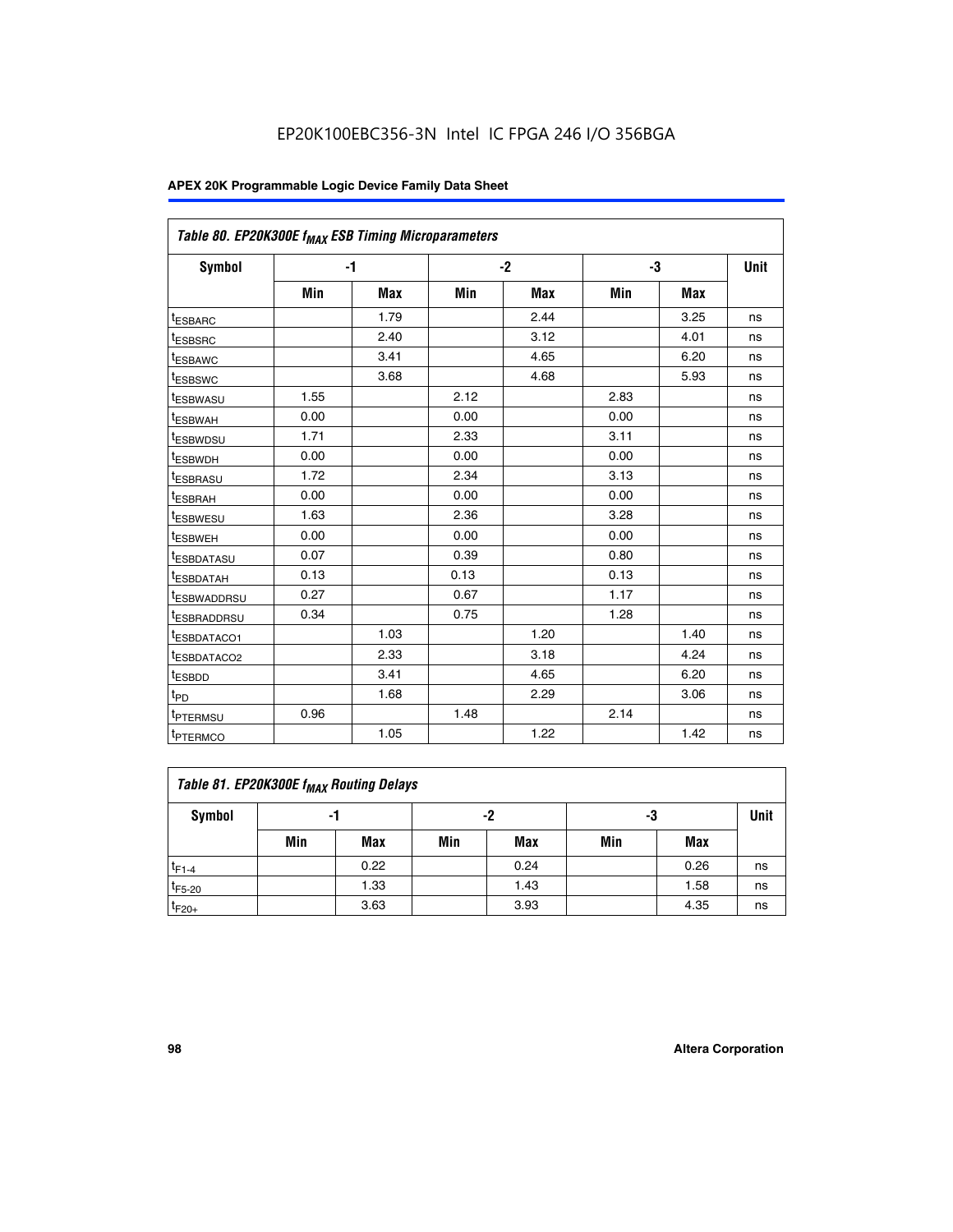|                    | Table 82. EP20K300E Minimum Pulse Width Timing Parameters |            |      |      |      |     |             |  |  |  |  |
|--------------------|-----------------------------------------------------------|------------|------|------|------|-----|-------------|--|--|--|--|
| <b>Symbol</b>      | -1                                                        |            |      | $-2$ |      |     | <b>Unit</b> |  |  |  |  |
|                    | Min                                                       | <b>Max</b> | Min  | Max  | Min  | Max |             |  |  |  |  |
| $t_{CH}$           | 1.25                                                      |            | 1.43 |      | 1.67 |     | ns          |  |  |  |  |
| $t_{CL}$           | 1.25                                                      |            | 1.43 |      | 1.67 |     | ns          |  |  |  |  |
| t <sub>CLRP</sub>  | 0.19                                                      |            | 0.26 |      | 0.35 |     | ns          |  |  |  |  |
| t <sub>PREP</sub>  | 0.19                                                      |            | 0.26 |      | 0.35 |     | ns          |  |  |  |  |
| t <sub>ESBCH</sub> | 1.25                                                      |            | 1.43 |      | 1.67 |     | ns          |  |  |  |  |
| <sup>t</sup> ESBCL | 1.25                                                      |            | 1.43 |      | 1.67 |     | ns          |  |  |  |  |
| <sup>t</sup> ESBWP | 1.25                                                      |            | 1.71 |      | 2.28 |     | ns          |  |  |  |  |
| <sup>t</sup> ESBRP | 1.01                                                      |            | 1.38 |      | 1.84 |     | ns          |  |  |  |  |

|                       | Table 83. EP20K300E External Timing Parameters |      |      |      |      |            |             |  |  |  |  |  |
|-----------------------|------------------------------------------------|------|------|------|------|------------|-------------|--|--|--|--|--|
| Symbol                |                                                | -1   |      | -2   |      | -3         | <b>Unit</b> |  |  |  |  |  |
|                       | Min                                            | Max  | Min  | Max  | Min  | <b>Max</b> |             |  |  |  |  |  |
| t <sub>INSU</sub>     | 2.31                                           |      | 2.44 |      | 2.57 |            | ns          |  |  |  |  |  |
| $t_{INH}$             | 0.00                                           |      | 0.00 |      | 0.00 |            | ns          |  |  |  |  |  |
| toutco                | 2.00                                           | 5.29 | 2.00 | 5.82 | 2.00 | 6.24       | ns          |  |  |  |  |  |
| <sup>t</sup> INSUPLL  | 1.76                                           |      | 1.85 |      |      |            | ns          |  |  |  |  |  |
| <sup>t</sup> INHPLL   | 0.00                                           |      | 0.00 |      | -    |            | ns          |  |  |  |  |  |
| <sup>t</sup> OUTCOPLL | 0.50                                           | 2.65 | 0.50 | 2.95 |      |            | ns          |  |  |  |  |  |

| Table 84. EP20K300E External Bidirectional Timing Parameters |      |      |      |      |      |             |    |  |  |  |  |
|--------------------------------------------------------------|------|------|------|------|------|-------------|----|--|--|--|--|
| Symbol                                                       |      | -1   | -2   |      | -3   | <b>Unit</b> |    |  |  |  |  |
|                                                              | Min  | Max  | Min  | Max  | Min  | Max         |    |  |  |  |  |
| <sup>t</sup> INSUBIDIR                                       | 2.77 |      | 2.85 |      | 3.11 |             | ns |  |  |  |  |
| <b>TINHBIDIR</b>                                             | 0.00 |      | 0.00 |      | 0.00 |             | ns |  |  |  |  |
| <sup>t</sup> OUTCOBIDIR                                      | 2.00 | 5.29 | 2.00 | 5.82 | 2.00 | 6.24        | ns |  |  |  |  |
| KZBIDIR                                                      |      | 7.59 |      | 8.30 |      | 9.09        | ns |  |  |  |  |
| $t_{Z}$ <i>x</i> BIDIR                                       |      | 7.59 |      | 8.30 |      | 9.09        | ns |  |  |  |  |
| <sup>I</sup> INSUBIDIRPLL                                    | 2.50 |      | 2.76 |      |      |             | ns |  |  |  |  |
| <sup>t</sup> INHBIDIRPLL                                     | 0.00 |      | 0.00 |      |      |             | ns |  |  |  |  |
| <b><i>LOUTCOBIDIRPLL</i></b>                                 | 0.50 | 2.65 | 0.50 | 2.95 |      |             | ns |  |  |  |  |
| <sup>T</sup> XZBIDIRPLL                                      |      | 5.00 |      | 5.43 |      |             | ns |  |  |  |  |
| <sup>t</sup> ZXBIDIRPLL                                      |      | 5.00 |      | 5.43 |      |             | ns |  |  |  |  |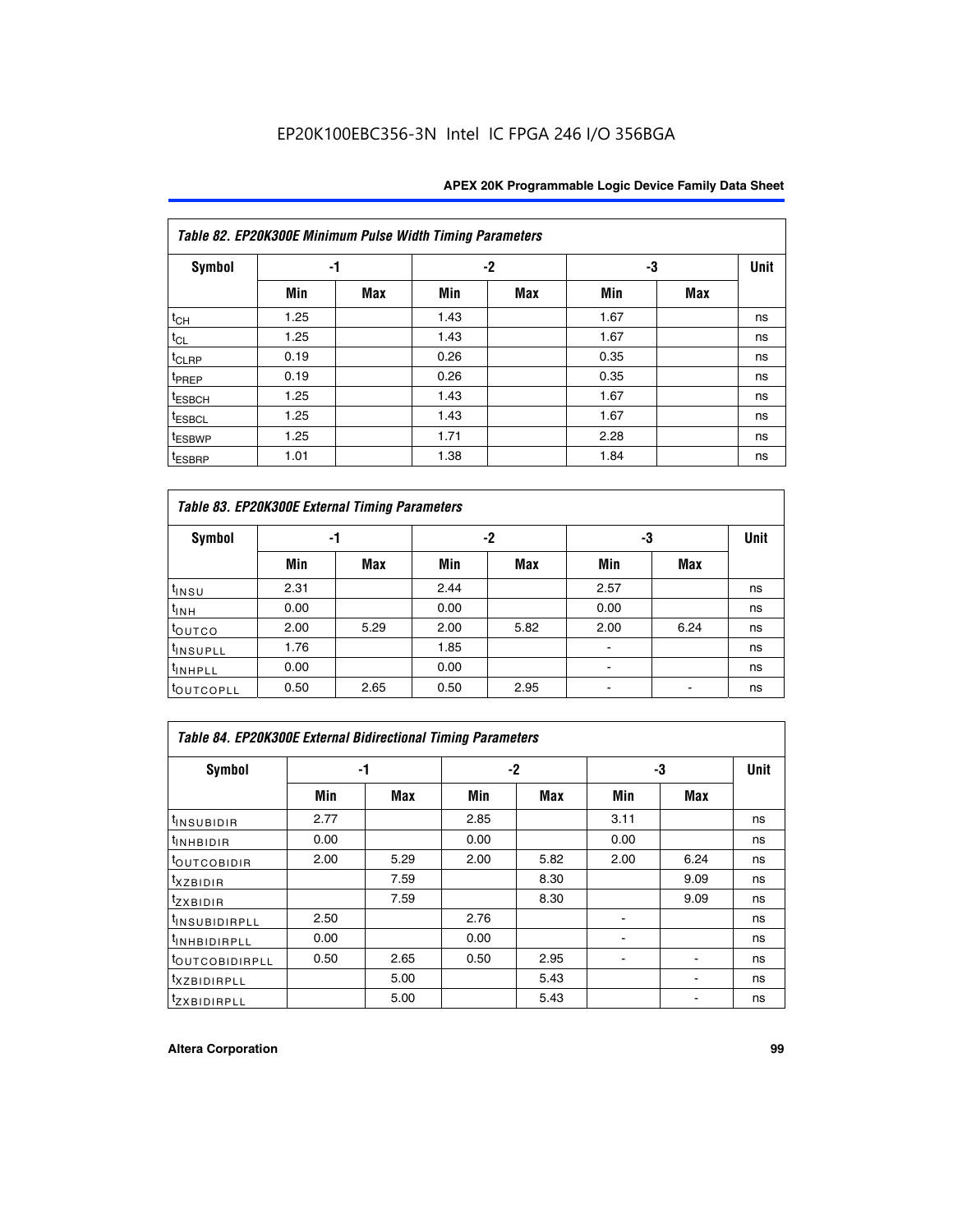Tables 85 through 90 describe  $f_{MAX}$  LE Timing Microparameters,  $f_{MAX}$ ESB Timing Microparameters, *f<sub>MAX</sub>* Routing Delays, Minimum Pulse Width Timing Parameters, External Timing Parameters, and External Bidirectional Timing Parameters for EP20K400E APEX 20KE devices.

| Table 85. EP20K400E f <sub>MAX</sub> LE Timing Microparameters |                |            |                |      |                |      |             |  |  |
|----------------------------------------------------------------|----------------|------------|----------------|------|----------------|------|-------------|--|--|
| <b>Symbol</b>                                                  | -1 Speed Grade |            | -2 Speed Grade |      | -3 Speed Grade |      | <b>Unit</b> |  |  |
|                                                                | Min            | <b>Max</b> | Min            | Max  | Min            | Max  |             |  |  |
| t <sub>SU</sub>                                                | 0.23           |            | 0.23           |      | 0.23           |      | ns          |  |  |
| tн                                                             | 0.23           |            | 0.23           |      | 0.23           |      | ns          |  |  |
| $t_{CO}$                                                       |                | 0.25       |                | 0.29 |                | 0.32 | ns          |  |  |
| <sup>t</sup> LUT                                               |                | 0.70       |                | 0.83 |                | 1.01 | ns          |  |  |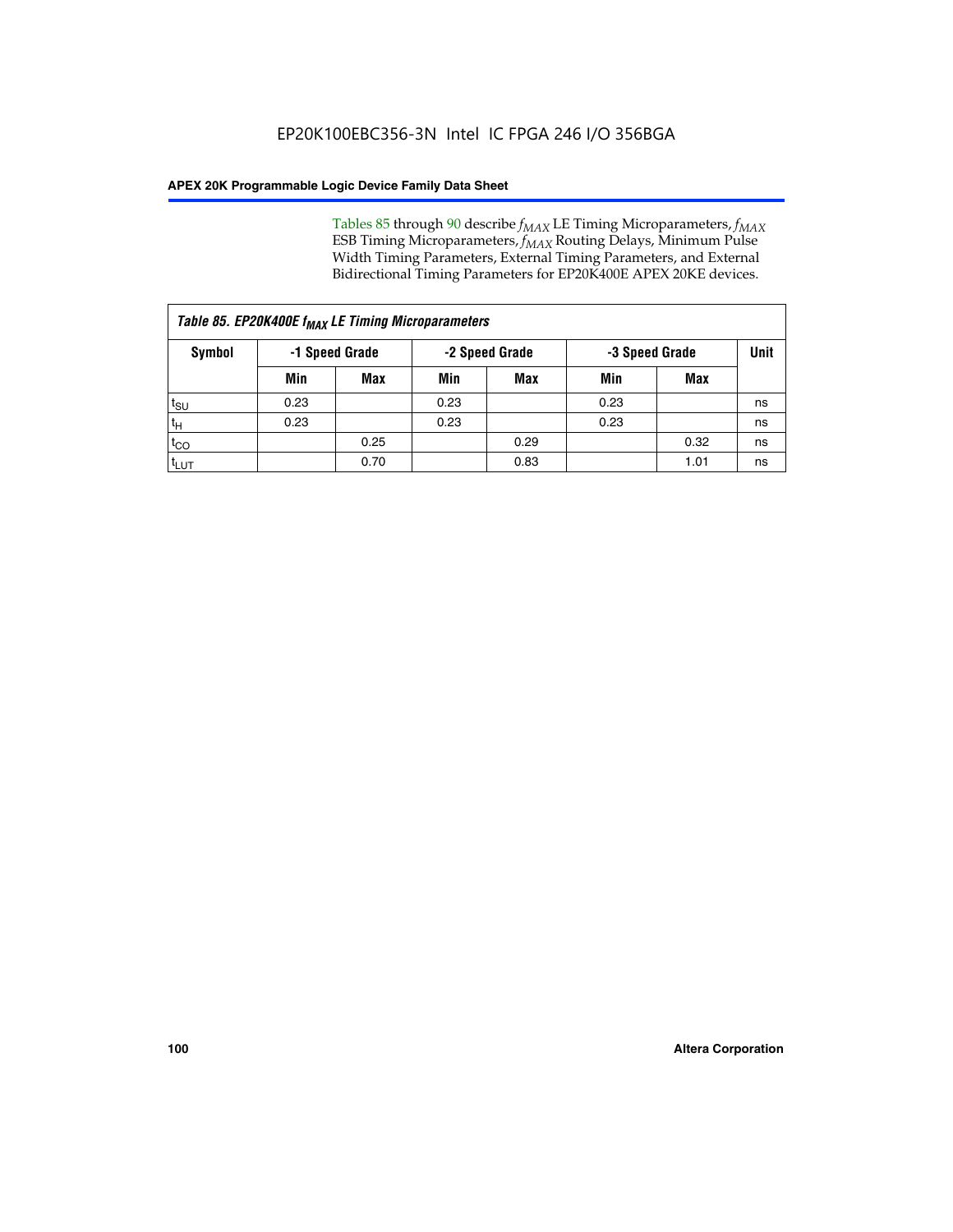| Table 86. EP20K400E f <sub>MAX</sub> ESB Timing Microparameters |         |                |         |                |                |            |             |
|-----------------------------------------------------------------|---------|----------------|---------|----------------|----------------|------------|-------------|
| <b>Symbol</b>                                                   |         | -1 Speed Grade |         | -2 Speed Grade | -3 Speed Grade |            | <b>Unit</b> |
|                                                                 | Min     | <b>Max</b>     | Min     | Max            | Min            | <b>Max</b> |             |
| <b>tESBARC</b>                                                  |         | 1.67           |         | 1.91           |                | 1.99       | ns          |
| <sup>t</sup> ESBSRC                                             |         | 2.30           |         | 2.66           |                | 2.93       | ns          |
| <sup>t</sup> ESBAWC                                             |         | 3.09           |         | 3.58           |                | 3.99       | ns          |
| <sup>t</sup> ESBSWC                                             |         | 3.01           |         | 3.65           |                | 4.05       | ns          |
| <sup>t</sup> ESBWASU                                            | 0.54    |                | 0.63    |                | 0.65           |            | ns          |
| t <sub>ESBWAH</sub>                                             | 0.36    |                | 0.43    |                | 0.42           |            | ns          |
| <sup>t</sup> ESBWDSU                                            | 0.69    |                | 0.77    |                | 0.84           |            | ns          |
| <sup>I</sup> ESBWDH                                             | 0.36    |                | 0.43    |                | 0.42           |            | ns          |
| t <sub>ESBRASU</sub>                                            | 1.61    |                | 1.77    |                | 1.86           |            | ns          |
| t <sub>ESBRAH</sub>                                             | 0.00    |                | 0.00    |                | 0.01           |            | ns          |
| <sup>t</sup> ESBWESU                                            | 1.35    |                | 1.47    |                | 1.61           |            | ns          |
| t <sub>ESBWEH</sub>                                             | 0.00    |                | 0.00    |                | 0.00           |            | ns          |
| <sup>I</sup> ESBDATASU                                          | $-0.18$ |                | $-0.30$ |                | $-0.27$        |            | ns          |
| <b>ESBDATAH</b>                                                 | 0.13    |                | 0.13    |                | 0.13           |            | ns          |
| <sup>T</sup> ESBWADDRSU                                         | $-0.02$ |                | $-0.11$ |                | $-0.03$        |            | ns          |
| <sup>T</sup> ESBRADDRSU                                         | 0.06    |                | $-0.01$ |                | $-0.05$        |            | ns          |
| <sup>t</sup> ESBDATACO1                                         |         | 1.16           |         | 1.40           |                | 1.54       | ns          |
| <sup>t</sup> ESBDATACO2                                         |         | 2.18           |         | 2.55           |                | 2.85       | ns          |
| <sup>t</sup> ESBDD                                              |         | 2.73           |         | 3.17           |                | 3.58       | ns          |
| $t_{P\underline{D}}$                                            |         | 1.57           |         | 1.83           |                | 2.07       | ns          |
| t <sub>PTERMSU</sub>                                            | 0.92    |                | 0.99    |                | 1.18           |            | ns          |
| <sup>t</sup> PTERMCO                                            |         | 1.18           |         | 1.43           |                | 1.17       | ns          |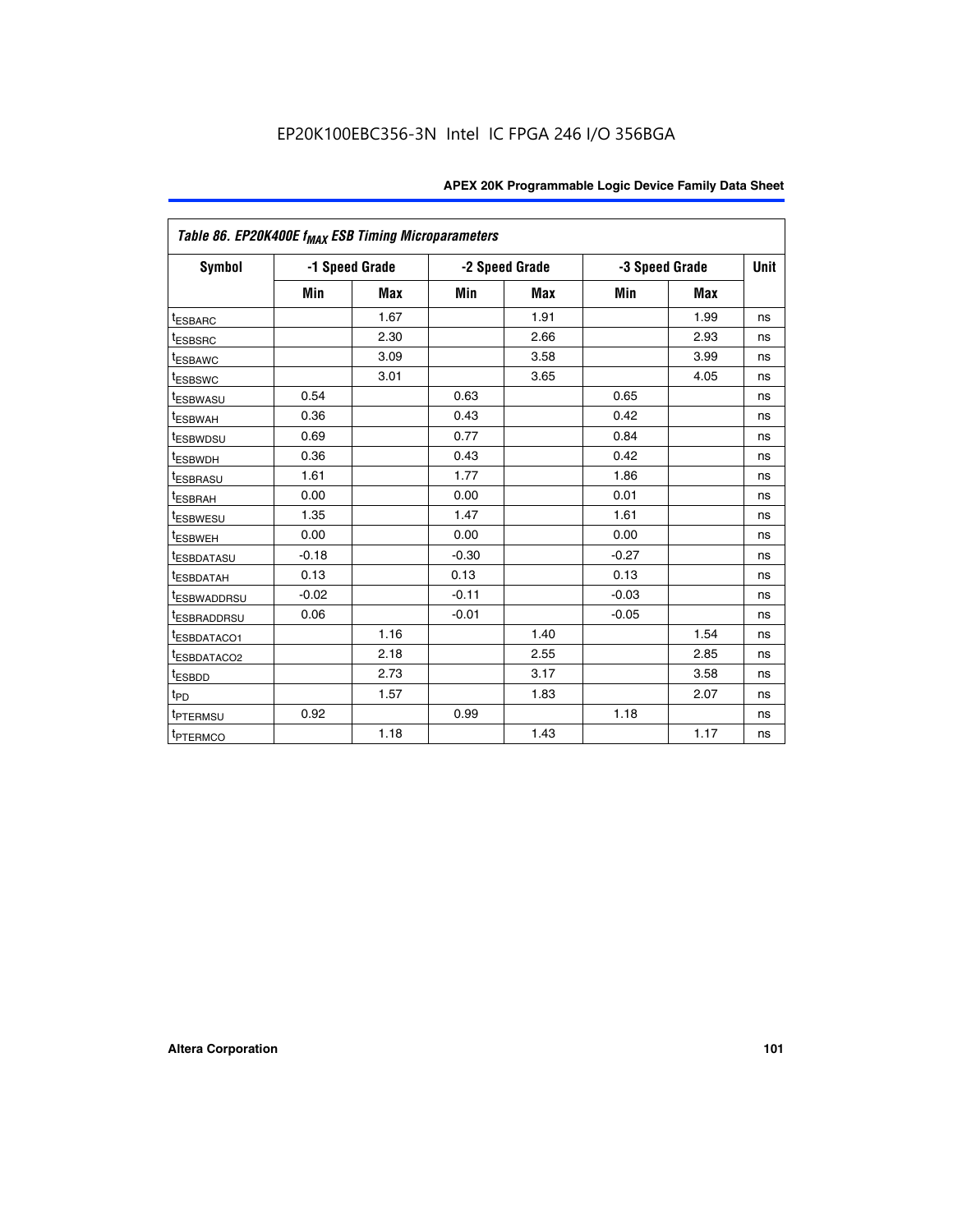## EP20K100EBC356-3N Intel IC FPGA 246 I/O 356BGA

| Table 87. EP20K400E f <sub>MAX</sub> Routing Delays |                                                    |      |     |      |     |      |    |  |  |  |
|-----------------------------------------------------|----------------------------------------------------|------|-----|------|-----|------|----|--|--|--|
| Symbol                                              | -1 Speed Grade<br>-2 Speed Grade<br>-3 Speed Grade |      |     |      |     | Unit |    |  |  |  |
|                                                     | Min                                                | Max  | Min | Max  | Min | Max  |    |  |  |  |
| $t_{F1-4}$                                          |                                                    | 0.25 |     | 0.25 |     | 0.26 | ns |  |  |  |
| $t_{F5-20}$                                         |                                                    | 1.01 |     | 1.12 |     | 1.25 | ns |  |  |  |
| $t_{F20+}$                                          |                                                    | 3.71 |     | 3.92 |     | 4.17 | ns |  |  |  |

| Table 88. EP20K400E Minimum Pulse Width Timing Parameters |      |                |      |                |      |                |      |  |  |  |
|-----------------------------------------------------------|------|----------------|------|----------------|------|----------------|------|--|--|--|
| Symbol                                                    |      | -1 Speed Grade |      | -2 Speed Grade |      | -3 Speed Grade | Unit |  |  |  |
|                                                           | Min  | <b>Max</b>     | Min  | <b>Max</b>     | Min  | Max            |      |  |  |  |
| $t_{CH}$                                                  | 1.36 |                | 2.22 |                | 2.35 |                | ns   |  |  |  |
| $t_{\rm CL}$                                              | 1.36 |                | 2.26 |                | 2.35 |                | ns   |  |  |  |
| $t_{CLRP}$                                                | 0.18 |                | 0.18 |                | 0.19 |                | ns   |  |  |  |
| <sup>t</sup> PREP                                         | 0.18 |                | 0.18 |                | 0.19 |                | ns   |  |  |  |
| t <sub>ESBCH</sub>                                        | 1.36 |                | 2.26 |                | 2.35 |                | ns   |  |  |  |
| <sup>t</sup> ESBCL                                        | 1.36 |                | 2.26 |                | 2.35 |                | ns   |  |  |  |
| <sup>t</sup> ESBWP                                        | 1.17 |                | 1.38 |                | 1.56 |                | ns   |  |  |  |
| <sup>t</sup> ESBRP                                        | 0.94 |                | 1.09 |                | 1.25 |                | ns   |  |  |  |

| Table 89. EP20K400E External Timing Parameters |                |            |                |            |      |                |    |  |  |
|------------------------------------------------|----------------|------------|----------------|------------|------|----------------|----|--|--|
| Symbol                                         | -1 Speed Grade |            | -2 Speed Grade |            |      | -3 Speed Grade |    |  |  |
|                                                | Min            | <b>Max</b> | Min            | <b>Max</b> | Min  | Max            |    |  |  |
| t <sub>INSU</sub>                              | 2.51           |            | 2.64           |            | 2.77 |                | ns |  |  |
| $t_{INH}$                                      | 0.00           |            | 0.00           |            | 0.00 |                | ns |  |  |
| <b>t</b> outco                                 | 2.00           | 5.25       | 2.00           | 5.79       | 2.00 | 6.32           | ns |  |  |
| <sup>t</sup> INSUPLL                           | 3.221          |            | 3.38           |            | -    |                | ns |  |  |
| I <sup>t</sup> INHPLL                          | 0.00           |            | 0.00           |            | -    |                | ns |  |  |
| toutcopll                                      | 0.50           | 2.25       | 0.50           | 2.45       | -    |                | ns |  |  |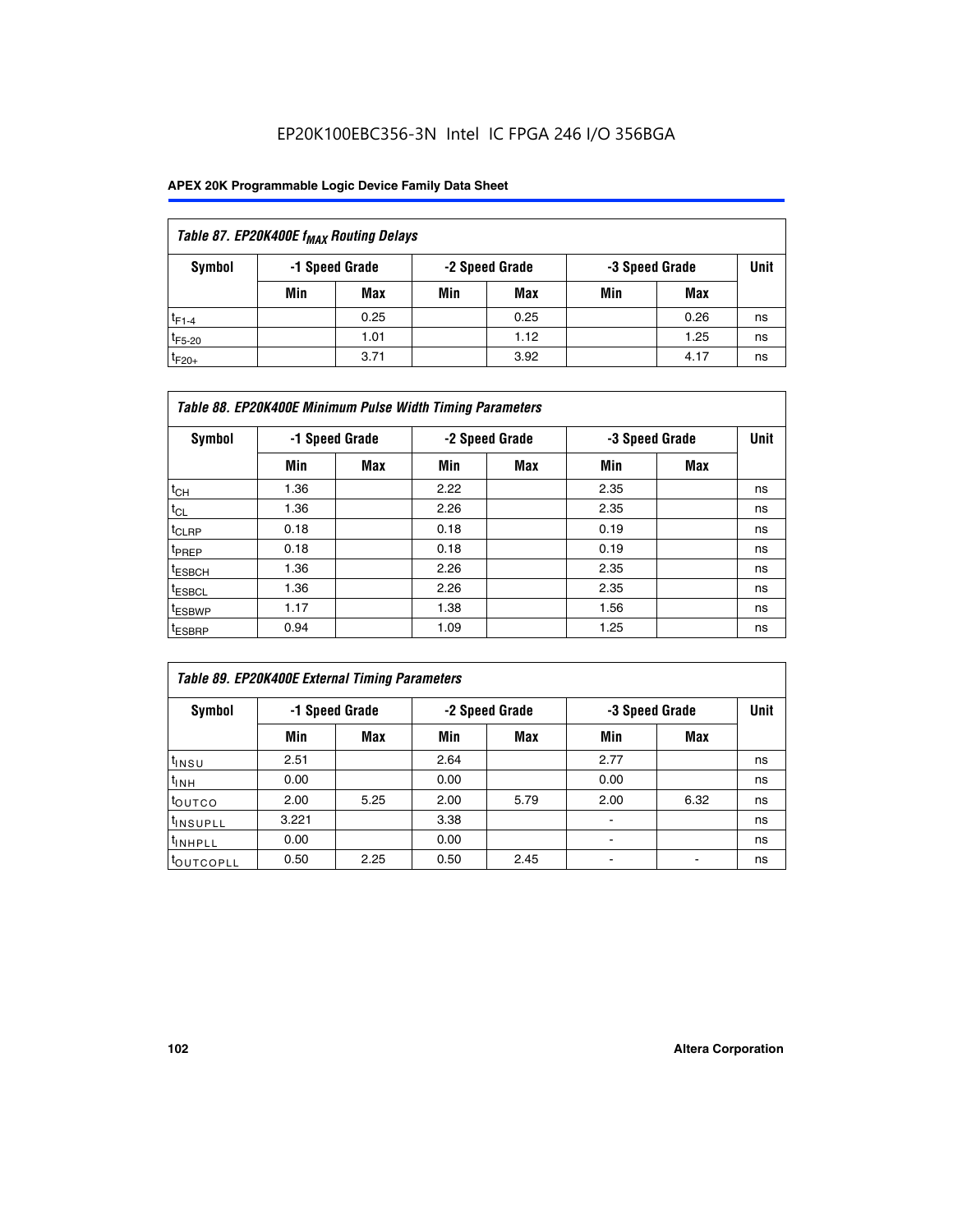| Table 90. EP20K400E External Bidirectional Timing Parameters |                |      |                |            |      |                |             |  |  |
|--------------------------------------------------------------|----------------|------|----------------|------------|------|----------------|-------------|--|--|
| Symbol                                                       | -1 Speed Grade |      | -2 Speed Grade |            |      | -3 Speed Grade | <b>Unit</b> |  |  |
|                                                              | Min            | Max  | Min            | <b>Max</b> | Min  | Max            |             |  |  |
| <sup>t</sup> INSUBIDIR                                       | 2.93           |      | 3.23           |            | 3.44 |                | ns          |  |  |
| $t_{\rm INHBIDIR}$                                           | 0.00           |      | 0.00           |            | 0.00 |                | ns          |  |  |
| toutcobidir                                                  | 2.00           | 5.25 | 2.00           | 5.79       | 2.00 | 6.32           | ns          |  |  |
| $t_{XZBIDIR}$                                                |                | 5.95 |                | 6.77       |      | 7.12           | ns          |  |  |
| tzxbidir                                                     |                | 5.95 |                | 6.77       |      | 7.12           | ns          |  |  |
| t <sub>INSUBIDIRPLL</sub>                                    | 4.31           |      | 4.76           |            |      |                | ns          |  |  |
| <sup>t</sup> INHBIDIRPLL                                     | 0.00           |      | 0.00           |            |      |                | ns          |  |  |
| <sup>t</sup> OUTCOBIDIRPLL                                   | 0.50           | 2.25 | 0.50           | 2.45       |      |                | ns          |  |  |
| <sup>t</sup> xzbidirpll                                      |                | 2.94 |                | 3.43       |      |                | ns          |  |  |
| tzxBIDIRPLL                                                  |                | 2.94 |                | 3.43       |      |                | ns          |  |  |

Tables 91 through 96 describe  $f_{MAX}$  LE Timing Microparameters,  $f_{MAX}$ ESB Timing Microparameters, *f<sub>MAX</sub>* Routing Delays, Minimum Pulse Width Timing Parameters, External Timing Parameters, and External Bidirectional Timing Parameters for EP20K600E APEX 20KE devices.

| Table 91. EP20K600E f <sub>MAX</sub> LE Timing Microparameters |                |            |      |                |      |                |    |  |  |
|----------------------------------------------------------------|----------------|------------|------|----------------|------|----------------|----|--|--|
| Symbol                                                         | -1 Speed Grade |            |      | -2 Speed Grade |      | -3 Speed Grade |    |  |  |
|                                                                | Min            | <b>Max</b> | Min  | <b>Max</b>     | Min  | Max            |    |  |  |
| t <sub>SU</sub>                                                | 0.16           |            | 0.16 |                | 0.17 |                | ns |  |  |
| $t_H$                                                          | 0.29           |            | 0.33 |                | 0.37 |                | ns |  |  |
| $t_{CO}$                                                       |                | 0.65       |      | 0.38           |      | 0.49           | ns |  |  |
| t <sub>LUT</sub>                                               |                | 0.70       |      | 1.00           |      | 1.30           | ns |  |  |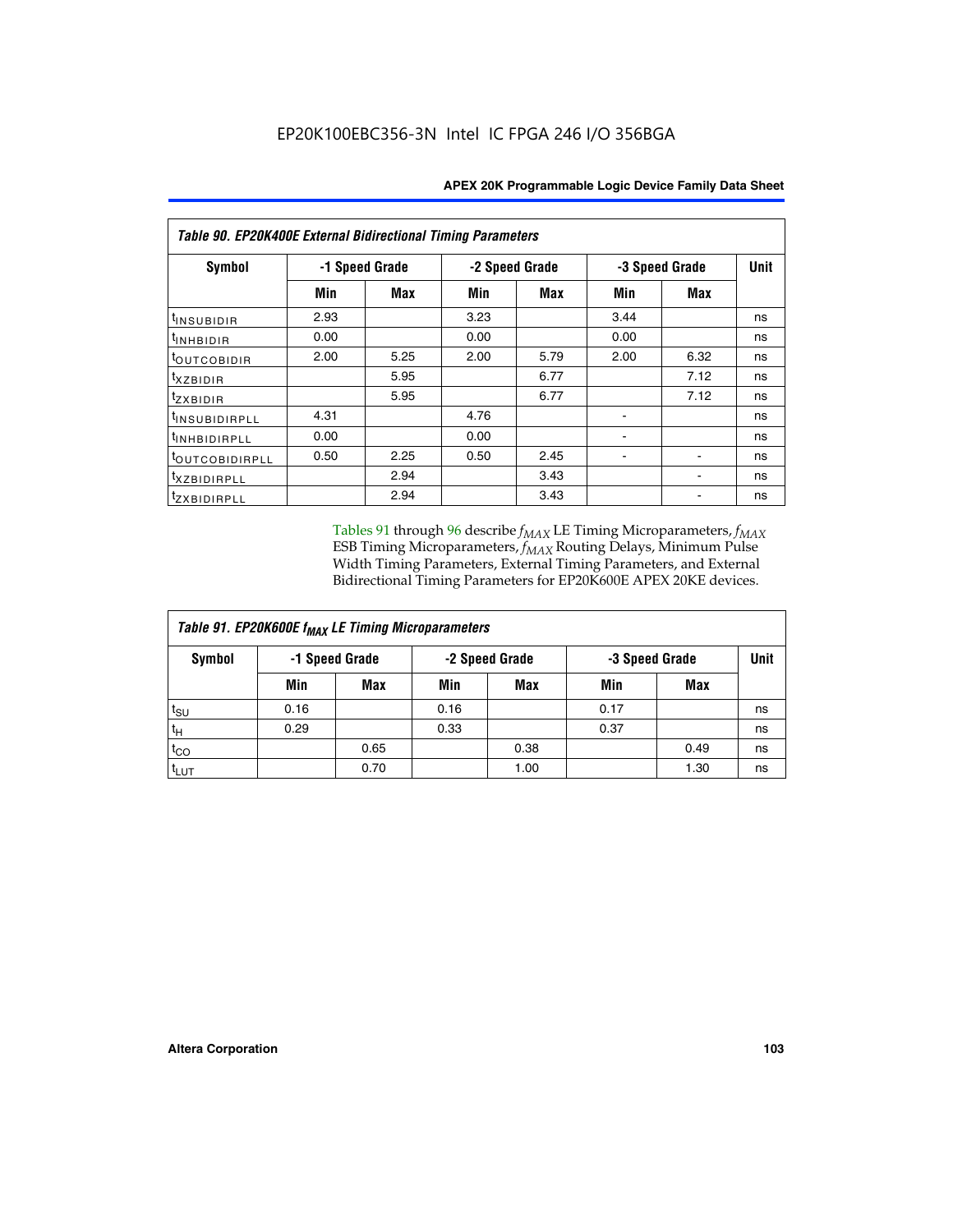| Table 92. EP20K600E f <sub>MAX</sub> ESB Timing Microparameters |         |                |      |                |                |      |             |
|-----------------------------------------------------------------|---------|----------------|------|----------------|----------------|------|-------------|
| <b>Symbol</b>                                                   |         | -1 Speed Grade |      | -2 Speed Grade | -3 Speed Grade |      | <b>Unit</b> |
|                                                                 | Min     | Max            | Min  | Max            | Min            | Max  |             |
| <sup>t</sup> ESBARC                                             |         | 1.67           |      | 2.39           |                | 3.11 | ns          |
| t <sub>ESBSRC</sub>                                             |         | 2.27           |      | 3.07           |                | 3.86 | ns          |
| <sup>t</sup> ESBAWC                                             |         | 3.19           |      | 4.56           |                | 5.93 | ns          |
| <sup>t</sup> ESBSWC                                             |         | 3.51           |      | 4.62           |                | 5.72 | ns          |
| <sup>t</sup> ESBWASU                                            | 1.46    |                | 2.08 |                | 2.70           |      | ns          |
| t <sub>ESBWAH</sub>                                             | 0.00    |                | 0.00 |                | 0.00           |      | ns          |
| t <sub>ESBWDSU</sub>                                            | 1.60    |                | 2.29 |                | 2.97           |      | ns          |
| t <sub>ESBWDH</sub>                                             | 0.00    |                | 0.00 |                | 0.00           |      | ns          |
| <sup>t</sup> ESBRASU                                            | 1.61    |                | 2.30 |                | 2.99           |      | ns          |
| <sup>t</sup> ESBRAH                                             | 0.00    |                | 0.00 |                | 0.00           |      | ns          |
| t <sub>ESBWESU</sub>                                            | 1.49    |                | 2.30 |                | 3.11           |      | ns          |
| t <sub>ESBWEH</sub>                                             | 0.00    |                | 0.00 |                | 0.00           |      | ns          |
| t <sub>ESBDATASU</sub>                                          | $-0.01$ |                | 0.35 |                | 0.71           |      | ns          |
| <sup>t</sup> ESBDATAH                                           | 0.13    |                | 0.13 |                | 0.13           |      | ns          |
| <sup>t</sup> ESBWADDRSU                                         | 0.19    |                | 0.62 |                | 1.06           |      | ns          |
| <sup>t</sup> ESBRADDRSU                                         | 0.25    |                | 0.71 |                | 1.17           |      | ns          |
| <sup>t</sup> ESBDATACO1                                         |         | 1.01           |      | 1.19           |                | 1.37 | ns          |
| <sup>t</sup> ESBDATACO2                                         |         | 2.18           |      | 3.12           |                | 4.05 | ns          |
| <sup>t</sup> ESBDD                                              |         | 3.19           |      | 4.56           |                | 5.93 | ns          |
| t <sub>PD</sub>                                                 |         | 1.57           |      | 2.25           |                | 2.92 | ns          |
| <b>TPTERMSU</b>                                                 | 0.85    |                | 1.43 |                | 2.01           |      | ns          |
| t <sub>PTERMCO</sub>                                            |         | 1.03           |      | 1.21           |                | 1.39 | ns          |

| Table 93. EP20K600E f <sub>MAX</sub> Routing Delays |                |      |     |                |                |      |      |  |  |  |
|-----------------------------------------------------|----------------|------|-----|----------------|----------------|------|------|--|--|--|
| Symbol                                              | -1 Speed Grade |      |     | -2 Speed Grade | -3 Speed Grade |      | Unit |  |  |  |
|                                                     | Min            | Max  | Min | <b>Max</b>     | Min            | Max  |      |  |  |  |
| $t_{F1-4}$                                          |                | 0.22 |     | 0.25           |                | 0.26 | ns   |  |  |  |
| $t_{F5-20}$                                         |                | 1.26 |     | 1.39           |                | 1.52 | ns   |  |  |  |
| $t_{F20+}$                                          |                | 3.51 |     | 3.88           |                | 4.26 | ns   |  |  |  |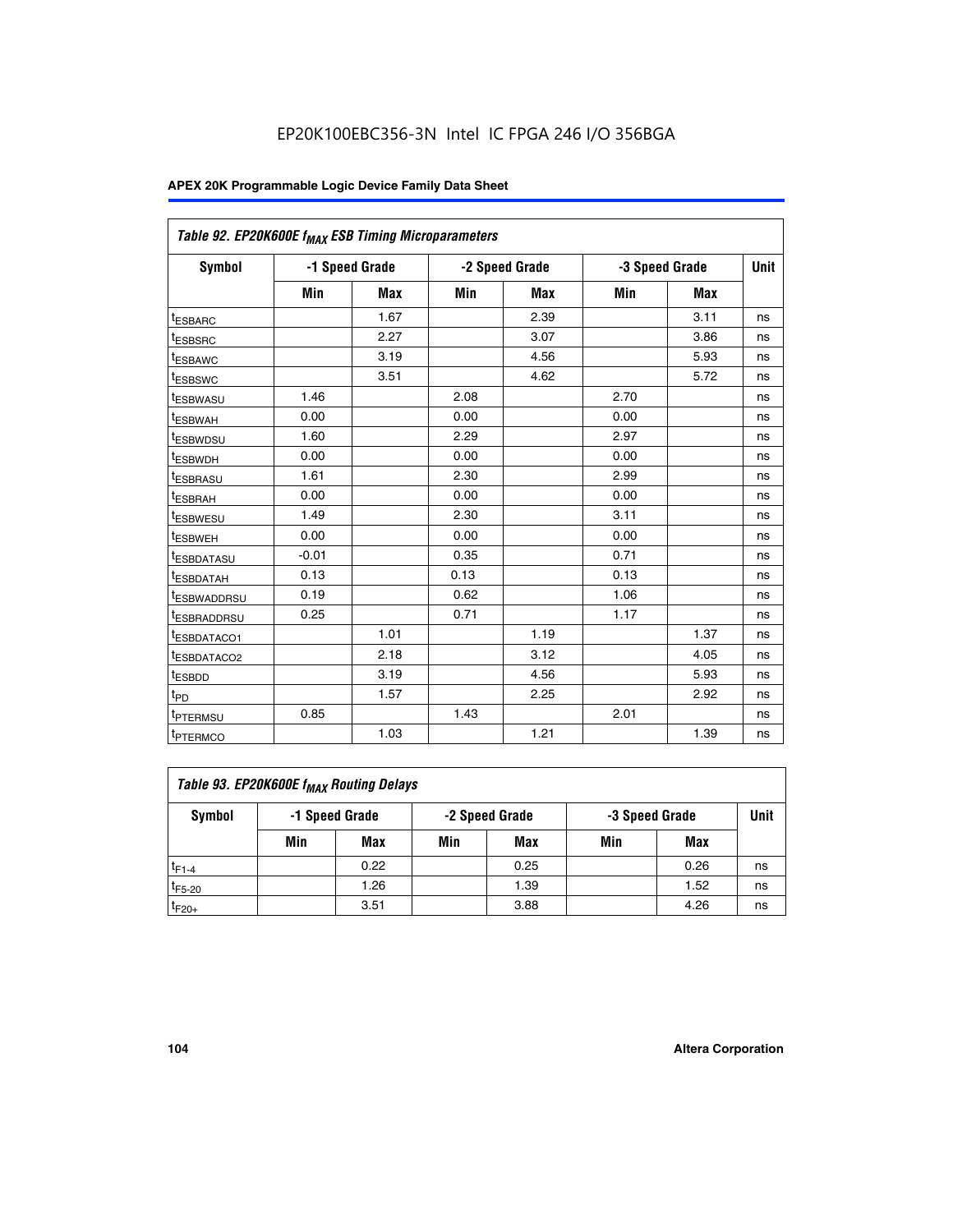| Table 94. EP20K600E Minimum Pulse Width Timing Parameters |      |                |      |                |      |                |    |  |  |
|-----------------------------------------------------------|------|----------------|------|----------------|------|----------------|----|--|--|
| Symbol                                                    |      | -1 Speed Grade |      | -2 Speed Grade |      | -3 Speed Grade |    |  |  |
|                                                           | Min  | Max            | Min  | Max            | Min  | <b>Max</b>     |    |  |  |
| $t_{CH}$                                                  | 2.00 |                | 2.50 |                | 2.75 |                | ns |  |  |
| $t_{CL}$                                                  | 2.00 |                | 2.50 |                | 2.75 |                | ns |  |  |
| t <sub>CLRP</sub>                                         | 0.18 |                | 0.26 |                | 0.34 |                | ns |  |  |
| t <sub>PREP</sub>                                         | 0.18 |                | 0.26 |                | 0.34 |                | ns |  |  |
| <sup>t</sup> ESBCH                                        | 2.00 |                | 2.50 |                | 2.75 |                | ns |  |  |
| <sup>t</sup> ESBCL                                        | 2.00 |                | 2.50 |                | 2.75 |                | ns |  |  |
| <sup>t</sup> ESBWP                                        | 1.17 |                | 1.68 |                | 2.18 |                | ns |  |  |
| <sup>t</sup> ESBRP                                        | 0.95 |                | 1.35 |                | 1.76 |                | ns |  |  |

| Table 95. EP20K600E External Timing Parameters |                |      |      |                |                          |             |    |  |  |
|------------------------------------------------|----------------|------|------|----------------|--------------------------|-------------|----|--|--|
| Symbol                                         | -1 Speed Grade |      |      | -2 Speed Grade | -3 Speed Grade           | <b>Unit</b> |    |  |  |
|                                                | Min            | Max  | Min  | Max            | Min                      | Max         |    |  |  |
| t <sub>insu</sub>                              | 2.74           |      | 2.74 |                | 2.87                     |             | ns |  |  |
| $t_{INH}$                                      | 0.00           |      | 0.00 |                | 0.00                     |             | ns |  |  |
| toutco                                         | 2.00           | 5.51 | 2.00 | 6.06           | 2.00                     | 6.61        | ns |  |  |
| <sup>t</sup> INSUPLL                           | 1.86           |      | 1.96 |                |                          |             | ns |  |  |
| <sup>t</sup> INHPLL                            | 0.00           |      | 0.00 |                | $\overline{\phantom{a}}$ |             | ns |  |  |
| <b>LOUTCOPLL</b>                               | 0.50           | 2.62 | 0.50 | 2.91           |                          |             | ns |  |  |

| Table 96. EP20K600E External Bidirectional Timing Parameters |                |      |      |                |                |             |    |  |  |  |
|--------------------------------------------------------------|----------------|------|------|----------------|----------------|-------------|----|--|--|--|
| Symbol                                                       | -1 Speed Grade |      |      | -2 Speed Grade | -3 Speed Grade | <b>Unit</b> |    |  |  |  |
|                                                              | Min            | Max  | Min  | Max            | Min            | <b>Max</b>  |    |  |  |  |
| <sup>t</sup> INSUBIDIR                                       | 0.64           |      | 0.98 |                | 1.08           |             | ns |  |  |  |
| $t_{\text{INHBIDIR}}$                                        | 0.00           |      | 0.00 |                | 0.00           |             | ns |  |  |  |
| <sup>t</sup> OUTCOBIDIR                                      | 2.00           | 5.51 | 2.00 | 6.06           | 2.00           | 6.61        | ns |  |  |  |
| $t_{XZBIDIR}$                                                |                | 6.10 |      | 6.74           |                | 7.10        | ns |  |  |  |
| $t_{ZXBIDIR}$                                                |                | 6.10 |      | 6.74           |                | 7.10        | ns |  |  |  |
| <sup>t</sup> INSUBIDIRPLL                                    | 2.26           |      | 2.68 |                |                |             | ns |  |  |  |
| <sup>t</sup> INHBIDIRPLL                                     | 0.00           |      | 0.00 |                |                |             | ns |  |  |  |
| <b><i>LOUTCOBIDIRPLL</i></b>                                 | 0.50           | 2.62 | 0.50 | 2.91           |                |             | ns |  |  |  |
| <sup>t</sup> xzbidirpll                                      |                | 3.21 |      | 3.59           |                |             | ns |  |  |  |
| <i>t</i> zxbidirpll                                          |                | 3.21 |      | 3.59           |                | ٠           | ns |  |  |  |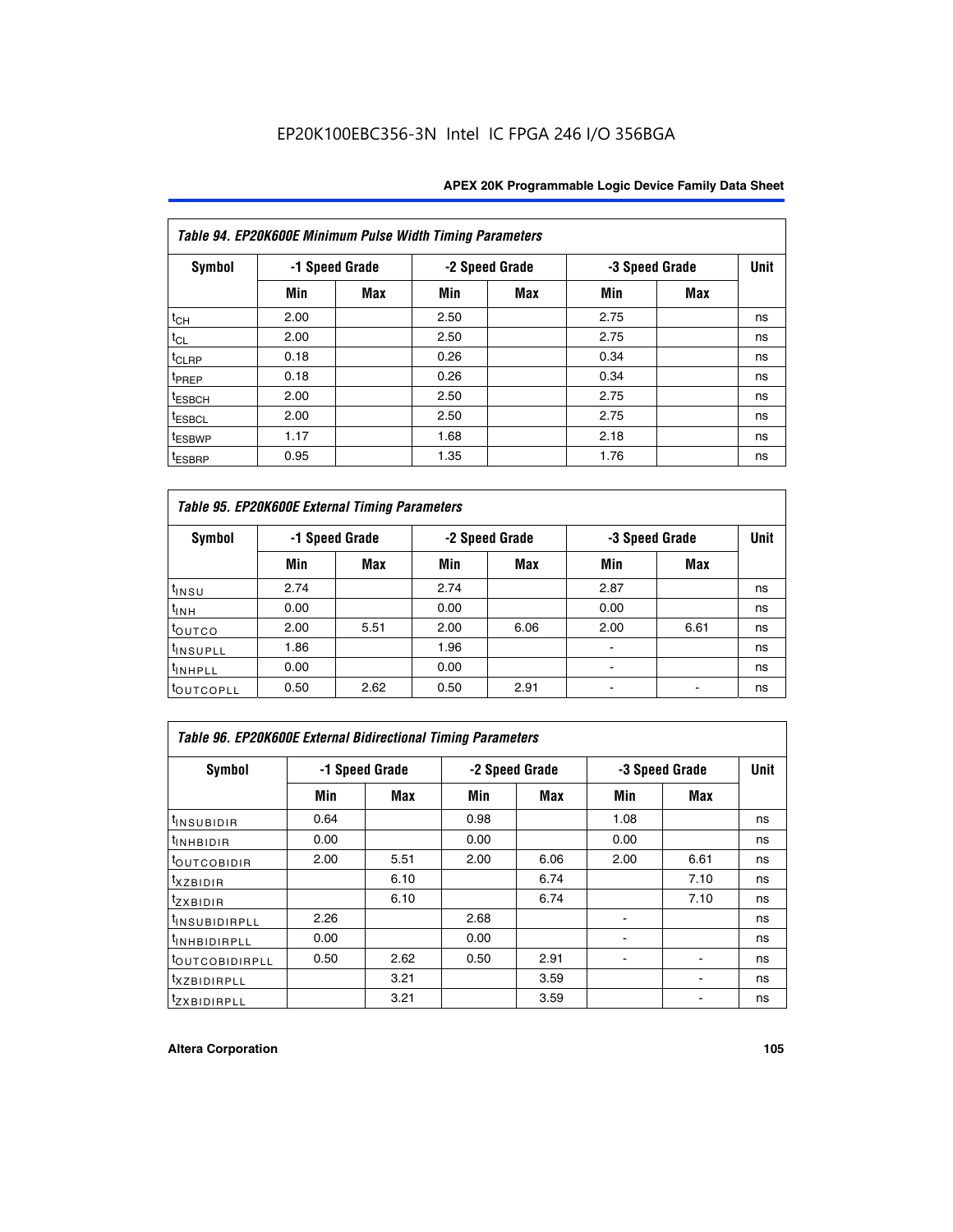Tables 97 through 102 describe  $f_{MAX}$  LE Timing Microparameters,  $f_{MAX}$ ESB Timing Microparameters, *f<sub>MAX</sub>* Routing Delays, Minimum Pulse Width Timing Parameters, External Timing Parameters, and External Bidirectional Timing Parameters for EP20K1000E APEX 20KE devices.

| Table 97. EP20K1000E f <sub>MAX</sub> LE Timing Microparameters |                |            |                |      |                |      |    |  |  |
|-----------------------------------------------------------------|----------------|------------|----------------|------|----------------|------|----|--|--|
| <b>Symbol</b>                                                   | -1 Speed Grade |            | -2 Speed Grade |      | -3 Speed Grade |      |    |  |  |
|                                                                 | Min            | <b>Max</b> | Min            | Max  | Min            | Max  |    |  |  |
| t <sub>SU</sub>                                                 | 0.25           |            | 0.25           |      | 0.25           |      | ns |  |  |
| tн                                                              | 0.25           |            | 0.25           |      | 0.25           |      | ns |  |  |
| $t_{CO}$                                                        |                | 0.28       |                | 0.32 |                | 0.33 | ns |  |  |
| <sup>t</sup> LUT                                                |                | 0.80       |                | 0.95 |                | 1.13 | ns |  |  |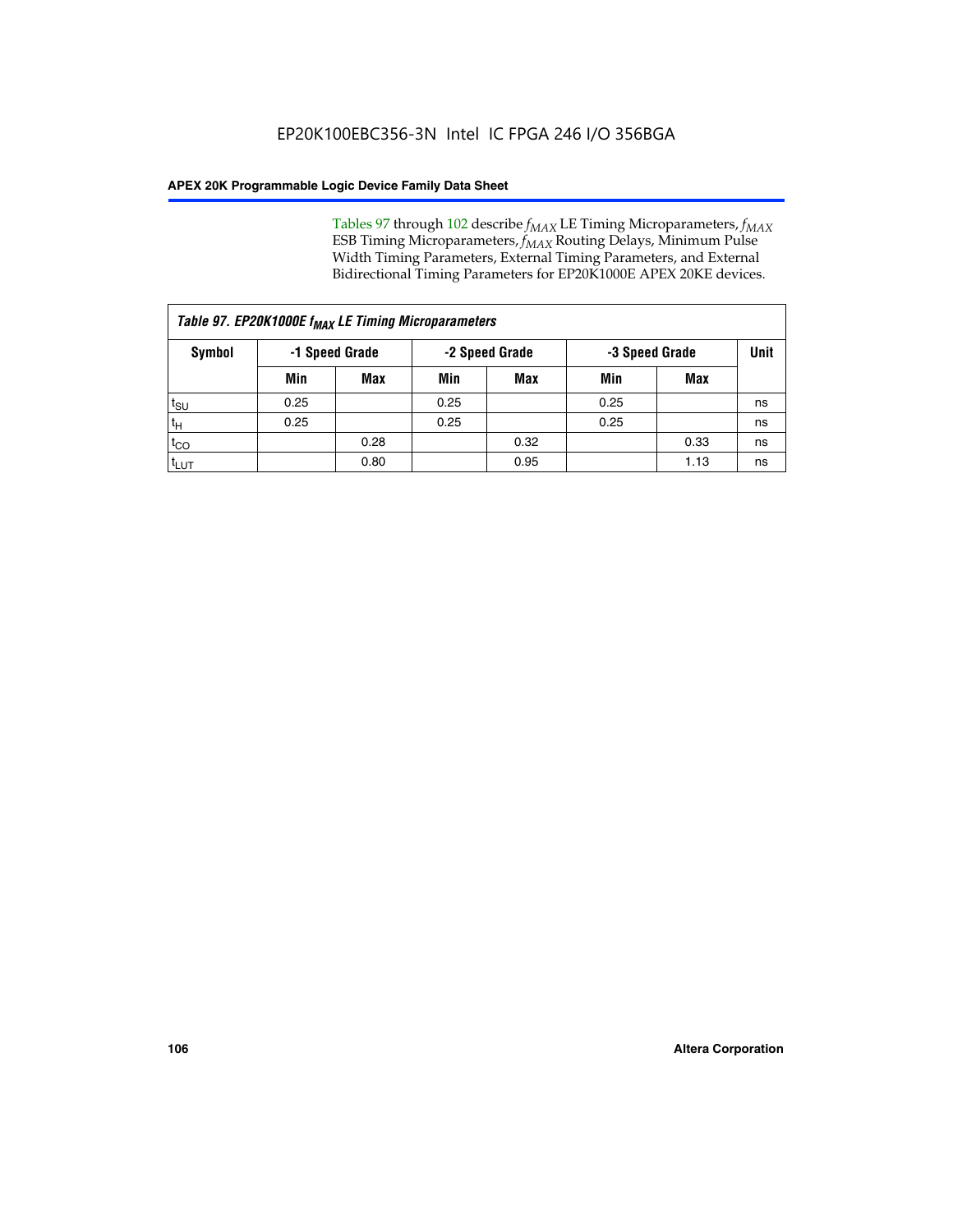|                         | Table 98. EP20K1000E f <sub>MAX</sub> ESB Timing Microparameters |            |      |                |                |             |    |  |  |  |  |
|-------------------------|------------------------------------------------------------------|------------|------|----------------|----------------|-------------|----|--|--|--|--|
| <b>Symbol</b>           | -1 Speed Grade                                                   |            |      | -2 Speed Grade | -3 Speed Grade | <b>Unit</b> |    |  |  |  |  |
|                         | Min                                                              | <b>Max</b> | Min  | <b>Max</b>     | Min            | <b>Max</b>  |    |  |  |  |  |
| <sup>t</sup> ESBARC     |                                                                  | 1.78       |      | 2.02           |                | 1.95        | ns |  |  |  |  |
| <sup>t</sup> ESBSRC     |                                                                  | 2.52       |      | 2.91           |                | 3.14        | ns |  |  |  |  |
| <sup>t</sup> ESBAWC     |                                                                  | 3.52       |      | 4.11           |                | 4.40        | ns |  |  |  |  |
| <sup>t</sup> ESBSWC     |                                                                  | 3.23       |      | 3.84           |                | 4.16        | ns |  |  |  |  |
| <sup>t</sup> ESBWASU    | 0.62                                                             |            | 0.67 |                | 0.61           |             | ns |  |  |  |  |
| t <sub>ESBWAH</sub>     | 0.41                                                             |            | 0.55 |                | 0.55           |             | ns |  |  |  |  |
| <sup>t</sup> ESBWDSU    | 0.77                                                             |            | 0.79 |                | 0.81           |             | ns |  |  |  |  |
| <sup>t</sup> ESBWDH     | 0.41                                                             |            | 0.55 |                | 0.55           |             | ns |  |  |  |  |
| <i><b>LESBRASU</b></i>  | 1.74                                                             |            | 1.92 |                | 1.85           |             | ns |  |  |  |  |
| <sup>t</sup> ESBRAH     | 0.00                                                             |            | 0.01 |                | 0.23           |             | ns |  |  |  |  |
| <sup>t</sup> ESBWESU    | 2.07                                                             |            | 2.28 |                | 2.41           |             | ns |  |  |  |  |
| <sup>t</sup> ESBWEH     | 0.00                                                             |            | 0.00 |                | 0.00           |             | ns |  |  |  |  |
| <sup>t</sup> ESBDATASU  | 0.25                                                             |            | 0.27 |                | 0.29           |             | ns |  |  |  |  |
| <sup>t</sup> ESBDATAH   | 0.13                                                             |            | 0.13 |                | 0.13           |             | ns |  |  |  |  |
| <sup>T</sup> ESBWADDRSU | 0.11                                                             |            | 0.04 |                | 0.11           |             | ns |  |  |  |  |
| <sup>t</sup> ESBRADDRSU | 0.14                                                             |            | 0.11 |                | 0.16           |             | ns |  |  |  |  |
| <sup>t</sup> ESBDATACO1 |                                                                  | 1.29       |      | 1.50           |                | 1.63        | ns |  |  |  |  |
| <sup>t</sup> ESBDATACO2 |                                                                  | 2.55       |      | 2.99           |                | 3.22        | ns |  |  |  |  |
| <sup>t</sup> ESBDD      |                                                                  | 3.12       |      | 3.57           |                | 3.85        | ns |  |  |  |  |
| t <sub>PD</sub>         |                                                                  | 1.84       |      | 2.13           |                | 2.32        | ns |  |  |  |  |
| <sup>t</sup> PTERMSU    | 1.08                                                             |            | 1.19 |                | 1.32           |             | ns |  |  |  |  |
| <sup>t</sup> PTERMCO    |                                                                  | 1.31       |      | 1.53           |                | 1.66        | ns |  |  |  |  |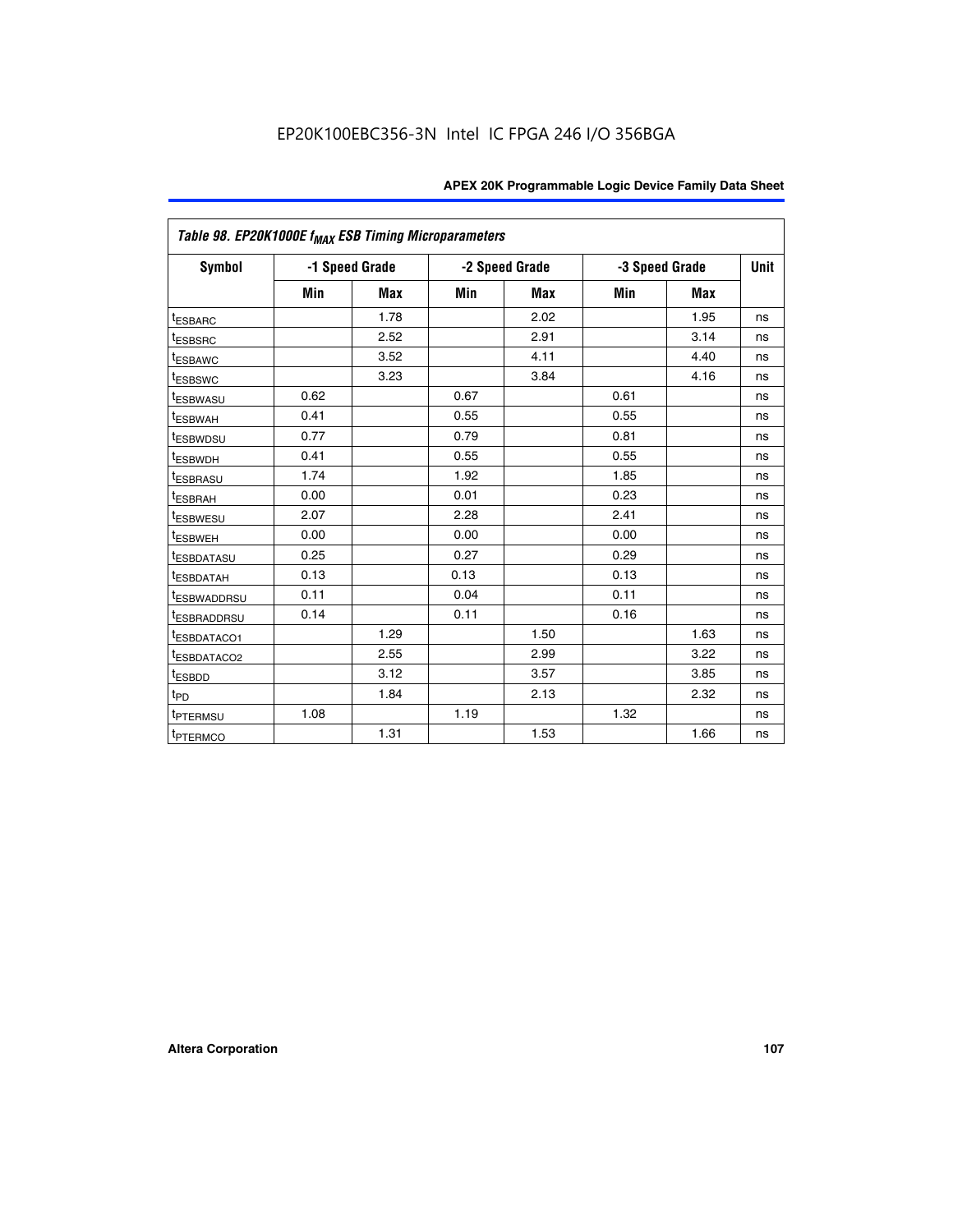## EP20K100EBC356-3N Intel IC FPGA 246 I/O 356BGA

## **APEX 20K Programmable Logic Device Family Data Sheet**

| Table 99. EP20K1000E f <sub>MAX</sub> Routing Delays |                                                    |      |     |      |     |      |    |  |  |  |  |
|------------------------------------------------------|----------------------------------------------------|------|-----|------|-----|------|----|--|--|--|--|
| Symbol                                               | -1 Speed Grade<br>-2 Speed Grade<br>-3 Speed Grade |      |     |      |     |      |    |  |  |  |  |
|                                                      | Min                                                | Max  | Min | Max  | Min | Max  |    |  |  |  |  |
| $t_{F1-4}$                                           |                                                    | 0.27 |     | 0.27 |     | 0.27 | ns |  |  |  |  |
| $t_{F5-20}$                                          |                                                    | 1.45 |     | 1.63 |     | 1.75 | ns |  |  |  |  |
| $t_{F20+}$                                           |                                                    | 4.15 |     | 4.33 |     | 4.97 | ns |  |  |  |  |

|                    | Table 100. EP20K1000E Minimum Pulse Width Timing Parameters |            |      |                |      |                |             |  |  |  |  |  |
|--------------------|-------------------------------------------------------------|------------|------|----------------|------|----------------|-------------|--|--|--|--|--|
| Symbol             | -1 Speed Grade                                              |            |      | -2 Speed Grade |      | -3 Speed Grade | <b>Unit</b> |  |  |  |  |  |
|                    | Min                                                         | <b>Max</b> | Min  | Max            | Min  | Max            |             |  |  |  |  |  |
| $t_{CH}$           | 1.25                                                        |            | 1.43 |                | 1.67 |                | ns          |  |  |  |  |  |
| $t_{CL}$           | 1.25                                                        |            | 1.43 |                | 1.67 |                | ns          |  |  |  |  |  |
| t <sub>CLRP</sub>  | 0.20                                                        |            | 0.20 |                | 0.20 |                | ns          |  |  |  |  |  |
| <sup>t</sup> PREP  | 0.20                                                        |            | 0.20 |                | 0.20 |                | ns          |  |  |  |  |  |
| <sup>t</sup> ESBCH | 1.25                                                        |            | 1.43 |                | 1.67 |                | ns          |  |  |  |  |  |
| <sup>t</sup> ESBCL | 1.25                                                        |            | 1.43 |                | 1.67 |                | ns          |  |  |  |  |  |
| <sup>t</sup> ESBWP | 1.28                                                        |            | 1.51 |                | 1.65 |                | ns          |  |  |  |  |  |
| <sup>t</sup> ESBRP | 1.11                                                        |            | 1.29 |                | 1.41 |                | ns          |  |  |  |  |  |

| Table 101. EP20K1000E External Timing Parameters |      |                |      |                |      |                |             |  |  |  |  |  |
|--------------------------------------------------|------|----------------|------|----------------|------|----------------|-------------|--|--|--|--|--|
| Symbol                                           |      | -1 Speed Grade |      | -2 Speed Grade |      | -3 Speed Grade | <b>Unit</b> |  |  |  |  |  |
|                                                  | Min  | <b>Max</b>     | Min  | <b>Max</b>     | Min  | Max            |             |  |  |  |  |  |
| t <sub>INSU</sub>                                | 2.70 |                | 2.84 |                | 2.97 |                | ns          |  |  |  |  |  |
| $t_{INH}$                                        | 0.00 |                | 0.00 |                | 0.00 |                | ns          |  |  |  |  |  |
| toutco                                           | 2.00 | 5.75           | 2.00 | 6.33           | 2.00 | 6.90           | ns          |  |  |  |  |  |
| tinsupll                                         | 1.64 |                | 2.09 |                |      |                | ns          |  |  |  |  |  |
| <sup>t</sup> INHPLL                              | 0.00 |                | 0.00 |                | -    |                | ns          |  |  |  |  |  |
| toutcopll                                        | 0.50 | 2.25           | 0.50 | 2.99           | -    |                | ns          |  |  |  |  |  |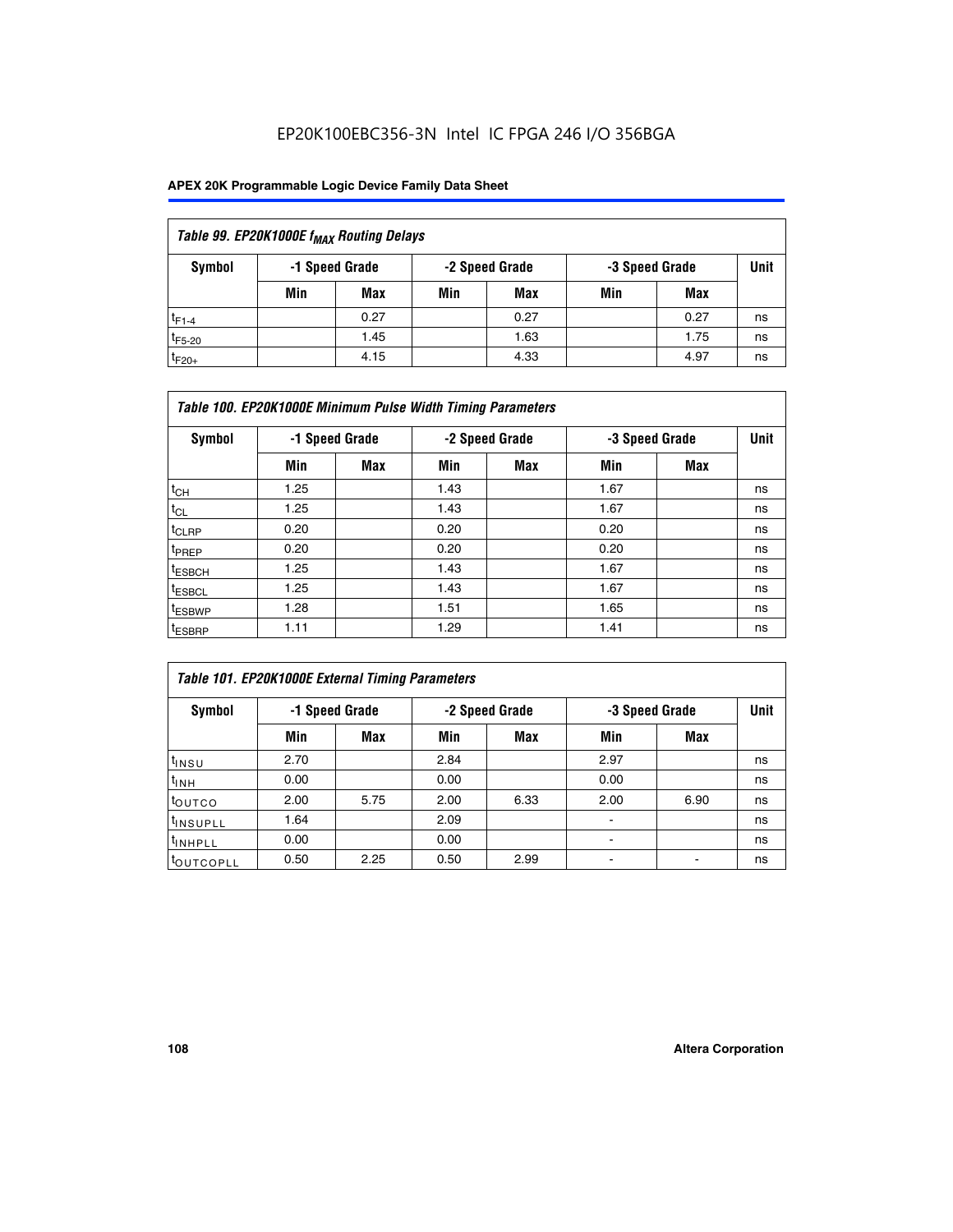| Table 102. EP20K1000E External Bidirectional Timing Parameters |      |                |      |                |                |             |    |  |  |  |
|----------------------------------------------------------------|------|----------------|------|----------------|----------------|-------------|----|--|--|--|
| Symbol                                                         |      | -1 Speed Grade |      | -2 Speed Grade | -3 Speed Grade | <b>Unit</b> |    |  |  |  |
|                                                                | Min  | Max            | Min  | <b>Max</b>     | Min            | <b>Max</b>  |    |  |  |  |
| t <sub>INSUBIDIR</sub>                                         | 3.22 |                | 3.33 |                | 3.51           |             | ns |  |  |  |
| $t_{\rm INHBIDIR}$                                             | 0.00 |                | 0.00 |                | 0.00           |             | ns |  |  |  |
| <sup>t</sup> OUTCOBIDIR                                        | 2.00 | 5.75           | 2.00 | 6.33           | 2.00           | 6.90        | ns |  |  |  |
| $t_{XZBIDIR}$                                                  |      | 6.31           |      | 7.09           |                | 7.76        | ns |  |  |  |
| tzxbidir                                                       |      | 6.31           |      | 7.09           |                | 7.76        | ns |  |  |  |
| <sup>1</sup> INSUBIDIRPL <sup>L</sup>                          | 3.25 |                | 3.26 |                |                |             | ns |  |  |  |
| <sup>t</sup> INHBIDIRPLL                                       | 0.00 |                | 0.00 |                |                |             | ns |  |  |  |
| <sup>t</sup> OUTCOBIDIRPLL                                     | 0.50 | 2.25           | 0.50 | 2.99           |                |             | ns |  |  |  |
| <sup>t</sup> xzBIDIRPLL                                        |      | 2.81           |      | 3.80           |                |             | ns |  |  |  |
| <sup>t</sup> zxbidirpll                                        |      | 2.81           |      | 3.80           |                |             | ns |  |  |  |

Tables 103 through 108 describe  $f_{MAX}$  LE Timing Microparameters,  $f_{MAX}$ ESB Timing Microparameters, *f<sub>MAX</sub>* Routing Delays, Minimum Pulse Width Timing Parameters, External Timing Parameters, and External Bidirectional Timing Parameters for EP20K1500E APEX 20KE devices.

| Table 103. EP20K1500E f <sub>MAX</sub> LE Timing Microparameters |      |                |      |                |      |                |    |  |  |  |  |
|------------------------------------------------------------------|------|----------------|------|----------------|------|----------------|----|--|--|--|--|
| Symbol                                                           |      | -1 Speed Grade |      | -2 Speed Grade |      | -3 Speed Grade |    |  |  |  |  |
|                                                                  | Min  | <b>Max</b>     | Min  | <b>Max</b>     | Min  | Max            |    |  |  |  |  |
| $t_{\text{SU}}$                                                  | 0.25 |                | 0.25 |                | 0.25 |                | ns |  |  |  |  |
| $t_H$                                                            | 0.25 |                | 0.25 |                | 0.25 |                | ns |  |  |  |  |
| $t_{CO}$                                                         |      | 0.28           |      | 0.32           |      | 0.33           | ns |  |  |  |  |
| t <sub>lut</sub>                                                 |      | 0.80           |      | 0.95           |      | 1.13           | ns |  |  |  |  |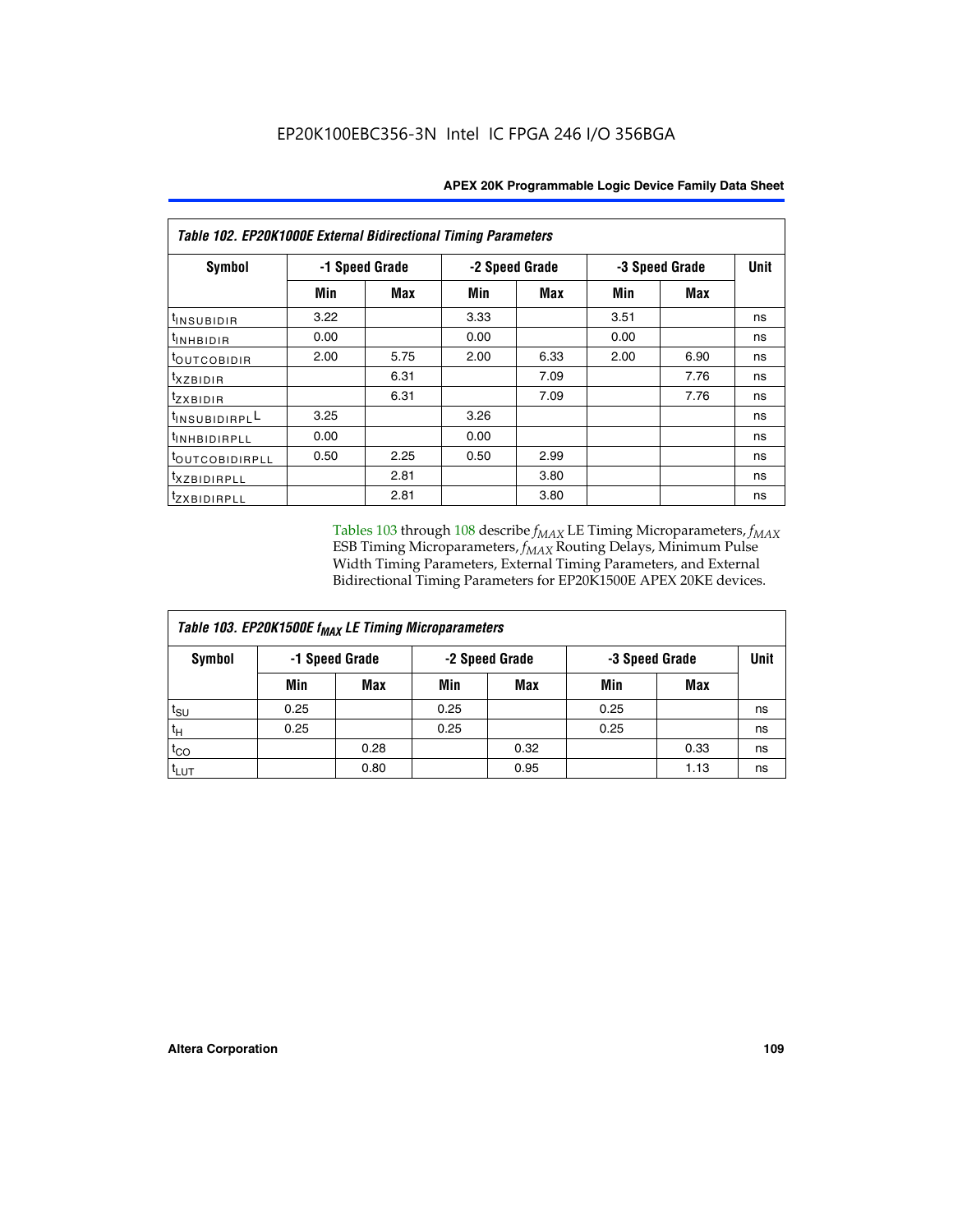|                         | Table 104. EP20K1500E f <sub>MAX</sub> ESB Timing Microparameters |            |            |                |      |                |             |  |  |  |  |  |
|-------------------------|-------------------------------------------------------------------|------------|------------|----------------|------|----------------|-------------|--|--|--|--|--|
| <b>Symbol</b>           | -1 Speed Grade                                                    |            |            | -2 Speed Grade |      | -3 Speed Grade | <b>Unit</b> |  |  |  |  |  |
|                         | Min                                                               | <b>Max</b> | <b>Min</b> | Max            | Min  | Max            |             |  |  |  |  |  |
| <sup>t</sup> ESBARC     |                                                                   | 1.78       |            | 2.02           |      | 1.95           | ns          |  |  |  |  |  |
| t <sub>ESBSRC</sub>     |                                                                   | 2.52       |            | 2.91           |      | 3.14           | ns          |  |  |  |  |  |
| <sup>t</sup> ESBAWC     |                                                                   | 3.52       |            | 4.11           |      | 4.40           | ns          |  |  |  |  |  |
| t <sub>ESBSWC</sub>     |                                                                   | 3.23       |            | 3.84           |      | 4.16           | ns          |  |  |  |  |  |
| t <sub>ESBWASU</sub>    | 0.62                                                              |            | 0.67       |                | 0.61 |                | ns          |  |  |  |  |  |
| t <sub>ESBWAH</sub>     | 0.41                                                              |            | 0.55       |                | 0.55 |                | ns          |  |  |  |  |  |
| <sup>t</sup> ESBWDSU    | 0.77                                                              |            | 0.79       |                | 0.81 |                | ns          |  |  |  |  |  |
| t <sub>ESBWDH</sub>     | 0.41                                                              |            | 0.55       |                | 0.55 |                | ns          |  |  |  |  |  |
| <sup>t</sup> ESBRASU    | 1.74                                                              |            | 1.92       |                | 1.85 |                | ns          |  |  |  |  |  |
| <sup>t</sup> ESBRAH     | 0.00                                                              |            | 0.01       |                | 0.23 |                | ns          |  |  |  |  |  |
| <sup>t</sup> ESBWESU    | 2.07                                                              |            | 2.28       |                | 2.41 |                | ns          |  |  |  |  |  |
| <sup>t</sup> ESBWEH     | 0.00                                                              |            | 0.00       |                | 0.00 |                | ns          |  |  |  |  |  |
| <sup>t</sup> ESBDATASU  | 0.25                                                              |            | 0.27       |                | 0.29 |                | ns          |  |  |  |  |  |
| <sup>t</sup> ESBDATAH   | 0.13                                                              |            | 0.13       |                | 0.13 |                | ns          |  |  |  |  |  |
| <sup>t</sup> ESBWADDRSU | 0.11                                                              |            | 0.04       |                | 0.11 |                | ns          |  |  |  |  |  |
| t <sub>ESBRADDRSU</sub> | 0.14                                                              |            | 0.11       |                | 0.16 |                | ns          |  |  |  |  |  |
| <sup>I</sup> ESBDATACO1 |                                                                   | 1.29       |            | 1.50           |      | 1.63           | ns          |  |  |  |  |  |
| <sup>t</sup> ESBDATACO2 |                                                                   | 2.55       |            | 2.99           |      | 3.22           | ns          |  |  |  |  |  |
| <sup>t</sup> ESBDD      |                                                                   | 3.12       |            | 3.57           |      | 3.85           | ns          |  |  |  |  |  |
| t <sub>PD</sub>         |                                                                   | 1.84       |            | 2.13           |      | 2.32           | ns          |  |  |  |  |  |
| t <sub>PTERMSU</sub>    | 1.08                                                              |            | 1.19       |                | 1.32 |                | ns          |  |  |  |  |  |
| t <sub>PTERMCO</sub>    |                                                                   | 1.31       |            | 1.53           |      | 1.66           | ns          |  |  |  |  |  |

| Table 105. EP20K1500E f <sub>MAX</sub> Routing Delays |     |                |     |                |     |                |    |  |  |  |
|-------------------------------------------------------|-----|----------------|-----|----------------|-----|----------------|----|--|--|--|
| Symbol                                                |     | -1 Speed Grade |     | -2 Speed Grade |     | -3 Speed Grade |    |  |  |  |
|                                                       | Min | Max            | Min | Max            | Min | Max            |    |  |  |  |
| $t_{F1-4}$                                            |     | 0.28           |     | 0.28           |     | 0.28           | ns |  |  |  |
| $t_{F5-20}$                                           |     | 1.36           |     | 1.50           |     | 1.62           | ns |  |  |  |
| $t_{F20+}$                                            |     | 4.43           |     | 4.48           |     | 5.07           | ns |  |  |  |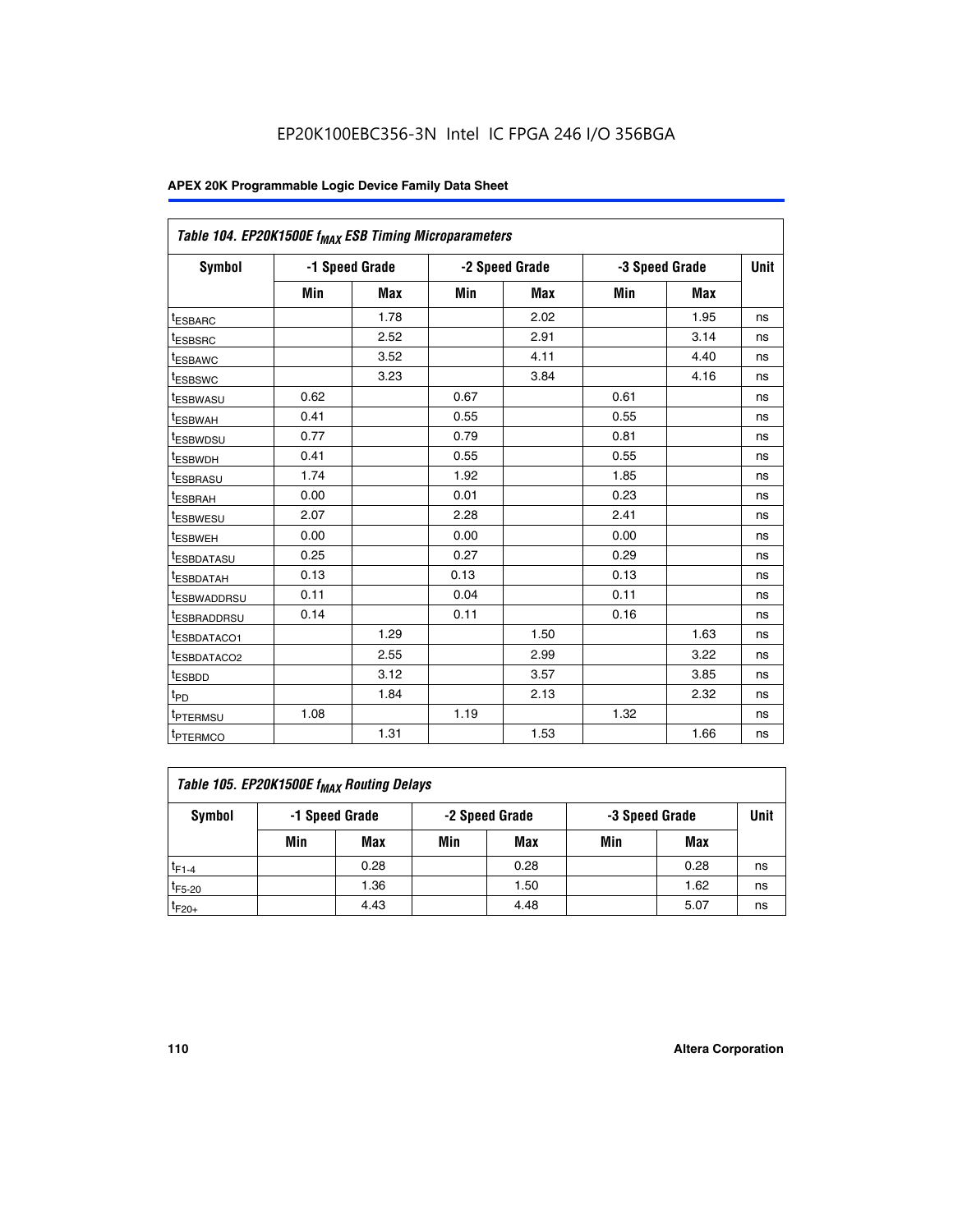|                    | Table 106. EP20K1500E Minimum Pulse Width Timing Parameters |                |      |                |      |                |             |  |  |  |  |  |
|--------------------|-------------------------------------------------------------|----------------|------|----------------|------|----------------|-------------|--|--|--|--|--|
| <b>Symbol</b>      |                                                             | -1 Speed Grade |      | -2 Speed Grade |      | -3 Speed Grade | <b>Unit</b> |  |  |  |  |  |
|                    | Min                                                         | <b>Max</b>     | Min  | Max            | Min  | <b>Max</b>     |             |  |  |  |  |  |
| $t_{CH}$           | 1.25                                                        |                | 1.43 |                | 1.67 |                | ns          |  |  |  |  |  |
| $t_{CL}$           | 1.25                                                        |                | 1.43 |                | 1.67 |                | ns          |  |  |  |  |  |
| $t_{CLRP}$         | 0.20                                                        |                | 0.20 |                | 0.20 |                | ns          |  |  |  |  |  |
| t <sub>PREP</sub>  | 0.20                                                        |                | 0.20 |                | 0.20 |                | ns          |  |  |  |  |  |
| <sup>t</sup> ESBCH | 1.25                                                        |                | 1.43 |                | 1.67 |                | ns          |  |  |  |  |  |
| <sup>t</sup> ESBCL | 1.25                                                        |                | 1.43 |                | 1.67 |                | ns          |  |  |  |  |  |
| <sup>t</sup> ESBWP | 1.28                                                        |                | 1.51 |                | 1.65 |                | ns          |  |  |  |  |  |
| <sup>t</sup> ESBRP | 1.11                                                        |                | 1.29 |                | 1.41 |                | ns          |  |  |  |  |  |

|                      | Table 107. EP20K1500E External Timing Parameters |      |      |                |      |                |             |  |  |  |  |  |  |
|----------------------|--------------------------------------------------|------|------|----------------|------|----------------|-------------|--|--|--|--|--|--|
| Symbol               | -1 Speed Grade                                   |      |      | -2 Speed Grade |      | -3 Speed Grade | <b>Unit</b> |  |  |  |  |  |  |
|                      | Min                                              | Max  | Min  | <b>Max</b>     | Min  | Max            |             |  |  |  |  |  |  |
| <sup>t</sup> insu    | 3.09                                             |      | 3.30 |                | 3.58 |                | ns          |  |  |  |  |  |  |
| $t_{INH}$            | 0.00                                             |      | 0.00 |                | 0.00 |                | ns          |  |  |  |  |  |  |
| toutco               | 2.00                                             | 6.18 | 2.00 | 6.81           | 2.00 | 7.36           | ns          |  |  |  |  |  |  |
| <sup>t</sup> INSUPLL | 1.94                                             |      | 2.08 |                |      |                | ns          |  |  |  |  |  |  |
| <sup>t</sup> INHPLL  | 0.00                                             |      | 0.00 |                |      |                | ns          |  |  |  |  |  |  |
| <b>LOUTCOPLL</b>     | 0.50                                             | 2.67 | 0.50 | 2.99           |      |                | ns          |  |  |  |  |  |  |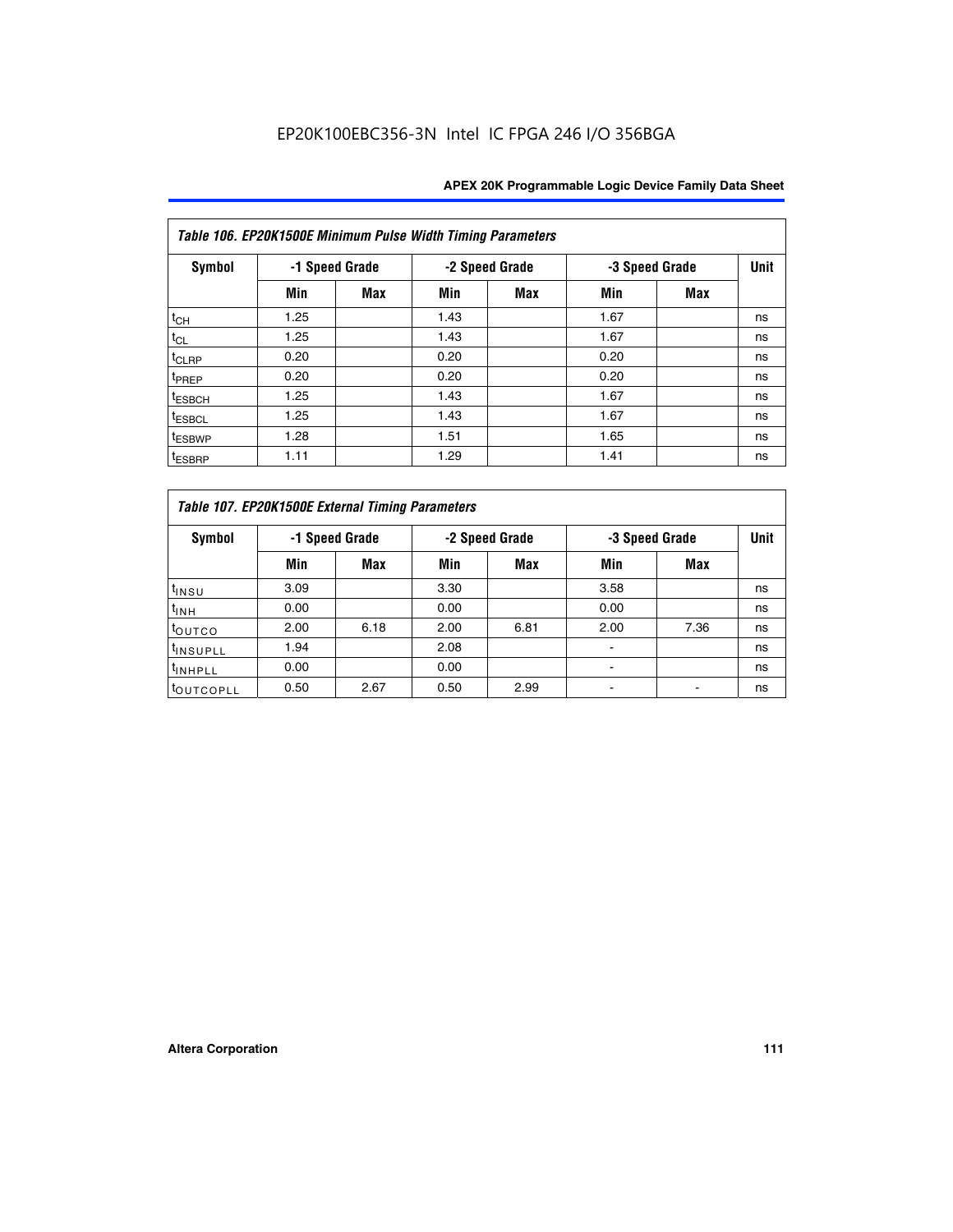| Table 108. EP20K1500E External Bidirectional Timing Parameters |                |      |      |                |                |             |    |  |  |  |
|----------------------------------------------------------------|----------------|------|------|----------------|----------------|-------------|----|--|--|--|
| Symbol                                                         | -1 Speed Grade |      |      | -2 Speed Grade | -3 Speed Grade | <b>Unit</b> |    |  |  |  |
|                                                                | Min            | Max  | Min  | Max            | Min            | <b>Max</b>  |    |  |  |  |
| <sup>t</sup> INSUBIDIR                                         | 3.47           |      | 3.68 |                | 3.99           |             | ns |  |  |  |
| <b>TINHBIDIR</b>                                               | 0.00           |      | 0.00 |                | 0.00           |             | ns |  |  |  |
| <sup>t</sup> OUTCOBIDIR                                        | 2.00           | 6.18 | 2.00 | 6.81           | 2.00           | 7.36        | ns |  |  |  |
| $t_{XZBIDIR}$                                                  |                | 6.91 |      | 7.62           |                | 8.38        | ns |  |  |  |
| <sup>t</sup> zxbidir                                           |                | 6.91 |      | 7.62           |                | 8.38        | ns |  |  |  |
| <sup>t</sup> INSUBIDIRPLL                                      | 3.05           |      | 3.26 |                |                |             | ns |  |  |  |
| <sup>t</sup> INHBIDIRPLL                                       | 0.00           |      | 0.00 |                |                |             | ns |  |  |  |
| <b><i>LOUTCOBIDIRPLL</i></b>                                   | 0.50           | 2.67 | 0.50 | 2.99           |                |             | ns |  |  |  |
| <sup>T</sup> XZBIDIRPLL                                        |                | 3.41 |      | 3.80           |                |             | ns |  |  |  |
| <sup>I</sup> ZXBIDIRPLL                                        |                | 3.41 |      | 3.80           |                |             | ns |  |  |  |

Tables 109 and 110 show selectable I/O standard input and output delays for APEX 20KE devices. If you select an I/O standard input or output delay other than LVCMOS, add or subtract the selected speed grade to or from the LVCMOS value.

| Table 109. Selectable I/O Standard Input Delays |     |                |     |                |     |                |     |  |  |  |  |
|-------------------------------------------------|-----|----------------|-----|----------------|-----|----------------|-----|--|--|--|--|
| <b>Symbol</b>                                   |     | -1 Speed Grade |     | -2 Speed Grade |     | -3 Speed Grade |     |  |  |  |  |
|                                                 | Min | Max            | Min | Max            | Min | Max            | Min |  |  |  |  |
| <b>LVCMOS</b>                                   |     | 0.00           |     | 0.00           |     | 0.00           | ns  |  |  |  |  |
| <b>LVTTL</b>                                    |     | 0.00           |     | 0.00           |     | 0.00           | ns  |  |  |  |  |
| 2.5V                                            |     | 0.00           |     | 0.04           |     | 0.05           | ns  |  |  |  |  |
| 1.8V                                            |     | $-0.11$        |     | 0.03           |     | 0.04           | ns  |  |  |  |  |
| PCI                                             |     | 0.01           |     | 0.09           |     | 0.10           | ns  |  |  |  |  |
| $GTL+$                                          |     | $-0.24$        |     | $-0.23$        |     | $-0.19$        | ns  |  |  |  |  |
| SSTL-3 Class I                                  |     | $-0.32$        |     | $-0.21$        |     | $-0.47$        | ns  |  |  |  |  |
| SSTL-3 Class II                                 |     | $-0.08$        |     | 0.03           |     | $-0.23$        | ns  |  |  |  |  |
| SSTL-2 Class I                                  |     | $-0.17$        |     | $-0.06$        |     | $-0.32$        | ns  |  |  |  |  |
| SSTL-2 Class II                                 |     | $-0.16$        |     | $-0.05$        |     | $-0.31$        | ns  |  |  |  |  |
| <b>LVDS</b>                                     |     | $-0.12$        |     | $-0.12$        |     | $-0.12$        | ns  |  |  |  |  |
| <b>CTT</b>                                      |     | 0.00           |     | 0.00           |     | 0.00           | ns  |  |  |  |  |
| <b>AGP</b>                                      |     | 0.00           |     | 0.00           |     | 0.00           | ns  |  |  |  |  |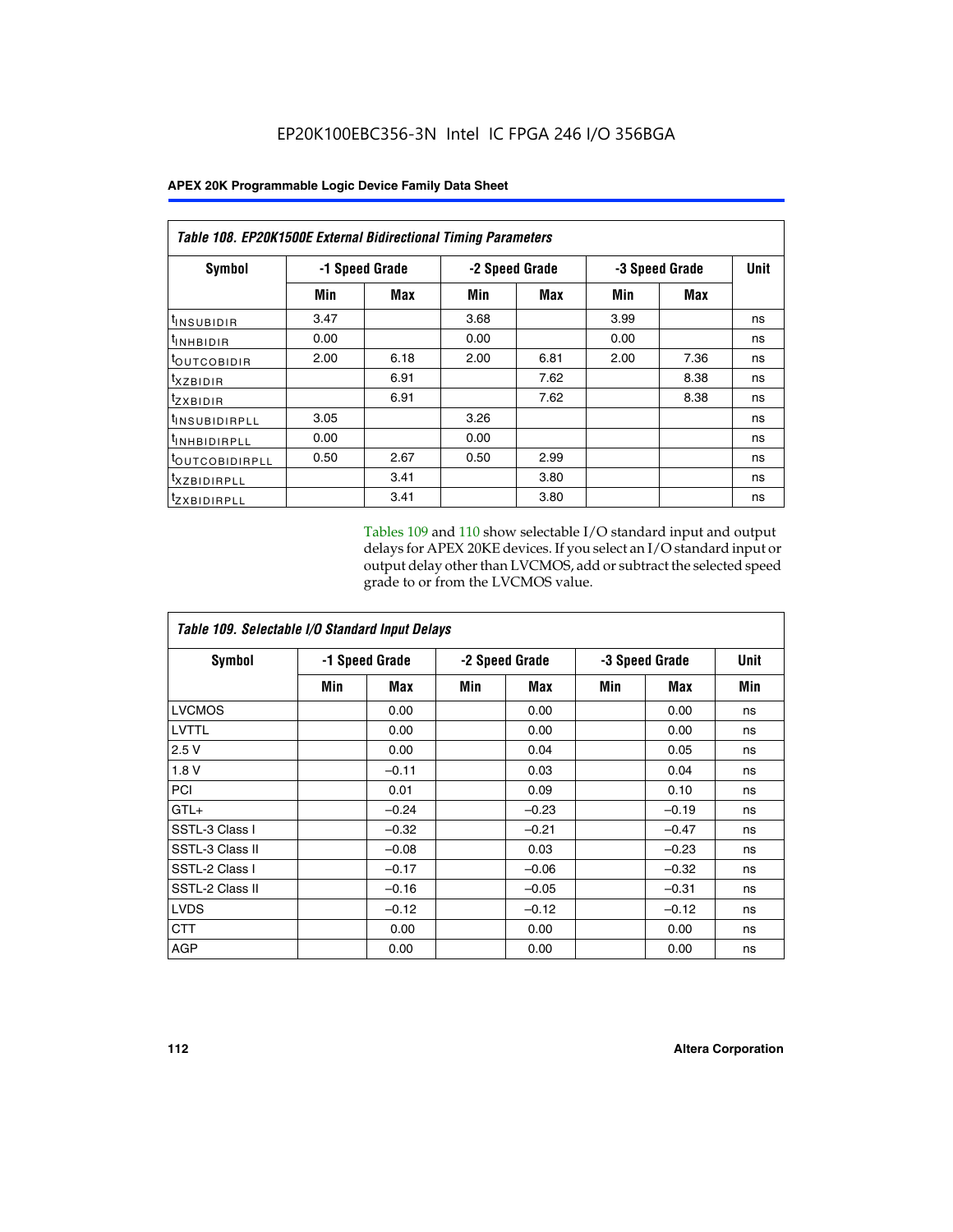| Table 110. Selectable I/O Standard Output Delays |                |         |                |         |                |         |      |  |  |  |  |
|--------------------------------------------------|----------------|---------|----------------|---------|----------------|---------|------|--|--|--|--|
| <b>Symbol</b>                                    | -1 Speed Grade |         | -2 Speed Grade |         | -3 Speed Grade |         | Unit |  |  |  |  |
|                                                  | Min            | Max     | Min            | Max     | Min            | Max     | Min  |  |  |  |  |
| <b>LVCMOS</b>                                    |                | 0.00    |                | 0.00    |                | 0.00    | ns   |  |  |  |  |
| LVTTL                                            |                | 0.00    |                | 0.00    |                | 0.00    | ns   |  |  |  |  |
| 2.5V                                             |                | 0.00    |                | 0.09    |                | 0.10    | ns   |  |  |  |  |
| 1.8 V                                            |                | 2.49    |                | 2.98    |                | 3.03    | ns   |  |  |  |  |
| PCI                                              |                | $-0.03$ |                | 0.17    |                | 0.16    | ns   |  |  |  |  |
| $GTL+$                                           |                | 0.75    |                | 0.75    |                | 0.76    | ns   |  |  |  |  |
| SSTL-3 Class I                                   |                | 1.39    |                | 1.51    |                | 1.50    | ns   |  |  |  |  |
| SSTL-3 Class II                                  |                | 1.11    |                | 1.23    |                | 1.23    | ns   |  |  |  |  |
| SSTL-2 Class I                                   |                | 1.35    |                | 1.48    |                | 1.47    | ns   |  |  |  |  |
| SSTL-2 Class II                                  |                | 1.00    |                | 1.12    |                | 1.12    | ns   |  |  |  |  |
| <b>LVDS</b>                                      |                | $-0.48$ |                | $-0.48$ |                | $-0.48$ | ns   |  |  |  |  |
| <b>CTT</b>                                       |                | 0.00    |                | 0.00    |                | 0.00    | ns   |  |  |  |  |
| <b>AGP</b>                                       |                | 0.00    |                | 0.00    |                | 0.00    | ns   |  |  |  |  |

# **Power Consumption**

To estimate device power consumption, use the interactive power calculator on the Altera web site at **http://www.altera.com**.

# **Configuration & Operation**

The APEX 20K architecture supports several configuration schemes. This section summarizes the device operating modes and available device configuration schemes.

## **Operating Modes**

The APEX architecture uses SRAM configuration elements that require configuration data to be loaded each time the circuit powers up. The process of physically loading the SRAM data into the device is called configuration. During initialization, which occurs immediately after configuration, the device resets registers, enables I/O pins, and begins to operate as a logic device. The I/O pins are tri-stated during power-up, and before and during configuration. Together, the configuration and initialization processes are called *command mode*; normal device operation is called *user mode*.

Before and during device configuration, all I/O pins are pulled to  $V_{\text{CCIO}}$ by a built-in weak pull-up resistor.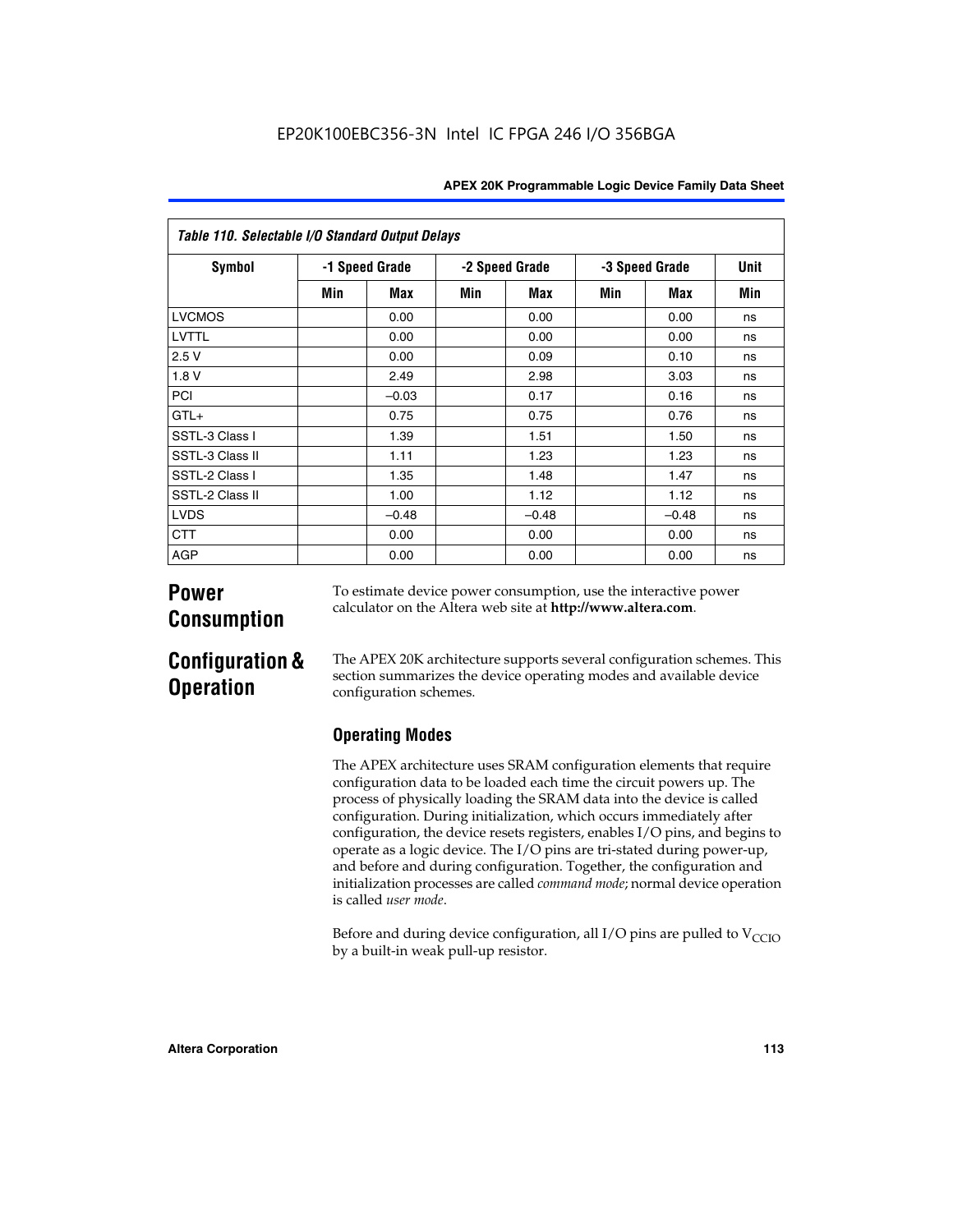SRAM configuration elements allow APEX 20K devices to be reconfigured in-circuit by loading new configuration data into the device. Real-time reconfiguration is performed by forcing the device into command mode with a device pin, loading different configuration data, reinitializing the device, and resuming usermode operation. In-field upgrades can be performed by distributing new configuration files.

## **Configuration Schemes**

The configuration data for an APEX 20K device can be loaded with one of five configuration schemes (see Table 111), chosen on the basis of the target application. An EPC2 or EPC16 configuration device, intelligent controller, or the JTAG port can be used to control the configuration of an APEX 20K device. When a configuration device is used, the system can configure automatically at system power-up.

Multiple APEX 20K devices can be configured in any of five configuration schemes by connecting the configuration enable (nCE) and configuration enable output (nCEO) pins on each device.

| <b>Table 111. Data Sources for Configuration</b> |                                                                                             |
|--------------------------------------------------|---------------------------------------------------------------------------------------------|
| <b>Configuration Scheme</b>                      | Data Source                                                                                 |
| Configuration device                             | EPC1, EPC2, EPC16 configuration devices                                                     |
| Passive serial (PS)                              | MasterBlaster or ByteBlasterMV download cable or serial data source                         |
| Passive parallel asynchronous (PPA)              | Parallel data source                                                                        |
| Passive parallel synchronous (PPS)               | Parallel data source                                                                        |
| <b>JTAG</b>                                      | MasterBlaster or ByteBlasterMV download cable or a microprocessor<br>with a Jam or JBC File |



**For more information on configuration, see Application Note 116** *(Configuring APEX 20K, FLEX 10K, & FLEX 6000 Devices.)*

**Device Pin-Outs** See the Altera web site **(http://www.altera.com)** or the *Altera Digital Library* for pin-out information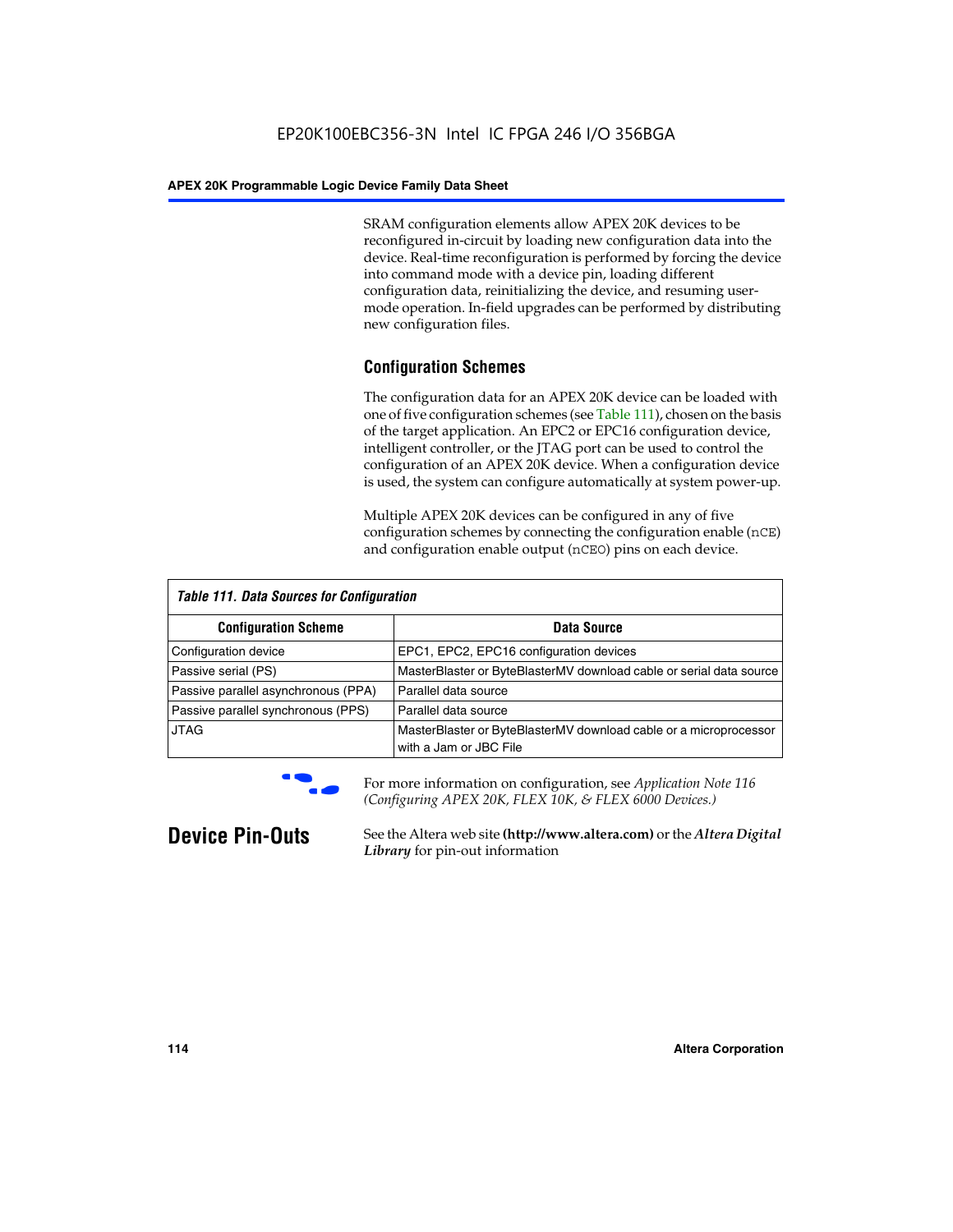### **Revision History** The information contained in the *APEX 20K Programmable Logic Device Family Data Sheet* version 5.1 supersedes information published in previous versions.

## **Version 5.1**

*APEX 20K Programmable Logic Device Family Data Sheet* version 5.1 contains the following changes:

- In version 5.0, the VI input voltage spec was updated in Table 28 on page 63.
- In version 5.0, *Note* (5) to Tables 27 through 30 was revised.
- Added *Note* (2) to Figure 21 on page 33.

## **Version 5.0**

*APEX 20K Programmable Logic Device Family Data Sheet* version 5.0 contains the following changes:

- Updated Tables 23 through 26. Removed 2.5-V operating condition tables because all APEX 20K devices are now 5.0-V tolerant.
- Updated conditions in Tables 33, 38 and 39.
- Updated data for t<sub>ESBDATAH</sub> parameter.

## **Version 4.3**

*APEX 20K Programmable Logic Device Family Data Sheet* version 4.3 contains the following changes:

- Updated Figure 20.
- Updated *Note (2)* to Table 13.
- Updated notes to Tables 27 through 30.

## **Version 4.2**

*APEX 20K Programmable Logic Device Family Data Sheet* version 4.2 contains the following changes:

- Updated Figure 29.
- Updated *Note (1)* to Figure 29.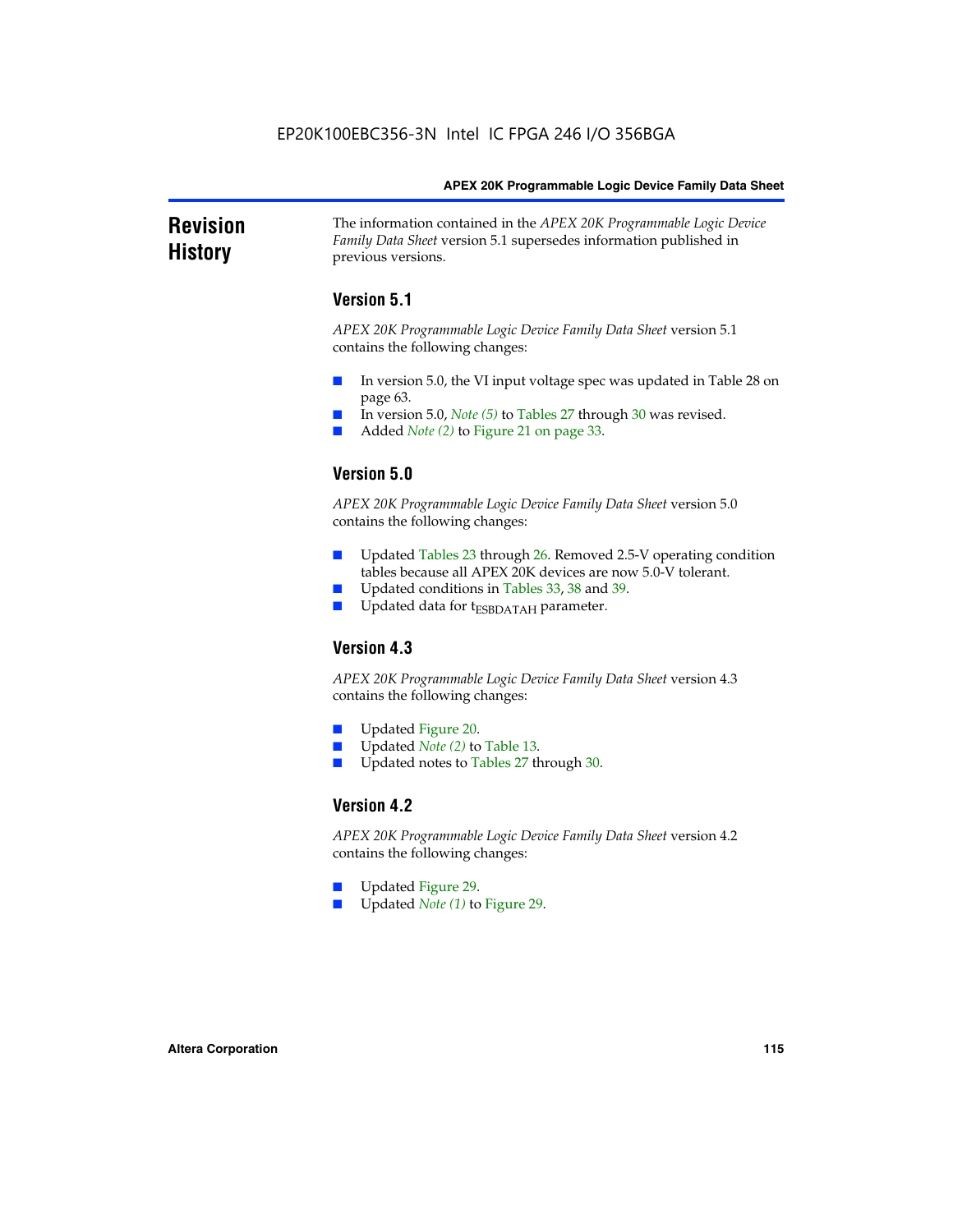## **Version 4.1**

*APEX 20K Programmable Logic Device Family Data Sheet* version 4.1 contains the following changes:

- *t<sub>ESBWEH</sub>* added to Figure 37 and Tables 35, 50, 56, 62, 68, 74, 86, 92, 97, and 104.
- Updated EP20K300E device internal and external timing numbers in Tables 79 through 84.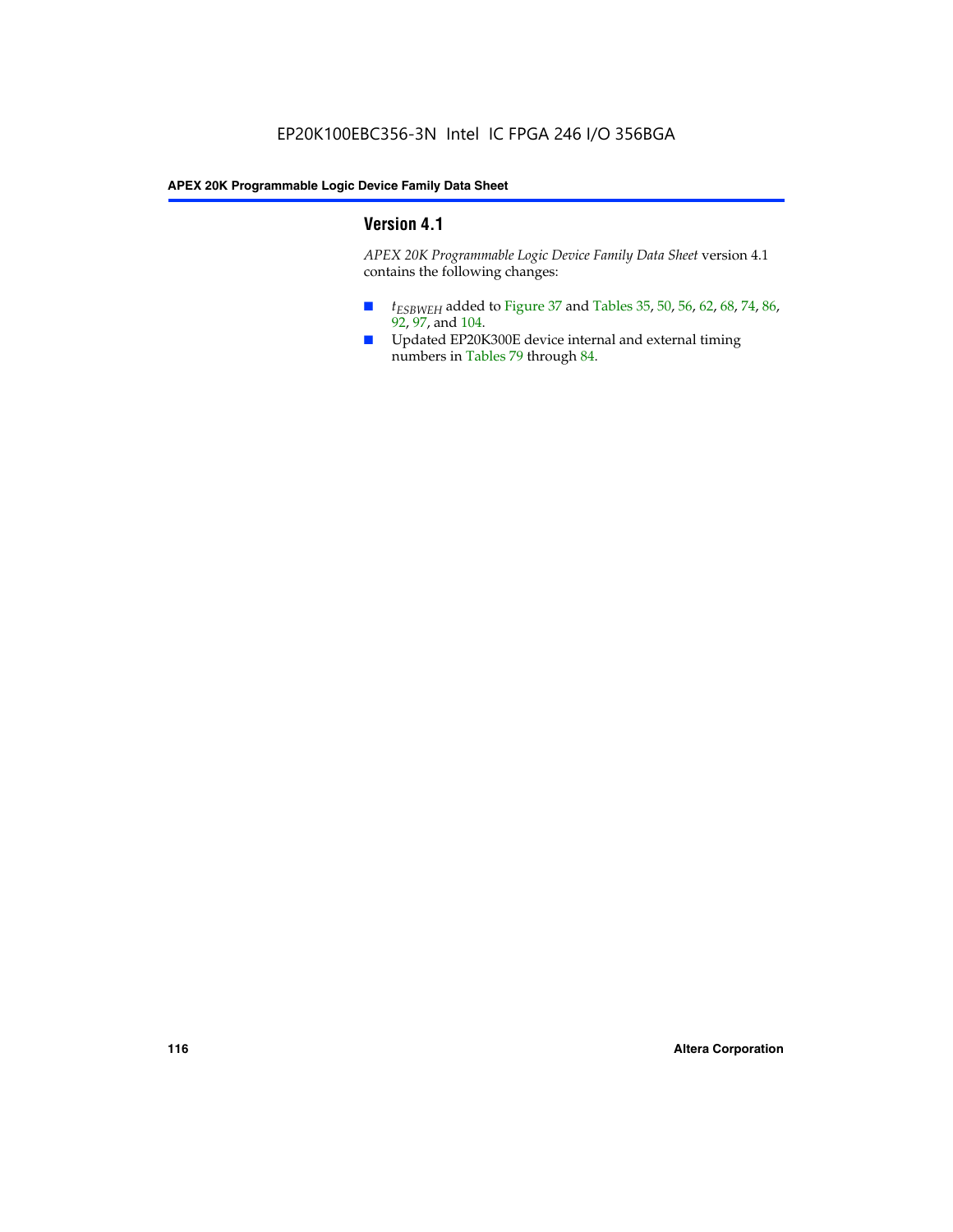

101 Innovation Drive San Jose, CA 95134 (408) 544-7000 http://www.altera.com Applications Hotline: (800) 800-EPLD Customer Marketing: (408) 544-7104 Literature Services: lit\_req@altera.com

Copyright © 2004 Altera Corporation. All rights reserved. Altera, The Programmable Solutions Company, the stylized Altera logo, specific device designations, and all other words and logos that are identified as trademarks and/or service marks are, unless noted otherwise, the trademarks and service marks of Altera Corporation in the U.S. and other countries. All other product or service names are the property of their respective holders. Altera products are protected under numerous U.S. and foreign patents and pending applications, mask work rights, and copyrights. Altera warrants performance of its semiconductor products to current specifications in accordance with Altera's standard warranty, but reserves the right to make changes

to any products and services at any time without notice. Altera assumes no responsibility or liability arising out of the application or use of any information, product, or service described herein except as expressly agreed to in writing by Altera Corporation. Altera customers are advised to obtain the latest version of device specifications before relying on any published information and before placing orders for products or services.



**117 Altera Corporation**